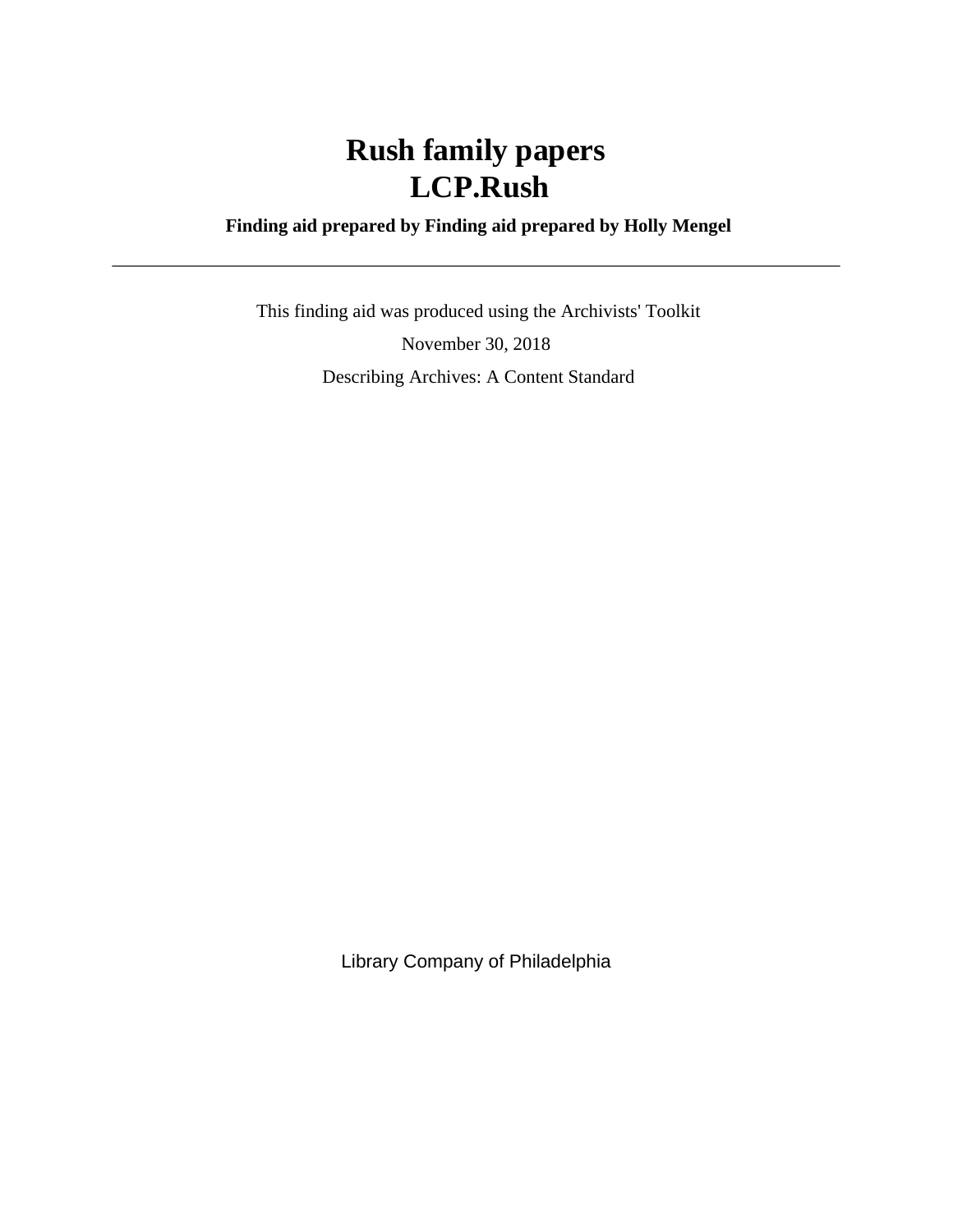# **Table of Contents**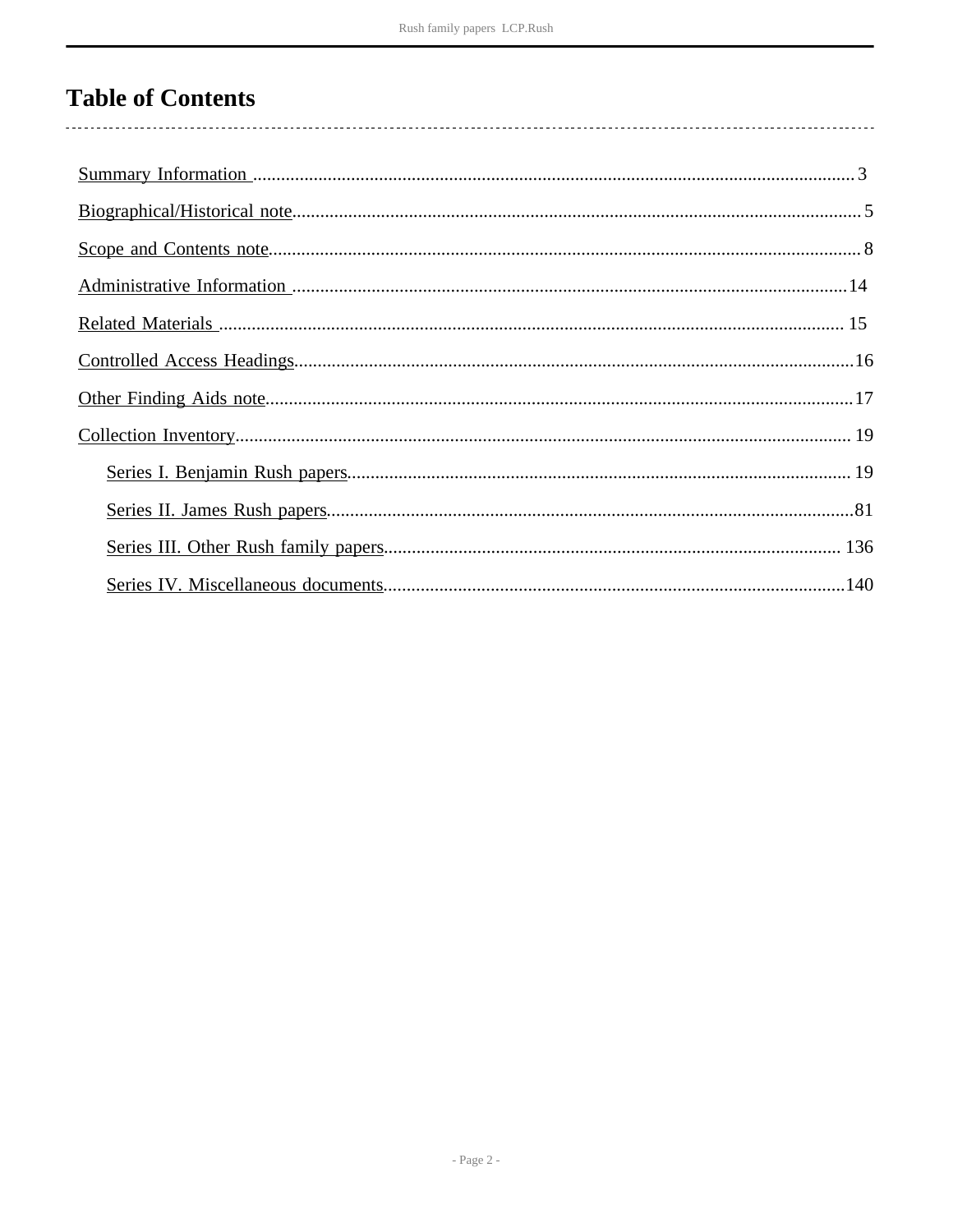# <span id="page-2-0"></span>**Summary Information**

| <b>Repository</b> | Library Company of Philadelphia                                                                                                                                                                                                                                                                                                                                                                                                                                                                                                                                                                                                                                                                                                                                                                                                                                                                                                                                                                                                                                                                                             |
|-------------------|-----------------------------------------------------------------------------------------------------------------------------------------------------------------------------------------------------------------------------------------------------------------------------------------------------------------------------------------------------------------------------------------------------------------------------------------------------------------------------------------------------------------------------------------------------------------------------------------------------------------------------------------------------------------------------------------------------------------------------------------------------------------------------------------------------------------------------------------------------------------------------------------------------------------------------------------------------------------------------------------------------------------------------------------------------------------------------------------------------------------------------|
| <b>Creator</b>    | Rush, Benjamin, 1746-1813                                                                                                                                                                                                                                                                                                                                                                                                                                                                                                                                                                                                                                                                                                                                                                                                                                                                                                                                                                                                                                                                                                   |
| <b>Creator</b>    | Rush, James, 1786-1869                                                                                                                                                                                                                                                                                                                                                                                                                                                                                                                                                                                                                                                                                                                                                                                                                                                                                                                                                                                                                                                                                                      |
| <b>Creator</b>    | Rush                                                                                                                                                                                                                                                                                                                                                                                                                                                                                                                                                                                                                                                                                                                                                                                                                                                                                                                                                                                                                                                                                                                        |
| <b>Title</b>      | Rush family papers                                                                                                                                                                                                                                                                                                                                                                                                                                                                                                                                                                                                                                                                                                                                                                                                                                                                                                                                                                                                                                                                                                          |
| Date [inclusive]  | 1748-1876                                                                                                                                                                                                                                                                                                                                                                                                                                                                                                                                                                                                                                                                                                                                                                                                                                                                                                                                                                                                                                                                                                                   |
| <b>Extent</b>     | 34.5 Linear feet                                                                                                                                                                                                                                                                                                                                                                                                                                                                                                                                                                                                                                                                                                                                                                                                                                                                                                                                                                                                                                                                                                            |
| Language          | English                                                                                                                                                                                                                                                                                                                                                                                                                                                                                                                                                                                                                                                                                                                                                                                                                                                                                                                                                                                                                                                                                                                     |
| <b>Abstract</b>   | The Rush Family papers includes material from Benjamin Rush,<br>physician, social activist, educator, writer and patriot; his brother Jacob<br>Rush, lawyer, Supreme Court judge, and patriot; and Benjamin's son<br>James Rush, physician and Treasurer of the United States Mint. These<br>American men were "strong characters, zealous patriots during the stirring<br>period in which they lived, tenacious of their convictions and of the high<br>standard of individual duty which they set for others, and typified in<br>themselves," (Richards, page 53). The bulk of the collection is the papers<br>of Dr. Benjamin Rush and his son Dr. James Rush. Judge Jacob, John,<br>Richard and William are represented, but to a much lesser degree. The<br>other Rush family members are represented in a very limited manner.<br>The collection contains correspondence; financial records; medical notes,<br>lectures, and case histories; writings regarding medicine, politics, and the<br>judicial system; and observations on colonial Philadelphia, the formation<br>of the United States, and the new nation. |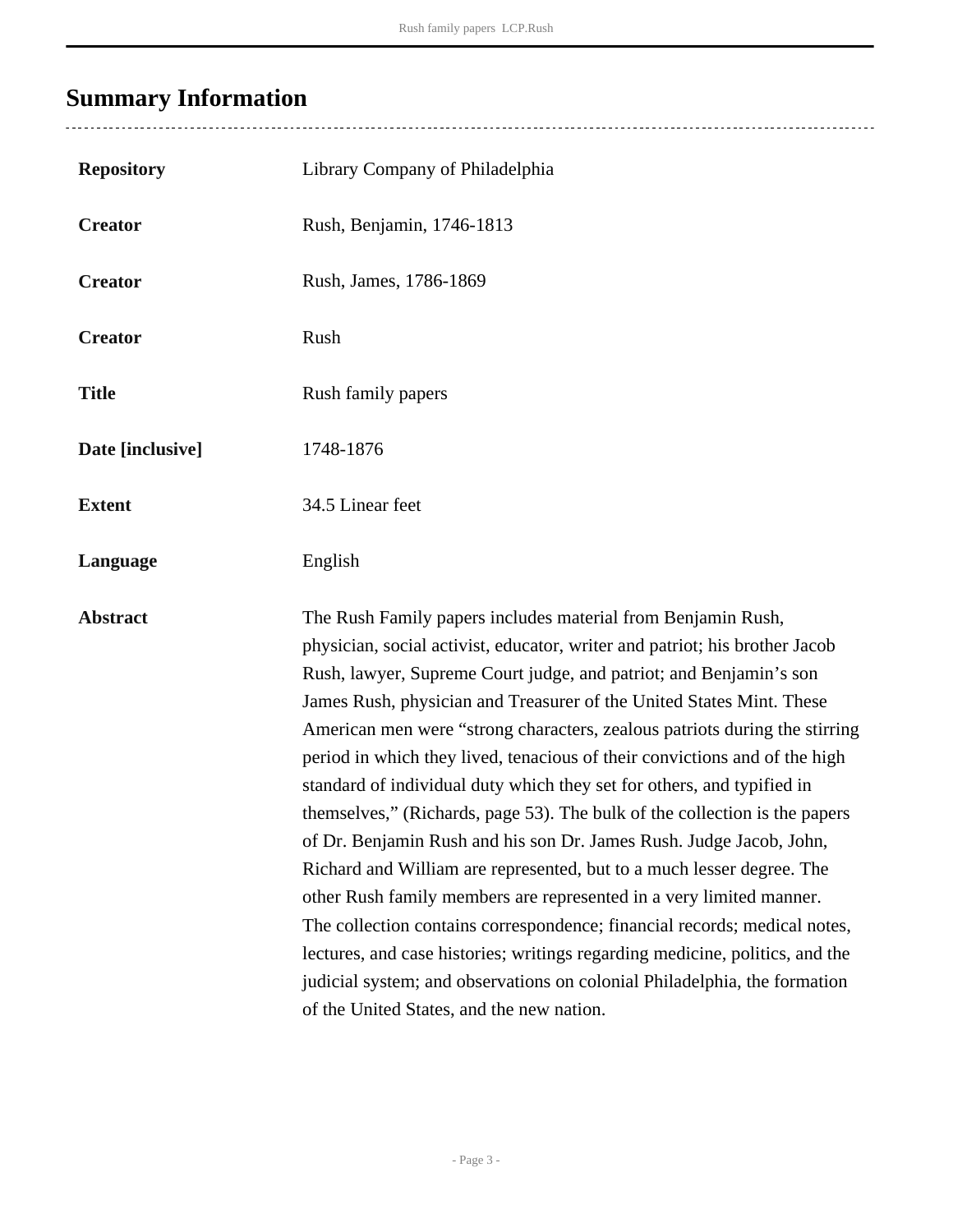### **Preferred Citation note**

[Description and date of item], [Box/folder number], Rush family papers, 1748-1876, Library Company of Philadelphia.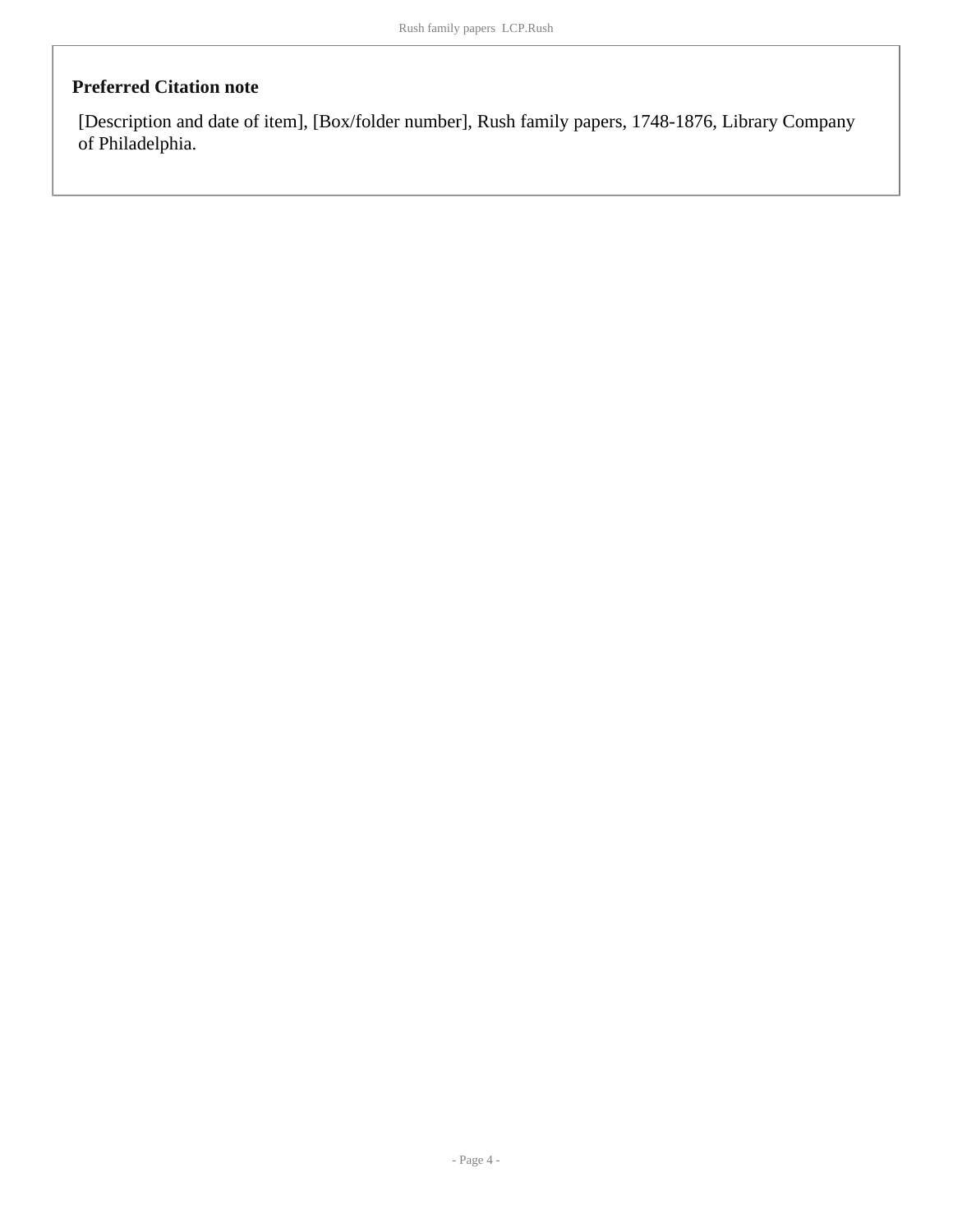## <span id="page-4-0"></span>**Biographical/Historical note**

The Rush Family papers includes material from Benjamin Rush, physician, social activist, educator, writer and patriot; his brother Jacob Rush, lawyer, Supreme Court judge, and patriot; and Benjamin's son James Rush, physician and Treasurer of the United States Mint. These American men were "strong characters, zealous patriots during the stirring period in which they lived, tenacious of their convictions and of the high standard of individual duty which they set for others, and typified in themselves," (Richards, page 53).

#### **Benjamin Rush**

Benjamin Rush, a physician, social activist, educator, writer, and patriot, was born on December 24, 1745 at Byberry, Pennsylvania, the fourth child of John and Susanna (Hall) Rush. He was educated at the College of New Jersey, now called Princeton University, graduating at age 15; and the University of Edinburgh in Scotland where he earned his degree of Medical Doctor in June 1768. Prior to traveling to Scotland, Rush studied under Dr. John Redmond of Philadelphia and took classes at the College of Philadelphia, now called the University of Pennsylvania, taught by Dr. William Shippen, Jr. and Dr. John Morgan in 1754. He began practicing medicine when he returned to Philadelphia.

In 1775, Rush met and fell in love with Julia Stockton of Princeton, New Jersey and they were married in January 1776. They had thirteen children, four of whom died in infancy. Benjamin and Julia Rush's children were: John, Anne Emily (1779-1850), Richard (1780-1859), Susannah (died in infancy), Elizabeth (died in infancy), Mary, James (1786-1869), William (died in infancy), Benjamin (died in infancy), Benjamin (1791-1824), Julia (1792-1860), Samuel (1795-1859), and William.

As a physician, the role for which Rush is best known, he was dedicated and untiring. He founded the Philadelphia Dispensary for the Relief of the Poor and through his "thirty years of service as a senior physician at the Pennsylvania Hospital," the staff of which he joined in 1783, he instituted many "reforms … in the care of the mentally ill" (Princeton University). He is the author of *Medical Inquiries and Observations upon the Diseases of the Mind*. He wrote "prolifically on the subject of medicine and medical practice, developing a reputation as a man of literature as well as medicine," (Dickinson College). His treatments of purging and bloodletting during the yellow fever epidemic of 1793 created great controversy. "In the devastating yellow fever epidemics which afflicted Philadelphia in the 1790s, Rush labored among the sick and dying, morning and night, was felled by the disease himself, and never doubted that his prescriptions of heroic purging and bleeding had saved hundreds of lives," (Rush, page xvi). However, "it was said of him that his purges were meant for a horse, not a man, and that he had waded through the epidemic in a bath of his patients' blood. He was even charged with murdering them by his excessive bloodletting," (Binger, page 227). Soon after the epidemics, Rush sued William Cobbett, also known as "Peter Porcupine" for slander. Although Rush won this suit, many were not convinced and Cobbett continued his attacks on Rush, claiming "to have established mathematically that Rush had killed more patients than he cured," (Binger, page 247). In the years following the epidemic, Rush's prominence in the community outweighed the controversy and "in his later years, Benjamin Rush's reputation and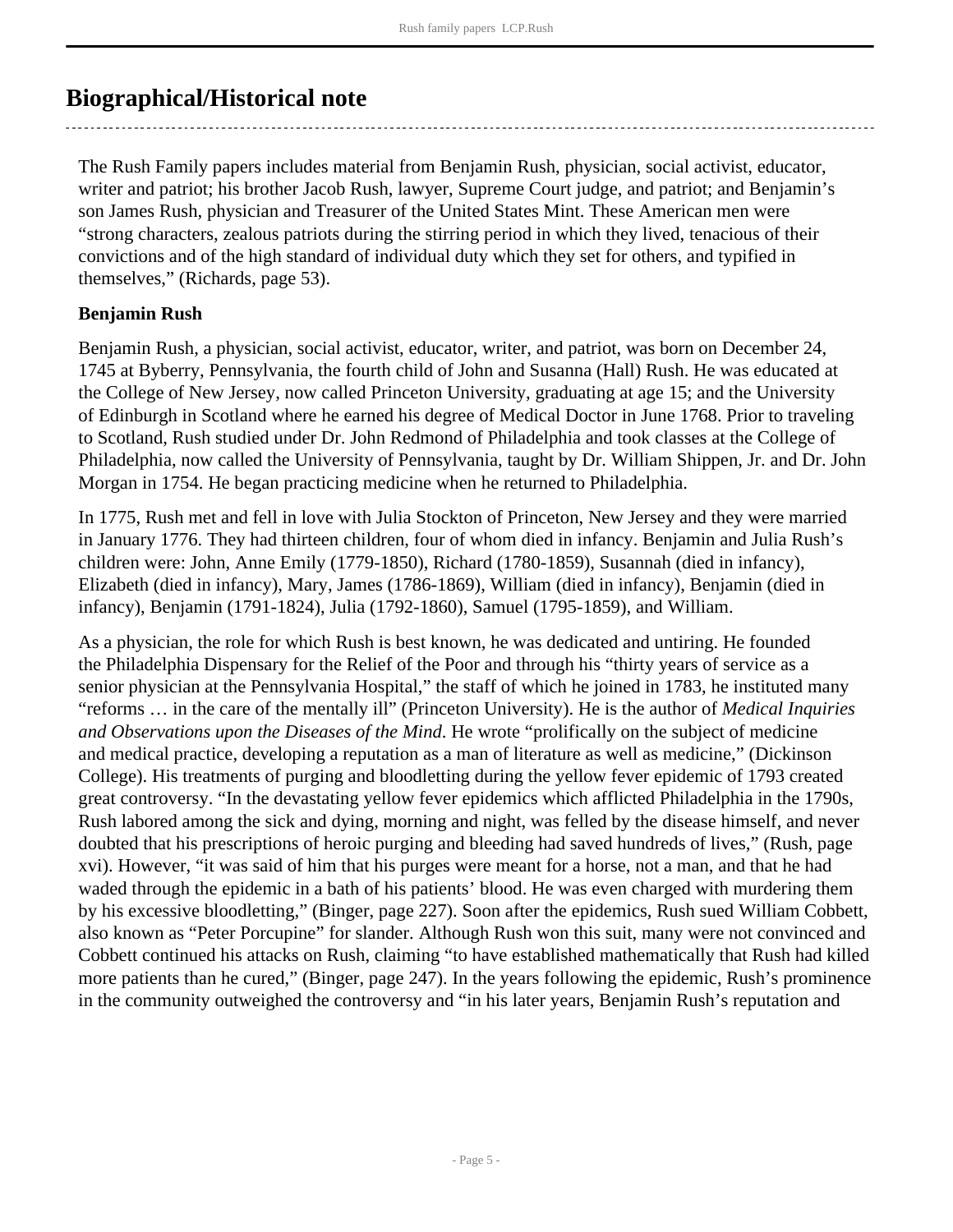fame spread beyond the parochial confines of his native state and even across the Atlantic." (Binger, page 284).

Benjamin Rush was also "a social activist, a prominent advocate for the abolition of slavery, an advocate for scientific education for the masses, including women, and for public clinics to treat the poor," (U.S. History). Furthermore, he favored "universal education and health care; he advocated prison reform, the abolition of … capital punishment, temperance, and better treatment of mental illness" (Dickinson College). He served as a member of American Philosophical Society and as a member of the Sons of Liberty in Philadelphia. He helped organize the Pennsylvania Society for Promoting the Abolition of Slavery and the Relief of Free Negroes Unlawfully Held in Bondage, serving, for a period of time, as president. He also became a member of the Philadelphia Society for Alleviating the Miseries of Public Prisons. As a Renaissance man, politics did not escape Rush's notice. In 1776, Rush was elected to and represented Pennsylvania at the Continental Congress and he signed the Declaration of Independence. In 1777, he was appointed surgeon-general of the Continental Army, but quickly resigned because he "became outraged by the conditions he found in army hospitals and, failing to get the remedial action he sought from the director general, Dr. Shippen (his former teacher), he sent a protest to General Washington, accusing Dr. Shippen of maladministration," (Princeton University). When Congress ruled in favor of Shippen, Rush's military career ended. Rush supported a federal constitution and in 1787, he voiced his opinions "to advocate the ratification of the federal constitution; his actions let to an appointment to the ratifying convention for the state," (Dickinson College). He was appointed treasurer of the United States Mint and served from 1797 until his death in 1813.

Education was also important to Rush. Appointed chair of Chemistry at the College of Philadelphia in 1769, Rush became "at the age of twenty-three the first professor of chemistry in America," (Princeton University). He also served as professor of medical theory and clinical practice at the College of Pennsylvania, and "all told, he taught more than three thousand medical students, who carried his influence to every corner of the growing nation," (Princeton University). In 1783, he founded Dickinson College, and "serv[ed] as one of the most influential trustees of the College from its founding until his death." (Dickinson College). According to Carl Binger, "on September 9, 1783, six days after the peace treaty with England went into effect, the Legislature passed an act to establish the College at Carlisle in Cumberland County," (Binger, page 166) making Dickinson College the first institution of higher education in the United States. He also served as a charter trustee of Franklin College, now Franklin and Marshall College, and as an incorporator of the Young Ladies Academy in Philadelphia.

Benjamin Rush died on April 19, 1813 at age 67. Despite disagreeing with some of Rush's tactics, Thomas Jefferson, at the time of Rush's death, wrote in a letter to John Adams, "a better man than Rush could not have left us, more benevolent, more learned, of finer genius or more honest," (Binger, page 296). John Adams similarly honored Rush saying, "as a man of Science, Letters, Task, Sense, Phylosophy, Patriotism, Religion, Morality, Merit, Usefulness, taken all together, Rush has not left his equal in America, nor that I know of in the world," (Binger, page 296).

### **Jacob Rush**

Jacob Rush, brother of Benjamin Rush and son of John and Susan Harvey Rush, was born November 24, 1747 in Byberry Township, Philadelphia County. He obtained his education from Francis Allison at a school in New London, Chester County, the Academy at Nottingham, Cecil County, MD, and the College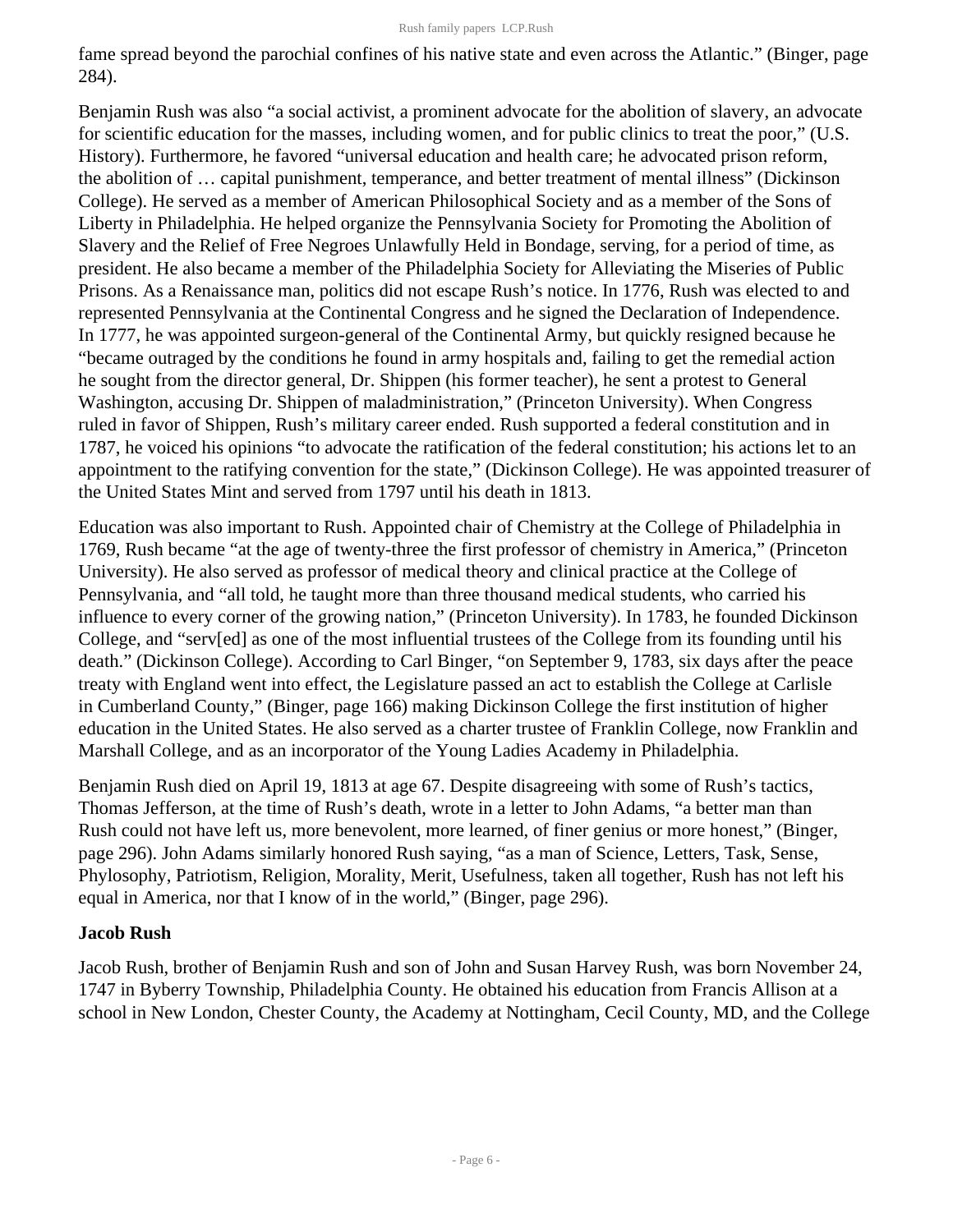of New Jersey (now Princeton University), earning the degree of Doctor of Laws. He was admitted to the Philadelphia Bar on February 7, 1769 and to the Bar in Berks County on May 10, 1769.

Rush was elected as a member of the Assembly from Philadelphia County in 1782 and served until his resignation on March 20, 1784 when he was appointed "by the Supreme Executive Council to the Supreme Bench, in the room of John Evans, deceased," (Richards, page 56). After the judiciary system was changed by State constitution in 1790, Rush was commissioned President of the Third Circuit on August 17, 1791. According to Richards, Rush was a strong Federalist, believe in "the maintenance of social order by the literal and rigid enforcement of the Act of 1794, against vice and immorality contemptuously referred to as the Blue Law—passed during his administration," (Richards, page 66).

The judicial circuits were reorganized in 1806, and Rush was commissioned president of the district of the City and County of Philadelphia. Rush served on the Bench of the District Court of Philadelphia from 1811 until his death.

Rush had married Mary Rench in 1777. They had four daughters who survived both Rush and his wife who died on August 31, 1806. Rush died on January 5, 1820 at the age of 73. It was said that "his uprightness of conduct and unquestionable abilities always secured him the respect and confidence, if not the attachment of his associates, the members of the Bar and the entire community," (Richards, page 60).

### **James Rush**

James Rush, born March 1, 1786, was the seventh son of Dr. Benjamin Rush. He studied medicine at Princeton University and the University of Edinburgh. He also earned his medical degree at the University of Pennsylvania in 1809. He did not practice medicine regularly and in 1813 was appointed Treasurer of the United States Mint where he served until 1830.

James Rush married Phoebe Anne Ridgeway (1799-1857) a Philadelphia heiress and he inherited her fortune after her death in 1857. In his will, Rush left the bulk of his estate to the Library Company of Philadelphia for the building of the Ridgeway Branch. He was the author of *The Philosophy of the Human Voice* and "achieved a high reputation as a physician, but later in life secluded himself among his books," (Scharf, page 1186).

### **Bibliography:**

Binger, Carl, M.D. *Revolutionary Doctor: Benjamin Rush, 1746-1813*. New York: W.W. Norton and Company, Inc., 1996.

Dickinson College. Benjamin Rush (1745-1813). http://chronicles.dickinson.edu/encyclo/r/ed\_rushB.html (accessed March 2, 2010).

Princeton University. Campus Companion. http://etcweb.princeton.edu/CampusWWW/Companion/ rush benjamin.html (accessed March 2, 2010).

Richards, Louis. "Honorable Jacob Rush of the Pennsylvania Judiciary," *The Pennsylvania Magazine of History and Biography*. Vol. 39, No. 1 (1915).

Rush, Benjamin. *My Dearest Julia: the love letters of Dr. Benjamin Rush to Julia Stockton*. New York: Neale Watson Academic Publications, Inc., 1979.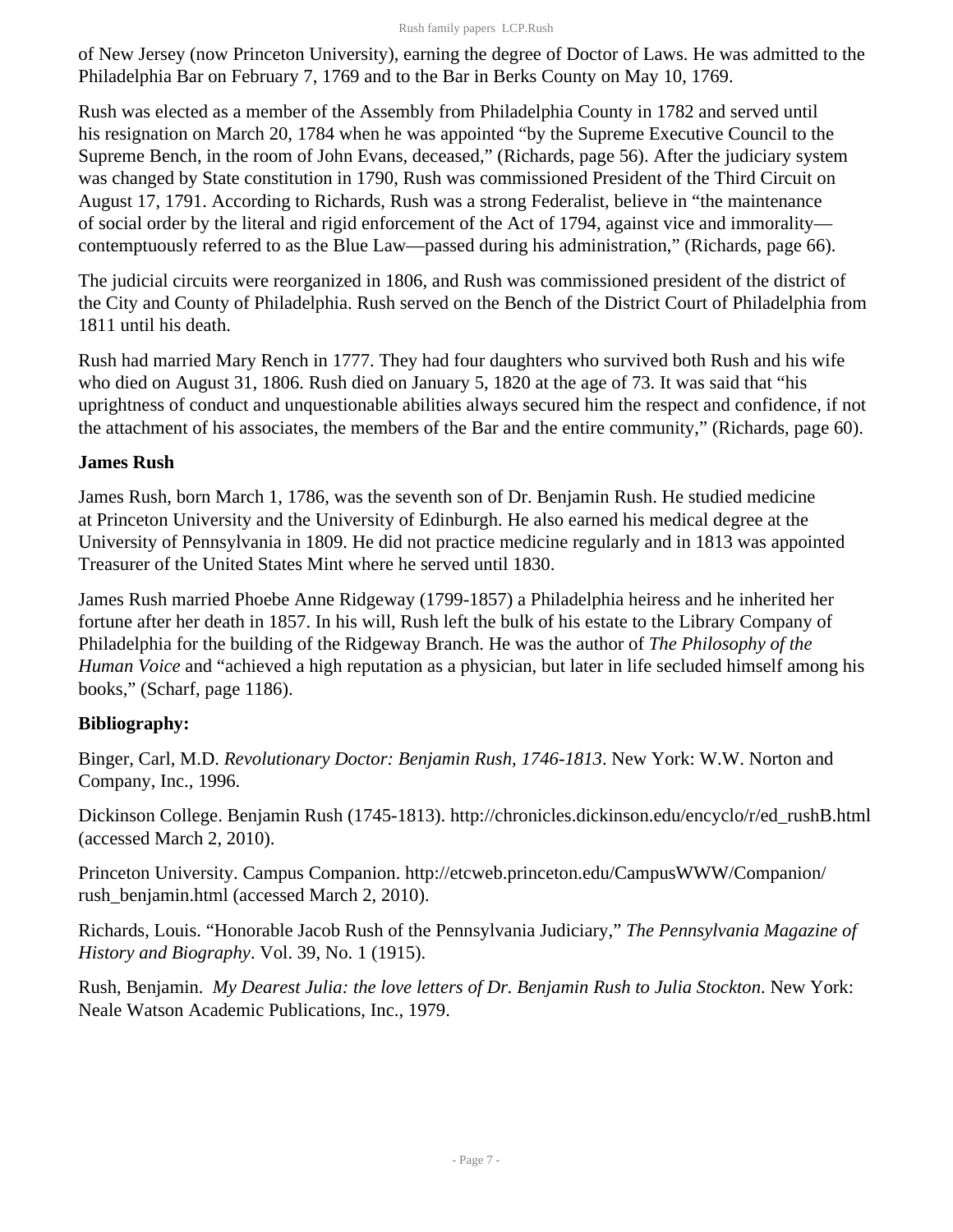Sharf, J. Thomas and Thompson Westcott. *History of Philadelphia, 1609-1884*, Volume 2. Philadelphia: L.H. Everts & Co., 1884.

U.S. History. Biographical Sketch of Benjamin Rush. http://www.ushistory.org/declaration/signers/ rush.htm (accessed March 2, 2010).

### <span id="page-7-0"></span>**Scope and Contents note**

This collection contains papers of Dr. Benjamin Rush, Judge Jacob Rush, Dr. James Rush, John Rush, Richard Rush, William Rush, and small portions of materials from other Rush family members. The bulk of the collection is the papers of Dr. Benjamin Rush and his son Dr. James Rush. Judge Jacob, John, Richard and William are represented, but to a much lesser degree. The other Rush family members are represented in a very limited manner. The collection is arranged in four series: "Benjamin Rush papers," "James Rush papers," "Other Rush family papers," and "Miscellaneous documents." Researchers interested in the history of medical education will find this collection to be of great value.

Because segments of this collection were cataloged to the item level, catalog numbers, when known, are attached to the folder/volume information. These numbers should be used only when research begins with the card catalog.

The "Benjamin Rush papers" includes "Correspondence," "Property and Land records," "Financial records," "Notes, thoughts, letters, diplomas and certificates," "Medical research and notes," "Writings by Benjamin Rush," "Professorship at the University of Pennsylvania," and "Collected Writings and notes by others."

The "Correspondence" section consists of 45 volumes of bound correspondence as well as 85 folders of loose correspondence. The bulk of the "Correspondence" section contains incoming correspondence [2,700 items in 26 volumes, alphabetically arranged] from doctors, patients, and students concerning medicine, giving case histories, and requesting advice on treatment. For the most part, Rush's own thoughts are not reflected in this material, however Rush's response is sometimes noted on the letter. These letters reflect the scope of Rush's influence, the many issues with which he was involved, and the issues in which he was most interested. Among the correspondents in this series are: Ashton Alexander, James M. Anderson, Jr., Dr. Charles Browne, William Engle, Edward Fisher, Henry Muhlenberg, Nathaniel Potter, Benjamin Vaughan, and John Vaughan.

It is important for a researcher to know, however, that strict attention to alphabetization was not attended during the binding of these volumes and therefore, perusal of the entire volume is recommended. Volumes 1 to 20 are general correspondence arranged alphabetically from A to Z. Volumes 21 to 26 are also general correspondence with four additional distinct sets of alphabetical arrangement. As a result, a researcher will need to consult at least five volumes to determine if the individual of interest is represented in the collection. Volumes 1, 2 and 2a were disbound and the letters were placed in folders with the volume number and page number on the folder.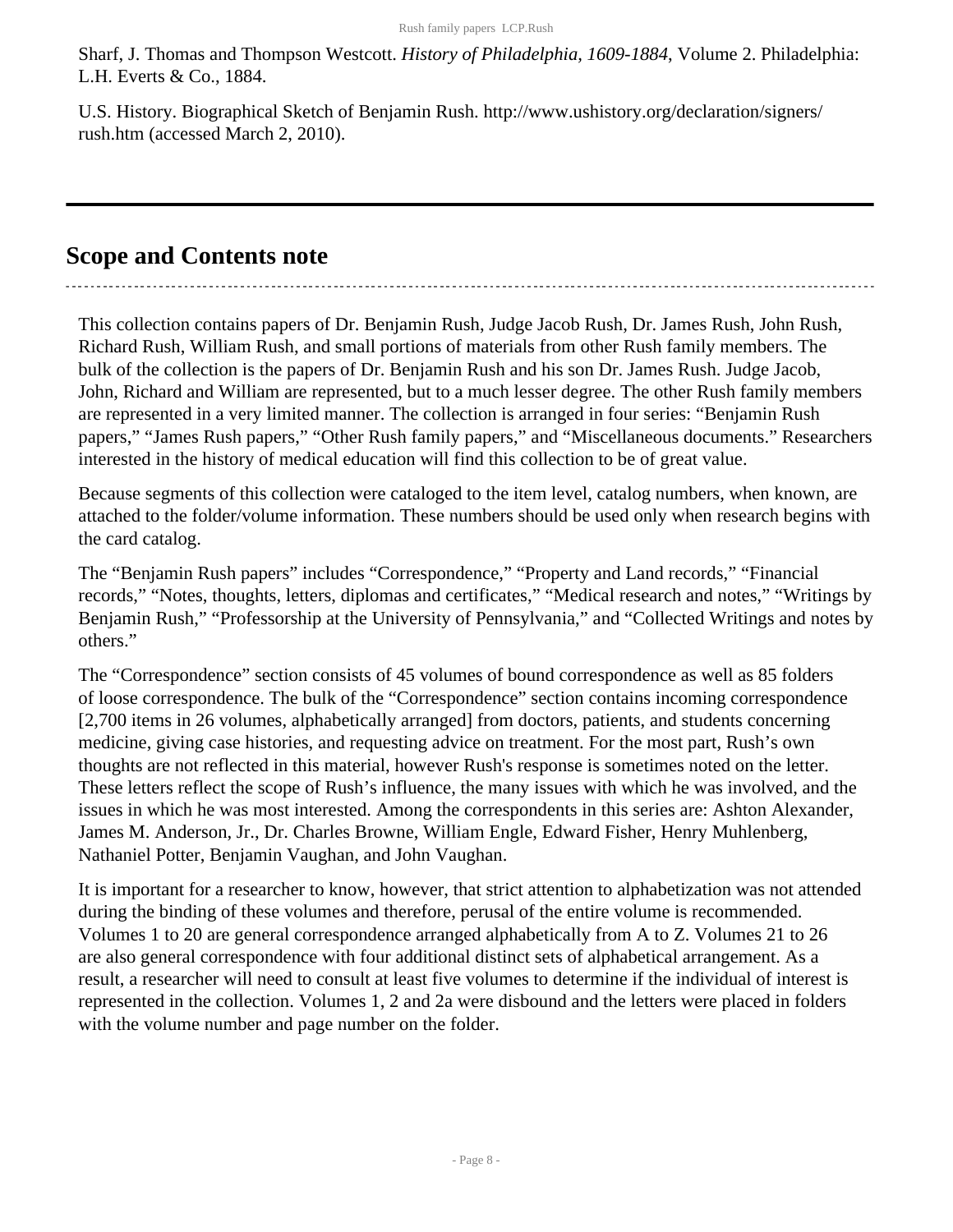Some of the letters were separated into special groups and are of a more personal nature, relating to private affairs and interests of Rush and his correspondents, and reform activities, as well as medicine. The major correspondents include Jeremy Belknap, Edward and Charles Dilly, Elizabeth Graeme Fergusson, James E. B. Finley, Thomas Hall, David Hosack, John Coakly Lettsom, Edward Miller, David Ramsay, Granville Sharp, and Noah Webster. Included are some of the Rush's own letter drafts.

Other volumes include topics such as Drs. Barton, Cox, Hosack, and Miller; Lettsom, Percival, Sharp, etc.; Controversial; the Yellow Fever Epidemics of 1793 and 1798; Elizabeth Graeme Fergusson letters and poems; Dickinson College; Rush family letters and land papers; and letters regarding nation building. Box 1 contains letters that were removed from bound volumes, probably for the purpose of exhibit. Because they cannot safely be re-inserted into bound volumes, they are stored and described separately. Finally, there are 85 folders of loose correspondence that seem to have been acquired separately or later and were not bound into the volumes. Again, these letters are stored and described separately.

Subject groupings include Dickinson College, consisting of Rush's correspondence with John Montgomery, Charles Nisbet, John Armstrong and others relating to the establishment and administration of the college; Northumberland County land papers containing Rush's letters to William Plunkett; Yellow Fever correspondence with letters from patients and reports from other doctors on the onset, progress, and cure of outbreaks outside of Philadelphia; and letters and papers relating to Rush's disputes with Elias Boudinot and others.

The Yellow Fever letters were very intentionally combined with the first page of the volume stating, "Notes and letters addressed to Benjamin Rush during the prevalence of the yellow fever in Philadelphia in the year 1793. Collected with the view of showing some of the symptoms of that disease and the great distress which at that time pervaded the city, and of the fear which prevailed throughout the country."

On very few occasions, the correspondence is not directed to Dr. Benjamin Rush, but to his wife, Julia, or other doctors.

The "Property and Land records," document land owned and sold by Benjamin Rush. According to Goodman, Rush speculated in land and purchased land in Lycoming, Northumberland, and Mifflin counties in central Pennsylvania. Indeed, in "1794-95, many land deals were executed [as] the Loyalsock district [Northumberland County] lured Joseph Priestly," an area in which Rush owned approximately 3,100 acres. Records in this section include deeds and deed polls related to Joseph Priestley, some of which may, in fact, refer to a plan for "Englishmen to purchase land north of Northumberland, Pennsylvania, in the hopes of establishing a Dissenter Colony [which] never materialized,"(PA Dept. of General Services). Benjamin Rush's connection to this plan is unclear beyond his friendship with Joseph Priestley.

"Financial records," include daybooks; journals; ledgers; receipt, account and bank books; and estate records. The daybooks, journals and ledgers document Rush's medical practice and need to be used in tandem. These volumes provide information on Rush as a doctor as well as a business man. Extensive patient information (including name, date, illness, treatment, residence, occupation and financial responsibilities for the medical treatment) is contained within these records and will prove valuable to researchers interested in the history of medicine and social history. Receipt, account and bank books and estate records include two receipt books, a bank book, and a family and private account book, as well as information regarding Benjamin Rush's estate. It appears that Julia Rush continued to add to the receipt books following Rush's death. The Daybooks range in date from 1772 to 1996, however, the years 1780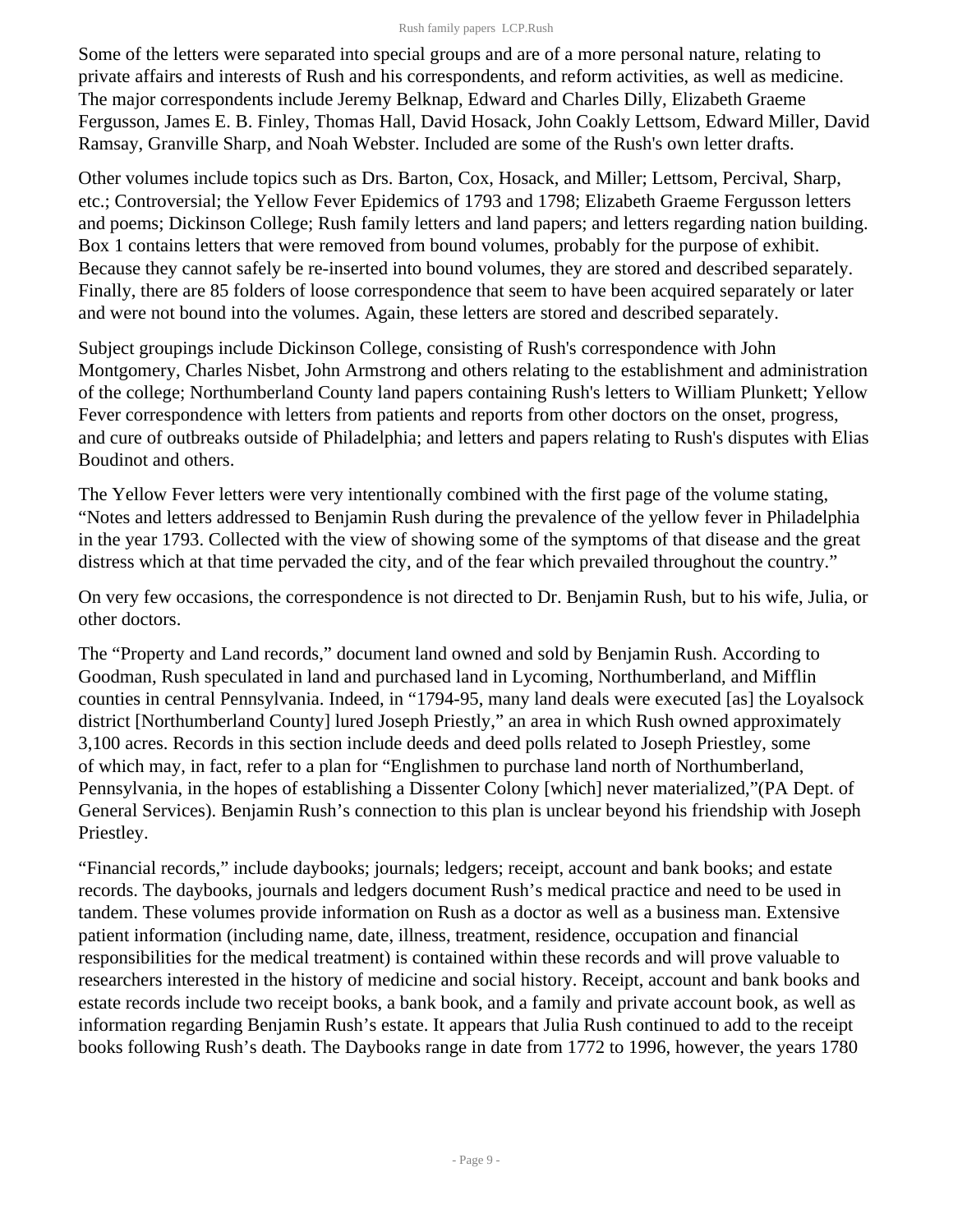and 1786 to 1789 are not included. The volumes are arranged chronologically and the contents within each volume are arranged by date and list the patients seen each day. Entries include the name of the person treated and the treatment. The last daybook in the collection ends with 1796 and is almost illegible. With the exception of the inoculations, there is no further record of treatments given.

The ledgers, dating from 1769-1814, include the name of the person, who was treated (self, wife, child, or servant of a head of household), year and month of treatment, and reference to a page in the journal from which the information was taken. Each entry also includes the charge made, and the date, amount and method of payment.

Journal entries, dating from 1769 to 1815, are arranged by month and include name of the person, who was treated (self, wife, child, or servant of a head of household), treatment given, and charge for treatment. Under the heading "Cash," researchers will find lists of payments made to Rush with references to the ledger entries. Journals A-E follow this model. Journal F begins in the same model as Journals A-E, but in August 1775, record keeping changes and includes references such as "sundries as per day book" with dates of treatment or later in 1795, simply "medicine and attendance." Starting in January 1796, entries include the name of the person, who was treated (self, wife, child, or servant of head of household), ledger reference, amount of charge and a visit code. Journals G-H continue the visit code system begun in 1796 and do not include a record of treatment given (as do the Day Books).

Also included are three volumes entitled, "Index to Ledgers A-C: Alphabetical list of patients." There is no indication as to when the index was made, but it was started in one hand and continued in other hands. It appears to refer only to Ledgers A-C and gives a ledger reference which in turn gives a journal reference. From the journal reference, it is possible to determine the date of treatment, at which point a researcher may access the day books. For patients appearing in Ledgers D-E, if the month of treatment is known, researchers are advised to begin with the journal of the proper date and search the month until the desired entry is found. The entry will then give a reference to the ledger. If the approximate time of treatment is unknown, researchers will need to search through both Ledgers D and E. The date given at the top of each page refers only to the year in which the account was begun. Although Ledger D was begun in 1795, it includes charges made as late as 1812 despite the fact that Ledger E was begun in 1806.

It is apparent that entries were made daily in the daybooks. At the end of each month or so, the daybook entries were summarized for the journals. The ledgers were probably compiled yearly, although records of payment must have been made as received. Evidently, the press of business in 1795 made such a complicated system too burdensome. Journal entries cease to include the treatment given and appear to have been made in greater haste and possibly more frequently. It is also possible that entries were made directly into journals as no daybooks exist after 1796. Researchers should be aware that information as to the residence, occupation or family relationship of a patient may appear in a daybook, ledger, journal or index and any one of the volumes may contain more complete information. In order to gain the most information regarding the patient—including residence, occupation, family relationship, illness, and treatment—it is necessary to use all relevant volumes.

In addition to the standard financial entries of the daybooks, ledgers, journals and indexes, the fronts and backs of both daybooks and journal contain miscellaneous information such as lists of apprentices and lists of people inoculated. In several volumes, Rush summarized his income for the year or for several years.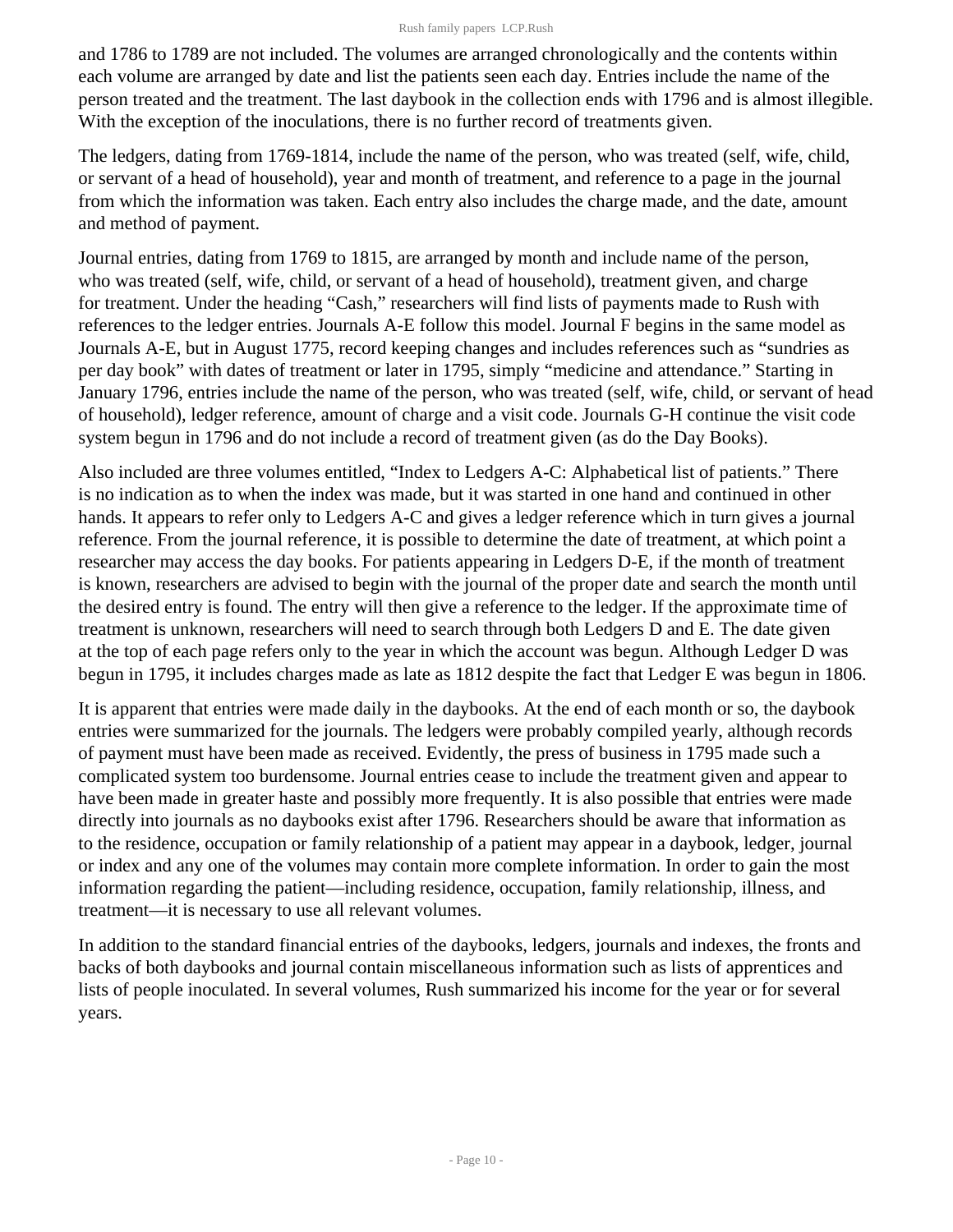"Notes, thoughts, letters, diplomas and certificates," reflects Benjamin Rush's viewpoints on many topics of the day. In this section, researchers will find Rush's notes for speeches and notes regarding the Continental Congress from 1777 to 1780 as well as notes, letters, facts, observations, and thoughts on, in his terminology, a "variety of subjects." Both "Letters, facts and observations" and "Letters and Thoughts" contain a typed index of people and topics addressed in the volume, with coordinating page numbers. The notes on the Continental Congress include three volumes in one, and include Notes on Congress, Daybook and Journal, and Accounts on the Bank of North America, etc. These volumes also include a typed index of people and topics addressed in the volume, with coordinating page numbers. An address on education may prove interesting to those researching Rush's founding of Dickinson College as well as other education reforms. Certificates and diplomas are also included in two oversized boxes.

"Medical research and notes," contains Rush's notes on medicine, in his own hand. Included are a quack recipe book from 1780 to 1812, three volumes entitled "Medical Notes," covering the years 1789 to 1809, Rush's accounts of epidemic diseases, in four volumes (volume two is not present), ranging from 1779 to 1813; and notes on patients older than 80 years. Rush's accounts of epidemic diseases cover the time frame of the two most serious yellow fever outbreaks in Philadelphia, 1793 and 1798 and, in diary form, record the developments of epidemic diseases from 1779 to 1813. Within Rush's "Quack recipe book" is a copy of a letter to Mr. Monroe (James Monroe, who served as Secretary of War under President James Madison during the War of 1812) with hints for keeping the American military healthy. These materials, unquestionably, will be of great value to any researcher interested in Rush as a physician as well as students of history of medicine.

"Writings by Benjamin Rush," includes several volumes that may or may not have been intended for publication. None of the included volumes, however, were published, and it is important to note that Rush's most well-known writing, *Medical Inquiries and Observations upon the Diseases of the Mind*, is not available in this collection. The bulk of this series includes Rush's transcriptions of lectures from his education in medicine at the University of Edinburgh under the tutelage of William Cullen, M.D. Together, with Rush's own lectures while a professor at the University of Pennsylvania, found in the next series, the history of medical education in the late eighteenth and early nineteenth century is highly documented. Cullen's lectures focus on the institutes of physic, chemistry, the practice of physic, clinical lectures, and the practice of medicine. Also in this series are "The Espousals of Plants or a Compendium of the Sexual or Linnean System of Botany," "Work on Hygiene," and a portion of Rush's autobiography, in his own hand. The autobiography contains only pages 367 to 383, and is apparently volume nine of his complete autobiography, which is held by the American Philosophical Society.

Rush's "Professorship at the University of Pennsylvania," is documented through lists of students, lectures, and student work. The bulk of the series contains Rush's lectures on medicine, in his own hand. The original arrangement of these lectures has been maintained—the lectures are arranged by the class being taught, followed by lectures which are not attributed to a specific class. Topics of Rush's lectures include, but are not limited to, courses in the practice of medicine, physiology, pathology, and fevers. In conjunction with Rush's transcriptions of Cullen's lectures (in previous series), researchers will find extensive information on medical education in the late 18th and early 19th centuries. These lectures provide insight into Rush's medical methodology as well as his teaching methodology. Also included are several thesis written by Rush's students. Topics addressed include tetanus, dysentery, pneumonia biliosa, modus operand of cold, respiration, mania, and conception. Of note is a volume with drafts of "Lectures on Natural Philosophy, Chemistry, and Medicine for the Young Ladies Academy," dating from October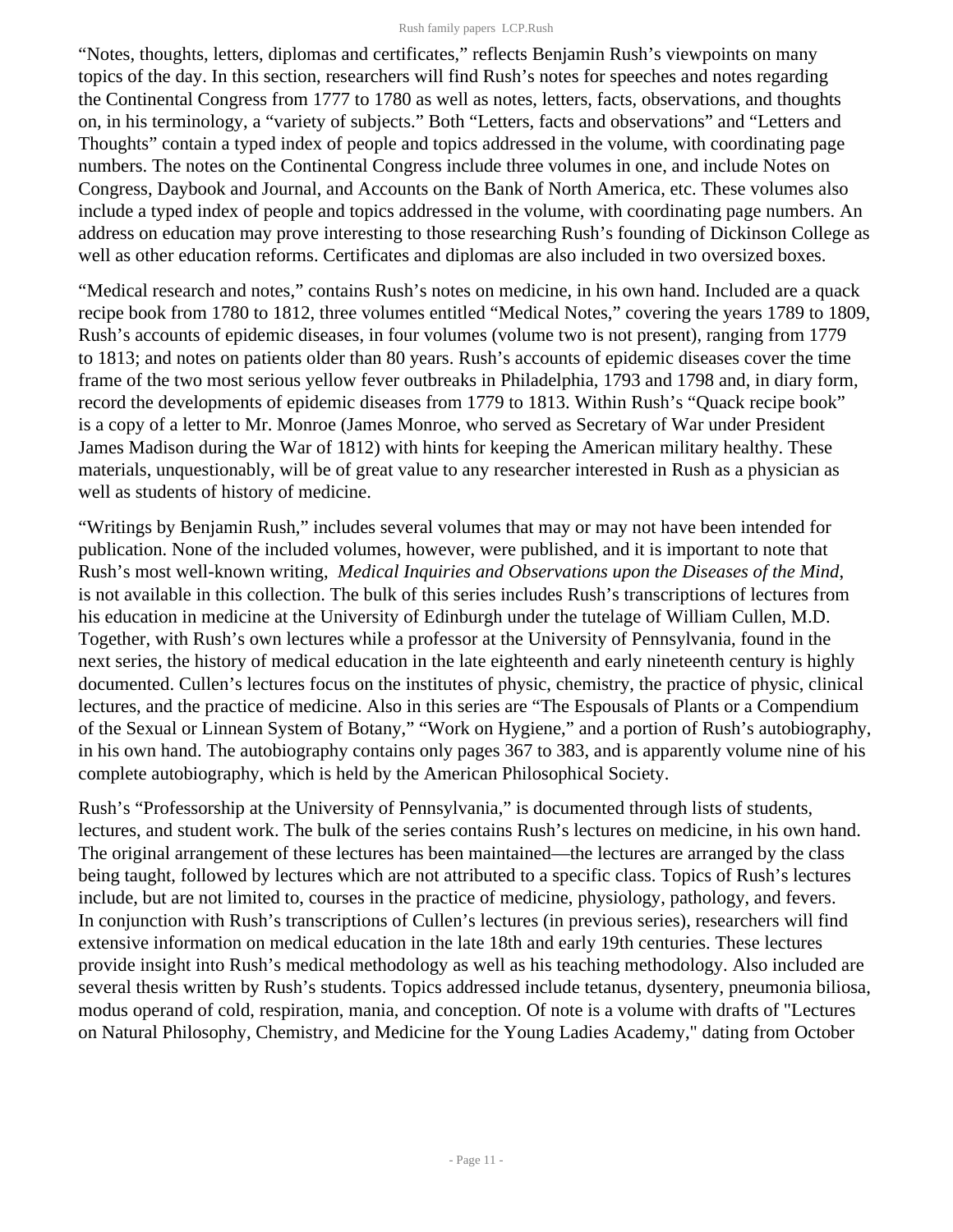1787. Titles of lectures taken from the lecture envelopes may not always match that which is in the card catalog, and therefore, researchers who start with the card catalog should search the finding aid for the catalog number which is attached to each lecture in the guide.

"Collected Writings and notes by others" includes works by Charles Nisbit, who served as the first president of Dickinson college; Dr. Sayre; Moses Willard; James Woodhouse, a former student of Rush who succeeded him to the Chair of Chemistry at the University of Pennsylvania; Simon Williams; S. Mitchell; Dr. Thomas Bond, a founder and trustee of the University of Pennsylvania, a founder of the American Philosophical Society, and the founder of the Pennsylvania Hospital; David Watson; Reverend Dr. Samuel Davies, president of College of New Jersey (later Princeton University) from 1759-1761; General Edward Stevens; Thomas Hall; and Richard Nisbett, "an insane man in the Pennsylvania Hospital." Writings include sermons, cases studies, medical treatises, an autobiography and poetry.

The "James Rush papers" consists of diaries, commonplace books on a variety of topics, writings by Dr. James Rush, correspondence, medical practice material, records of Rush as a student and a lecturer, and financial records. These materials demonstrate Rush's role in his world as a doctor, author, lecturer and philanthropist. According to Goodman, Phoebe Ridgway Rush, when she married Dr. James Rush, was "the belle of Philadelphia society," evidence of which is contained within the "Correspondence" series where Dr. James and Mrs. Phoebe Rush's invitations, acceptances and rejections of social events are extensive.

James Rush's "Diaries" run from 1809 to 1810 and from 1830 to 1847. During the period of 1809 to 1810, Rush was studying in Scotland. From 1845 to 1847, Rush was traveling through Europe. The diaries are arranged in chronological order.

Rush's "Commonplace books" contain notes on medicine, the United States Mint, fine art, literature, and memos for construction of his Chestnut St. house. The volume on his Chestnut Street house includes architectural sketches of ideas for the home. For related records, see the account book for the House on Chestnut Street which is contained in James Rush's "Financial records." The commonplace books are arranged alphabetically.

"Writings by Dr. James Rush," includes notes, drafts, and printer's copies for James Rush's published works as well as writings that were not published. Rush's writings are arranged chronologically. Included in the non-published material is a valedictory address, an oration, a composition, "College Tune," "A Short Account of Gothic Architecture," "Notes on the Nature of Sheridan," "Hints for a New System of Medicine," anecdotes, facts, thoughts, verses, and manuscripts. Of note in this series is a manuscript of a biographical sketch of Dr. Benjamin Rush. In regards to published works, Rush was the author of *The Philosophy of the Human Voice*, 1827; *Hamlet, A Prelude in Five Acts*, 1834; *Brief Outline of an Analysis of the Human Intellect*, 1865; and *Rhymes and Contrast on Wisdom and Folly*, 1869.

The "Correspondence" series includes general correspondence in bound volumes, general correspondence (unbound), and Dr. James and Mrs. Phoebe Rush's invitations, acceptances and rejections of social events. The general correspondence in bound volumes consists of incoming correspondence [900 items in 6 volumes], alphabetically arranged by sender, and is a miscellany of letters from friends, orators and elocutionists, patients, and people (often family) requesting money. There is also a small selection of James Rush's own letters in a volume of first copies of letters, 1835-1843. The general correspondence (unbound) contains the same type of letters as the bound volumes. These letters are arranged alphabetically by sender. Included in this grouping are six folders of letters from Dr. Benjamin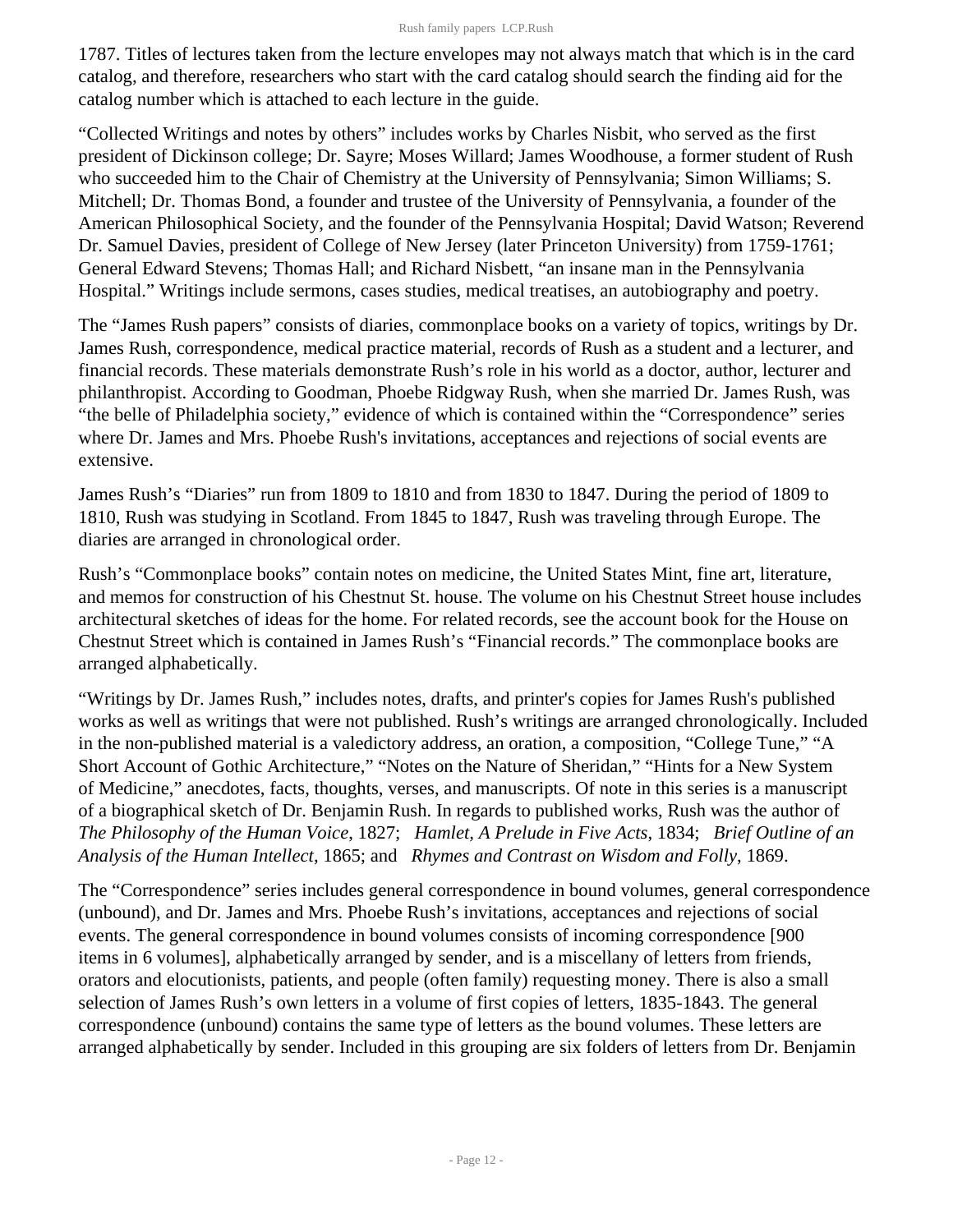and six folders of letters from Dr. Benjamin and Mrs. Julia Rush to James Rush. The last grouping of correspondence contains Dr. James and Mrs. Phoebe Rush's invitations, acceptances and rejections of social events. This group of letters is extensive, but contains very little content: full names are rarely recorded and dates are incomplete. An example of the bulk of this material is: "Dr. Jacob Rush regrets that he will be unable to accept Mrs. Rush's polite invitation for Friday, the 14th." Included are a fair number of invitations to funerals, which generally, but not always, include the date of the person's death, family members of the deceased, and a location for interment. This group of material is indicative of the Rush's place in society and their relationship with many of Philadelphia's prominent residents.

James Rush's "Medical Practice" is documented by six volumes including a record of deaths of patients of James Rush, a practical register, notes on nosological or observatory medicine, information on his dispute with the College of Physicians of Philadelphia, medical notes, and St. George's Hospital Cases, etc. Of interest in these volumes are Rush's notes on his patients which indicate his methodology as a physician.

Throughout his life, James Rush was a student and a lecturer. His notes as a student represent his medical education at the University of Edinburgh in Scotland in 1809. After his father's death until at least 1818, James Rush read his father's lectures to students. He appears to have written his own introductory lecture which probably preceded the reading of Dr. Benjamin Rush's lectures. One lecture on Asiastic Spasmodic Cholera is dated 1832, and it is unknown to whom this lecture was addressed. Another lecture on Materia Medica is not dated and is attributed to James Rush. These lectures are arranged chronologically.

James Rush's "Financial records" include accounts for his house on Chestnut Street, financial and other memoranda, marketting [sic] accounts, and the catalogue of his library which was given to the Library Company of Philadelphia upon his death in 1869. James Rush's home on Chestnut Street was built for him and these accounts describe the cost of building a home in the mid 1800s. The marketting [sic] accounts document the food and household purchases of the Rush family from 1857 to 1867.

The series, "Other Rush family papers" includes the papers of Judge Jacob Rush, John Rush, Richard Rush, and William Rush, in addition to correspondence, diaries, genealogies, and diplomas of many Rushes.

The Judge Jacob Rush papers document, to a small degree, Benjamin Rush's brother's career as judge. Included are nine volumes of Charges to the Grand Jury which Judge Rush, "delivered … to the grand jury, in the fashion of the times, upon topics of the most general character, these deliverances being in substance lectures upon the various duties and obligations of the citizen in law and morals," (Historical Society of Berks County, page 37).

The John Rush papers include letters from John Rush to his father, Dr. Benjamin Rush, as well other documents, particularly on land purchases. John Rush earned his degree in medicine from the University of Pennsylvania (diploma included) in 1804 and served in the United States Navy in 1802 and again from 1805 to 1808, when he commanded gunboats in Boston and New Orleans. According to Binger, "on October 1, 1807, he fought a duel with Lieutenant Benjamin Taylor, in command of Gunboat No. 15 at the New Orleans Station [and] Taylor was killed," (Binger, page 282). Apparently, Taylor had been a good friend of Rush's and after a brief arrest, he was able to return to duty, however, he continued to run into trouble and eventually, in 1810, he tried to commit suicide, was described as "insane," and was "brought home in February 1810 in a state of deep melancholy," (Binger, page 282). He was treated by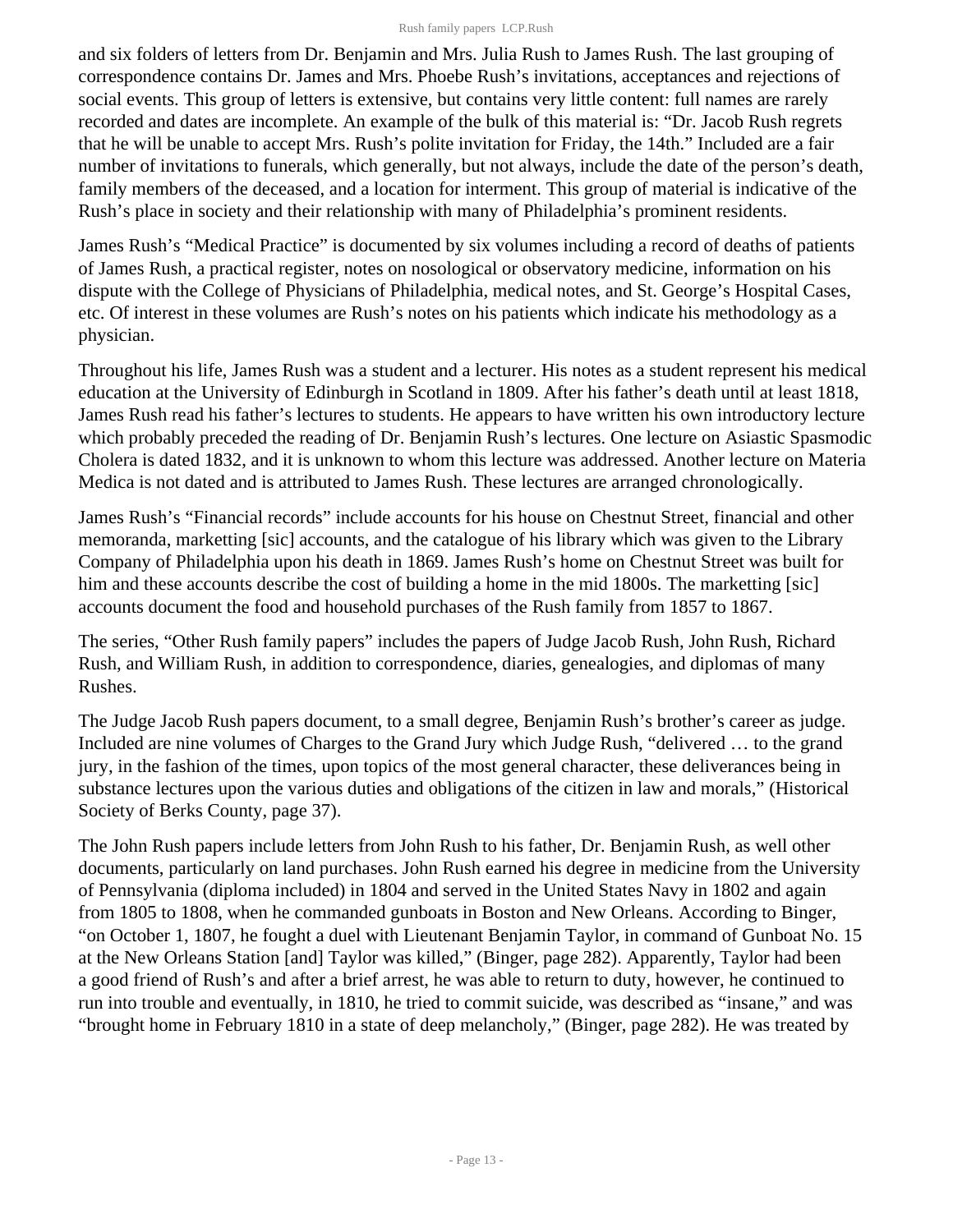his father in the Pennsylvania Hospital until Dr. Benjamin Rush's death in 1813, and remained in the Pennsylvania Hospital until his own death in 1837.

The Richard Rush papers include letters from much of Richard's professional life from 1801 to 1849. One volume of letters documents Richard's auspicious career as Attorney General of Pennsylvania during the year 1811. His papers also contain a manuscript for the book, *Residence at the Court of London*, which was published in 1872 and describes Richard's experiences as Minister from the United States from 1817 to 1825.

The William Rush papers consists of four folders of letters from William to his mother Julia Rush from 1823 to 1832 and one volume, Examinations on Materia Medica in the Philadelphia School of Medicine, given by him as lecturer on materia medica and therapeutics at the Philadelphia School of Medicine, in 1832.

Correspondence, diaries, genealogies and diplomas consist of material created by various Rush family members. These materials are arranged chronologically. Included are Cassie Murray Rush's diary from 1876 in which she describes a visit to the Centennial; Phoebe Anne Rush's music book presented to her in 1820 by Frank Johnson, a black Philadelphia musician; The "Miscellaneous documents" series contains materials that cannot be attributed to any one member of the Rush family. Materials include letters, poems, tickets, manuscripts, and the size of G. Colburn's head. These materials are largely undated and are not addressed to anyone.

#### **Bibliography:**

Binger, Carl, M.D. "Revolutionary Doctor, Benjamin Rush, 1746-1813" . W. W. Norton & Company, Inc.: New York, 1966.

Goodman, Nathan G. *Benjamin Rush: Physician and Citizen, 1746-1813*. University of Pennsylvania Press: Philadelphia, 1934.

Historical Society of Berks County. *Transactions of the Historical Society of Berks County*, Volume I. B.F. Owen & Co.: Reading, PA, 1904.

Pennsylvania. Department of General Services. http://www.dgs.state.pa.us/portal/server.pt/gateway/ PTARGS\_6\_2\_36586\_4287\_472644\_43/

## <span id="page-13-0"></span>**Administrative Information**

### **Publication Information**

Library Company of Philadelphia

### **Conditions Governing Access note**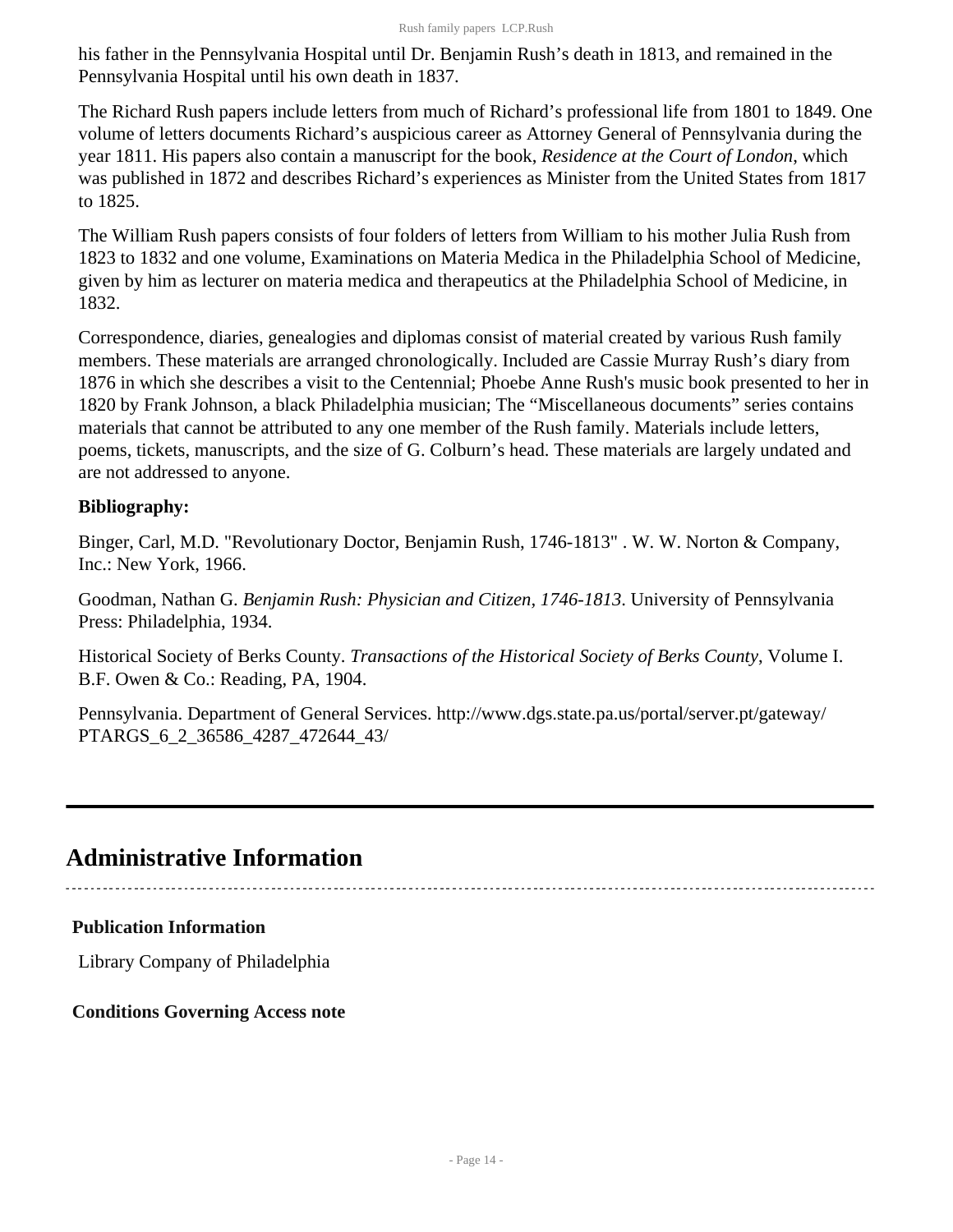This collection is open for research use, on deposit at the Historical Society of Pennsylvania, 1300 Locust Street, Philadelphia, PA 19107. For access, please contact the Historical Society at 215-732-6200 or visit http://www.hsp.org.

#### **Conditions Governing Use note**

Copyright restrictions may apply. Please contact the Library Company of Philadelphia with requests for copying and for authorization to publish, quote or reproduce the material.

#### **Immediate Source of Acquisition note**

Bequest of James Rush, 1869.

#### **Processing Information note**

The processing of this collection was made possible through generous funding from The Andrew W. Mellon Foundation, administered through the Council on Library and Information Resources' "Cataloging Hidden Special Collections and Archives" Project.

This collection was *minimally processed* in 2009-2011, as part of an experimental project conducted under the auspices of the Philadelphia Area Consortium of Special Collections Libraries to help eliminate processing backlog in Philadelphia repositories. A minimally processed collection is one processed at a less intensive rate than traditionally thought necessary to make a collection ready for use by researchers. When citing sources from this collection, researchers are advised to defer to folder titles provided in the finding aid rather than those provided on the physical folder.

Employing processing strategies outlined in Mark Greene's and Dennis Meissner's 2005 article, *More Product, Less Process: Revamping Traditional Processing Approaches to Deal With Late 20th-Century Collections*, the project team tested the limits of minimal processing on collections of all types and ages, in 23 Philadelphia area repositories. A primary goal of the project, the team processed at an average rate of 2-3 hours per linear foot of records, a fraction of the time ordinarily reserved for the arrangement and description of collections. Among other time saving strategies, the project team did not extensively review the content of the collections, replace acidic folders or complete any preservation work.

## <span id="page-14-0"></span>**Related Materials**

#### **Related Archival Materials note**

College of Physicians of Philadelphia: Benjamin Rush papers, undated.

Duke University Medical Center Library: Benjamin Rush papers, 1766-1845.

Library of Congress: Benjamin Rush papers, 1776-1812.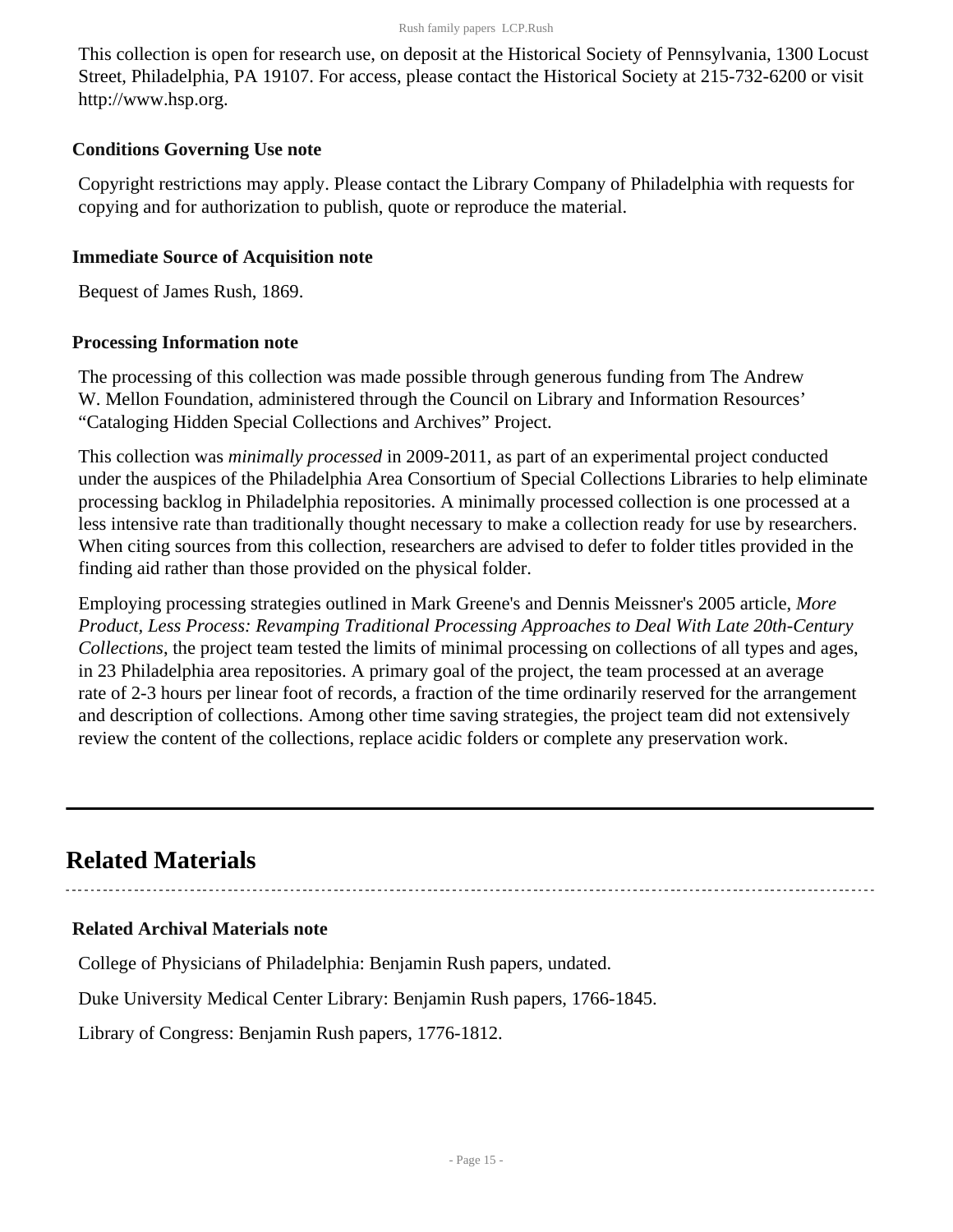## <span id="page-15-0"></span>**Controlled Access Headings**

#### **Corporate Name(s)**

- College of New Jersey (Princeton, N.J.).
- Dickinson College.
- United States. Constitutional Convention (1787).
- United States. Continental Congress.
- United States. Navy.
- University of Edinburgh.
- University of Pennsylvania. Dept. of Medicine.

#### **Genre(s)**

- Commonplace books
- Correspondence
- Diaries
- Estate records
- Family papers
- Financial records
- Lecture notes
- Lectures
- Manuscripts
- Poems
- Property records
- Textbooks

#### **Geographic Name(s)**

• Philadelphia (Pa.)

#### **Personal Name(s)**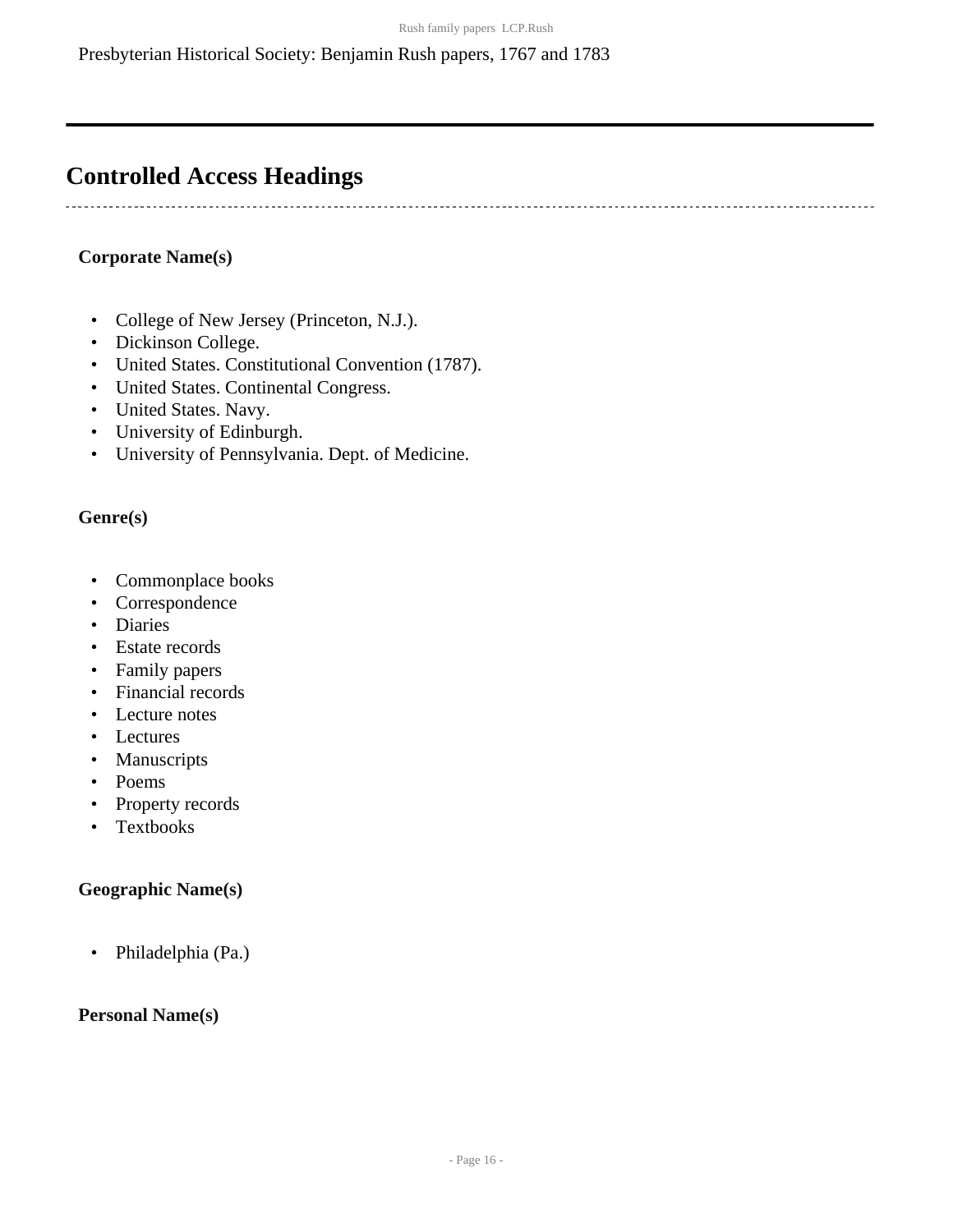- Barton, Benjamin Smith, 1766-1815
- Boudinot, Elias, 1740-1821
- Dickinson, John, 1732-1808
- Eustis, William, 1753-1825
- Fergusson, Elizabeth Graeme, 1737-1801
- Hosack, David, 1769-1835
- Lettsom, John Coakley, 1744-1815
- Nisbet, Charles, 1736-1804
- Percival, Thomas, 1740-1804
- Ramsay, David, 1749-1815
- Rush, Benjamin, 1746-1813
- Rush, Jacob, 1747-1820
- Rush, James, 1786-1869
- Rush, John, 1777-1837
- Rush, Julia Stockton
- Rush, Richard, 1780-1859
- Rush, William, 1801-1864
- Shippen, William, 1736?-1808

#### **Subject(s)**

- Abolitionists
- Authors, American
- Medical education
- Medicine
- Mental illness
- Pennsylvania--History
- Pennsylvania--History--1775-1865
- Pennsylvania--History--Colonial period, ca. 1600-1775
- Physicians
- United States--History--Revolution, 1775-1783
- Yellow fever

### <span id="page-16-0"></span>**Other Finding Aids note**

 $\mathbb{R}^2$ 

Researchers should note that a physical card catalog pre-dates the processing and finding aid created during the 2009-2011 PACSCL/CLIR "Hidden Collections" processing project. A partial alphabetical list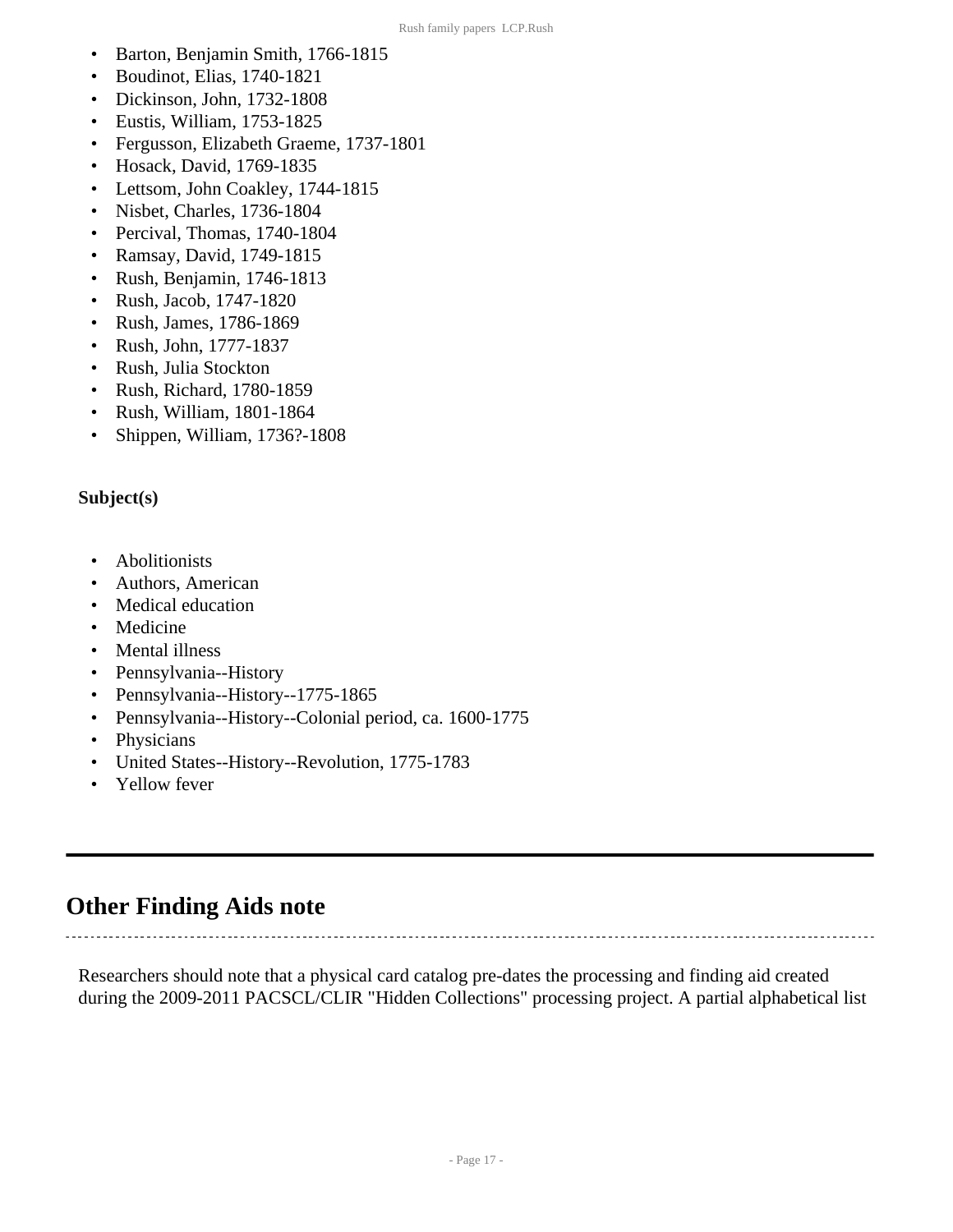of correspondents filed under "Rush" in this card catalog was transcribed and can be found here: http:// www.lcpimages.org/lcpAT/pdf/RushBenjamin\_alpha%20correspondence.pdf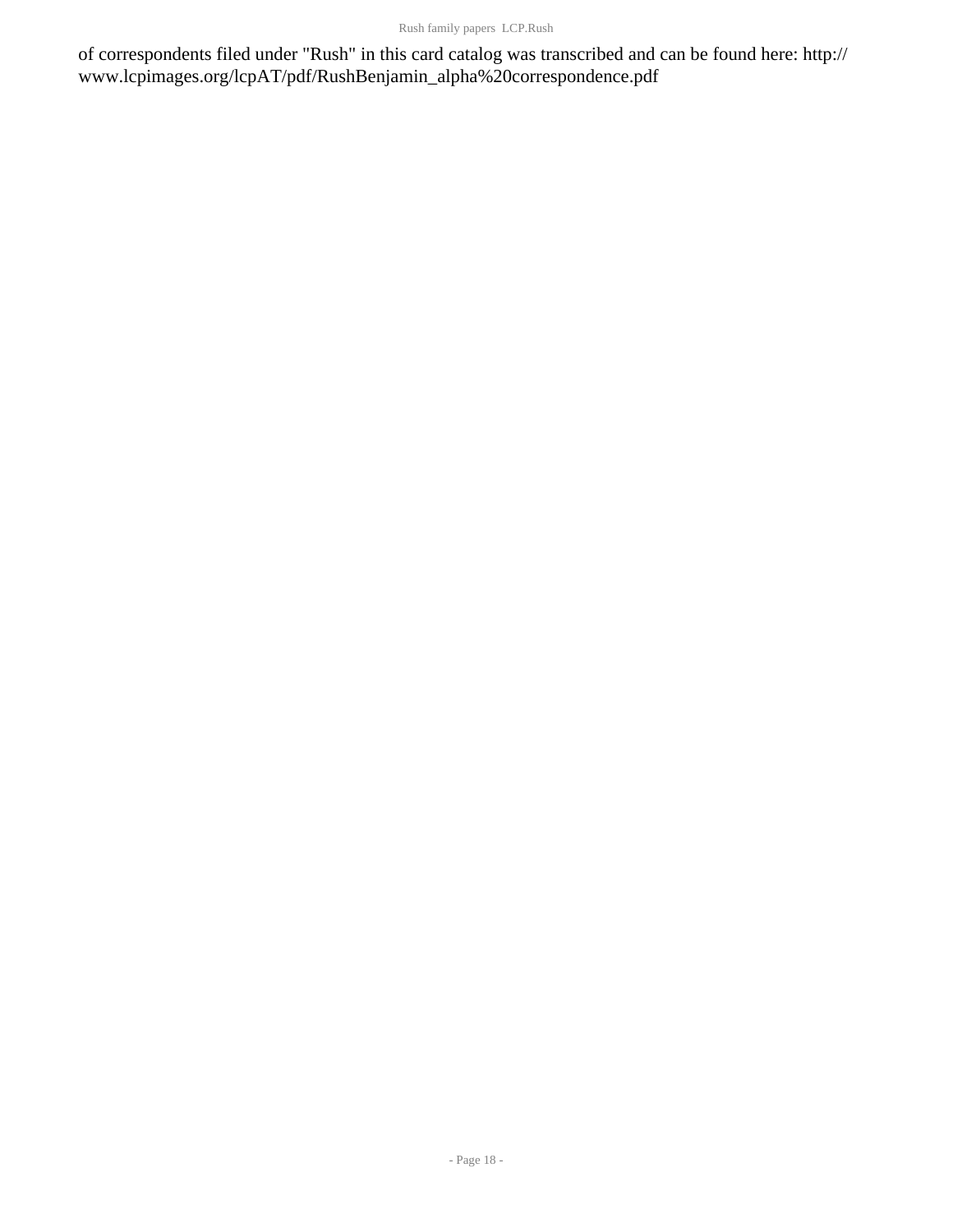## <span id="page-18-0"></span>**Collection Inventory**

<span id="page-18-1"></span>**Series I. Benjamin Rush papers** 

**Subseries I: Correspondence** 

#### **A. Bound volumes**

#### **Scope and Contents note**

Volumes 1, 2, 2a, 30 and 34 have been disbound and were boxed. Individual correspondents have been listed for disbound volumes. The catalog numbers for these volumes are:

Volume 1: Yi2 7216 Volume 2: Yi2 7217 Volume 2a: Yi2 7218 Volume 30: Yi2 7246 Volume 34: Yi2 7250

|                               | <b>Volume</b> | Page  |
|-------------------------------|---------------|-------|
| Aaggiz, Jef 1780 March 28     | $\mathbf{1}$  |       |
| Adair, William undated        | $\mathbf{1}$  | 2     |
| Adams, Joseph 1799, undated   | $\mathbf{1}$  | $5-6$ |
| Adams, T.B. 1802 May 29       | 1             | 7     |
| Adamson, John 1810 November 1 | 1             | 9     |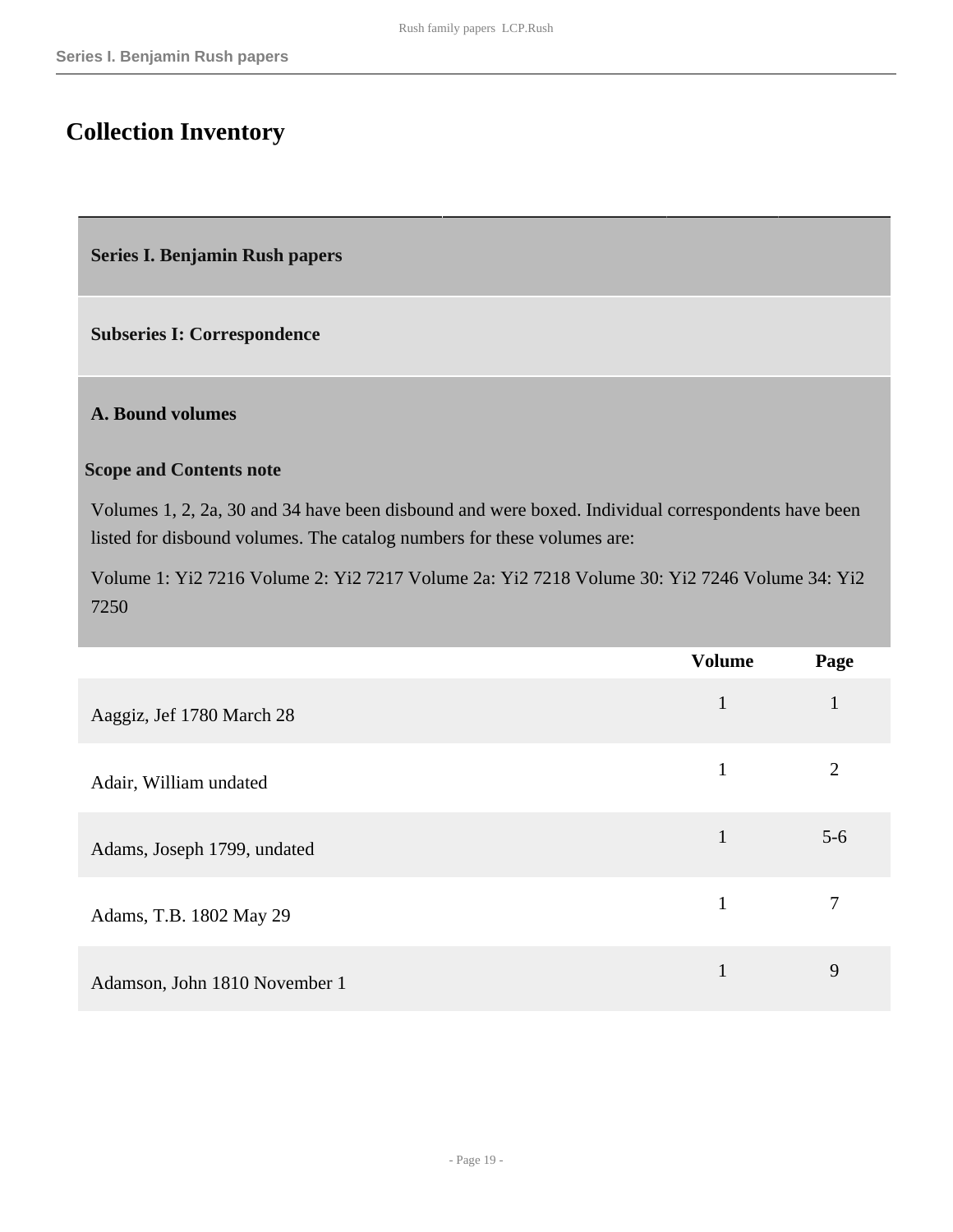| Adamson, William 1804 June 7                   | $\mathbf{1}$ | 8         |
|------------------------------------------------|--------------|-----------|
| Addison, Alex [1786] August 10-1793 January 21 | $\mathbf{1}$ | $3 - 4$   |
| A Friend to Genious [sic] 1803 December 1      | $\mathbf{1}$ | 129       |
| A Friend to Improvement 1812 November 13       | $\mathbf{1}$ | 133       |
| Agnew, Samuel 1803-1811                        | $\mathbf{1}$ | $10-19$   |
| Albertina, Dr. Charles 1812 June 25            | $\mathbf{1}$ | 75        |
| Alexander T. 1811 February 21                  | $\mathbf{1}$ | 41        |
| Alexander, Archibald 1800 January 11           | $\mathbf{1}$ | 31        |
| Alexander, Ashton 1796-1797                    | $\mathbf{1}$ | $24 - 25$ |
| Alexander, Ashton 1798-1799                    | $\mathbf{1}$ | 27-29     |
| Alexander, Ashton 1800-1809                    | $\mathbf{1}$ | 32-35     |
| Alexander, Ashton 1810-1813                    | $\mathbf{1}$ | 39-40     |
| Alexander, Ashton 1795, undated                | $\mathbf{1}$ | $42 - 62$ |
| Alexander, Joseph 1797 August 17               | $\mathbf{1}$ | 26        |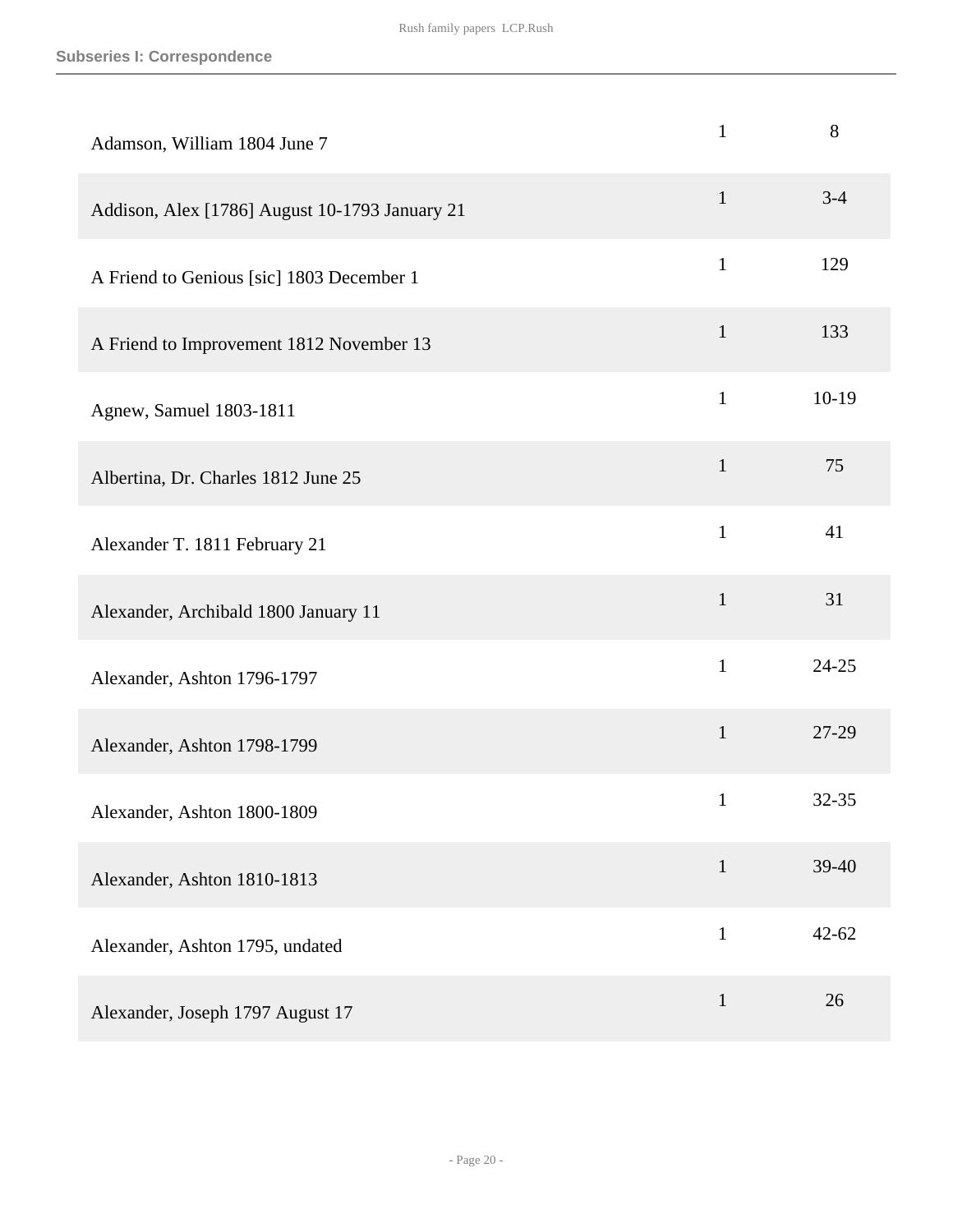| Alexander, Stephen 1810 May 5-22           | $\mathbf{1}$ | 36-37     |
|--------------------------------------------|--------------|-----------|
| Alexander, T. 1810 July 28                 | $\mathbf{1}$ | 38        |
| Alin, James 1805 May 8                     | $\mathbf{1}$ | 73        |
| Allen, Nathaniel 1804 March 8              | $\mathbf{1}$ | 23        |
| Allen, Peter 1808                          | $\mathbf{1}$ | 22        |
| Allen, Robert 1804-1807                    | $\mathbf{1}$ | $20 - 21$ |
| Allmin, William 1809 October 22, 1810      | $\mathbf{1}$ | 63        |
| Allston, W. 1789-1797                      | $\mathbf{1}$ | 64-66     |
| Allston, William 1803-1806                 | $\mathbf{1}$ | 67-71     |
| Alvarey, Andrew (in French) 1798 August 27 | $\mathbf 1$  | 74        |
| Anderson, Alexander 1791 July 16           | $\mathbf{1}$ | 84        |
| Anderson, Alexander 1792 August 24         | $\mathbf{1}$ | 88        |
| Anderson, E. H. 1812 October 29            | $\mathbf{1}$ | 77        |
| Anderson, Edward 1810 March 15             | $\mathbf{1}$ | 76        |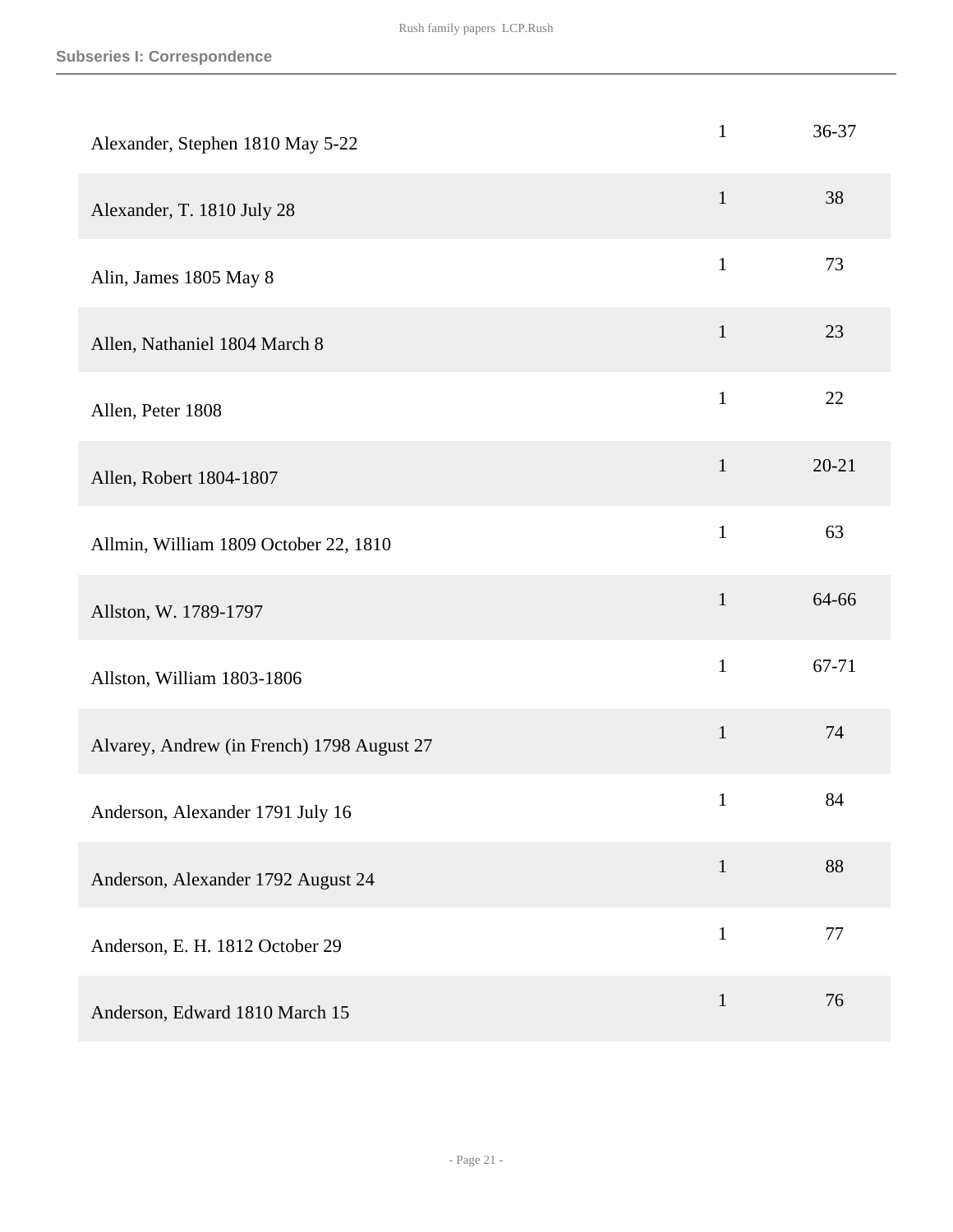| Anderson, J.M. 1800 December 2,1803 October 31                                    | $\mathbf{1}$ | 79-80  |
|-----------------------------------------------------------------------------------|--------------|--------|
| Anderson, J.M. 1801 November 16, undated                                          | $\mathbf{1}$ | 86-87  |
| Anderson, J.M. 1798 May 29                                                        | $\mathbf{1}$ | 91     |
| Anderson, J.M. 1798, 1809, undated                                                | $\mathbf{1}$ | 93-95  |
| Anderson, J.M. 1794-1812                                                          | $\mathbf{1}$ | 99-103 |
| Anderson, J.M. (Jr.) 1797 July 24                                                 | $\mathbf{1}$ | 78     |
| Anderson, J.M. (Jr.) 1798 June 21                                                 | $\mathbf{1}$ | 90     |
| Anderson, James (includes report regarding snake pills and mad<br>dogs) 1789-1790 | $\mathbf{1}$ | 82-83  |
| Anderson, James M. 1804 September 4                                               | $\mathbf{1}$ | 81     |
| Anderson, James M. 1794 December 25                                               | $\mathbf{1}$ | 89     |
| Anderson, James M. 1795 July 14                                                   | $\mathbf{1}$ | 92     |
| Anderson, John 1806 June 7                                                        | $\mathbf{1}$ | 85     |
| Andrews, Robert 1800 July 12                                                      | $\mathbf{1}$ | 104    |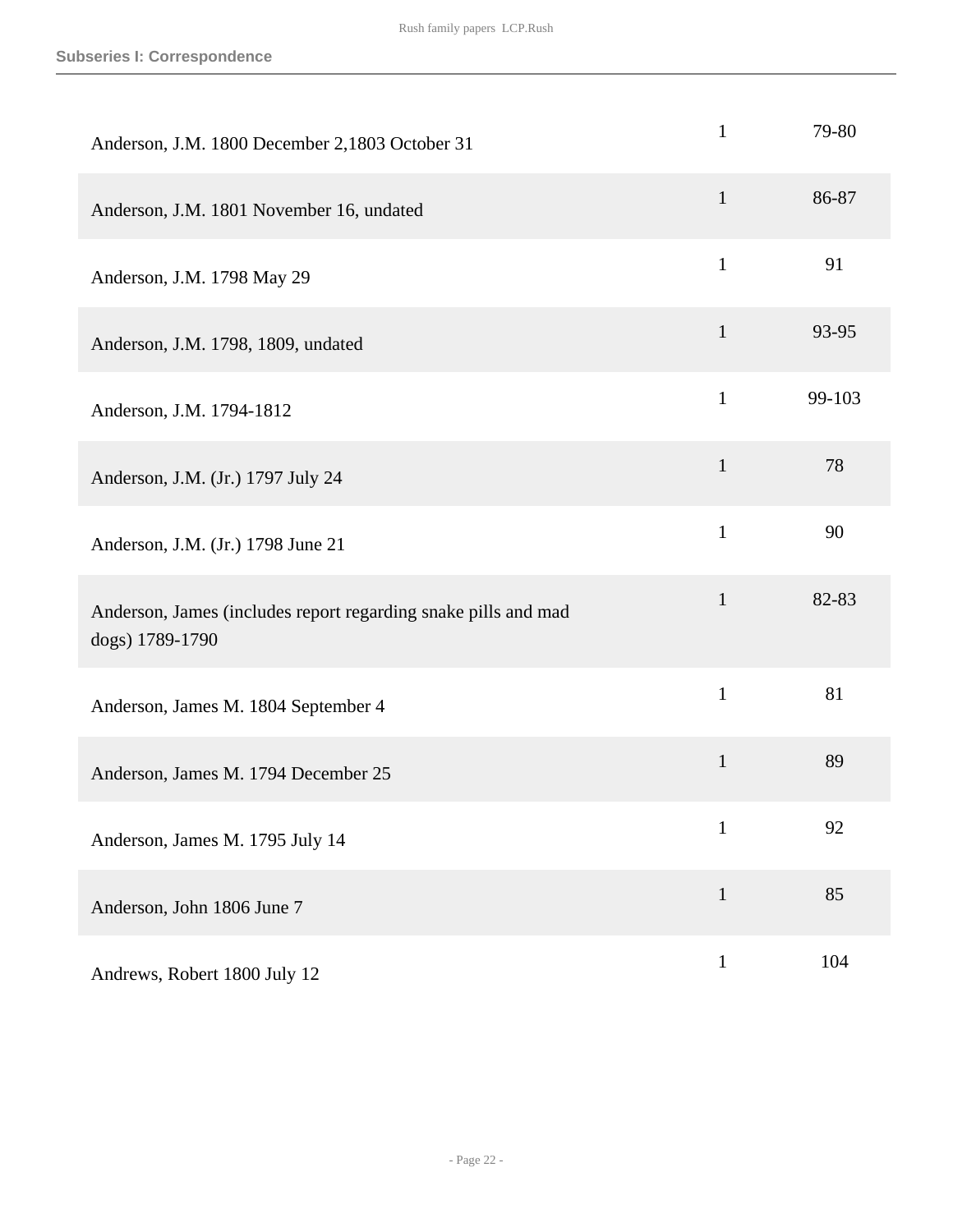| Ankrim, Josiah 1812 March 22         | $\mathbf{1}$ | 72      |
|--------------------------------------|--------------|---------|
| Ankrim, Josiah 1802 July 26          | $\mathbf{1}$ | 105     |
| Archer, John 1787-1803               | $\mathbf{1}$ | 106-112 |
| Archer, R. 1809 August 18            | $\mathbf{1}$ | 115     |
| Archer, Rebecca 1789 March 21        | $\mathbf{1}$ | 113     |
| Archer, Robert H. 1797               | $\mathbf{1}$ | 114     |
| Archer, Robert P. 1810 December 9    | $\mathbf{1}$ | 116     |
| Ard, Joseph B. 1810 October 28       | $\mathbf{1}$ | 117     |
| Arndt, John 1799 December 8          | $\mathbf{1}$ | 118     |
| Arndt, John 1799 December 28         | $\mathbf{1}$ | 121     |
| Arnold, Joseph 1808 May 28           | $\mathbf{1}$ | 119     |
| Arnott, Henry 1799 June 15           | $\,1$        | 120     |
| [Arttsaur] (in French) 1789 April 13 | $\mathbf{1}$ | 125     |
| Ashton, Henry 1809 November 20       | $\mathbf{1}$ | 123     |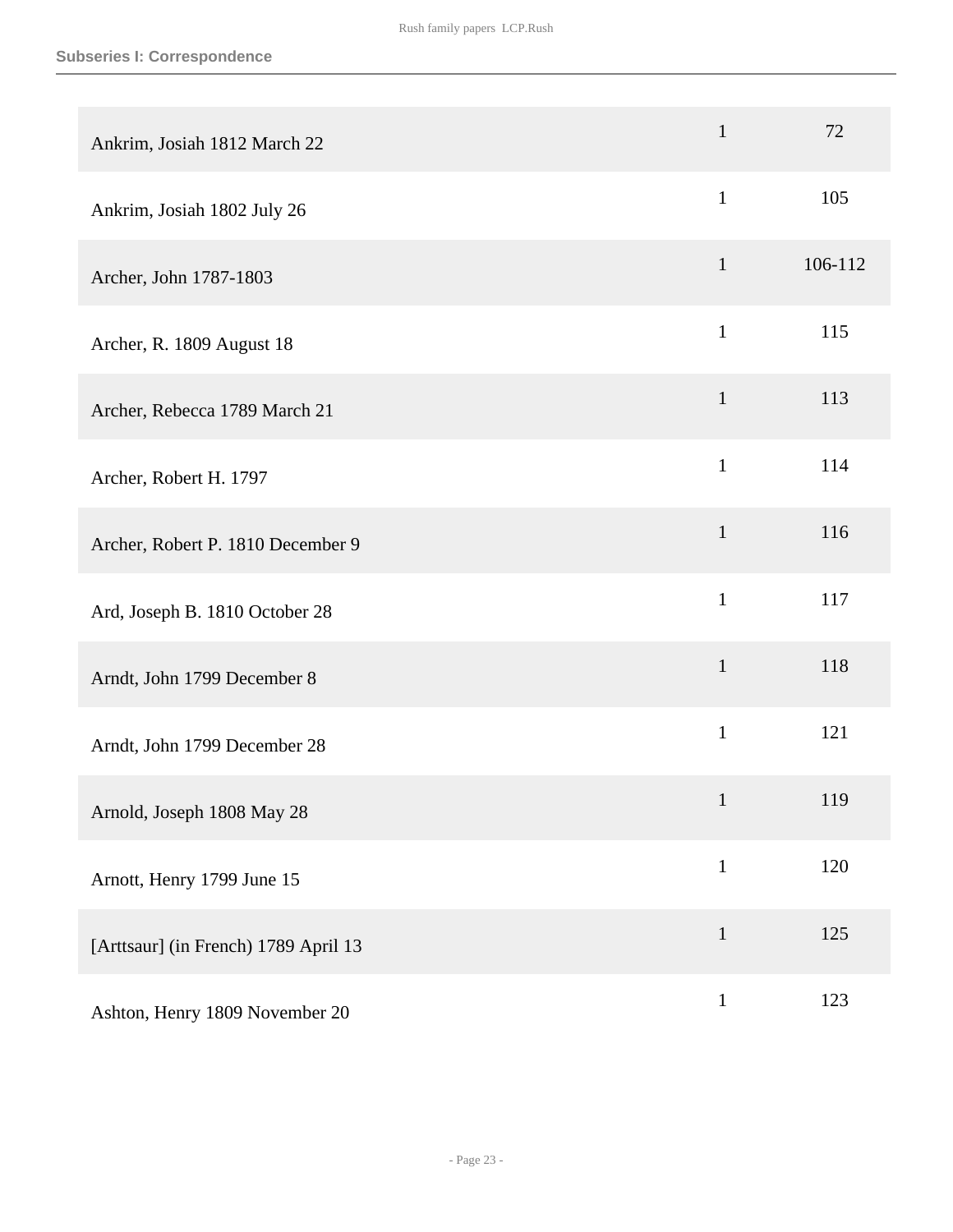| Aspin, Matthew 1788 July 22     | $\mathbf{1}$   | 122            |
|---------------------------------|----------------|----------------|
| A Student of Medicine undated   | $\mathbf{1}$   | 132            |
| Atlee, Edwin A. undated         | $\mathbf{1}$   | 124            |
| Austin, Andrew 1809 March 7     | $\mathbf{1}$   | 126            |
| Autenrieth, D. undated          | $\mathbf{1}$   | 127            |
| Author unknown 1799 August 31   | $\mathbf{1}$   | 30             |
| Author unknown undated          | $\mathbf{1}$   | 130            |
| Author unknown undated          | $\mathbf{1}$   | 131            |
| Author unknown 1803 October 19  | $\overline{2}$ | $\overline{4}$ |
| [Ayers] Eli 1812 December 23    | $\mathbf{1}$   | 128            |
| B., J. undated                  | $\overline{2}$ | 61             |
| Bachus, A. 1807 June 29         | $\mathbf{2}$   | $\mathbf{2}$   |
| Bachus, Elizabeth 1809 April 18 | $\overline{2}$ | 5              |
| Backus, Matthew 1807 August 13  | $\sqrt{2}$     | 3              |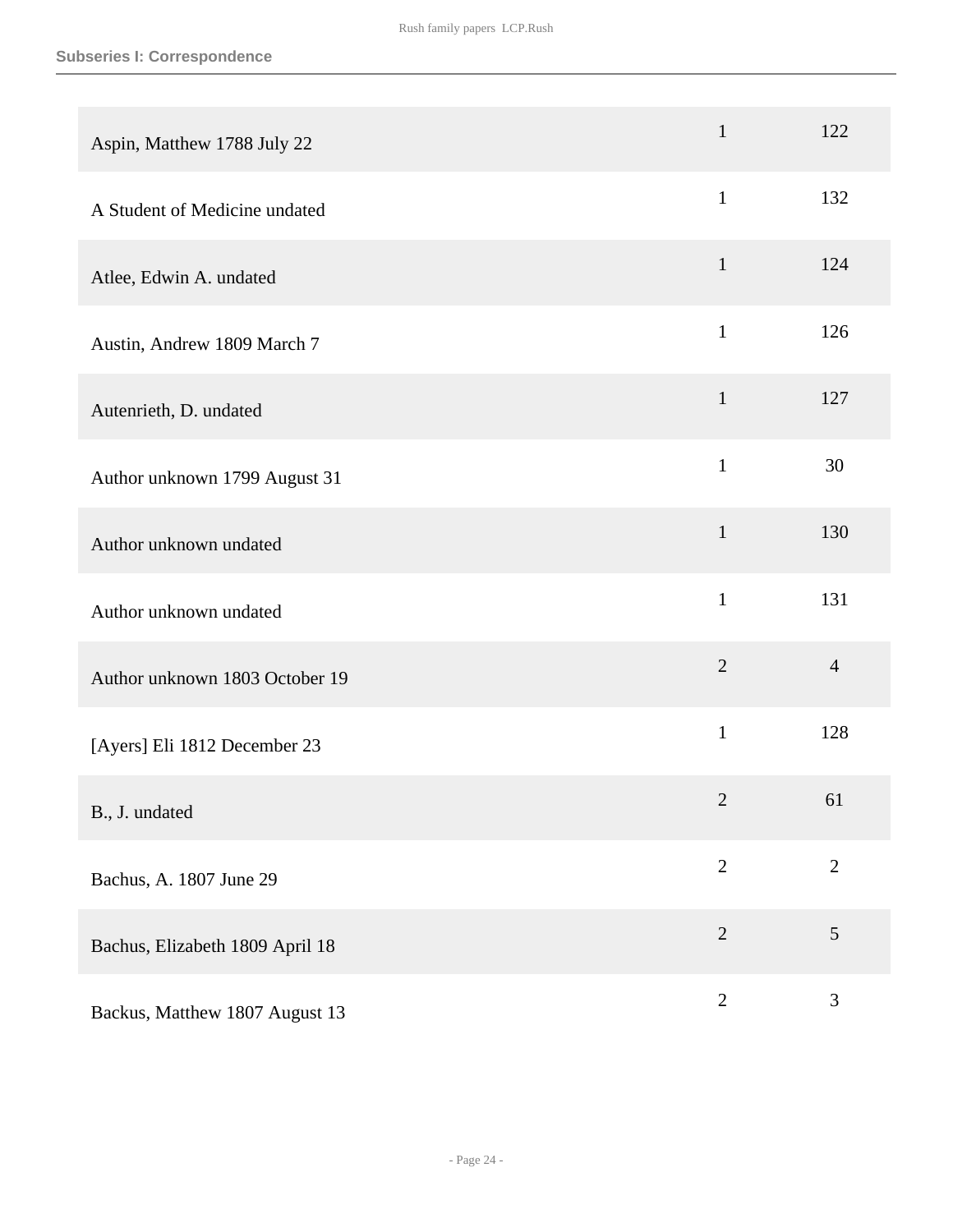| Bacon, E.P. undated                           | $\overline{2}$ | $\mathbf{1}$ |
|-----------------------------------------------|----------------|--------------|
| Bailey, Samuel 1802 September 16-November 9   | $\overline{2}$ | $12 - 13$    |
| Baird, J. undated                             | $\overline{2}$ | 11           |
| Baker, Samuel 1812 April 15                   | $\overline{2}$ | 8            |
| Baker, William 1770 July 2, 1807 November 9   | $\overline{2}$ | $6 - 7$      |
| Baker William 1810 January 2, 1810 November 1 | $\overline{2}$ | $9 - 10$     |
| Ball, Isaac 1800-1809                         | $\overline{2}$ | $14 - 16$    |
| [Baltyall], John 1798 May 2                   | $\overline{2}$ | 17           |
| Bamfylde, Peter 1812 February 14              | $\overline{2}$ | 18-19        |
| Banes, Josiah 1802-1812                       | $\overline{2}$ | $20 - 23$    |
| Barber, Luke 1796 May 2, undated              | $\overline{2}$ | 24-25        |
| Barbour, James 1800 August 25                 | $\overline{2}$ | 26           |
| Bard, Samuel 1770 June 24                     | $\overline{2}$ | $27\,$       |
| Barker, Jeremy 1806 September 22              | $\sqrt{2}$     | 28           |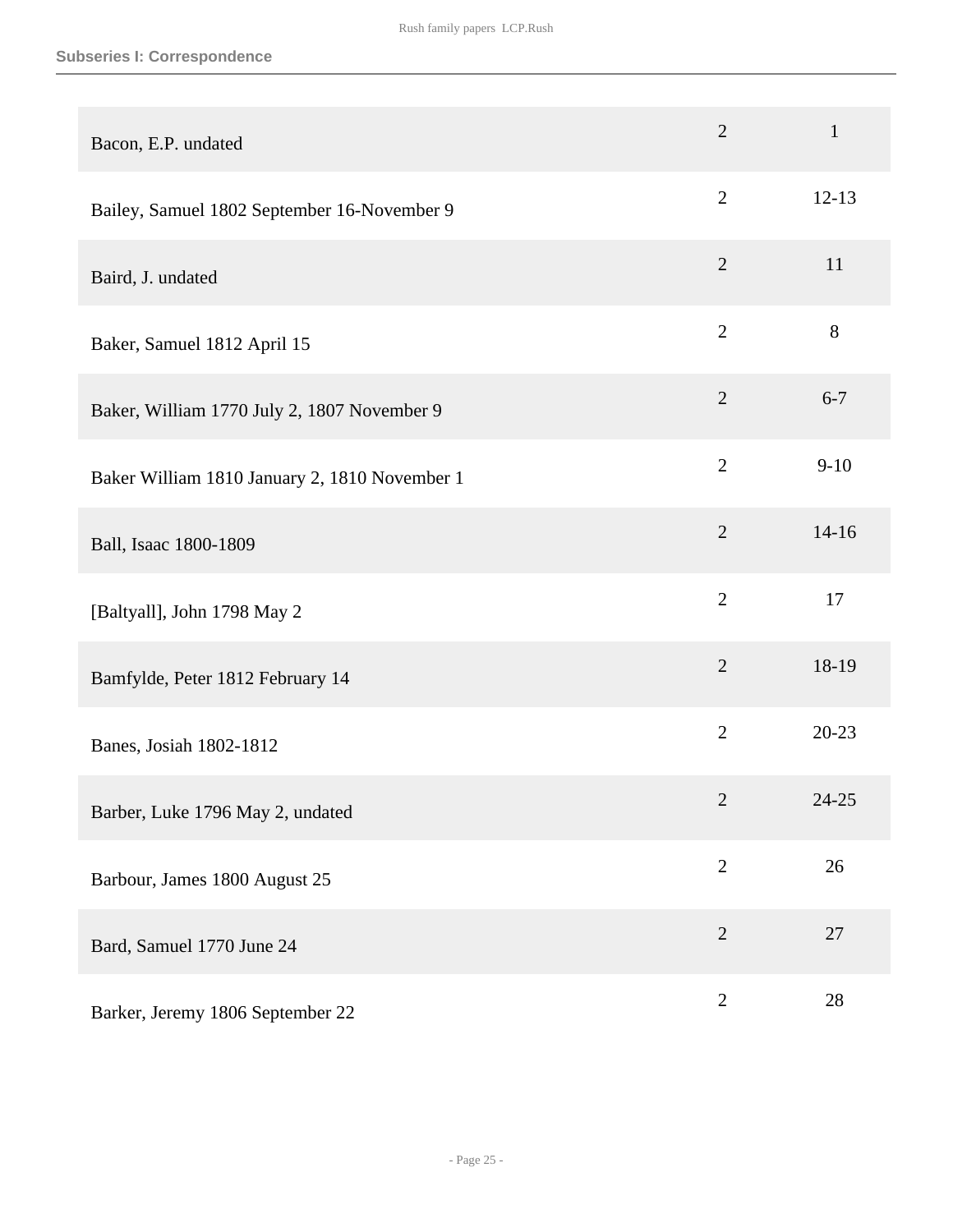| Barnard, D. 1808 October 29-30      | $\overline{2}$ | 34-35 |
|-------------------------------------|----------------|-------|
| Barnes, Henry 1795 April 24         | $\overline{2}$ | 32    |
| Barnes, John 1812 November 16       | $\overline{2}$ | 29    |
| [Barnes illegible] 1770 June 1      | $\overline{2}$ | 30    |
| Barns, Mary 1798 November 30        | $\overline{2}$ | 31    |
| Baron, Dr. 1794-1796                | $\overline{2}$ | 39-40 |
| Barr, William undated               | $\overline{2}$ | 33    |
| Barras, Rufus L. 1811 July 14       | $\overline{2}$ | 36    |
| Barrington, Joseph 1794 February 10 | $\overline{2}$ | 38    |
| Barrington, W. 1810 June 21         | $\overline{2}$ | 37    |
| Barry, J. 1798 July 12              | $\mathbf{2}$   | 42    |
| Barry, Mrs. undated                 | $\overline{2}$ | 41    |
| Barstow, Seth J. 1805 April 19      | $\overline{2}$ | 43    |
| Bartine, David 1802 June 9          | $\sqrt{2}$     | 44    |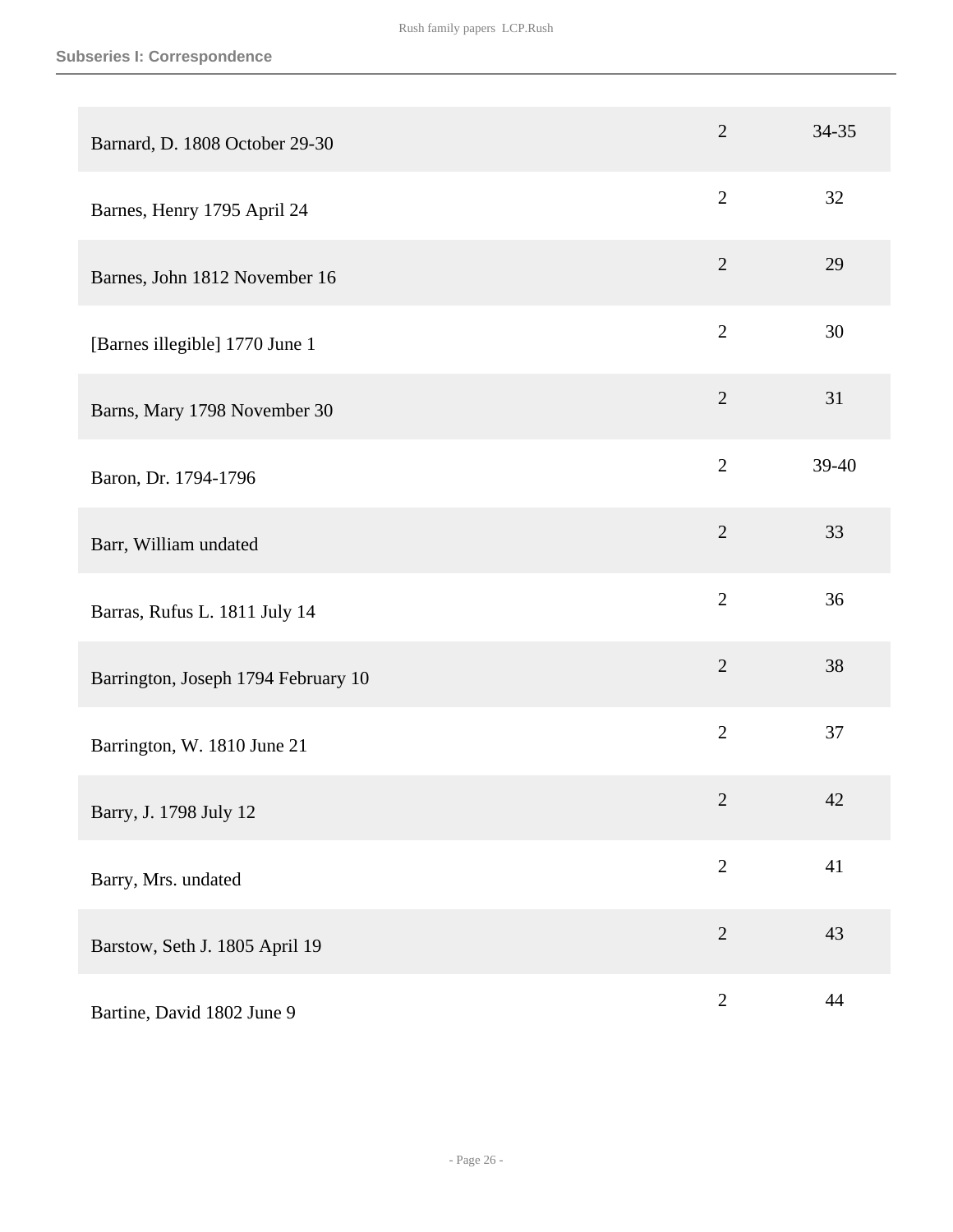| Bassett, Amos 1793 March 18                       | $\overline{2}$ | 45        |
|---------------------------------------------------|----------------|-----------|
| Bateman, Ephram 1809-1810                         | $\overline{2}$ | 46-48     |
| Batt, Sarah 1798 August 12                        | $\overline{2}$ | 49        |
| Battle, Jer. 1810 April 20-September 17           | $\overline{2}$ | $50 - 51$ |
| Bayle, William 1797 June 17                       | $\overline{2}$ | 53        |
| Baylies, Gusavus 1805 May 11                      | $\overline{2}$ | 52        |
| Baynard 1802 November 23                          | $\overline{2}$ | 56        |
| Baynard, Thomas 1802 November 30                  | $\overline{2}$ | 57-59     |
| Baynard, Thomas and William 1801 May 8-November 9 | $\overline{2}$ | 54-55     |
| Baynton, Benjamin 1789 August 8                   | $\overline{2}$ | 60        |
| Baynton, Rebecca 1804 March 26                    | $\overline{2}$ | 66        |
| Baynton, Susan 1794-1808                          | $\mathbf{2}$   | $62 - 65$ |
| Baynton, Susan 1809 July 5, 1812 January 8        | $\overline{2}$ | 67-68     |
| Beard, [John Mackie] 1813 January 21              | $\mathbf{2}$   | 90        |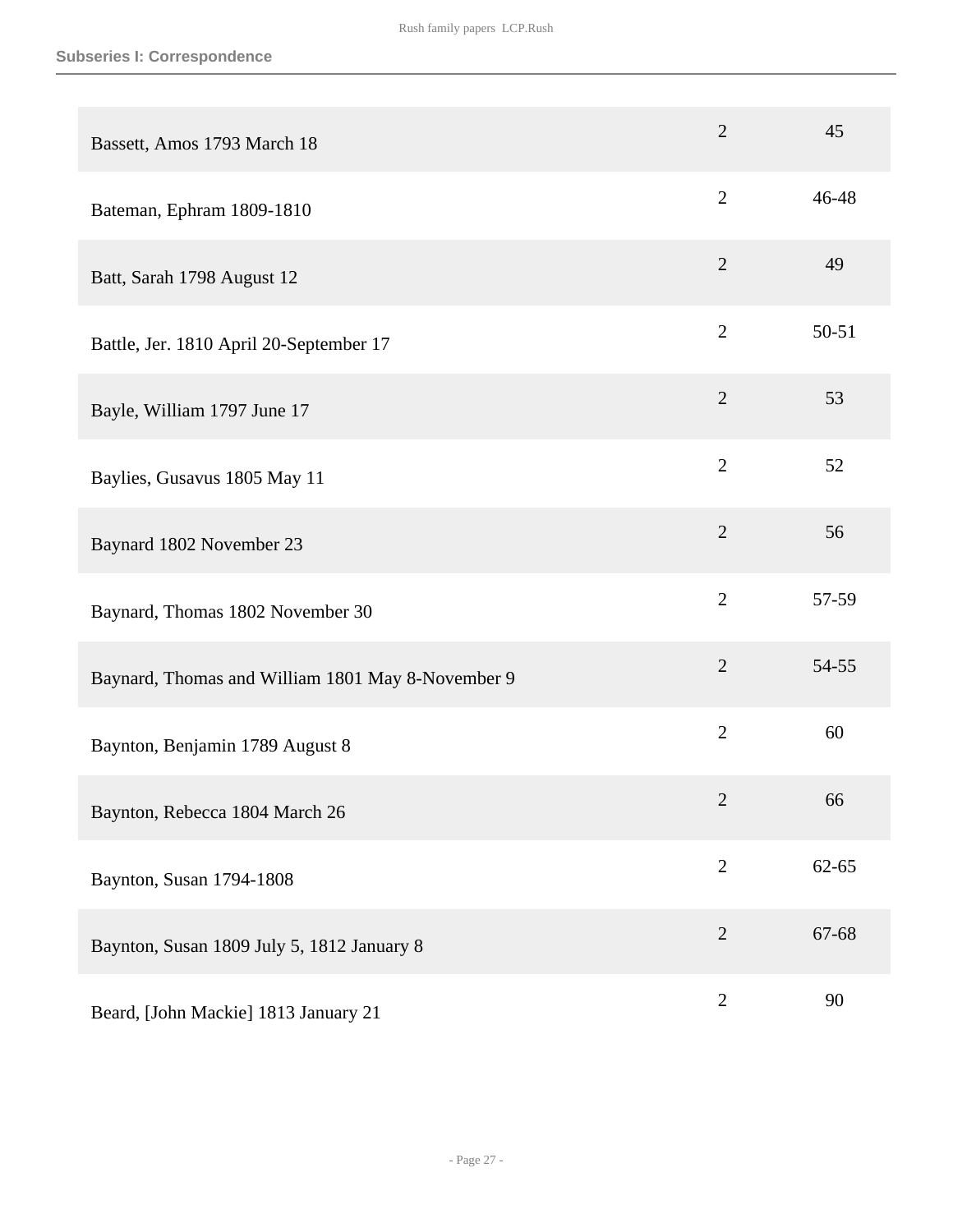| Beardslee, Daniel 1810 April 24              | $\overline{2}$ | 91        |
|----------------------------------------------|----------------|-----------|
| Beardsley, Eben. 1790 September 4            | $\overline{2}$ | 95        |
| Beckley, John 1802 November 8, 1806 May 24   | $\overline{2}$ | 96-97     |
| Bedford, John 1808 June 22                   | $\overline{2}$ | 92        |
| Beech, [Elthanan] 1791-1792                  | $\overline{2}$ | 93-94     |
| Beech, [Elnathan] 1795-1798                  | $\overline{2}$ | 98-99     |
| Beldon, John undated                         | $\overline{2}$ | 100       |
| Bell, B. 1793 September 14                   | $\overline{2}$ | 103       |
| Bell, Isabella 1795 July 26-August 3         | $\overline{2}$ | 101-102   |
| Bellette, Dugard undated                     | $\overline{2}$ | 108a-108b |
| Belleville, N. 1792 January 17, 1804 July 25 | $\overline{2}$ | 106-107   |
| Bellinger, R. 1797-1798                      | $\overline{2}$ | 104-105   |
| Bend, Joseph 1800 December 20                | $\overline{2}$ | 109       |
| Benon, J.A. 1797 April 1                     | $\sqrt{2}$     | 115       |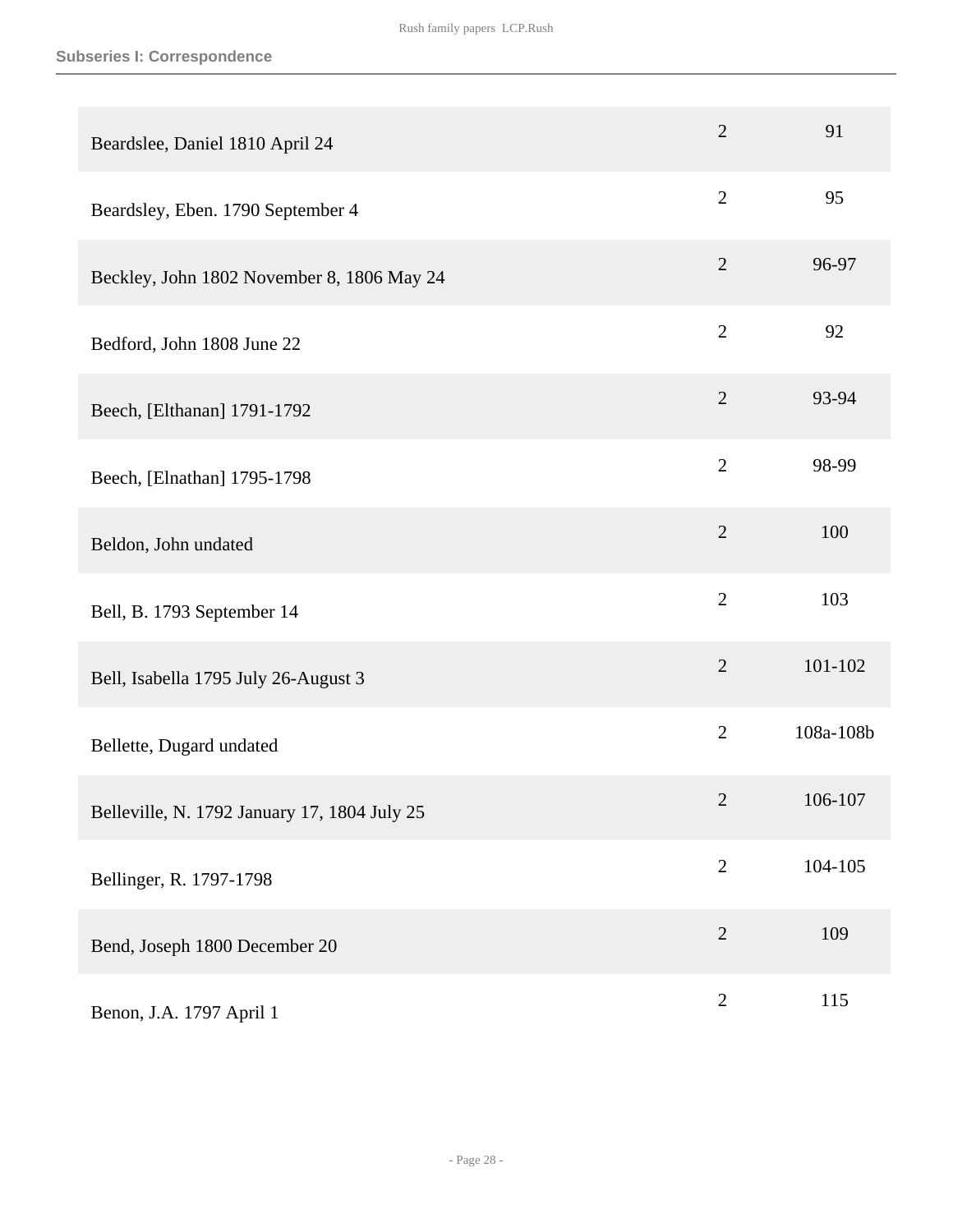| Bensell, George 1801-1802, 1813              | $\overline{2}$ | 112-114   |
|----------------------------------------------|----------------|-----------|
| Bentinck, J. undated                         | $\overline{2}$ | 110       |
| Beresford, Richard 1800 May 12               | $\overline{2}$ | 116       |
| Bergsten, Nichol 1801 January 26             | $\mathbf{2}$   | 111a-111b |
| Betton, Samuel 1790 June 23                  | $\overline{2}$ | 117       |
| Betts, Thaddeus 1795-1799                    | $\overline{2}$ | 118-123   |
| Bevan, Joseph Gurney 1786-1787, 1793         | $\overline{2}$ | 124-127   |
| Bevan, Timothy 1770-1772                     | $\overline{2}$ | 128-132   |
| Bevan, Timothy 1774 July 27, 1785 February 2 | 2a             | $1 - 3$   |
| Biglow, J. 1798 September 11                 | 2a             | $22a-22b$ |
| Birckhead, Chris 1781-1784                   | 2a             | $11 - 14$ |
| Birckhead, Solomon 1783-1811                 | 2a             | $15 - 21$ |
| Bird, H.M. undated                           | 2a             | $7-9$     |
| Bird, Mark undated                           | 2a             | 10        |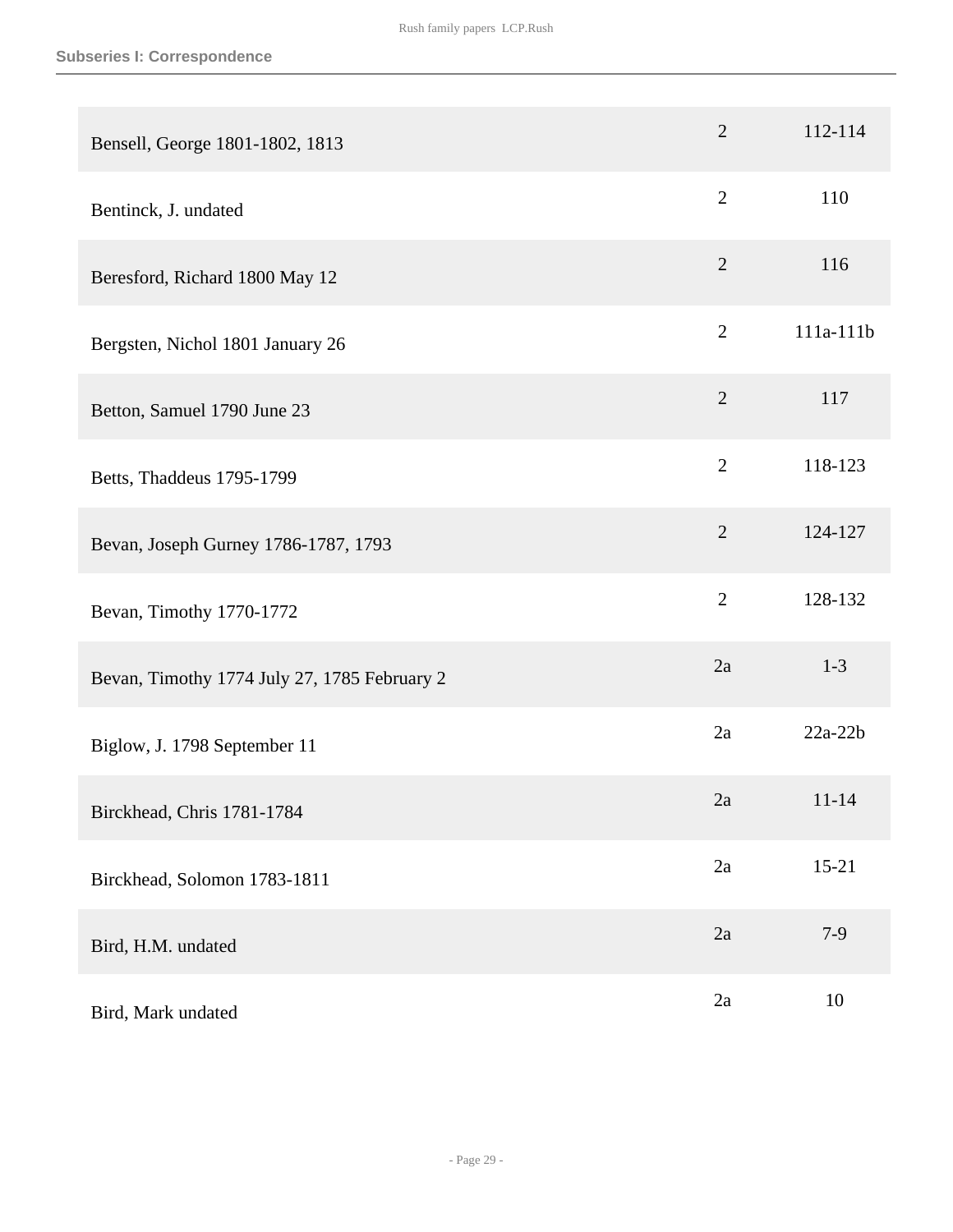| Bissett, John 1785 July 15                     | 2a             | 24             |
|------------------------------------------------|----------------|----------------|
| Black, Robert 1794 January 26, 1800 January 30 | $\mathbf{2}$   | 70-71          |
| Black, Thomas 1796 August 10                   | $\overline{2}$ | 69             |
| Blaine, Ephraim 1787 September 17-October 15   | $\overline{2}$ | 72-73          |
| Blaine, Ephraim and George Meade 1787 July 4   | $\overline{2}$ | 74             |
| Blair, Samuel 1802 November 15                 | $\overline{2}$ | 75             |
| Blake, James 1800 April 25                     | $\overline{2}$ | 76             |
| Blay, George 1803 June 29                      | $\overline{2}$ | 77             |
| Blayney, Arthur 1796 July 25                   | $\overline{2}$ | 78             |
| Bledsoe, Rob 1810 October 1                    | 2a             | $\overline{4}$ |
| Blount, T. 1807 November 1                     | 2a             | 31             |
| Blythe, James 1807 April 28                    | 2a             | 119            |
| Blythe, Stephen 1811 March 14                  | 2a             | 121            |
| Bohannon, Richard L. 1811-1812                 | 2a             | 32-33          |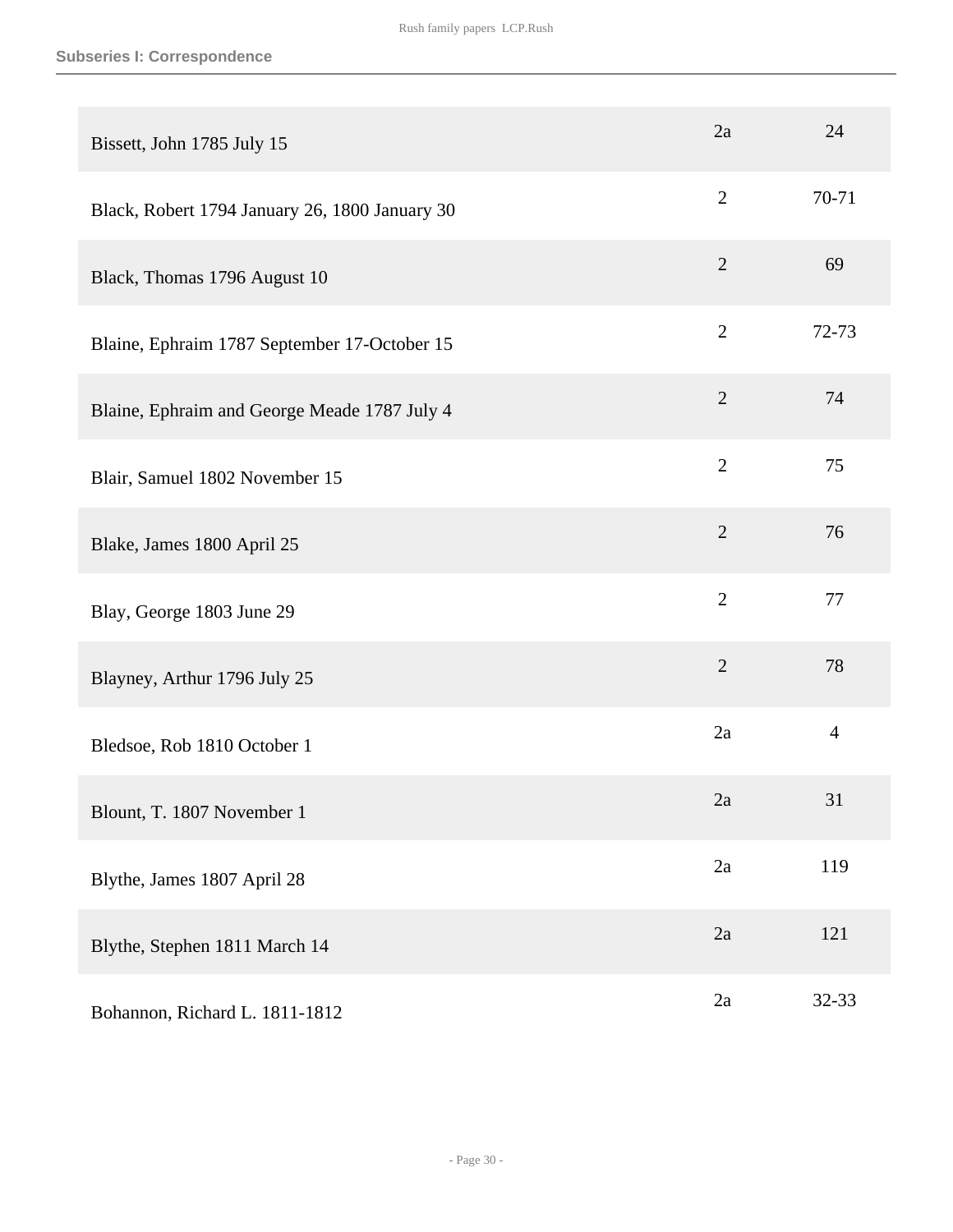| Boland, James 1808 October 4                     | 2a               | 34        |
|--------------------------------------------------|------------------|-----------|
| Bond, R. undated                                 | 2a               | 39a-39c   |
| Bond, Thomas E. 1803-1810                        | 2a               | $35 - 38$ |
| [Bostock], J. 1805 September 30                  | 2a               | 40        |
| Boswell, Joseph 1801 May 26, 1811 May 19         | 2a               | $41 - 42$ |
| Boteten, Henderson Jim 1801 April 6-1801 July 20 | 2a               | 43-44     |
| Bouske, J. 1792 September 21                     | 2a               | 45        |
| Bowen, Mary 1810 June 9                          | 2a               | 47        |
| Bowen, Pardon 1806 March 24                      | 2a               | 46        |
|                                                  | <b>Box</b><br>15 | Folder    |
| Bowen, William 1797 December 8                   | <b>Volume</b>    | Page      |
| Bowie, J. 1814 July 6                            | 2a               | 75        |
| Bowie, John 1804 January 3                       | 2a               | 48        |
| Bowie, Richard 1802 October 8                    | 2a               | 49        |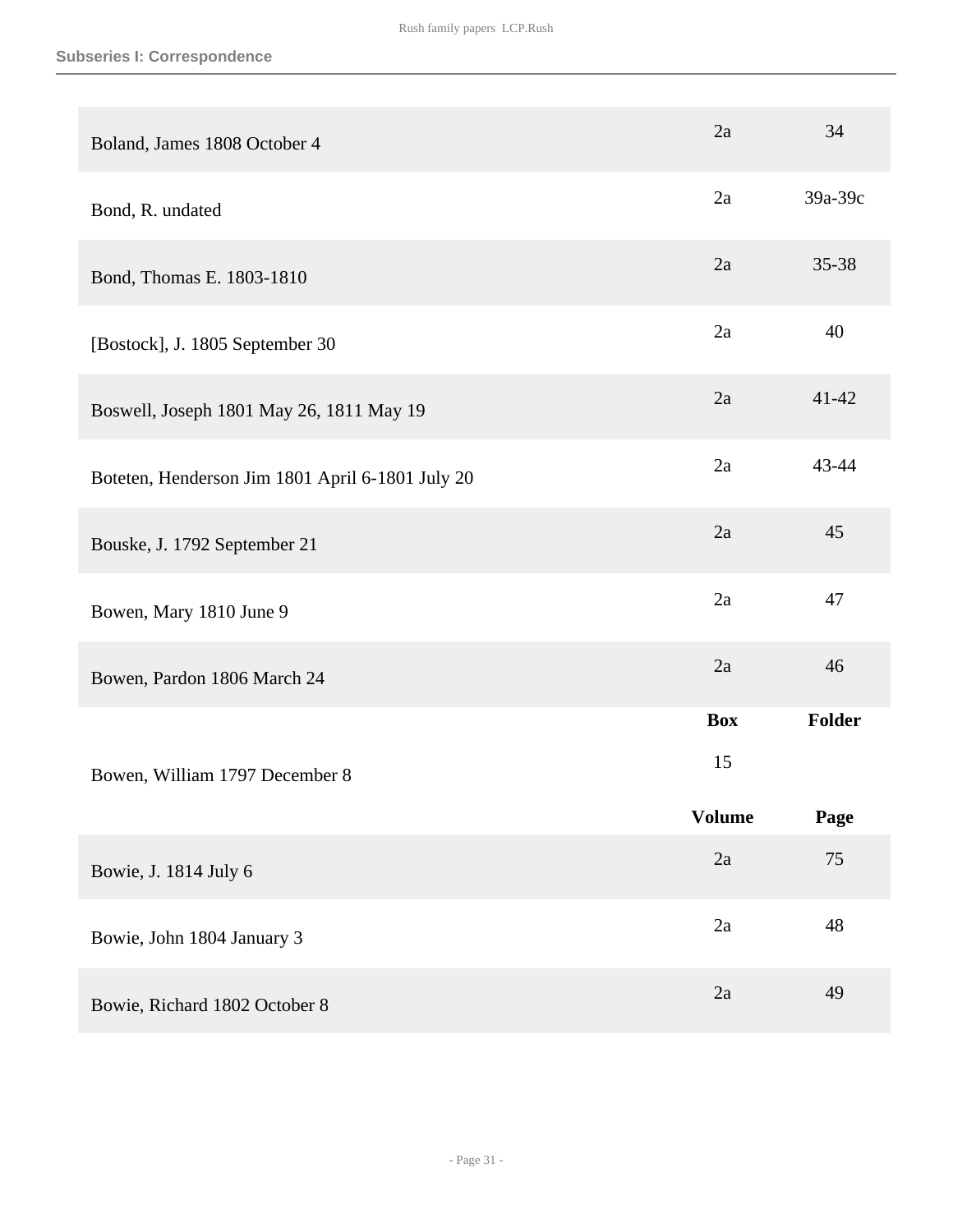| Bowman, J. circa 1786-1803                      | 2a             | 50-52b  |
|-------------------------------------------------|----------------|---------|
| Bowman, S. undated                              | 2a             | 53      |
| Boyce, M. 1784 November 4                       | 2a             | 54      |
| Boyd, William 1800 June 29                      | 2a             | 56      |
| Boyse, William 1794 December 20                 | 2a             | 55      |
| Bradley, Stephen 1803 February 12               | $\overline{2}$ | 79      |
| [Bradthom], John undated                        | $\overline{2}$ | 80      |
| Brailsford, Edward 1798 July 14                 | $\overline{2}$ | 82      |
| Brailsford, Elizabeth 1797 June 21              | $\overline{2}$ | 81      |
| Brailsford, Elizabeth 1798 November 27, undated | $\mathbf{2}$   | 83-84   |
| Brailsford, Samuel 1795 October 13              | $\overline{2}$ | 85      |
| Brailsford, W. undated                          | $\overline{2}$ | 86a-86b |
| Brailsford, W. undated                          | $\overline{2}$ | 87a-87b |
| Branham, Henry 1811 April 14                    | $\overline{2}$ | 88      |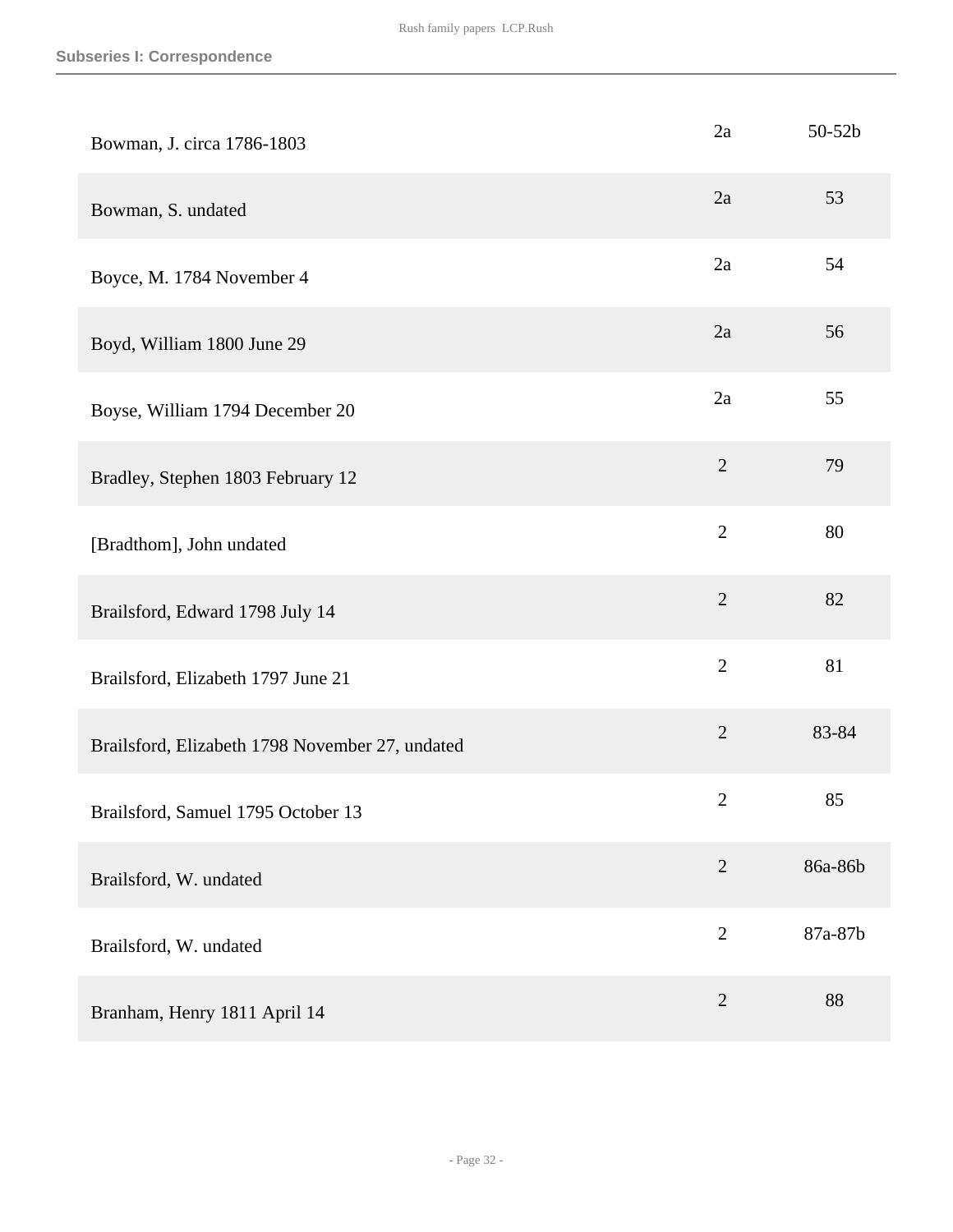| Bravo, S. 1812 November 9               | $\overline{2}$ | 89               |
|-----------------------------------------|----------------|------------------|
| Brenson, J. 1783 July 12                | 2a             | 5                |
| Brent, Richard 1813 February 18         | 2a             | $\boldsymbol{6}$ |
| Briggs, J. 1798 April 25                | 2a             | 23               |
| Bright, Maria 1793 November 29          | 2a             | 25               |
| Bright, Maria undated                   | 2a             | 27-28            |
|                                         | <b>Box</b>     | Folder           |
|                                         | 15             |                  |
| Brickel, John 1795 January 23           | <b>Volume</b>  | Page             |
| Briscoe, J. 1801 June 9, 1801 August 27 | 2a             | 29-30            |
| [Brockenburg], J. 1796 August 5         | 2a             | 58               |
| Brodbelt, Rigby 1795 January 6          | 2a             | 57               |
| Brodie, John 1787 January 12, undated   | 2a             | 59-60            |
| Broom, Jacob 1809 September 28          | 2a             | 61-64            |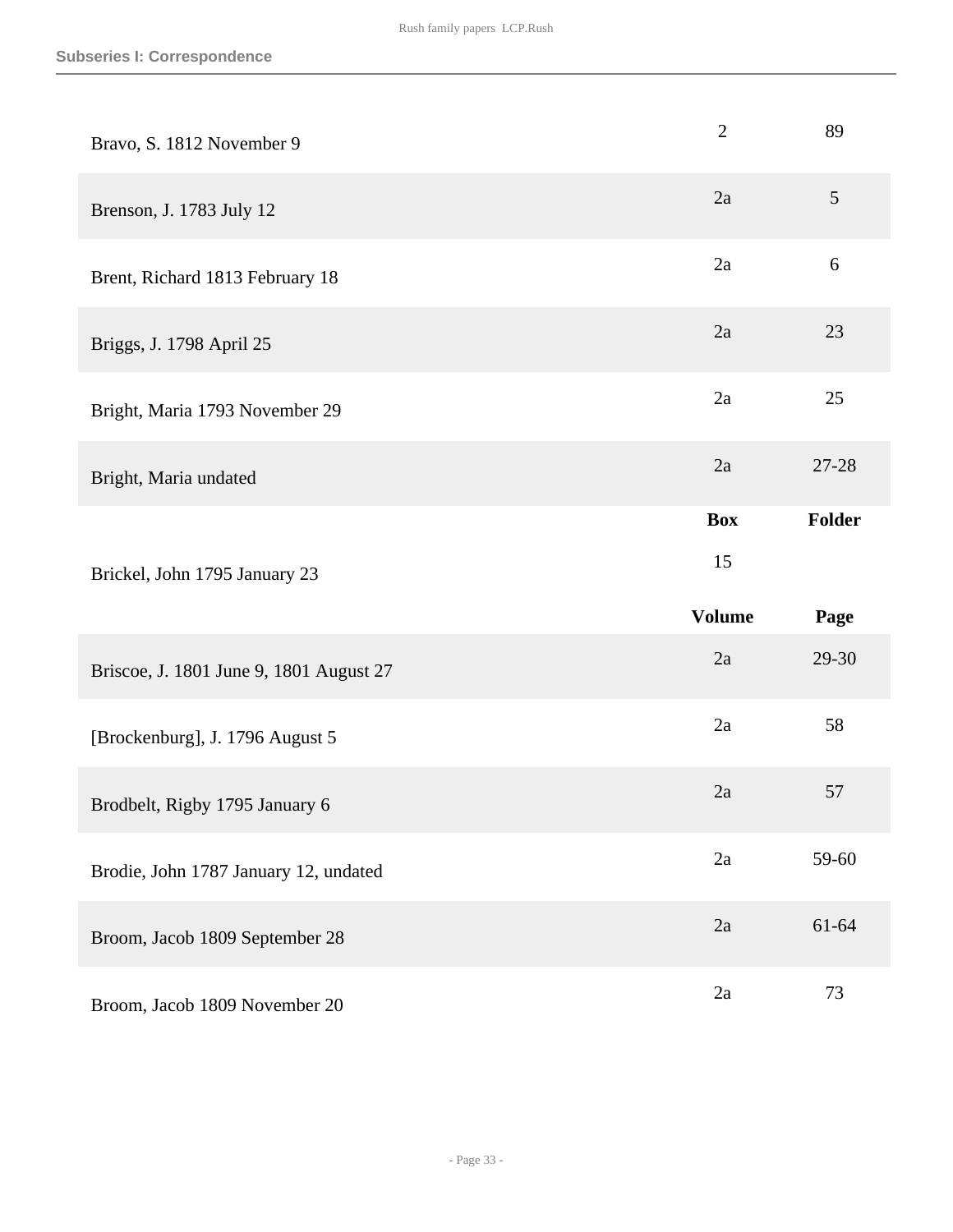| Brown, D. 1805 May 25             | 2a | 65    |
|-----------------------------------|----|-------|
| Brown, G.B. 1773, 1787            | 2a | 71-72 |
| Brown, George 1792-1801           | 2a | 66-70 |
| Brown, John undated               | 2a | 74    |
| Brown, Richard 1819 January 6     | 2a | 76    |
| Brown, Richard undated            | 2a | 78    |
| Brown, Thomas 1812 May 3          | 2a | 77    |
| Brown, Samuel 1797 September 20   | 2a | 79    |
| Brown, Samuel 1808 August 2       | 2a | 81    |
| Brown, Thomas 1808 November 7     | 2a | 82    |
| Brown, Thomas S.R. 1811           | 2a | 80    |
| Browne, William 1773-1774, 1781   | 2a | 83-86 |
| Bruce, James 1793 January 5       | 2a | 114   |
| Brundige, Timothy 1813 February 9 | 2a | 118   |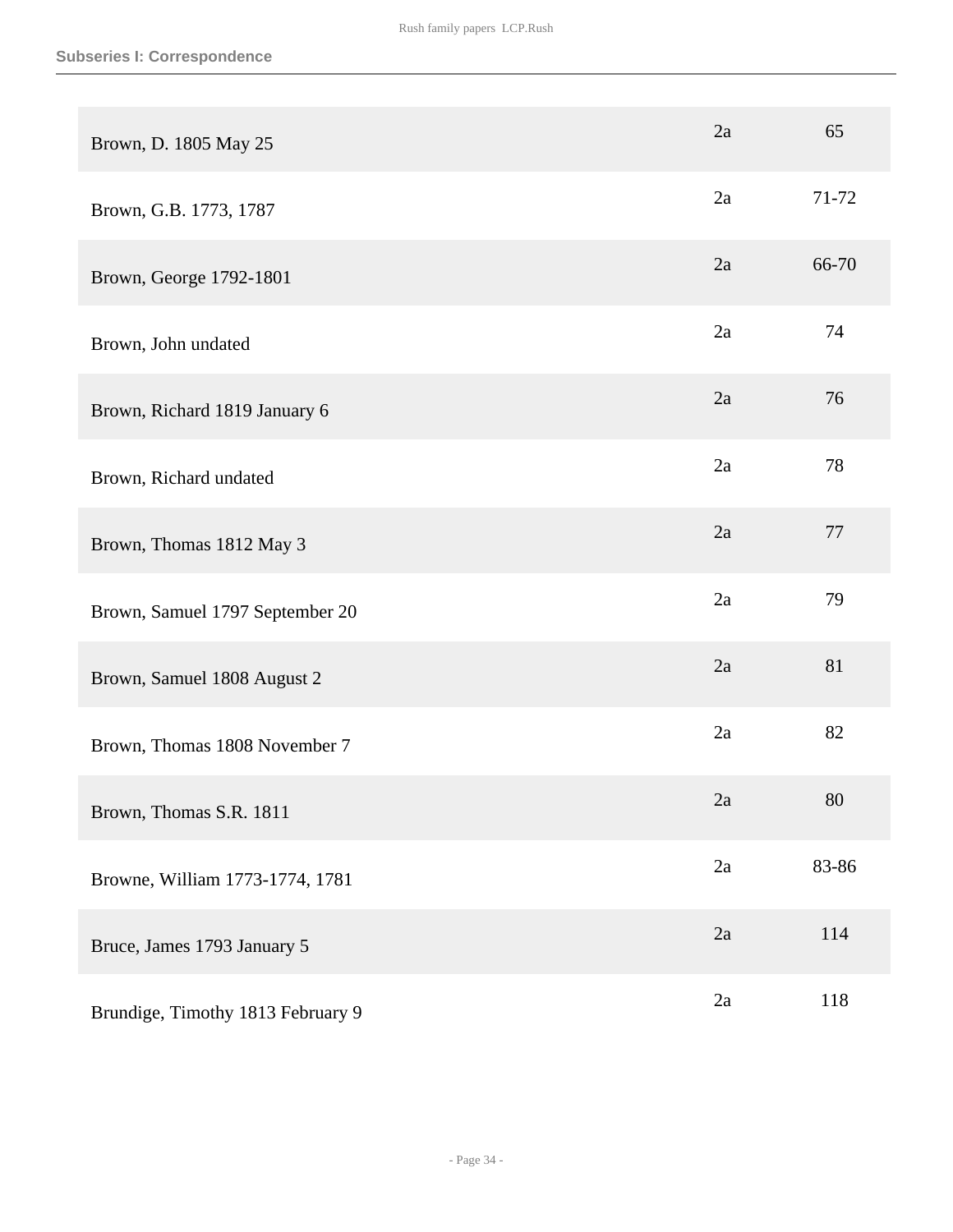| Brunsmitt, F.B.K. 1782 June 8     | 2a | 116      |
|-----------------------------------|----|----------|
| Brunsmitt, Francis 1812 June 8    | 2a | 117      |
| Buchanan, A. 1770 April 14        | 2a | 89       |
| Buchanan, George 1797 September 3 | 2a | 90a-90b  |
| Buchanan, J.A. 1801-1802          | 2a | 93-100   |
| Buchanan, James 1812 November 14  | 2a | 92       |
| Buck, Marcus 1812 October 29      | 2a | 88       |
| Buck, Marcus 1812 April 28        | 2a | 91       |
| Bull, Lorenzo 1809 November 20    | 2a | 106      |
| Bullus, J. 1797, undated          | 2a | 107-108b |
| Burd, Edward 1807-1808            | 2a | 101-102  |
| Burke, A. 1800 May 10             | 2a | 103      |
| Burke, Richard 1799 January 19    | 2a | 105, 109 |
| Burns, J. 1807 August 6           | 2a | 104      |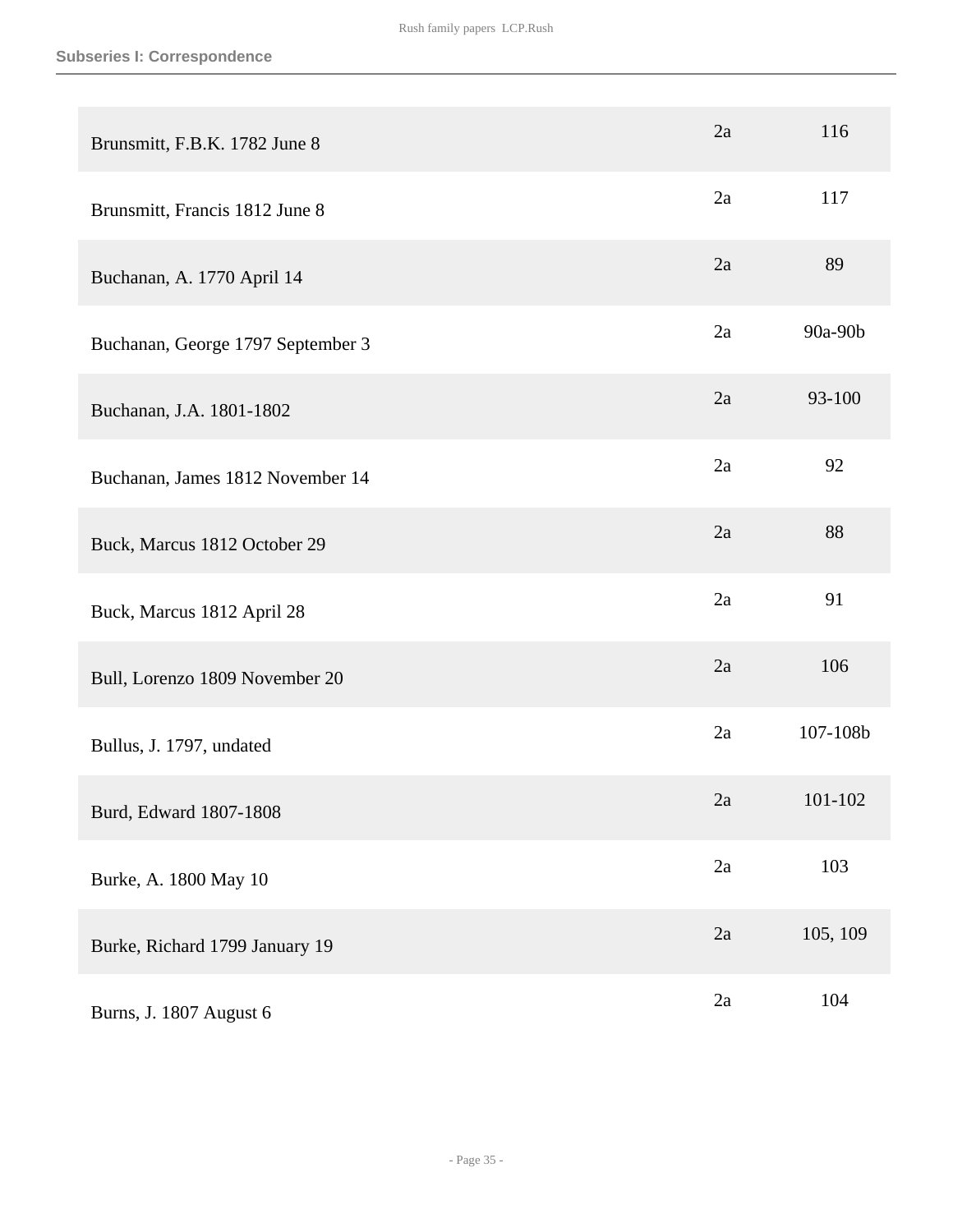| Burton, Robert 1804-1808          | 2a               | 110-112      |
|-----------------------------------|------------------|--------------|
| Burwell, Edwin 1797 November 1    | 2a               | 115          |
| Burwell, William 1810 December 26 | 2a               | 113          |
| Byng, Moses 1794 September 11     | 2a               | 120          |
|                                   | <b>Volume</b>    | <b>Pages</b> |
| C [Yi2 7219]                      | 3                |              |
| D-E [Yi2 7220]                    | $\overline{4}$   |              |
| F [Yi2 7221]                      | 5                |              |
| G [Yi2 7222]                      | $\boldsymbol{6}$ |              |
| H [Yi2 7223]                      | $\overline{7}$   |              |
| I-J [Yi2 7224]                    | $8\,$            |              |
| K-L [Yi2 7225]                    | 9                |              |
| M [Yi2 7226]                      | $10\,$           |              |
| M [Yi2 7227]                      | $11\,$           |              |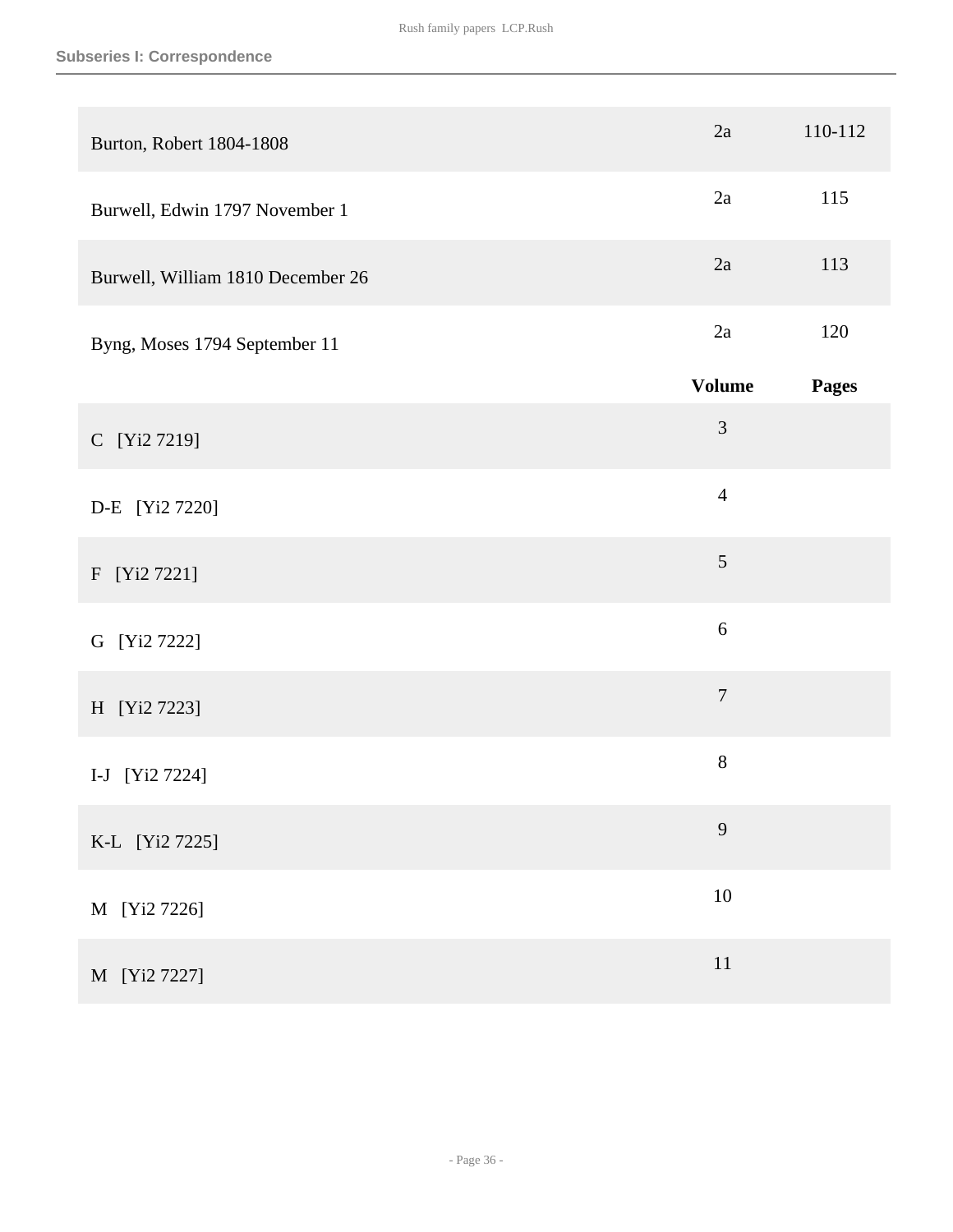| A-P [Yi2 7240]   | $24\,$              |      |
|------------------|---------------------|------|
| A-W [Yi2 7239]   | 23<br><b>Volume</b> | Page |
| R-W [Yi2 7238]   | 22                  |      |
| A-P [Yi2 7237]   | 21                  |      |
| Wl-Yo [Yi2 7236] | $20\,$              |      |
| Wa-Wl [Yi2 7235] | 19                  |      |
| U-V [Yi2 7234]   | $18\,$              |      |
| T [Yi2 7233]     | $17\,$              |      |
| S [Yi2 7232]     | $16\,$              |      |
| S [Yi2 7231]     | 15                  |      |
| R [Yi2 7230]     | $14\,$              |      |
| P [Yi2 7229]     | 13                  |      |
| N-O [Yi2 7228]   | 12                  |      |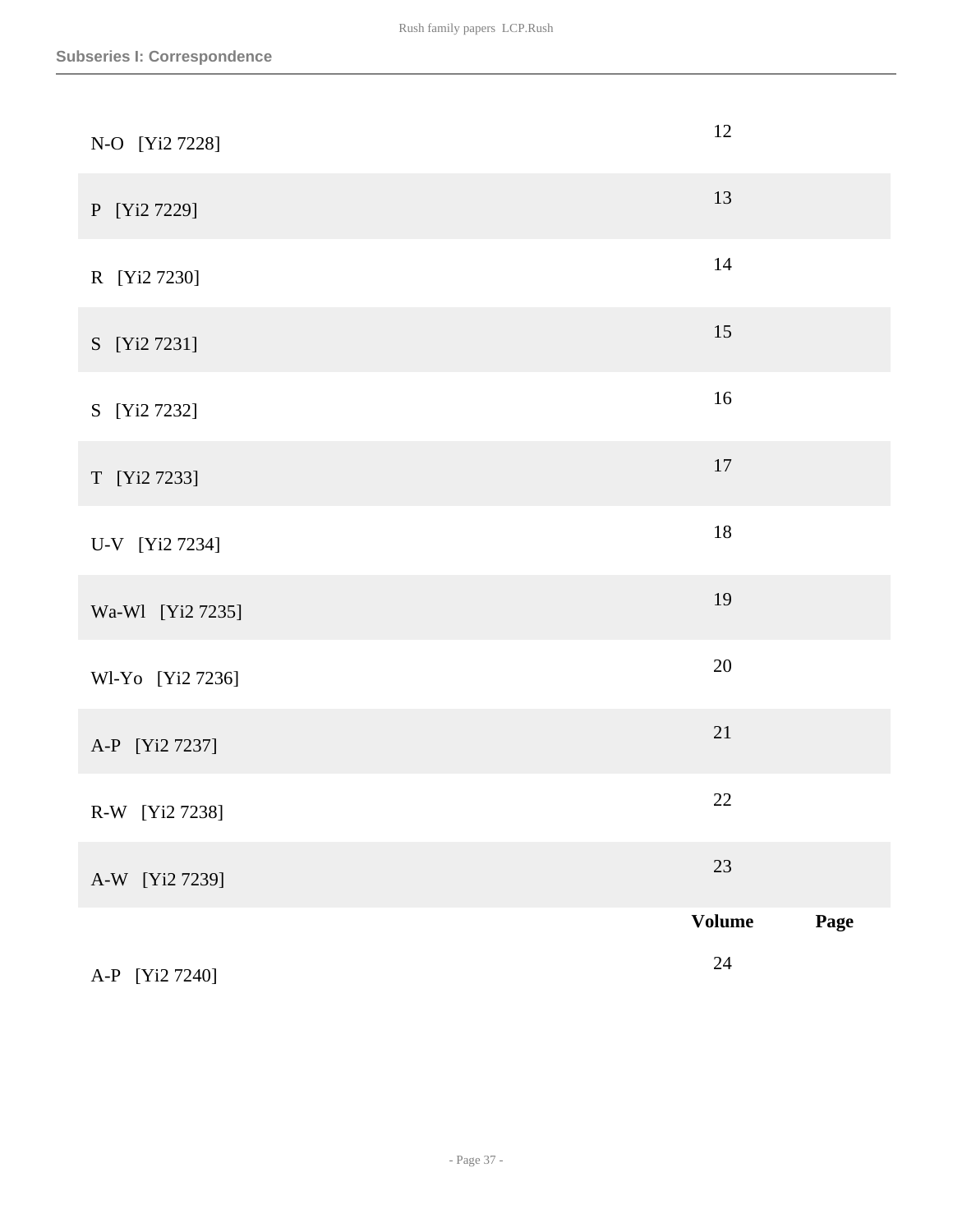| R-W [Yi2 7241]                                                                     | 25            |              |
|------------------------------------------------------------------------------------|---------------|--------------|
| A-Y [Yi2 7242]                                                                     | 26            |              |
| Drs. Barton, Cox, Hosack, and Miller [Yi2 7243]                                    | 27            |              |
| Lettsom, Percival, Sharp, etc. [Yi2 7244]                                          | 28            |              |
|                                                                                    | <b>Volume</b> | <b>Pages</b> |
| Controversial [Yi2 7245]                                                           | 29            |              |
|                                                                                    | <b>Volume</b> | Page         |
| Belknap, Jeremy 1787-1794                                                          | 30            | $1-23$       |
| Brekenridge, William 1783-1806                                                     | 30            | $24 - 26$    |
| Ellicott, Andrew 1802-1804                                                         | 30            | 27-34        |
| Kosciuszko, General undated                                                        | 30            | 35-38        |
| Baker, Saunders, Baillee, etc. regarding General Koscuoski's health 1797<br>June 3 | 30            | 39a-39b      |
| Beddaes, Thomas undated                                                            | 30            | 40           |
| Henry, James W. 1797-1799                                                          | 30            | $41 - 43$    |
| Dearborn, Henry 1801                                                               | 30            | 44-45        |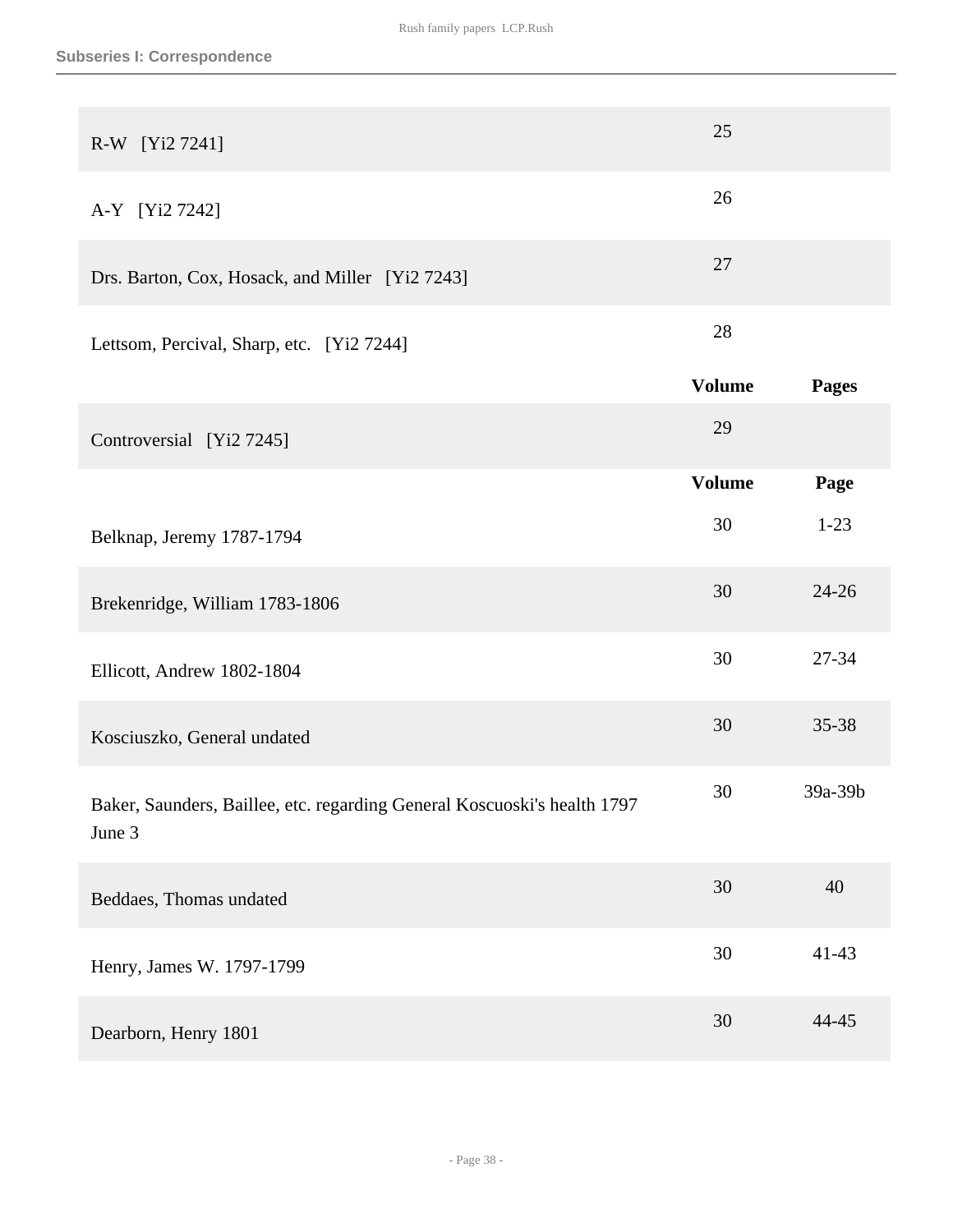| Eustis, William 1809 November 3                                             | 30 | 46      |
|-----------------------------------------------------------------------------|----|---------|
| Rush, Benjamin to William Eustis (copy) 1809 November 14                    | 30 | 47      |
| Eustis, William 1809-1812                                                   | 30 | 48-55   |
| Priestly, Joseph 1794-1803                                                  | 30 | 56-67   |
| Cooper, Thomas regarding death of Dr. Priestly 1804 February 6              | 30 | 68      |
| Priestly, Joseph 1805 April 5                                               | 30 | 69      |
| Rush, Benjamin to Dr. Wistar (copy) regarding Dr. Priestly 1801 March<br>12 | 30 | 70      |
| Priestly, Joseph (financial document) undated                               | 30 | 71      |
| Senter, J. 1791-1799                                                        | 30 | 72-80   |
| Stone, Colonel (treatment of) undated                                       | 30 | 81a-81b |
| List of clothing washed undated                                             | 30 | 82      |
| Shaaf, John Thomas 1787 August 10                                           | 30 | 83a-83b |
| Coningham, Corn. 1787 August 19                                             | 30 | 84-85   |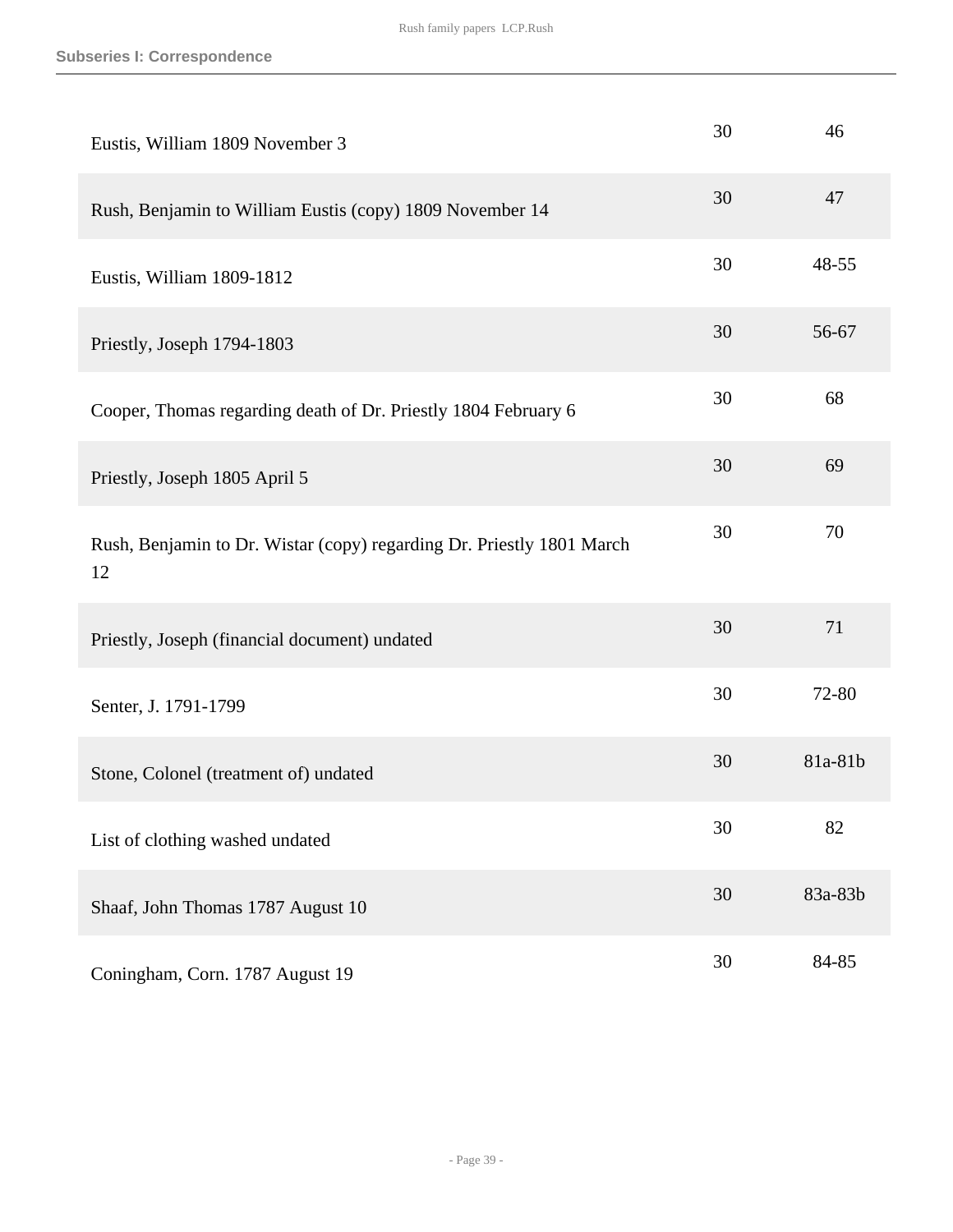| Harwood, Rich 1787 August 24                                                       | 30 | 86      |
|------------------------------------------------------------------------------------|----|---------|
| Stockett, M. 1787                                                                  | 30 | 87-88   |
| Stone, John Hoskins regarding treatment by Rush after Battle of<br>Germantown 1791 | 30 | 89-90   |
| Strong, Joseph 1792 October 24                                                     | 30 | 91      |
| Author unknown regarding case of tetanus undated                                   | 30 | 92      |
| <b>Bondinot</b> undated                                                            | 30 | 93      |
| Brodbelt, Rigby 1792 July 8                                                        | 30 | 94      |
| Campbell, George W. 1792 August 16                                                 | 30 | 95a-95b |
| Annan, William regarding case of tetanus 1793 July 22                              | 30 | 96      |
| Author unknown, regarding tetanus 1815 January                                     | 30 | 97      |
| Annan, William regarding case of tetanus undated                                   | 30 | 98      |
| Carter, M. undated                                                                 | 30 | 99      |
| Hartz regarding tetanus undated                                                    | 30 | 100-101 |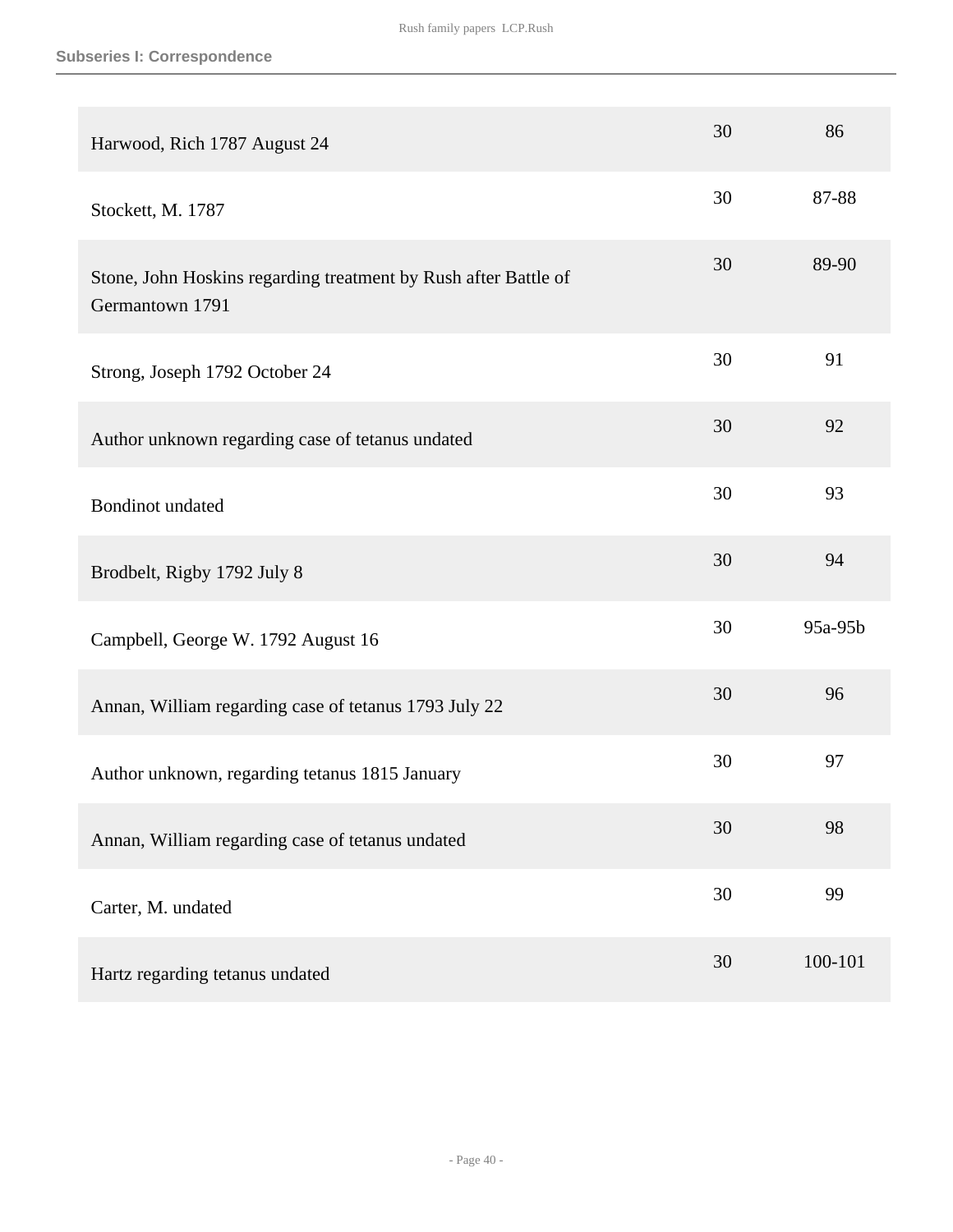| Ford, John regarding tetanus 1786 June 4                 | 30 | 102       |
|----------------------------------------------------------|----|-----------|
| Nutt, Rush 1810 March 15                                 | 30 | 103       |
| Causin, Nath. D. 1804 March 25                           | 30 | 104       |
| Waterhouse, Benjamin 1793-1812                           | 30 | 105-120   |
| Webster, Noah 1780-1803                                  | 30 | 121-141   |
| Dilly, Edward 1770-1774 [Yi2 7247]                       | 31 | $1 - 10$  |
| Dilly, Charles 1778-1795 [Yi2 7247]                      | 31 | 11-29     |
| Pennsylvania Hospital 1784-1812 [Yi2 7247]               | 31 | 30-59     |
| Medical Society of Philadelphia 1796-1800 [Yi2 7247]     | 31 | 60-67     |
| University of Pennsylvania 1789-1812 [Yi2 7247]          | 31 | 68-99     |
| Land correspondence and papers 1784-1812 [Yi2 7248]      | 32 | 62-115    |
| Rush family letters [Yi2 7249]                           | 33 |           |
| Rush family letters and land papers 1762-1809 [Yi2 7250] | 34 | $1 - 107$ |
| Yellow Fever 1793 [Yi2 7251]                             | 35 | $1 - 136$ |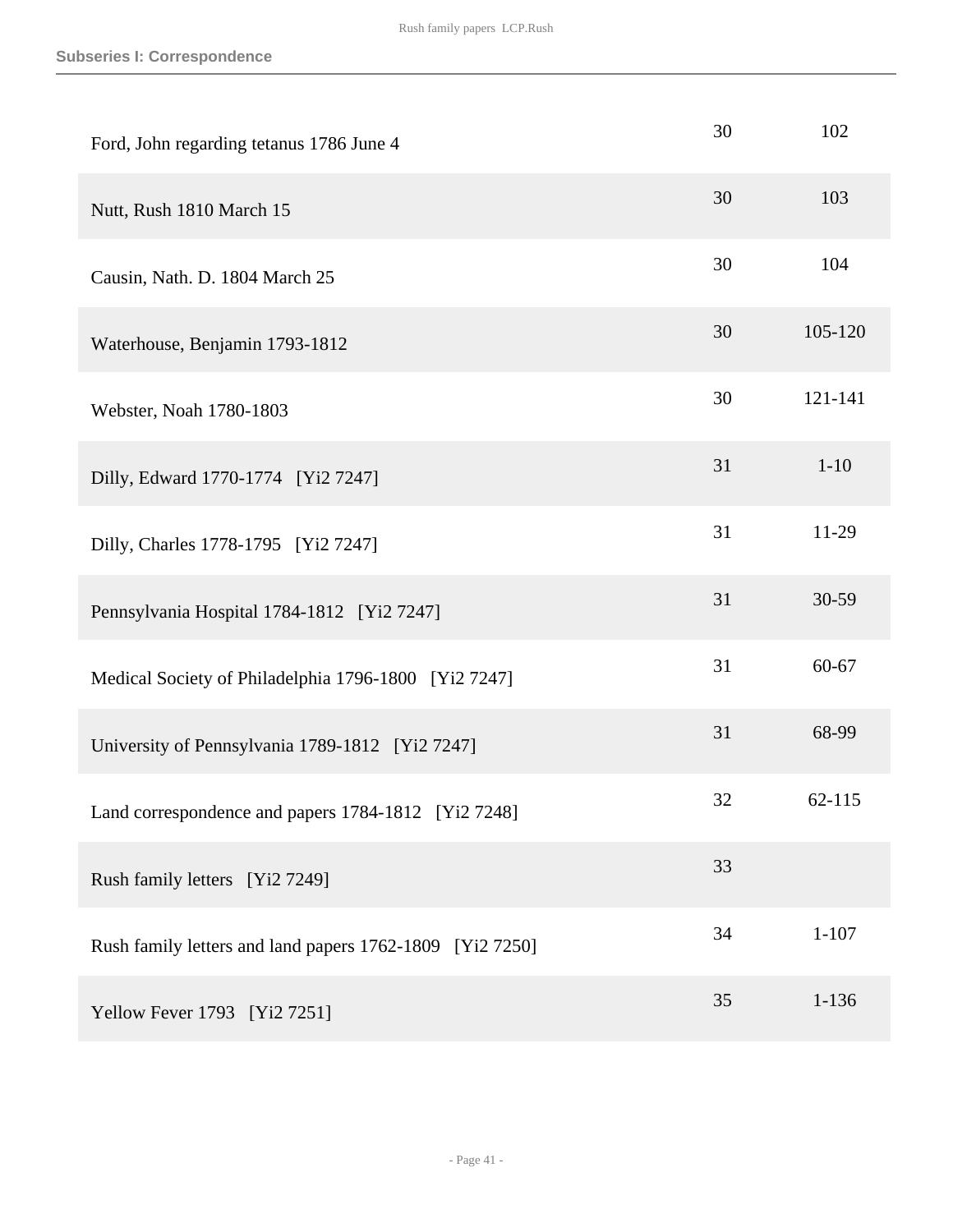| Yellow Fever 1793 [Yi2 7252]                                                                       | 36           | $1 - 123$     |
|----------------------------------------------------------------------------------------------------|--------------|---------------|
| Yellow Fever 1793-1809 [Yi2 7253]                                                                  | 37           | $1 - 74$      |
| Yellow Fever 1793-1811 [Yi2 7254]                                                                  | 38           | $1 - 81$      |
| Letters from Benjamin Rush 1762-1813 [Yi2 7255]                                                    | 39           | $1 - 149$     |
| Elizabeth Graeme Fergusson's letters and poems 1771-1800 [Yi2 7256]                                | 40           | $1 - 158$     |
| Dickinson College 1782-1786 [Yi2 7258]                                                             | 41           | $2 - 176$     |
| Dickinson College 1786-1813 [Yi2 7259]                                                             | 42           | $1 - 172$     |
| Letters to Benjamin Rush possibly regarding politics/nation building,<br>etc. 1753-1812 [Yi2 7260] | 43           |               |
| David Ramsay letters, probably about politics, nation building,<br>etc. 1776-1813 [Yi2 7257]       | 45           | $1 - 73$      |
| <b>B. Letters Removed from Volumes</b>                                                             |              |               |
|                                                                                                    | <b>Box</b>   | <b>Folder</b> |
| Williams, Robert (volume 20, page 18) 1801 October 18                                              | $\mathbf{1}$ | $\mathbf{1}$  |
| Muhlenberg, Henry (volume 23, page 66) 1787 June 25                                                | $\mathbf{1}$ | 3             |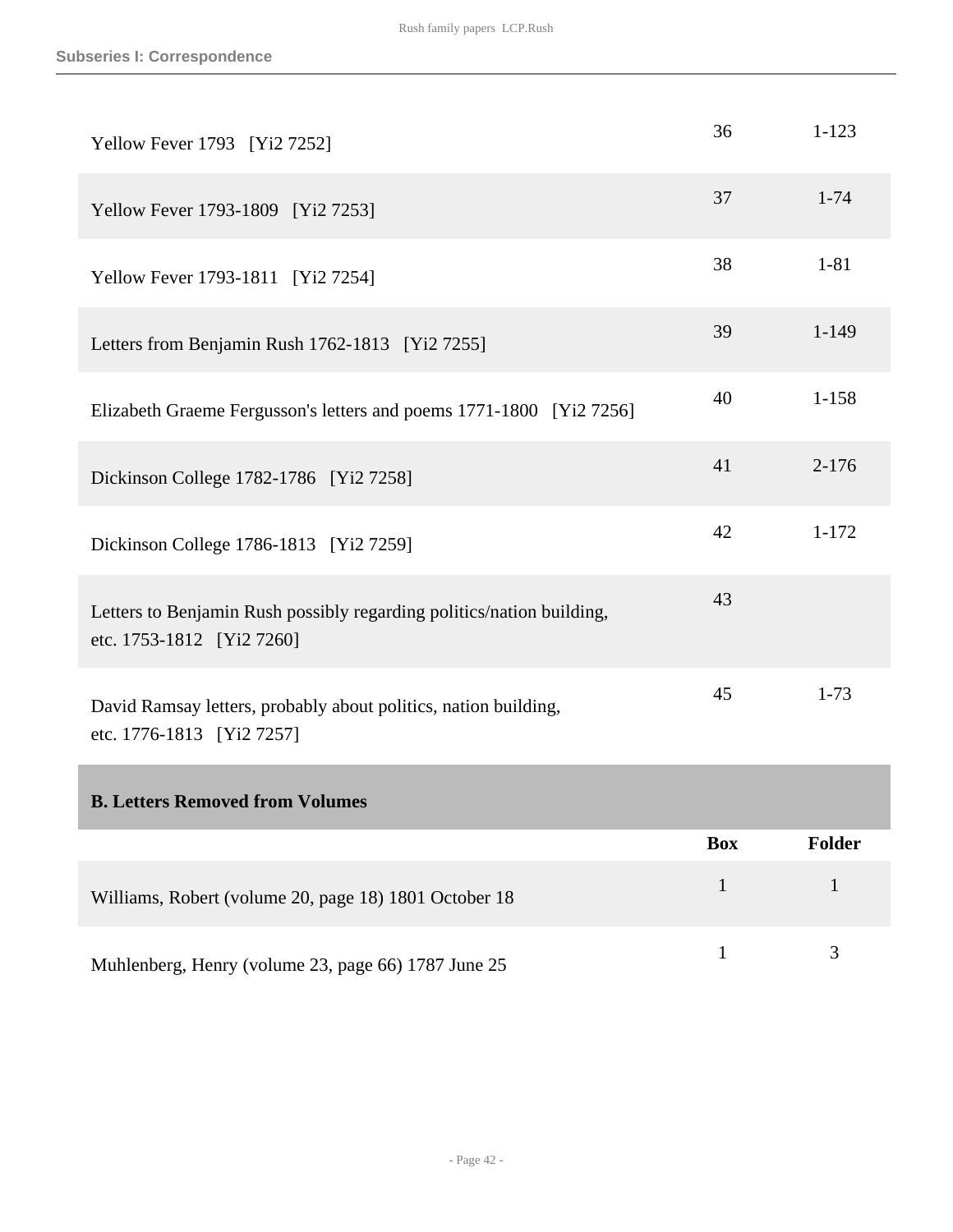| Author unknown regarding vermicelli (volume 24, pages 110-111) 1802<br>November 4                                                                                                      | $\mathbf{1}$ | $\overline{4}$ |
|----------------------------------------------------------------------------------------------------------------------------------------------------------------------------------------|--------------|----------------|
| Prisoners in Philadelphia Prison (volume 21, page 7) 1800 September 16                                                                                                                 | 1            | $\overline{2}$ |
| Clettson, J. 1793 July 31                                                                                                                                                              | $\mathbf{1}$ | 5              |
| Rush Benjamin to Julia and unknown recipients regarding the<br>controversies surrounding the military hospitals during the Revolutionary<br>War (volume 29, pages 120a-120c) 1778-1812 | $\mathbf{1}$ | $6 - 8$        |
| List of maniacal patients in the Pennsylvania Hospital (volume 31, page<br>33) 1804, February 15                                                                                       | $\mathbf{1}$ | 9              |
| Rush Benjamin to the Managers of the Pennsylvania Hospital regarding<br>treatment of the mentally ill (volume 31, page 54) 1811 November 23                                            | 1            | 10             |
| Medical students requesting Rush to publish his lectures (volume 31, page<br>71) 1791 February 2                                                                                       | $\mathbf{1}$ | 11             |
| Medical students requesting Rush to publish his lectures on Animal Life<br>(volume 31, page 74) 1799 January 2                                                                         | 1            | 12             |
| Cochran, [Alex] to Dr. Fisher (volume 35, page 24) 1793 October 18                                                                                                                     | $\mathbf{1}$ | 13             |
| Coates, Josiah L. (volume 35, page 30) 1793 September 23                                                                                                                               | $\mathbf{1}$ | 14             |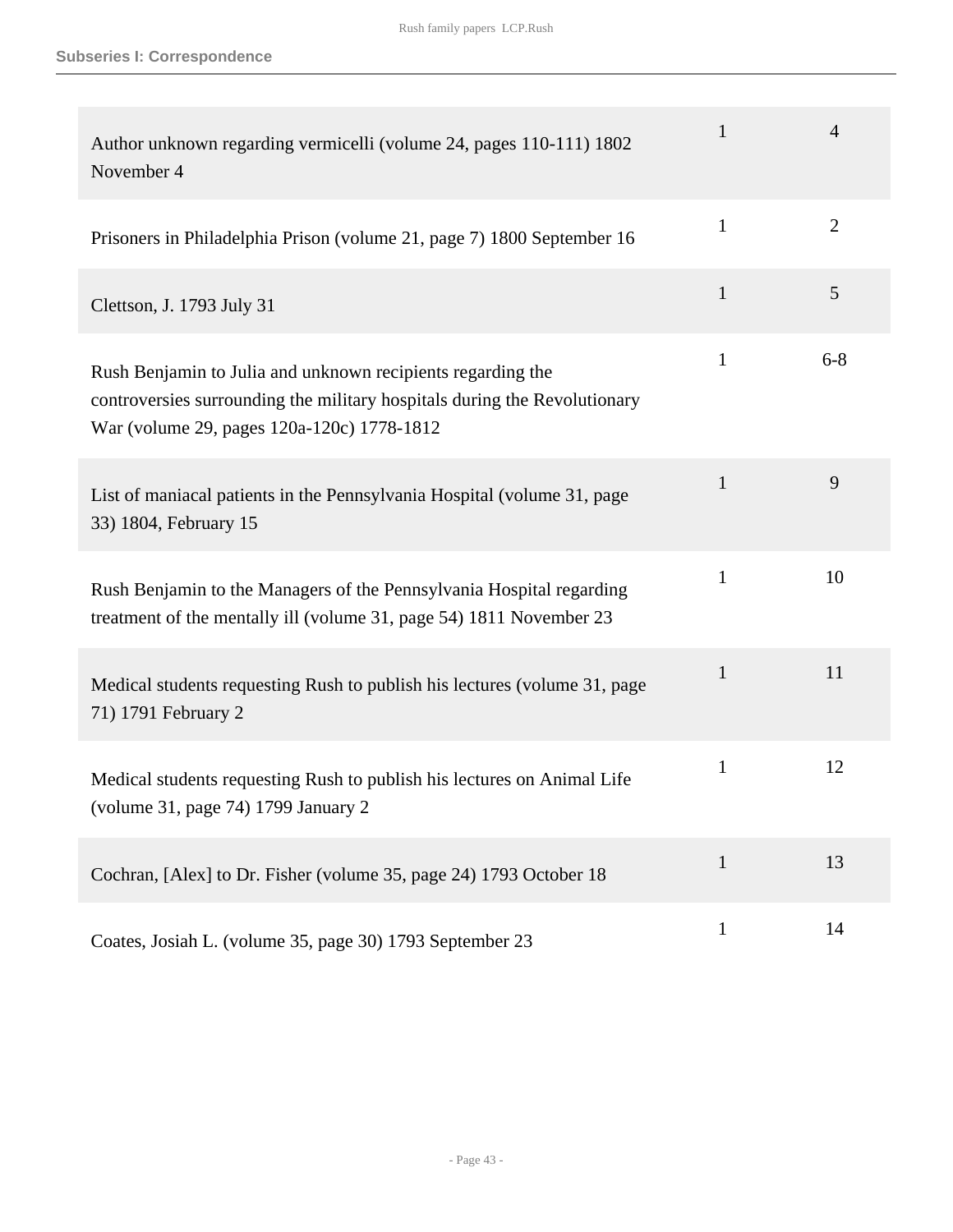| Author unknown regarding yellow fever (volume 35, page 34) 1793<br>September 11                          | 1            | 15    |
|----------------------------------------------------------------------------------------------------------|--------------|-------|
| Morris, M. (volume 35, page 77 undated                                                                   | $\mathbf{1}$ | 16    |
| Meredith, M. (volume 35, page 82) undated                                                                | $\mathbf{1}$ | 17    |
| Hazard, Ebenezer from Benjamin Rush (volume 39, page 8) 1765-1768                                        | $\mathbf{1}$ | 18-21 |
| Bill for drugs imported from England (volume 39, page 32) 1783 October<br>16                             | $\mathbf{1}$ | 22    |
| Recipient unknown from Benjamin Rush regarding prisons (volume 39,<br>page 40) 1789 October 14           | $\mathbf{1}$ | 23    |
| J.B. (a free Negro) with sonnet (volume 39, page 41) 1791 July 24                                        | $\mathbf{1}$ | 24    |
| Recipient unknown from Benjamin Rush regarding fees for postage<br>(volume 39, page 54) 1798 December 29 | $\mathbf{1}$ | 25    |
| Recipient unknown from Benjamin Rush (volume 39, page 67) 1805<br>March 22                               | $\mathbf{1}$ | 26    |
| Epitaph on John Barry by Benjamin Rush (volume 39, page 111) 1805<br>March 7                             | $\mathbf{1}$ | 27    |
| Constitution of the Philadelphia Bible Society (volume 39, page<br>128) undated                          | $\mathbf{1}$ | 28    |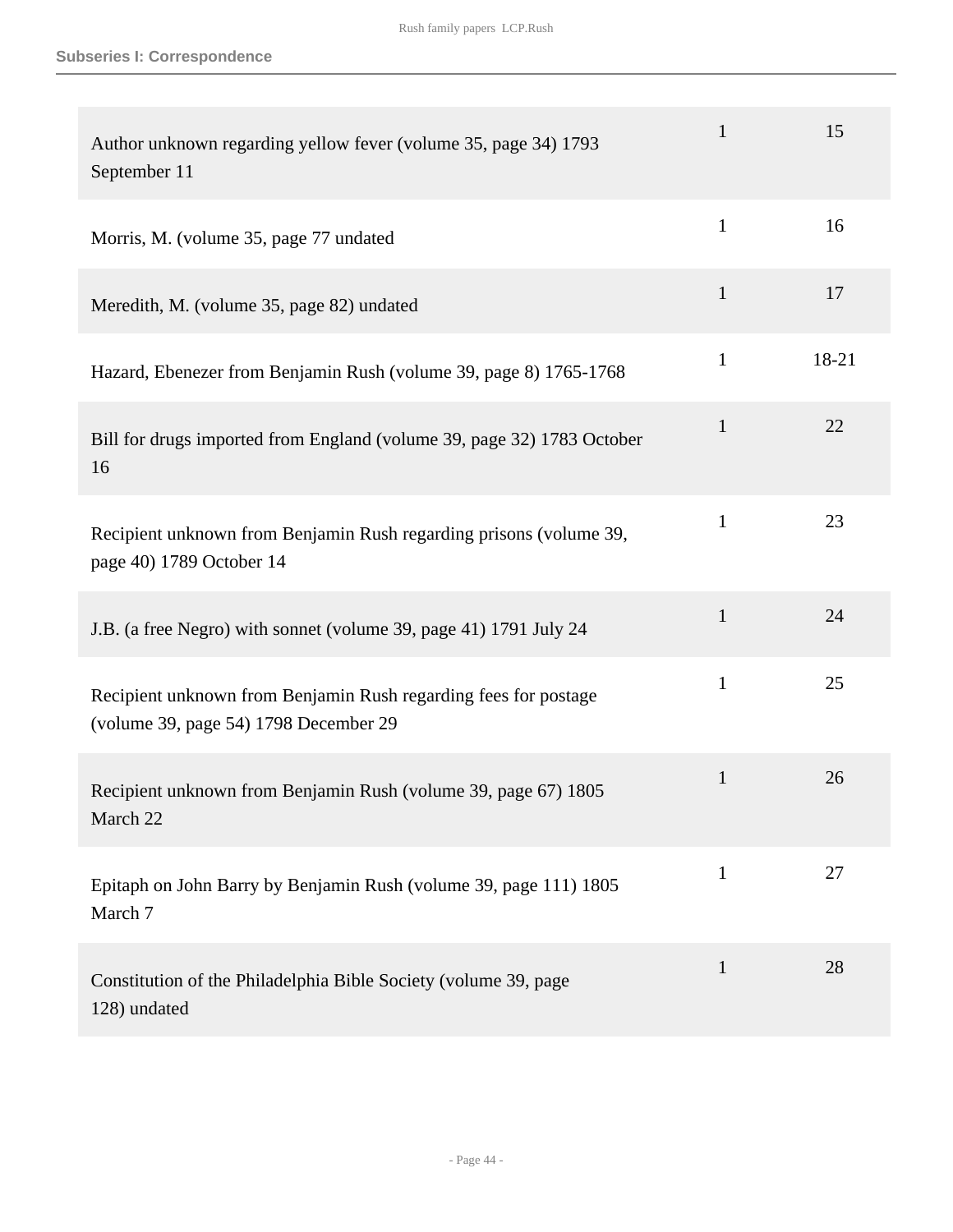| Directions for Becoming and Continuing a Governor (according to note by<br>James Rush, this paper was directed towards Thomas Mifflin) (volume 39,<br>page 133) undated | 1            | 29 |
|-------------------------------------------------------------------------------------------------------------------------------------------------------------------------|--------------|----|
| Hints for Establishing a College at Carlisle in Cumberland County,<br>Pennsylvania (volume 41, page 1) 1782 September 3                                                 | $\mathbf{1}$ | 30 |
| Lang, James, John King, John Black, William Linn and Samuel Waugh<br>regarding Hints for Establishing a College at Carlisle (volume 41, page<br>6) 1782 November 13     | $\mathbf{1}$ | 31 |
| Boyd, John (volume 41, page 17) 1783 February 17                                                                                                                        | $\mathbf{1}$ | 32 |
| Reasons against founding a college at Carlisle, by Benjamin Rush (volume)<br>41, page 30 1783 May 20                                                                    | 1            | 33 |
| Rush, Benjamin to John Montgomery (volume 41, page 38) 1783<br>September 1                                                                                              | $\mathbf{1}$ | 34 |
| [Rush, Benjamin] to unknown recipient (volume 41, page 95) undated                                                                                                      | $\mathbf{1}$ | 35 |
| Rush, Benjamin to unknown recipient (volume 41, page 96) undated                                                                                                        | 1            | 36 |
| Dickinson, John to Dr. Nesbit (copy) (volume 41, page 97) 1784 October<br>25                                                                                            | 1            | 37 |
| Rush, Benjamin to John Montgomery (volume 41, page 107) 1785 January<br>15                                                                                              | $\mathbf{1}$ | 38 |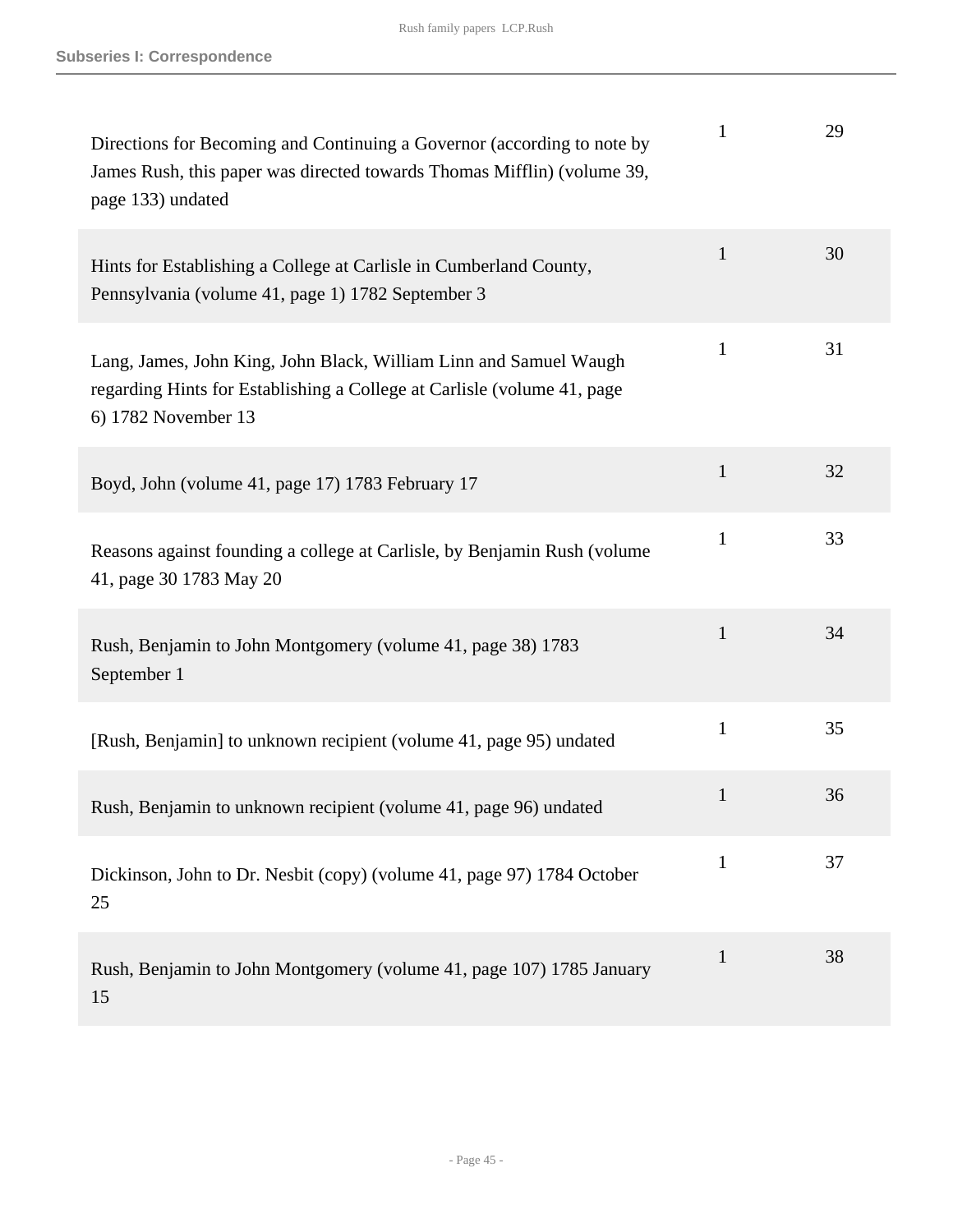| Rush, Benjamin to John Montgomery (volume 41, page 115) 1785 March<br>18                                                       | 1            | 39 |
|--------------------------------------------------------------------------------------------------------------------------------|--------------|----|
| Versailles, A. (volume 43, page 5) 1769 March 22                                                                               | $\mathbf{1}$ | 40 |
| Witherspoon, [John] regarding resignation from military (?) (volume 43,<br>page 46) 1778 February 2                            | $\mathbf{1}$ | 41 |
| Drayton, William H. and James Huntington regarding medical hospitals in<br>Revolutionary War (volume 43, page 47) 1778 April 7 | 1            | 42 |
| Brown, W. regarding war hospitals (volume 43, page 49) 1777 December<br>25                                                     | $\mathbf{1}$ | 43 |
| Morgan, John, regarding Dr. Shippen (volume 43, page 57) 1780 May 4                                                            | $\mathbf{1}$ | 44 |
| Price, Richard (volume 43, page 61) 1780 July 22                                                                               | $\mathbf{1}$ | 45 |
| Paca, William (volume 43, page 66) undated                                                                                     | $\mathbf{1}$ | 46 |
| Bartlett, Josiah (volume 43, page 78) 1783 January 25                                                                          | $\mathbf{1}$ | 47 |
| Hand, Edward regarding resolution passed by Congress (volume 43, page<br>97) 1784 January 7                                    | $\mathbf{1}$ | 48 |
| Walton, G. (volume 43, page 100) 1784 June 13                                                                                  | $\mathbf{1}$ | 49 |
| Bartlett, Josiah (volume 43, page 136) 1812 February 17                                                                        | $\mathbf{1}$ | 50 |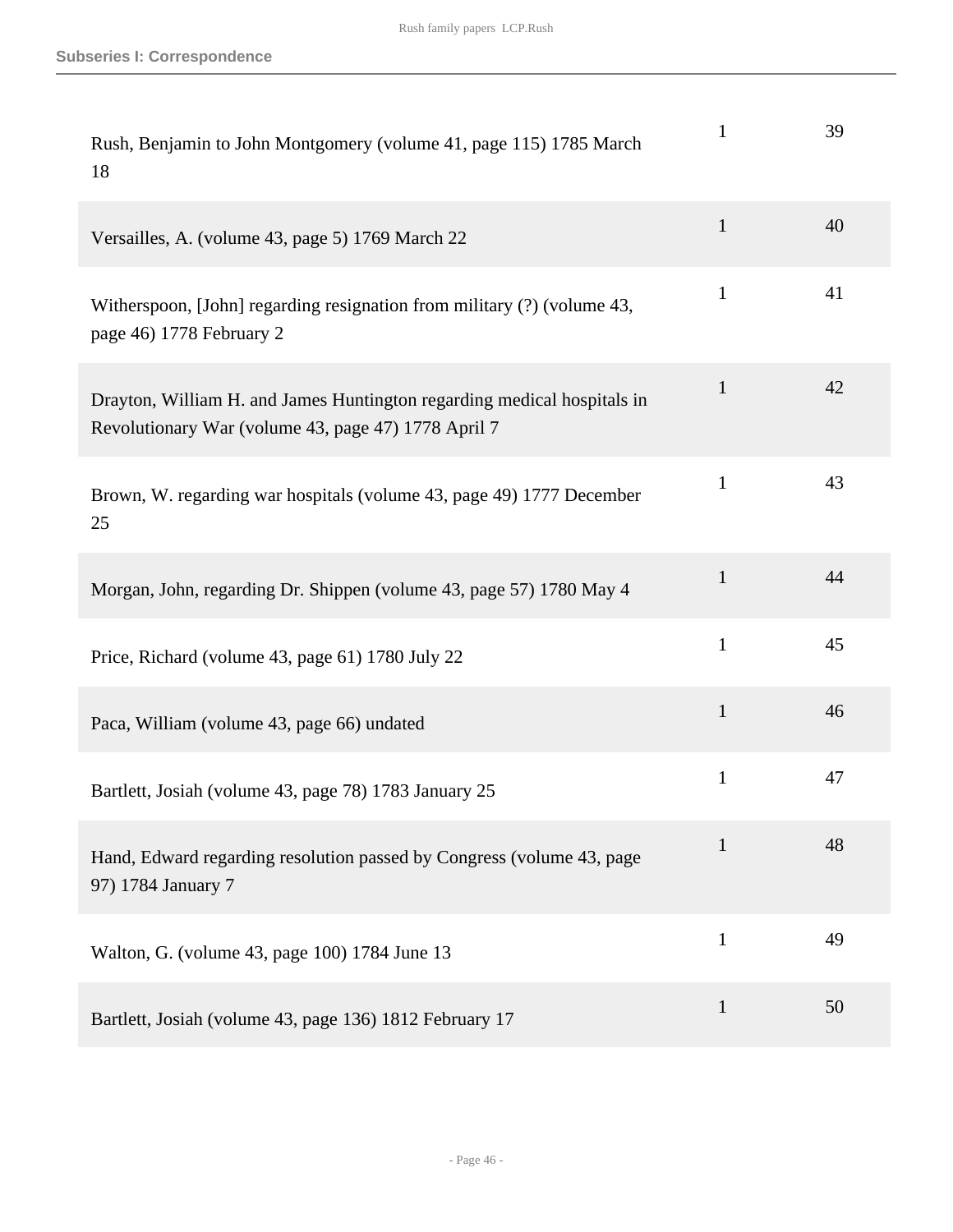| Clymer, G. (volume 43, page 137) undated |  |
|------------------------------------------|--|

**C. Unbound Correspondence (arranged alphabetically)** [Yi2 7402, Yi2 7403, Yi2 7404, and Yi2 7406]

|                                                                                                                   | <b>Box</b>     | <b>Folder</b>  |
|-------------------------------------------------------------------------------------------------------------------|----------------|----------------|
| Academia Petropolitana 1811, 1812                                                                                 | $\overline{2}$ | $\overline{2}$ |
| Accademia Italiano delle Scienze, Lettere, ed Arti constitution (in<br>Italian) 1807                              | $\overline{2}$ | $\mathbf{1}$   |
| Adams, John (includes 10 covers and 8 signatures) 1805-1811                                                       | $\overline{2}$ | 3              |
| Alexander, J. 1811 May 13                                                                                         | $\overline{2}$ | $\overline{4}$ |
| American Academy of Arts and Sciences regarding donation 1800 October<br>6                                        | $\sqrt{2}$     | 5              |
| American Philosophical Society regarding donation 1806 February 7                                                 | $\overline{2}$ | 6              |
| Amoretti, Charles (in French) 1788 March 29                                                                       | $\overline{2}$ | $\overline{7}$ |
| Arthaud, Mr. (in French) 1787, October 13                                                                         | $\overline{2}$ | 8              |
| Barker, John 1806 October 18                                                                                      | $\overline{2}$ | 9              |
| Barnes, Thomas and Thomas Henry regarding the Literary and<br>Philosophical Society of Manchester 1787 January 31 | $\overline{2}$ | 10             |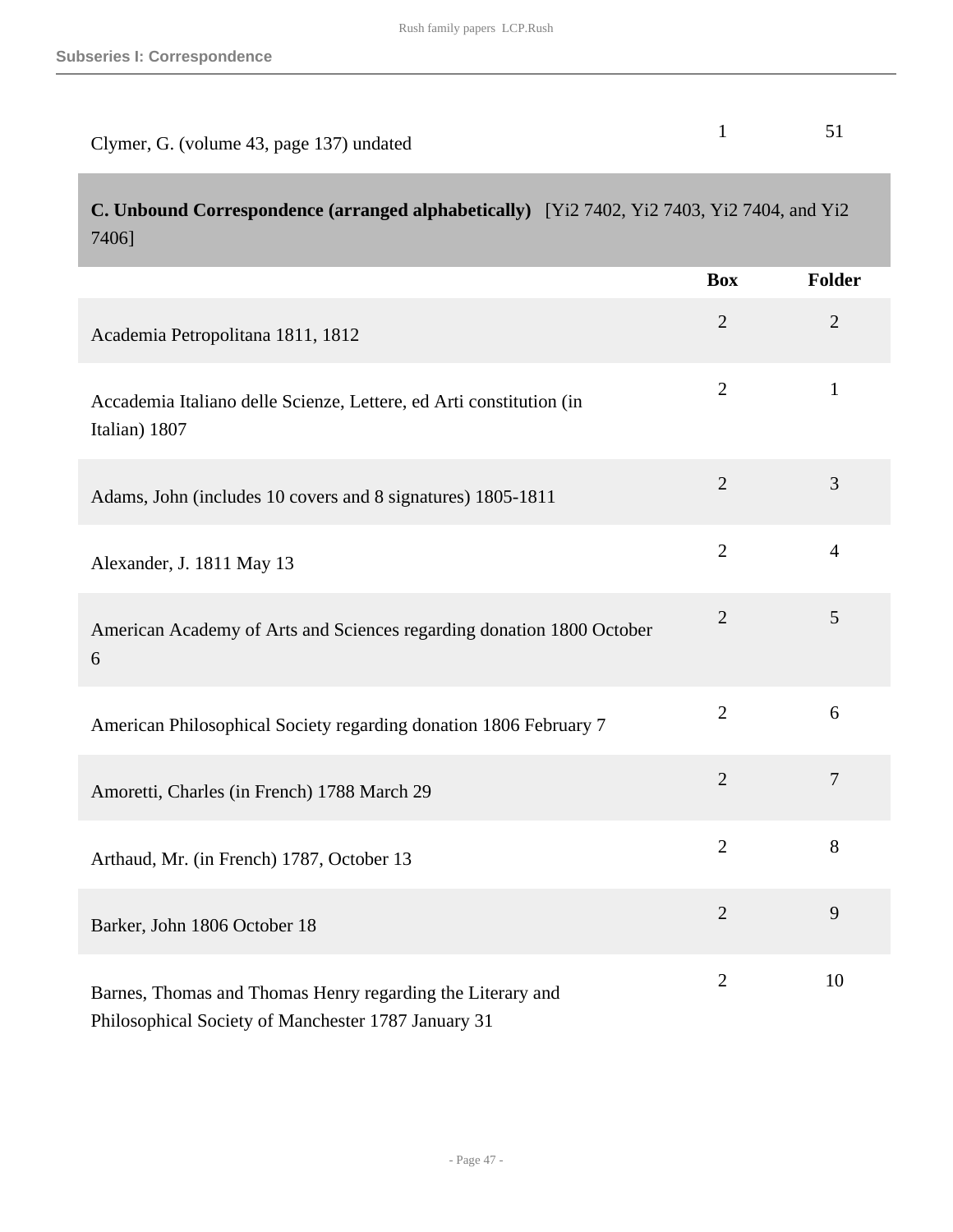| Barrons, John regarding receipt 1774 April 4                                                                                                      | $\overline{2}$ | 11 |
|---------------------------------------------------------------------------------------------------------------------------------------------------|----------------|----|
| Barton, William 1808 December 27                                                                                                                  | $\overline{2}$ | 12 |
| Casa Frujo, Marquis de 1806 September                                                                                                             | $\overline{2}$ | 32 |
| Chamberlaine, William regarding the Medical Society of<br>London 1787-1789                                                                        | $\overline{2}$ | 13 |
| Chew, Katherine regarding Female Association of Philadelphia for the<br>Relief of Women and Children in Reduced Circumstances 1808 November<br>17 | $\overline{2}$ | 14 |
| Coates, S. and W. Poyntell regarding bequeath made to Pennsylvania<br>Hospital 1808 February 5                                                    | $\overline{2}$ | 46 |
| Collin, Nicholas regarding the Royal Academy of Sciences at<br>Stockholm 1793 April 10                                                            | $\overline{2}$ | 15 |
| Cooper, Astley 1811 January 10                                                                                                                    | $\overline{2}$ | 16 |
| Dalcho, Federicus regarding the Societas Medica Carolinae Australis 1795,<br>1805                                                                 | $\mathfrak{2}$ | 72 |
| Daschkoff, Andrew 1812 November 24                                                                                                                | $\overline{2}$ | 17 |
| Duncan, Thomas, letter regarding a hydraulic pump 1790 August 3                                                                                   | 3              | 22 |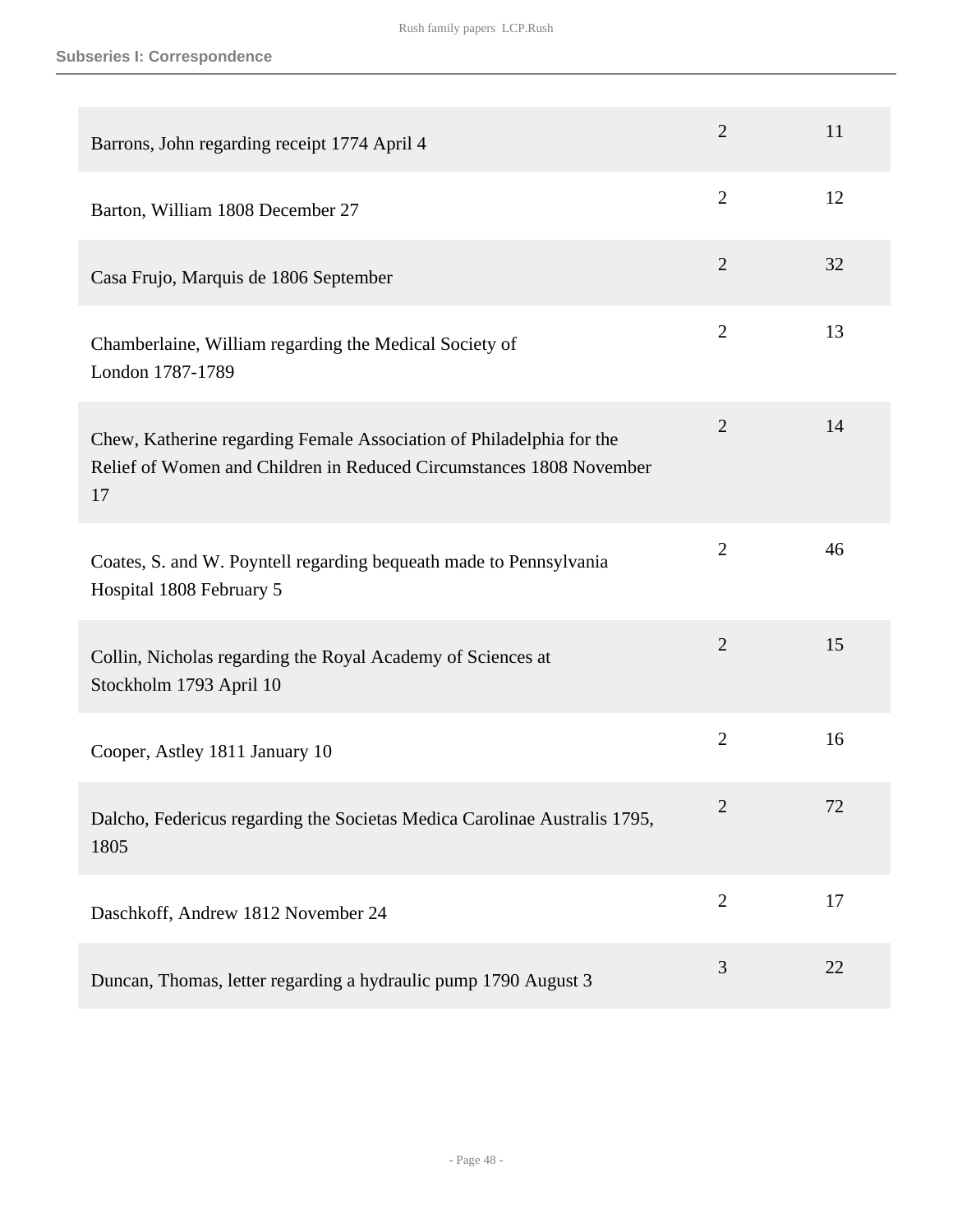| Elmer, Ebenezer regarding Harvean Society constitution 1801 April 22                                                                       | $\overline{2}$ | 18 |
|--------------------------------------------------------------------------------------------------------------------------------------------|----------------|----|
| Falconer, N and others regarding election of Rush as delegate to represent<br>the City of Philadelphia in State Convention 1787 November 7 | $\overline{2}$ | 19 |
| Fox, Edward regarding election of Rush to faculty of the University of<br>Pennsylvania 1792 January 23                                     | $\overline{2}$ | 20 |
| Hall, Thomas 1806 October 12 [7402 F 40]                                                                                                   | $\overline{2}$ | 21 |
| Hawes William regarding the Royal Humane Society 1794 March-<br>April [7402 F 61]                                                          | $\overline{2}$ | 22 |
| Henderson, B. 1788 January 14                                                                                                              | $\overline{2}$ | 23 |
| Human Society of Massachusetts membership certificate 1793 May 6                                                                           | $\overline{2}$ | 24 |
| Humane Society of Philadelphia membership certificate 1805 May 10                                                                          | $\overline{2}$ | 25 |
| Keble John 1787 May 3                                                                                                                      | $\overline{2}$ | 26 |
| King, John, letter of condolence 1783 August 18 [7402 f 9]                                                                                 | 2              | 27 |
| Kleist, Baron J. regarding award of gold medal from the King of<br>Prussia 1806                                                            | $\overline{2}$ | 28 |
| Le Breton, Joachim (in French) 1807 March 1                                                                                                | $\overline{2}$ | 29 |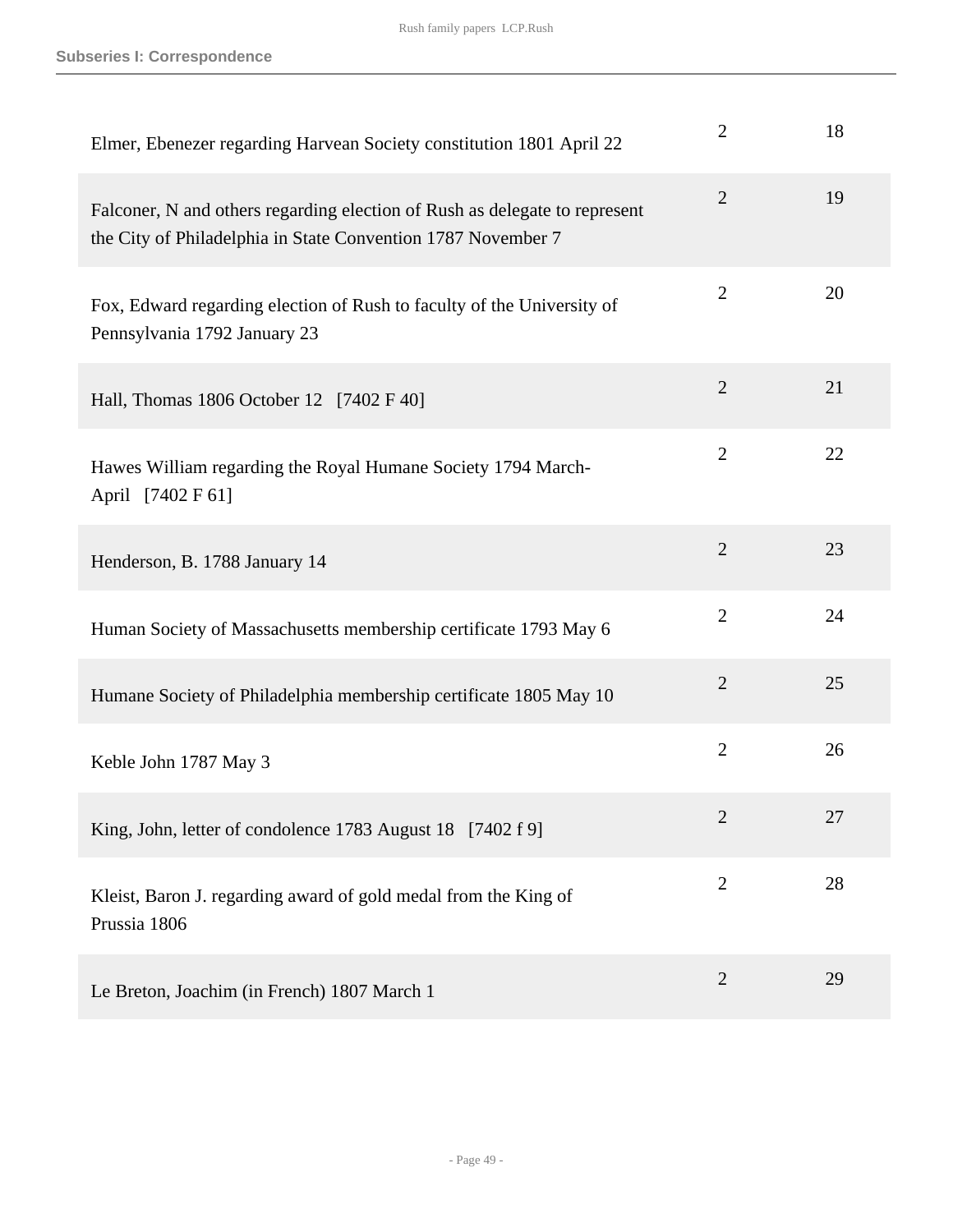| Linn, William, letter regarding pastoral charge in Somerset 1784 June<br>21 [7402 f 11]                                                    | 2              | 30 |
|--------------------------------------------------------------------------------------------------------------------------------------------|----------------|----|
| Literary and Philosophical Society of Manchester membership<br>certificate 1784 December 22                                                | $\overline{2}$ | 31 |
| Martin Hugh, letters regarding Dr. Bond's cancer powder and cure of ague<br>by venesection 1780 January, 1781 July 1 $[7402 \text{ F } 7]$ | $\overline{2}$ | 34 |
| Marshall, H., incomplete letter regarding sickness undated [7406 F 23]                                                                     | $\overline{2}$ | 33 |
| Massachusetts Medical Society, election as honorary member 1787 May<br>20                                                                  | $\overline{2}$ | 35 |
| Medical Society of New Haven, presenting "their initia" 1788 November<br>29                                                                | $\overline{2}$ | 36 |
| Medical Society of New York regarding membership 1808 February 25                                                                          | $\overline{2}$ | 37 |
| Millar, John, regarding Society of Arts, Manufactures and Commers 1773<br>June 17                                                          | $\overline{2}$ | 38 |
| Mitchell, S. 1812 August 4                                                                                                                 | $\overline{2}$ | 39 |
| Montgomery, John 1799 March 9                                                                                                              | $\overline{2}$ | 40 |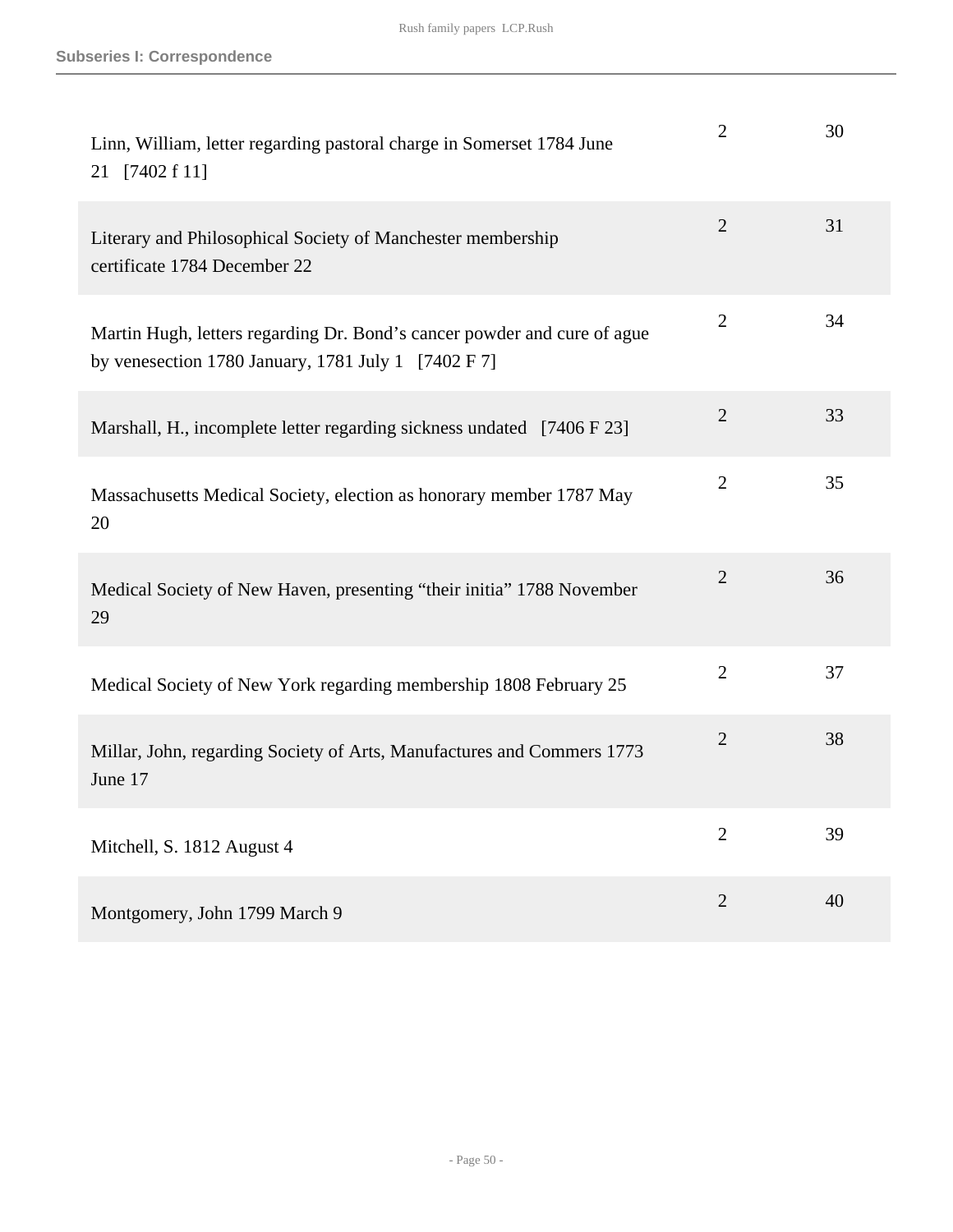| More, Samuel, regarding election of Rush as Corresponding Member<br>of the Society for the Encouragement of Art, Manufactures and<br>Commerce 1772 November 19 | $\overline{2}$ | 41 |
|----------------------------------------------------------------------------------------------------------------------------------------------------------------|----------------|----|
| Muhlenberg, Henry regarding diploma from a German academy 1792<br>April 9                                                                                      | $\overline{2}$ | 42 |
| Nekevis, William regarding Philadelphia Society for the Establishment and<br>Support of Charity Schools 1802 November 13                                       | $\overline{2}$ | 50 |
| Otis, H.G regarding medical condition 1800 November 27                                                                                                         | $\overline{2}$ | 43 |
| Palloni, P. regarding Accademia Italiano delle Scienze, Lettere, ed Arti (in<br>Italian) 1808 January 8                                                        | $\overline{2}$ | 44 |
| Parker, Thomas regarding the Abolition Society 1804 September 28                                                                                               | $\overline{2}$ | 45 |
| Peters, Richard regarding the Agricultural Society of Philadelphia 1807<br>November 2                                                                          | $\overline{2}$ | 47 |
| Philadelphia Dispensary subscription receipts 1787-1794                                                                                                        | $\overline{2}$ | 48 |
| Philadelphia Medical Society, notification of his election as president of<br>the Philadelphia Medical Society 1794 February7                                  | 2              | 49 |
| Philadelphia Sunday School Society (missing) undated                                                                                                           | $\overline{2}$ | 75 |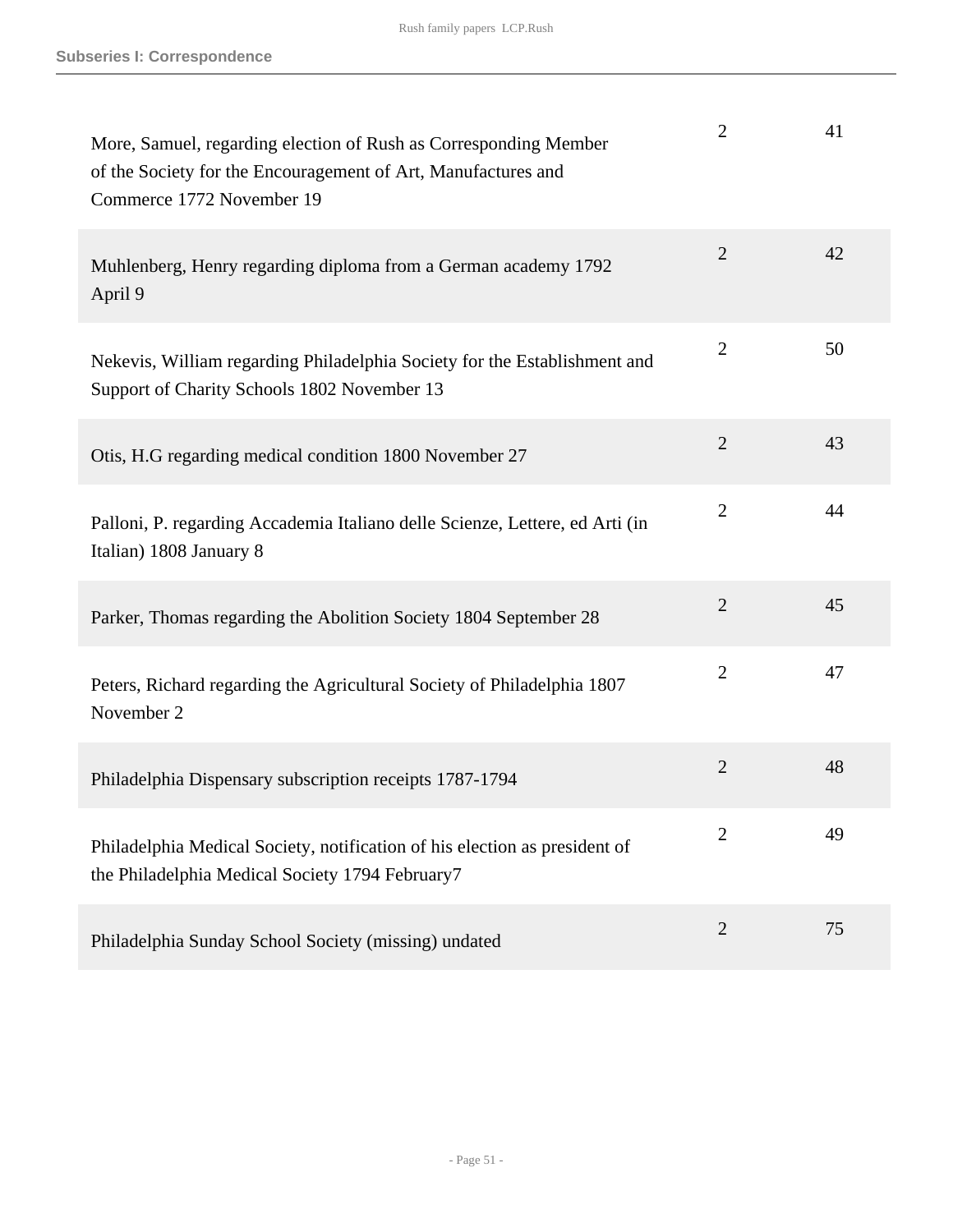| Pintard, John Marsden, letters regarding his position as United States<br>consul, his marriage, the Moorish Corsairs 1784-1785  | $\overline{2}$ | 52 |
|---------------------------------------------------------------------------------------------------------------------------------|----------------|----|
| Physical Society of Edinburgh, letter requesting a subscription for the<br>purpose of procuring a royal charter 1788 January 12 | $\overline{2}$ | 51 |
| Ralston, Robert regarding subscription to the African Church 1791<br>November 21                                                | $\overline{2}$ | 53 |
| Randolph, Edmond, note to accompany a letter from Dr. Marcard 1794<br>June 26                                                   | $\overline{2}$ | 54 |
| Read, G. 1808 April 24                                                                                                          | $\overline{2}$ | 55 |
| Regia Matritensis Academia [lecture certificate] undated                                                                        | $\overline{2}$ | 56 |
| Robertson, Walter 1795 February 4                                                                                               | $\overline{2}$ | 57 |
| Royal Human Society of London membership certificate 1792 June 7                                                                | $\overline{2}$ | 58 |
| Royal Jennerian Society membership certificate 1803 May 17                                                                      | $\overline{2}$ | 59 |
| Rush, Benjamin to Mrs. [Bunner] regarding the death of Betsy 1796<br>August 3                                                   | $\overline{2}$ | 60 |
| [Rush, Benjamin] to unknown recipient regarding yellow fever 1799<br>August 10                                                  | $\overline{2}$ | 61 |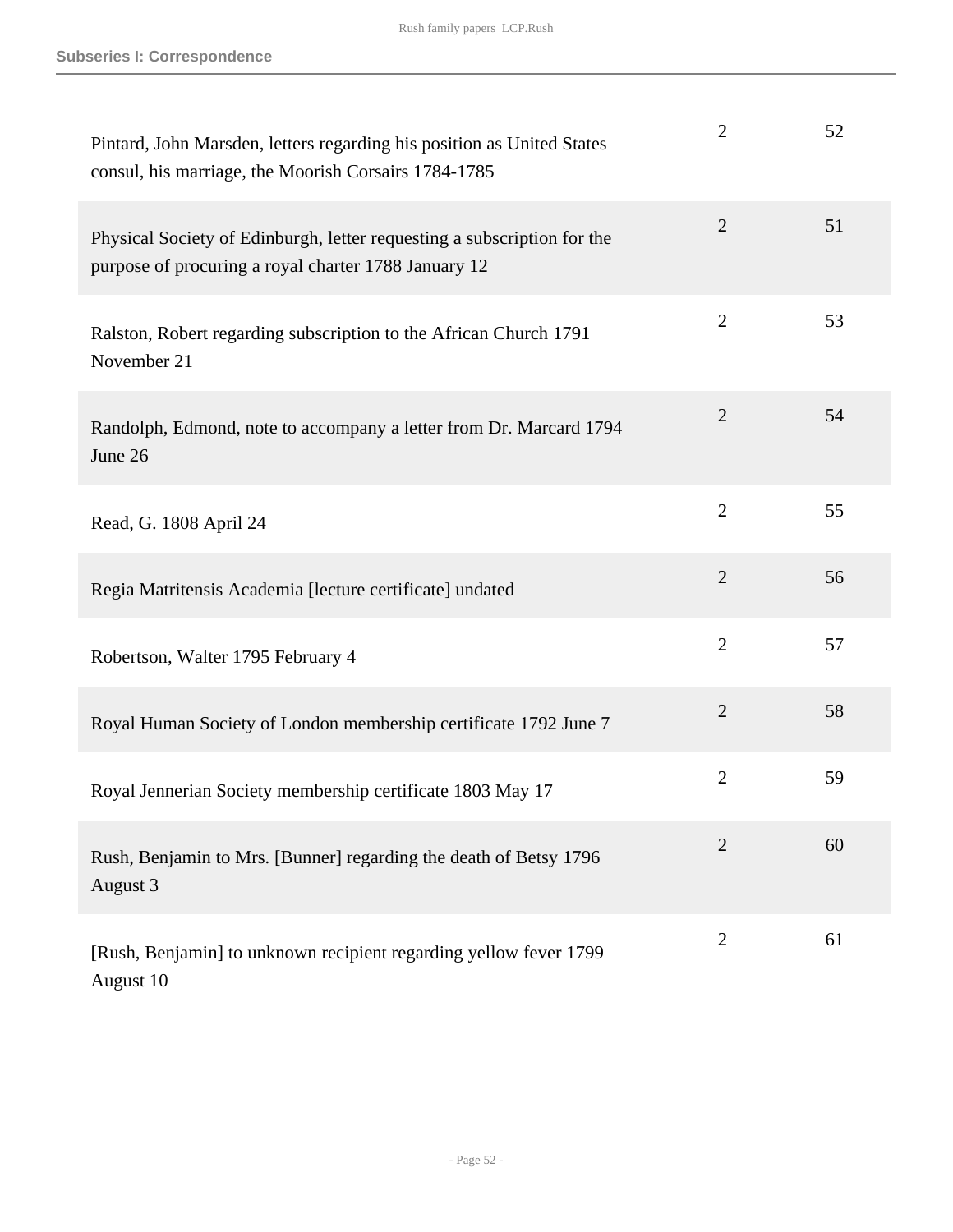| Rush, Benjamin to unknown recipient regarding donation to the Female<br>Association for the relief of indigent single women and children 1808<br>November 15        | $\overline{2}$ | 62 |
|---------------------------------------------------------------------------------------------------------------------------------------------------------------------|----------------|----|
| Rush, Benjamin to unknown recipients 1811, 1815                                                                                                                     | $\overline{2}$ | 63 |
| Rush, James 1806 July 19                                                                                                                                            | $\overline{2}$ | 64 |
| Rush, James 1809 August-September                                                                                                                                   | $\overline{2}$ | 65 |
| Rush, James during education in Edinburgh to family 1810 January-May                                                                                                | $\overline{2}$ | 66 |
| Rush, James during education in Edinburgh to family 1810 June-<br>December                                                                                          | $\overline{2}$ | 67 |
| Rush, James during education in Edinburgh to family 1811 February-<br>April                                                                                         | $\overline{2}$ | 68 |
| Sanford, Clark regarding the medicinal qualities of bark 1812 January 7                                                                                             | $\overline{2}$ | 69 |
| Smith, Samuel S., letter regarding the "metaphysical subjects of liberty<br>and necessity" and about the course of study at Princeton University 1796<br>December 5 | $\overline{2}$ | 70 |
| Smith, Samuel S. regarding gift to the College of New Jersey Library 1808<br>September 29                                                                           | $\mathbf{2}$   | 71 |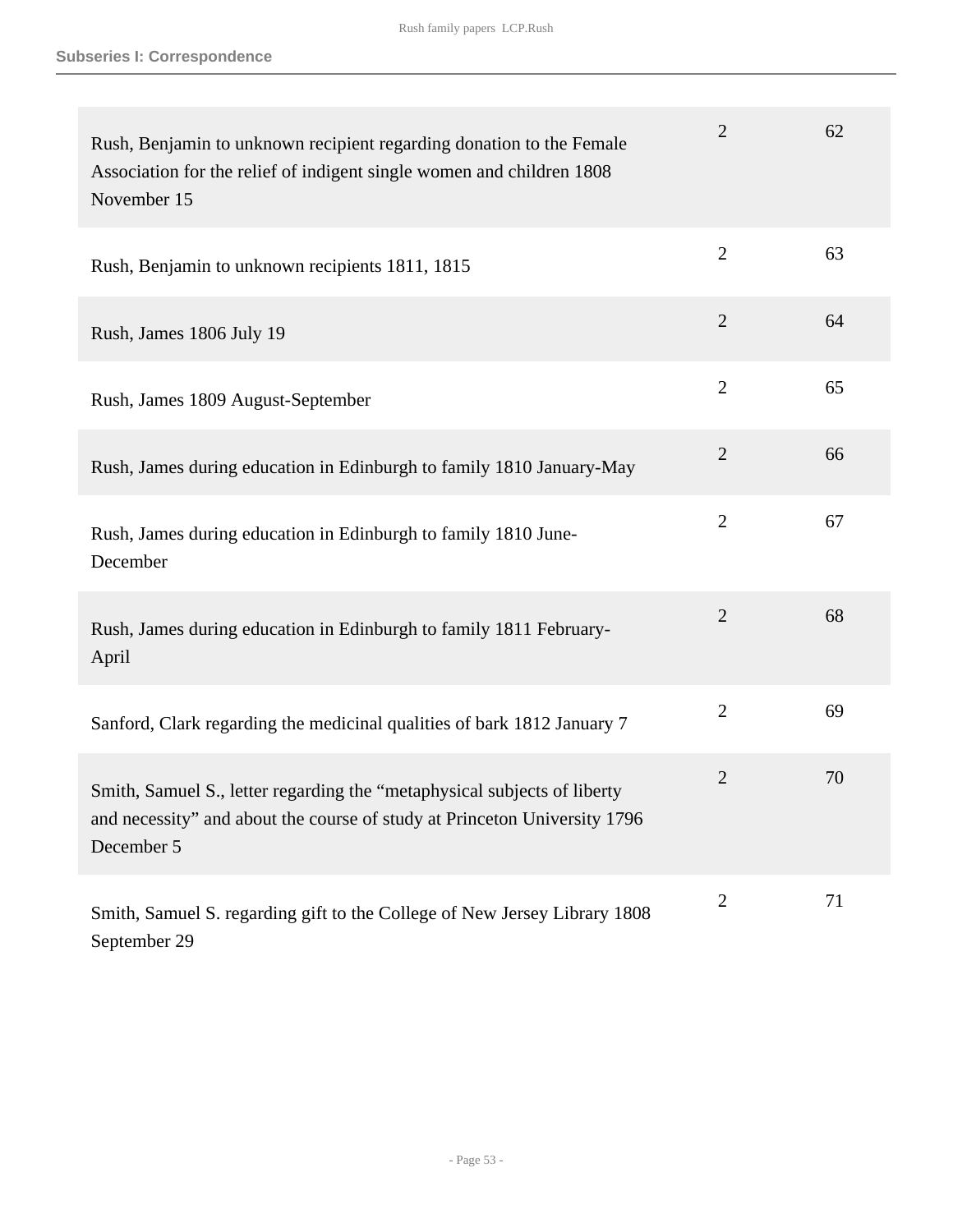| Spalding, Lyman regarding the New Hampshire Medical Society 1808<br>May-June                                                            | $\overline{2}$ | 73             |
|-----------------------------------------------------------------------------------------------------------------------------------------|----------------|----------------|
| Swanwick, J. regarding his right to vote at the election of trustees of the<br>Academy of the Protestant Episcopal Church 1785 April 12 | 3              | $\overline{2}$ |
| Stiles, Ezra to a Jewish Rabbi 1814 April 28                                                                                            | $\overline{2}$ | 74             |
| Stockton, Richard 1799 November 23                                                                                                      | 3              | $\mathbf{1}$   |
| Taylor, George, letters regarding his voyage to America, letters from<br>Granville Sharp, etc., Charleston, South Carolina 1784         | 3              | 3              |
| Thiebaut, Arsenne (in French) 1806 January 1806                                                                                         | 3              | $\overline{4}$ |
| University of Pennsylvania regarding appointment of Rush as professor of<br>Chemistry 1783 November 22                                  | 3              | 5              |
| Valentine, L. 1808 July 4                                                                                                               | 3              | 6              |
| White, Campbell P. 1812 May 28                                                                                                          | 3              | 7              |
| Wilck, Joannes Carolus regarding the Academia Regia Scientarium<br>Stockholmensis 1794-1795                                             | 3              | 8              |
| Willard, Joseph and E. Pearson regarding the American Academy of Arts<br>and Sciences 1789                                              | 3              | 9              |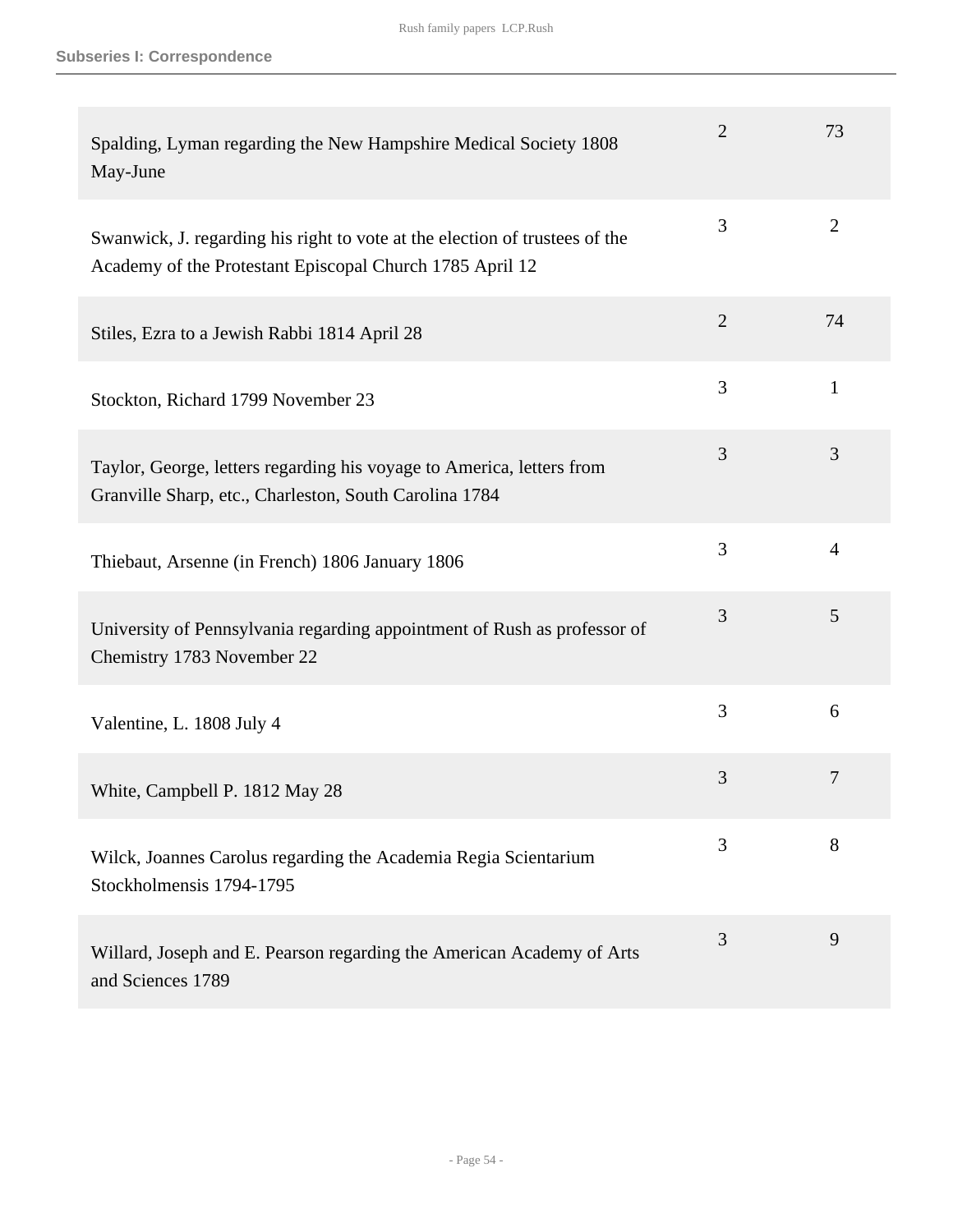| William, B. regarding a bequest to the Pennsylvania Society for Promoting |  |
|---------------------------------------------------------------------------|--|
| the Abolition of Slavery 1809 December 4                                  |  |

| Subseries II. Property and land records (arranged chronologically) |  |
|--------------------------------------------------------------------|--|
|                                                                    |  |

|                                           | <b>Box</b> | Folder |
|-------------------------------------------|------------|--------|
| White, Henry (deed) 1789 February 1789    | 3          | 11     |
| Cross, James (deed) 1789 February 5       | 3          | 12     |
| White, Samuel (deed) 1789 February 5      | 3          | 13     |
| Crooks, Peter (deed) 1789 February 6      | 3          | 14     |
| Keble, John (deed) 1789 February 6        | 3          | 15     |
| Harper, Joseph (deeds) 1789 March 31      | 3          | 16     |
| Scott, James (deed) 1789 March 31         | 3          | 17     |
| Byrne, Patrick (deed) 1789 April 16       | 3          | 18     |
| Byrne, James (deed) 1789 April 16         | 3          | 19     |
| Moylan, John (deed) 1789 May 18           | 3          | 20     |
| Claypoole, A. CT. (deed) 1789 December 18 | 3          | 21     |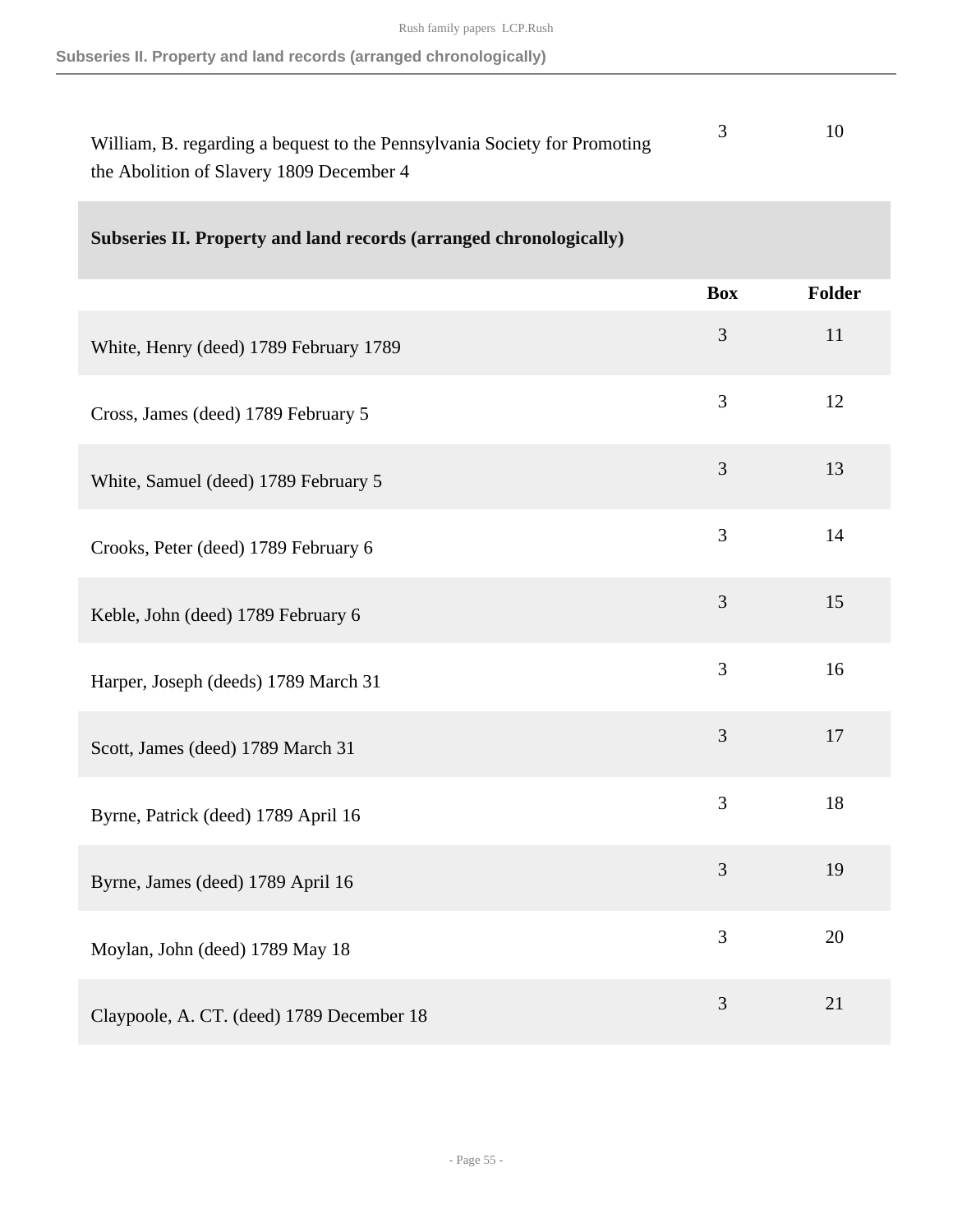|  |  |  |  |  | Subseries II. Property and land records (arranged chronologically) |
|--|--|--|--|--|--------------------------------------------------------------------|
|--|--|--|--|--|--------------------------------------------------------------------|

| Stall, John (deed poll) 1792 May 25                                                                                                                                | 3 | 23 |
|--------------------------------------------------------------------------------------------------------------------------------------------------------------------|---|----|
| Woodhouse, James (deed poll) 1792 May 25                                                                                                                           | 3 | 24 |
| Otto, John C. (deed poll) 1793 March 25                                                                                                                            | 3 | 25 |
| Alston, John (deed poll) 1793 March 25                                                                                                                             | 3 | 26 |
| Walbridge, Adolphus (deed) 1793 April 29                                                                                                                           | 3 | 27 |
| Mease, James (deed poll) 1793 August 27                                                                                                                            | 3 | 28 |
| Deeds to land in Northumberland County 1794 March 10-15                                                                                                            | 3 | 29 |
| Johnston, Francis (certificate of payment for land in Northumberland<br>County) 1794 March                                                                         | 3 | 30 |
| Simpson, J. (receipt) 1794 March 28                                                                                                                                | 3 | 31 |
| Hurley, Charles (deed poll) 1794 July 2                                                                                                                            | 3 | 32 |
| Cooper, Thomas (property history and statement to be made to the board<br>of property about land in Northumberland County taken up by Benjamin<br>Rush) after 1794 | 3 | 33 |
| Mifflin, Thomas (patents for lands in Bedford County deeded to Benjamin<br>Rush) 1795 February 7                                                                   | 3 | 34 |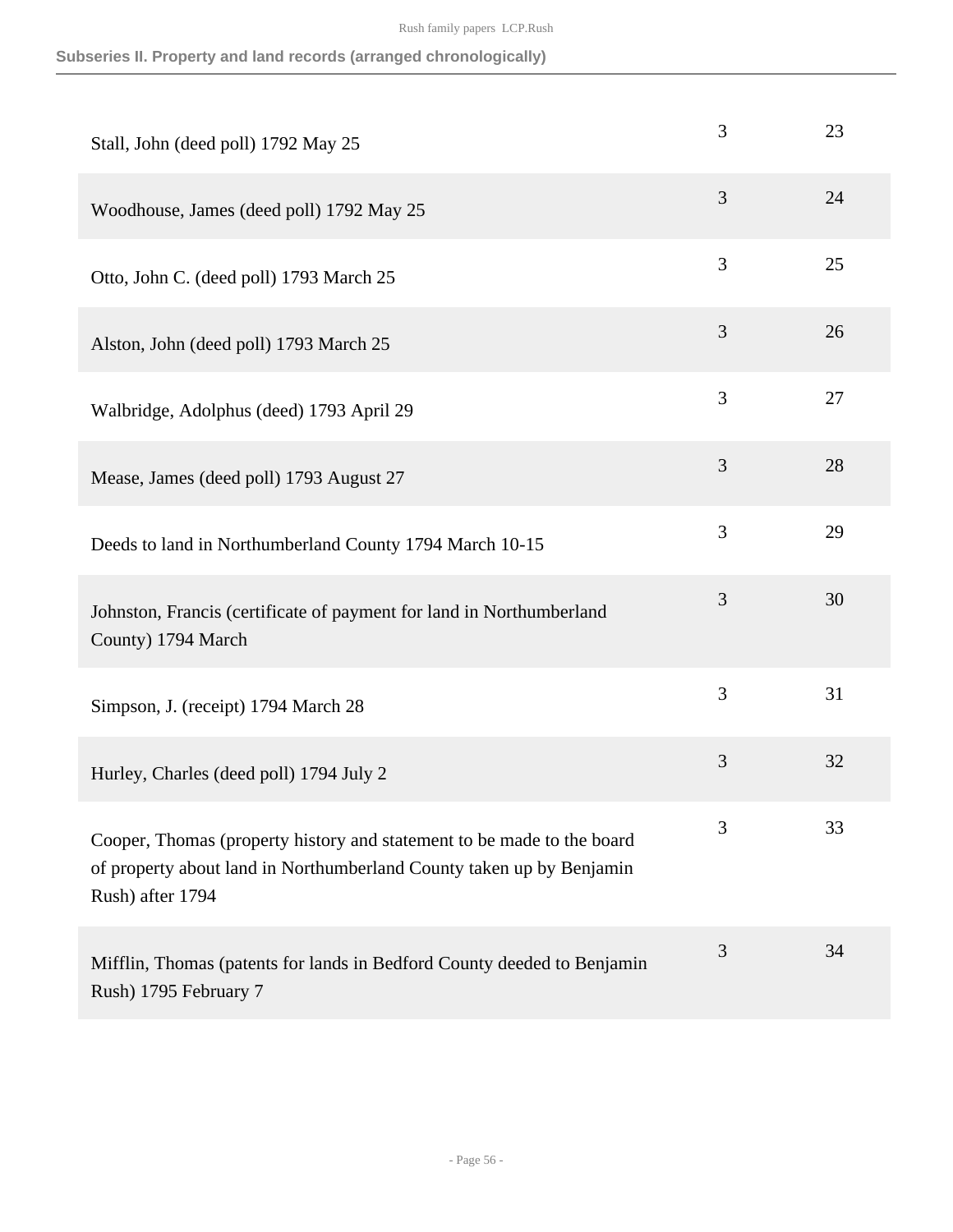| Warren, John and Bird (survey) 1797 October 5                | 3 | 35            |
|--------------------------------------------------------------|---|---------------|
| Cummings, John (deeds) 1799 September 7                      | 3 | 36            |
| Sales of land 1803 September 1                               | 3 | 37            |
| Receiver General's Office (receipt) 1804 July 11             | 3 | 38            |
| Rush, Benjamin (mortgage) 1912 May 23                        | 3 | 39            |
| Rush, Benjamin (bonds) undated                               | 3 | 40            |
| Old Town of Northumberland undated                           | 3 | 41            |
| <b>Subseries III. Financial Records</b> [Yi2 7271]           |   |               |
|                                                              |   |               |
| A. Daybooks, Journals and Ledgers regarding Medical Practice |   |               |
|                                                              |   | <b>Volume</b> |
| Daybook 1772-1775                                            |   | 46            |
| Daybook 1775-1779                                            |   | 47            |
| Daybook 1781-1782                                            |   | 48            |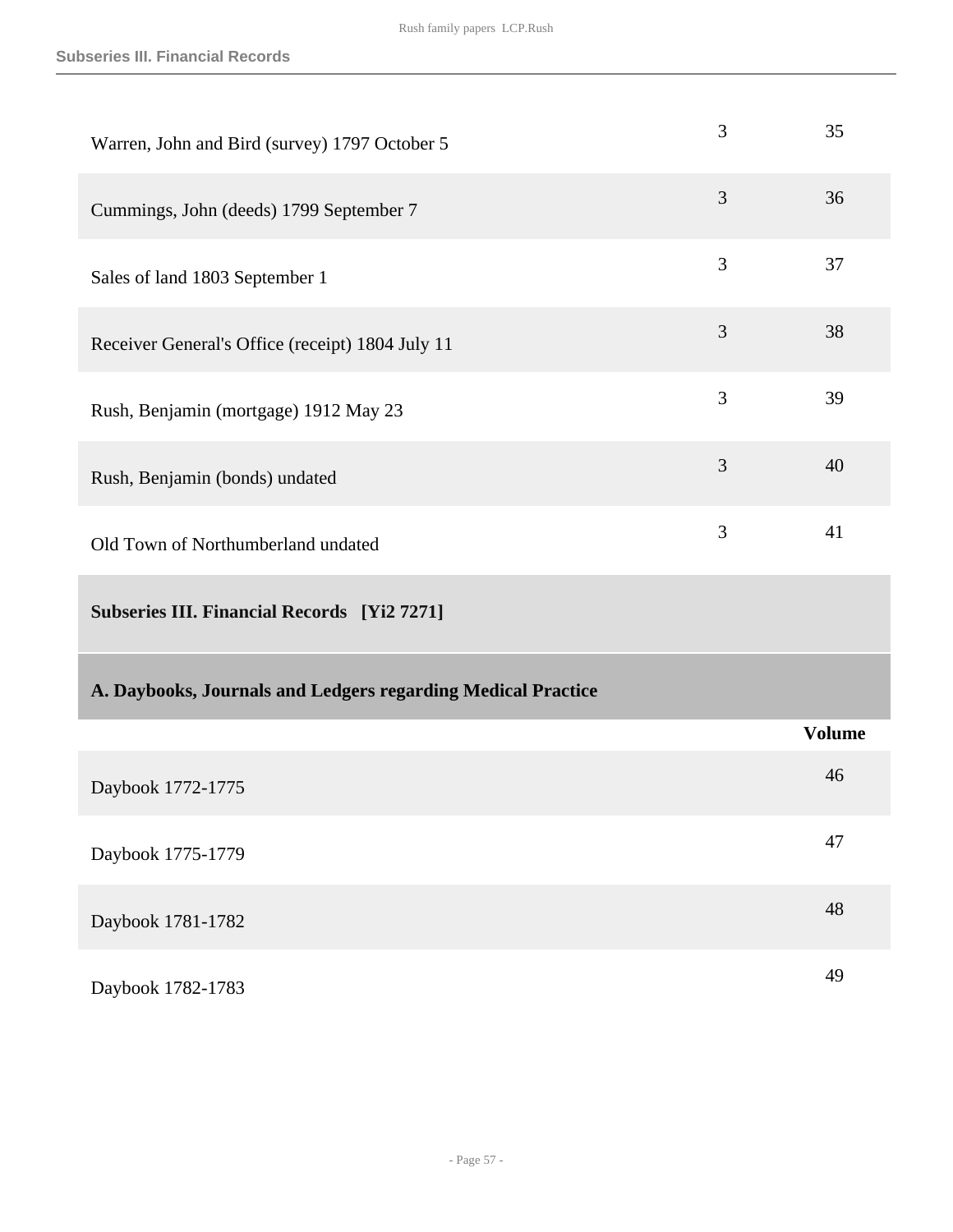| Daybook 1783-1785    | 50     |
|----------------------|--------|
| Daybook 1790-1791    | 51     |
| Daybook 1791-1792    | $52\,$ |
| Daybook 1793-1795    | 53     |
| Daybook 1795-1796    | 54     |
| Journal A 1769-1774  | 55     |
| Journal AA 1774-1779 | 56     |
| Journal B 1779-1781  | 57     |
| Journal C 1781-1784  | 58     |
| Journal D 1784-1791  | 59     |
| Journal E 1791-1795  | 60     |
| Journal F 1795-1799  | 61     |
| Journal G 1799-1809  | 62     |
| Journal H 1809-1815  | 63     |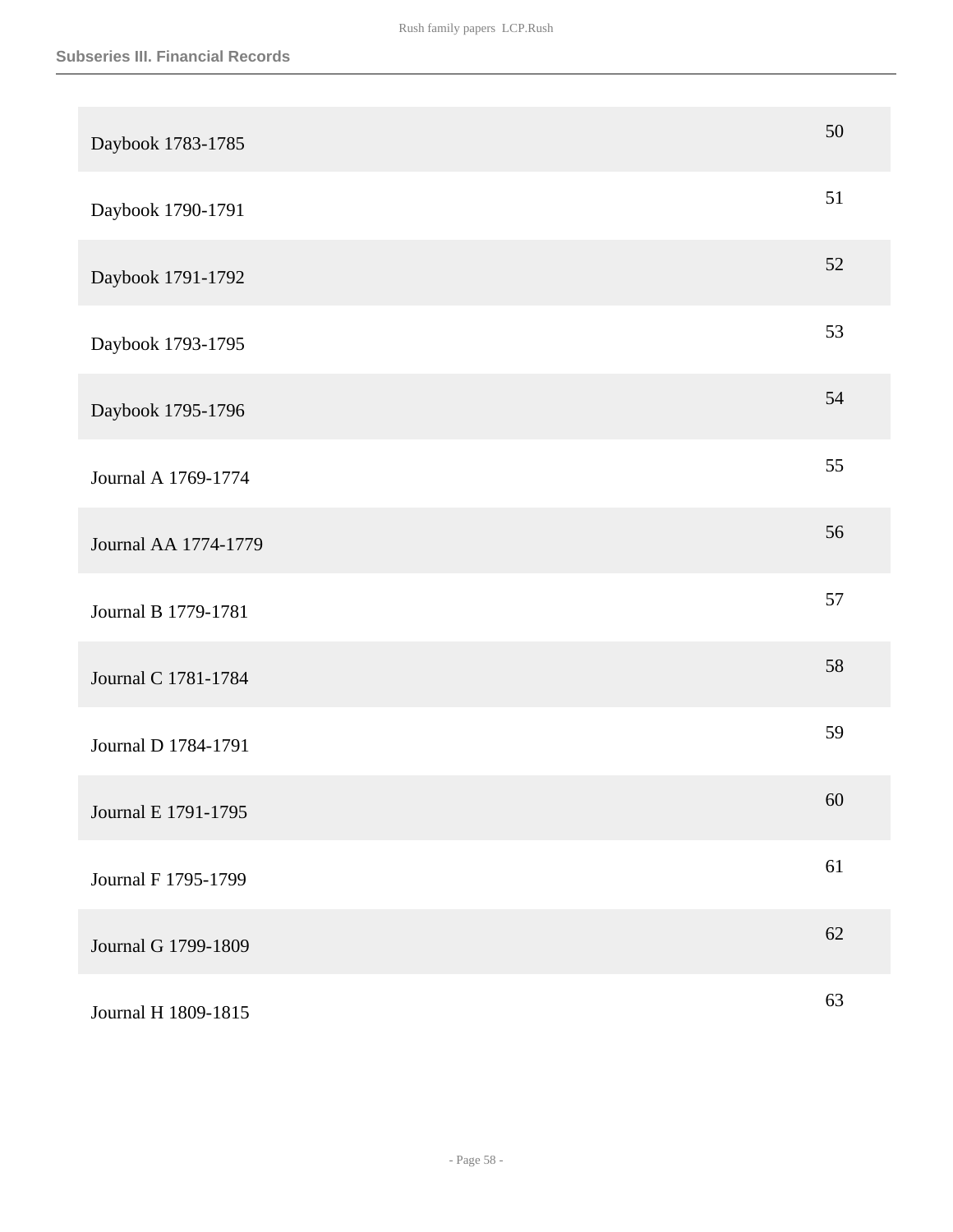| Ledger A 1769-1883                                                              | 64            |
|---------------------------------------------------------------------------------|---------------|
| Ledger B 1779-1783                                                              | 65            |
| Ledger C 1783-1795                                                              | 66            |
| Ledger D 1795-1805                                                              | 67            |
| Ledger E 1806-1814                                                              | 68            |
| Index to Ledgers A-C, Alphabetical list of patients circa 1769-1795             | 69-70         |
| Index to Ledgers A-D, Alphabetical list of patients of Drs. Rush and Hall circa | 71            |
| 1769-1795                                                                       |               |
| B. Receipt, account, bank books and estate records                              |               |
|                                                                                 | <b>Volume</b> |
| Receipt Book D 1784-1791 (shelved as v. 59) [Yi2 7271]                          | 72            |
| Family and private account book 1781-1801 [Yi2 7270 2]                          | 73            |
| Accounts 1794-1799 [Yi2 63853 D]                                                | 74            |
| Accounts 1799-1803 [Yi2 63853 D]                                                | 75            |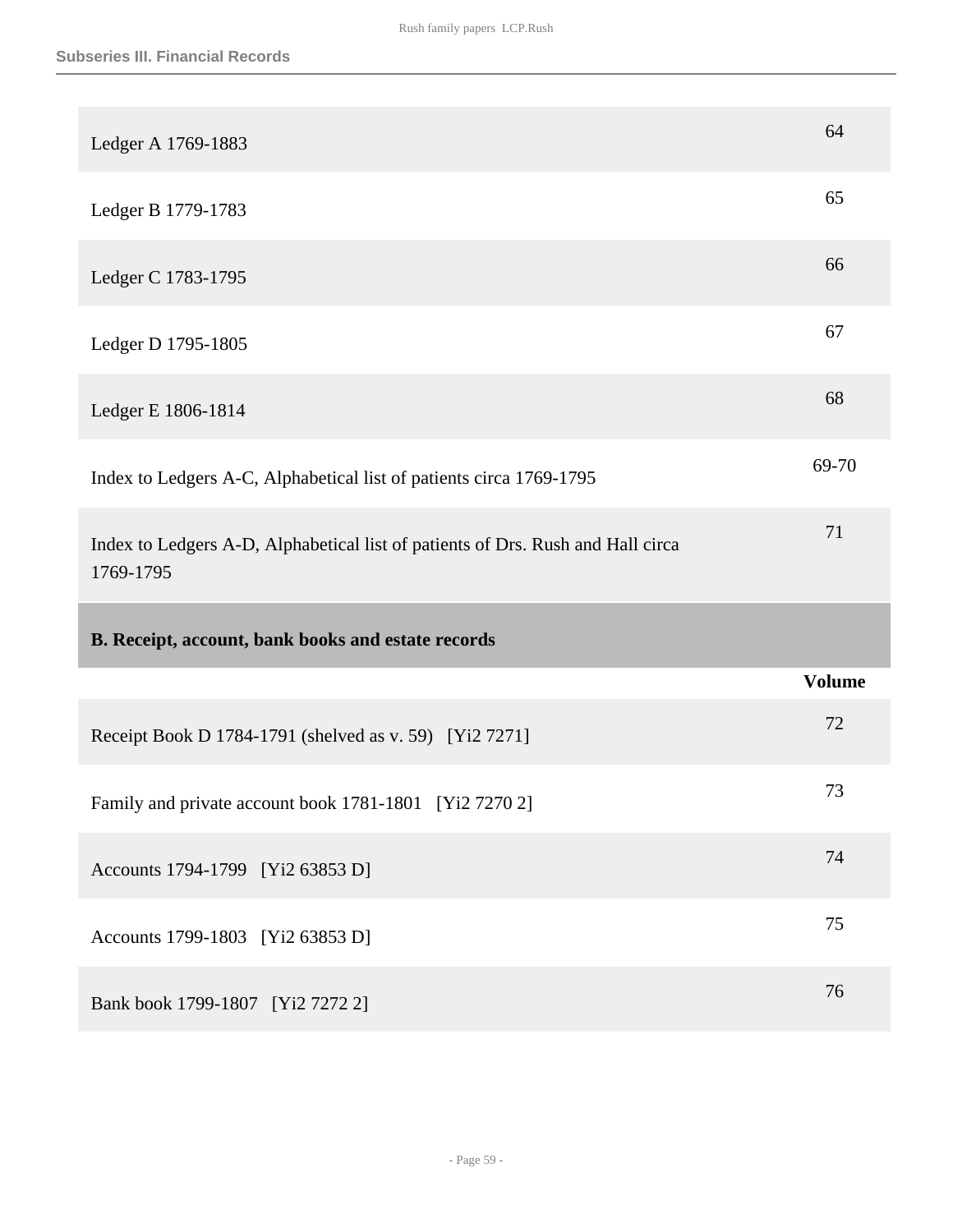**Subseries IV. Notes, Thoughts, Letters, Diplomas, and Certificates of Benj...**

| Receipt book 1807-1828 [Yi2 7272 1]                        |            |        |
|------------------------------------------------------------|------------|--------|
| Cash book of the estate of Benjamin Rush 1813 [Yi2 7272 3] |            | 78     |
|                                                            | <b>Box</b> | Folder |
| Distribution of Dr. Benjamin Rush's property 1849 March 3  | 3          | 42     |

# **Subseries IV. Notes, Thoughts, Letters, Diplomas, and Certificates of Benjamin Rush**

|                                                                                                                                  | <b>Volume</b> |
|----------------------------------------------------------------------------------------------------------------------------------|---------------|
| Notes on Various Subjects 1770-1803 [Yi2 7268]                                                                                   | 79            |
| Notes of Speeches delivered in Convention 1776, in Congress 1776 and in Convention of<br>Pennsylvania, 1776 1776 [Yi2 7400 F 33] | 312           |
| Notes on Continental Congress, etc. 1777-1780 [Yi2 71257 D]                                                                      | 80            |
| Letters, facts and observations upon a variety of subjects 1777-1812 [Yi2 7262 v.4]                                              | 81            |
| Letters and thoughts $1784-1800$ [Yi2 7262 F v.1]                                                                                | 82            |
| Commonplace book undated [Yi2 7262 F. v.3]                                                                                       | 83            |
| Addresses on education (first part missing, includes a photocopy following the<br>original) undated [7400 F 34]                  | 313           |
| <b>Box</b>                                                                                                                       | <b>Folder</b> |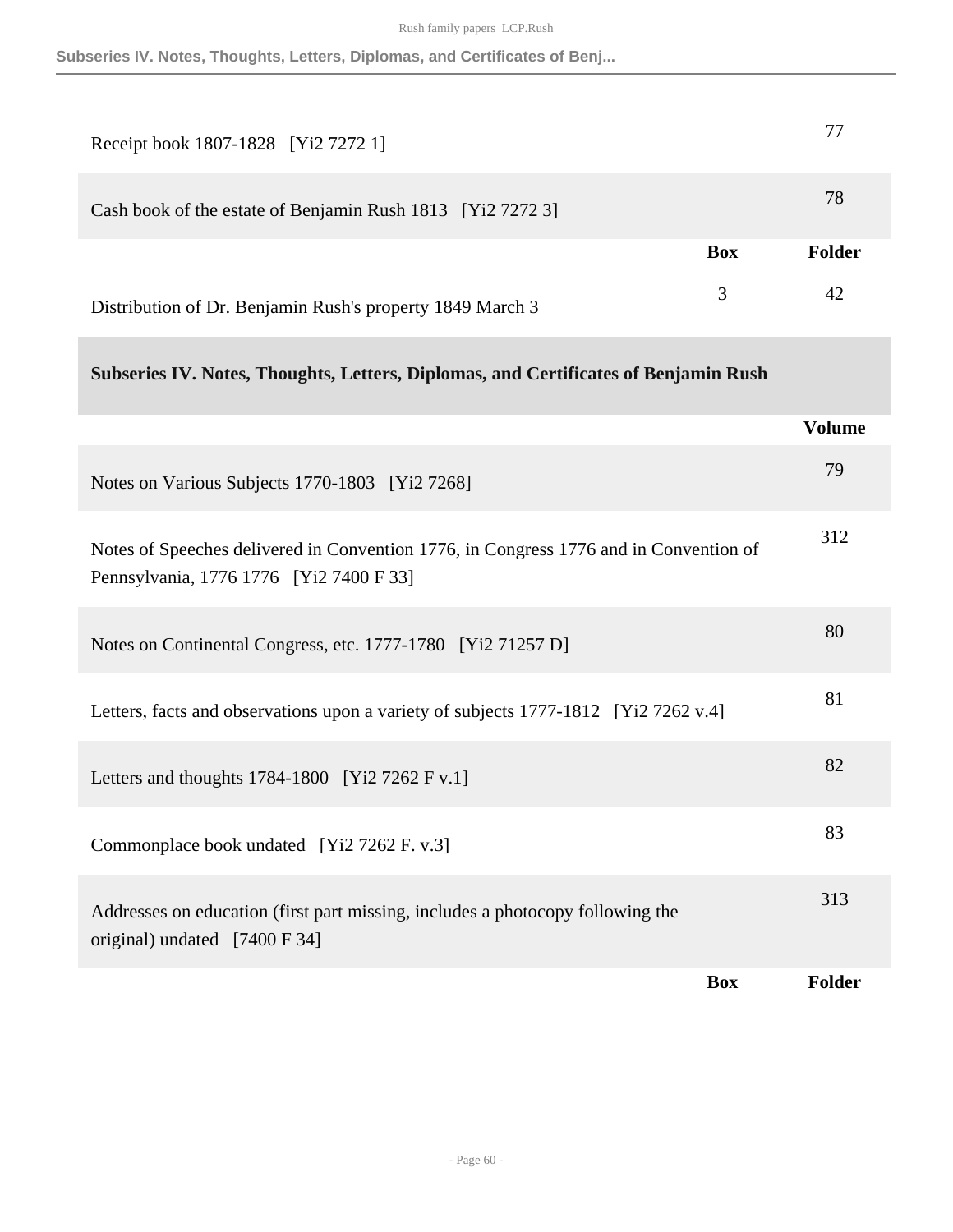| Diplomas and certificates undated                                                                     | 16            |
|-------------------------------------------------------------------------------------------------------|---------------|
| <b>Subseries V. Medical Research and Notes</b>                                                        |               |
|                                                                                                       | <b>Volume</b> |
| Quack recipe book 1780-1812 [Yi2 7262 vol. 2]                                                         | 84            |
| Medical notes 1789-1793 [Yi2 7263 #2]                                                                 | 85            |
| Medical notes 1803-1804 [Yi2 7264]                                                                    | 86            |
| Medical Notes 1804-1809 [Yi2 7265]                                                                    | 87            |
| Accounts of Epidemic Diseases and Chronic Diseases, volume 1 1779-1789 [Yi2/7263]<br>#1]              | 88            |
| An account of Epidemic Diseases with some chronic diseases added, volume<br>3 1793-1794 [Yi2/7263 #3] | 89            |
| An account of Epidemic Diseases with some chronic diseases added, volume<br>4 1794-1798 [Yi2/7263 #4] | 90            |
| An account of Epidemic Diseases with some chronic diseases added, volume<br>5 1799-1813 [Yi2/7263 #5] | 91            |
| Histories of the Manner of Life of Sundry Men and Women Above 80 Years of<br>Life 1789 [Yi2 7267]     | 91.5          |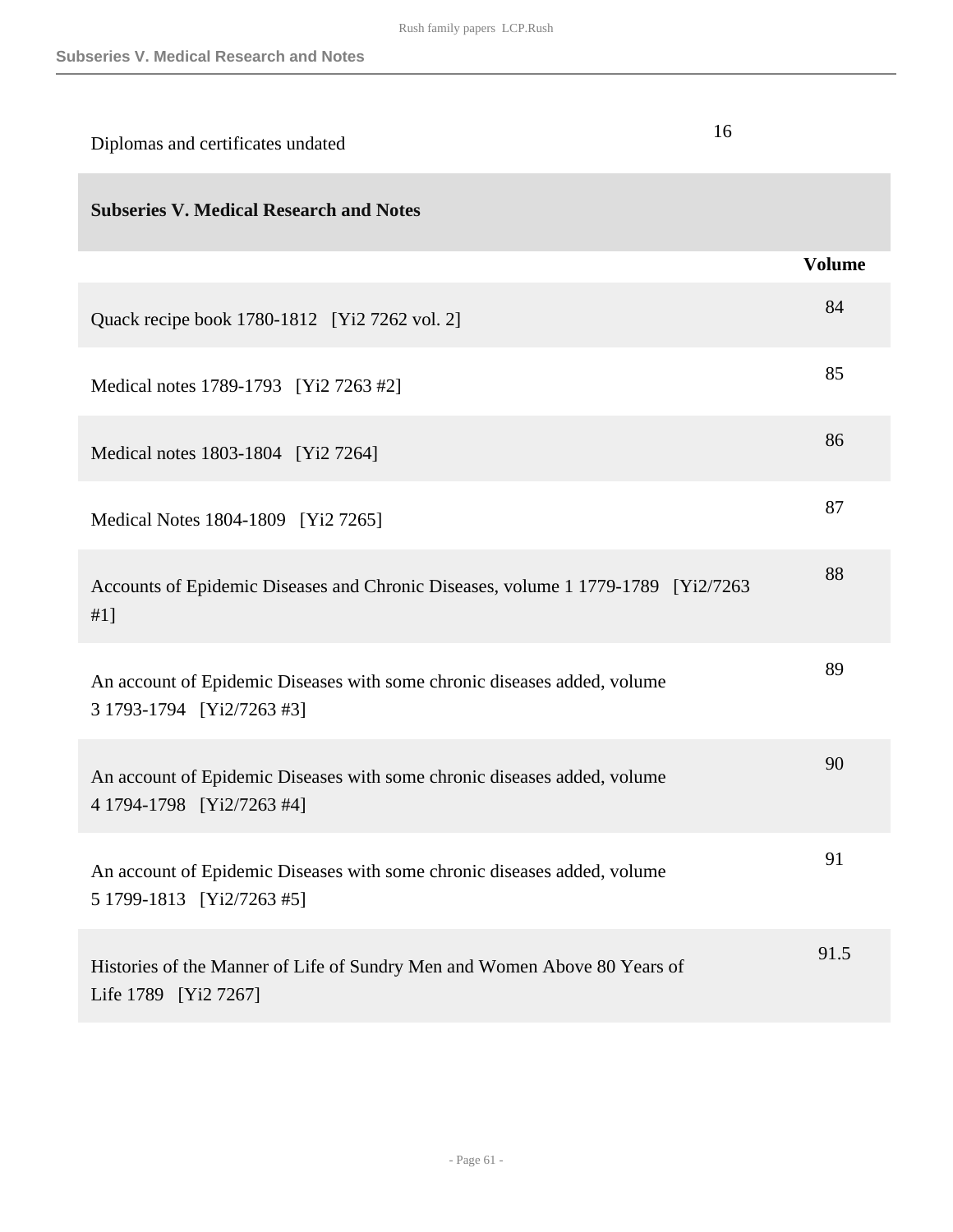# **Subseries VI. Writings by Dr. Benjamin Rush [Yi2/7273]**

|                                                                                                                                                                    |               | <b>Volume</b> |
|--------------------------------------------------------------------------------------------------------------------------------------------------------------------|---------------|---------------|
| "The Espousals of Plants or a Compendium of the Sexual or Linnean System of<br>Botany" undated [Yi2 7273]                                                          |               | 92            |
| Lectures on the Institutes of Physic by William Cullen, M.D., Professor of Medicine in<br>the University of Edinburgh, volumes $1-3$ 1767-1768 [Yi2 7274 9-11]     |               | 93-95         |
| Lectures upon Chemistry by William Cullen, M.D. undated [Y12 7274 1-3]                                                                                             |               | 96-98         |
|                                                                                                                                                                    | <b>Volume</b> | Page          |
| Lectures on the Practice of Physic by William Cullen, M.D., Professor of<br>Medicine in the University of Edinburgh (volumes 1 and 2) 1768 [Y12]<br>7274 4-5]      | 99-99.5       |               |
|                                                                                                                                                                    |               | <b>Volume</b> |
| Clinical Lectures delivered in the Royal Infirmary of Edinburgh in 1768 (volumes<br>1-2) 1768 [Y12 7274 7-8]                                                       |               | 100-101       |
| A Course of Lectures on the Practice of Medicine by William Cullen, Professor of<br>Medicine in the University of Edinburgh (volumes 1, 3 and 4) 1769 [Y12 7274 6] |               | 102-104       |
| Notes from A Course of Lectures on the Practice of Medicine circa 1769 [Yi2 7274 6]                                                                                |               | 105           |
| "Work on Hygiene" 1813 [7395 F 10]                                                                                                                                 |               | 135           |
|                                                                                                                                                                    | <b>Box</b>    | Folder        |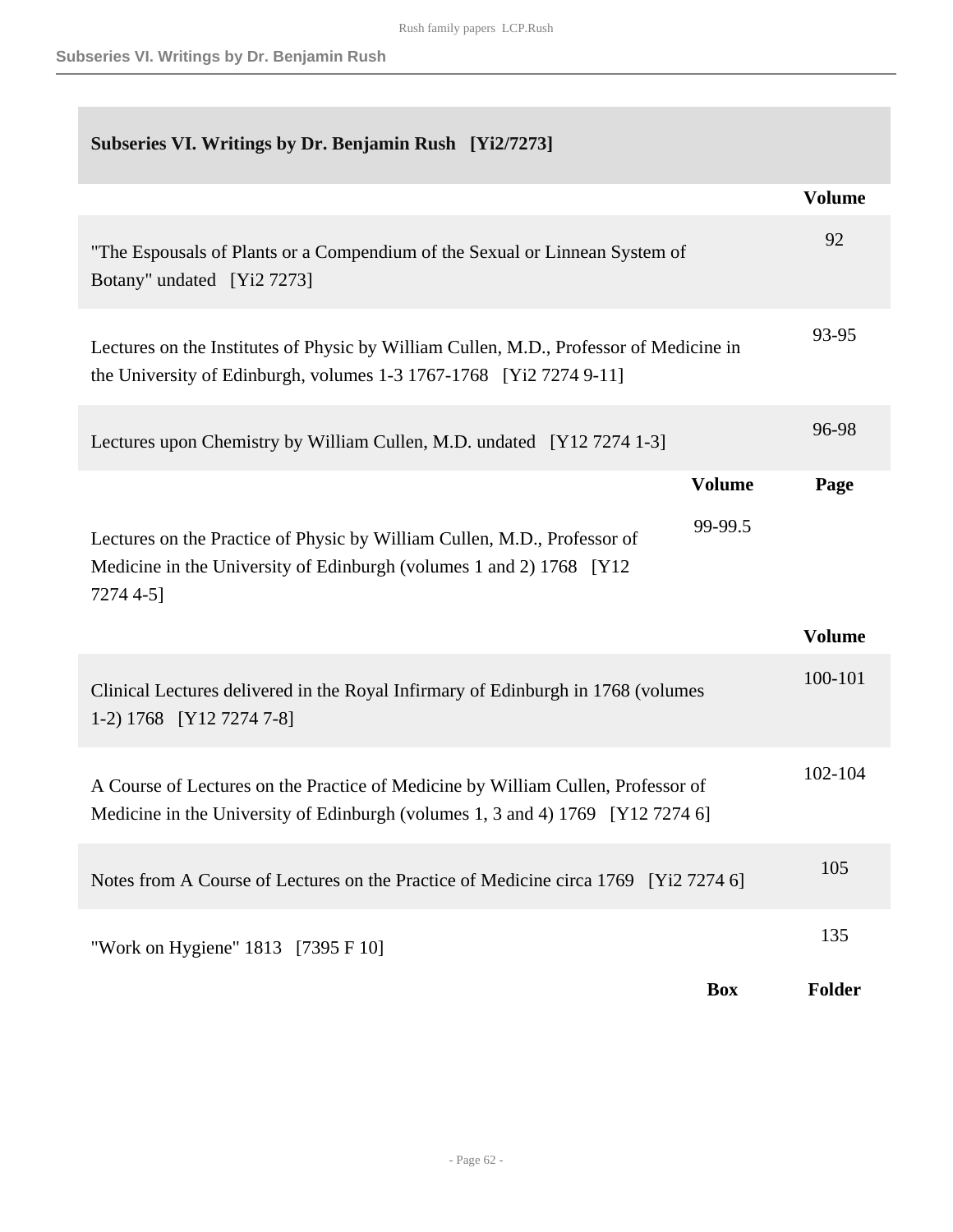### **Subseries VII. Professorship at University of Pennsylvania**

| Autobiography, pages 367-383 (regarding religion and domestic<br>events) undated | 3              | 43            |
|----------------------------------------------------------------------------------|----------------|---------------|
| Diary of Nehemiah undated                                                        | $\overline{4}$ | 28            |
| Subseries VII. Professorship at University of Pennsylvania                       |                |               |
| <b>A. Lists of Students</b>                                                      |                |               |
|                                                                                  |                | <b>Volume</b> |
| 1788-1803, 1804-1813 [Yi2 7270 1]                                                |                | 106           |
| 1813-1814 [Yi2 7270 2]                                                           |                | 107           |

**B. Lectures** Yi2 7394; Yi2 7395; Yi2 7396; Yi2 7397; Yi2 7398; Yi2 7399; Yi2 7400]

|                                                                                                                                                                                                                                                                                                              | Volume |
|--------------------------------------------------------------------------------------------------------------------------------------------------------------------------------------------------------------------------------------------------------------------------------------------------------------|--------|
| On Natural Philosophy for the Young Ladies Academy: The Application of the<br>Principles of Natural Philosophy, Chemistry, and Medicine to Domestic and Culinary<br>Purposes, composed for the use of the Young Ladies' Academy in Philadelphia 1787<br>October [7395 F 11, 7395 F 12, 7395 F 13, 7395 F 14] | 108    |
| Notes of Lectures on the Practice of Physic in the University of<br>Pennsylvania 1788-1789 [7400 F 33]                                                                                                                                                                                                       | 109    |
| On the Practice of Medicine undated [7394 F 1]                                                                                                                                                                                                                                                               | 110    |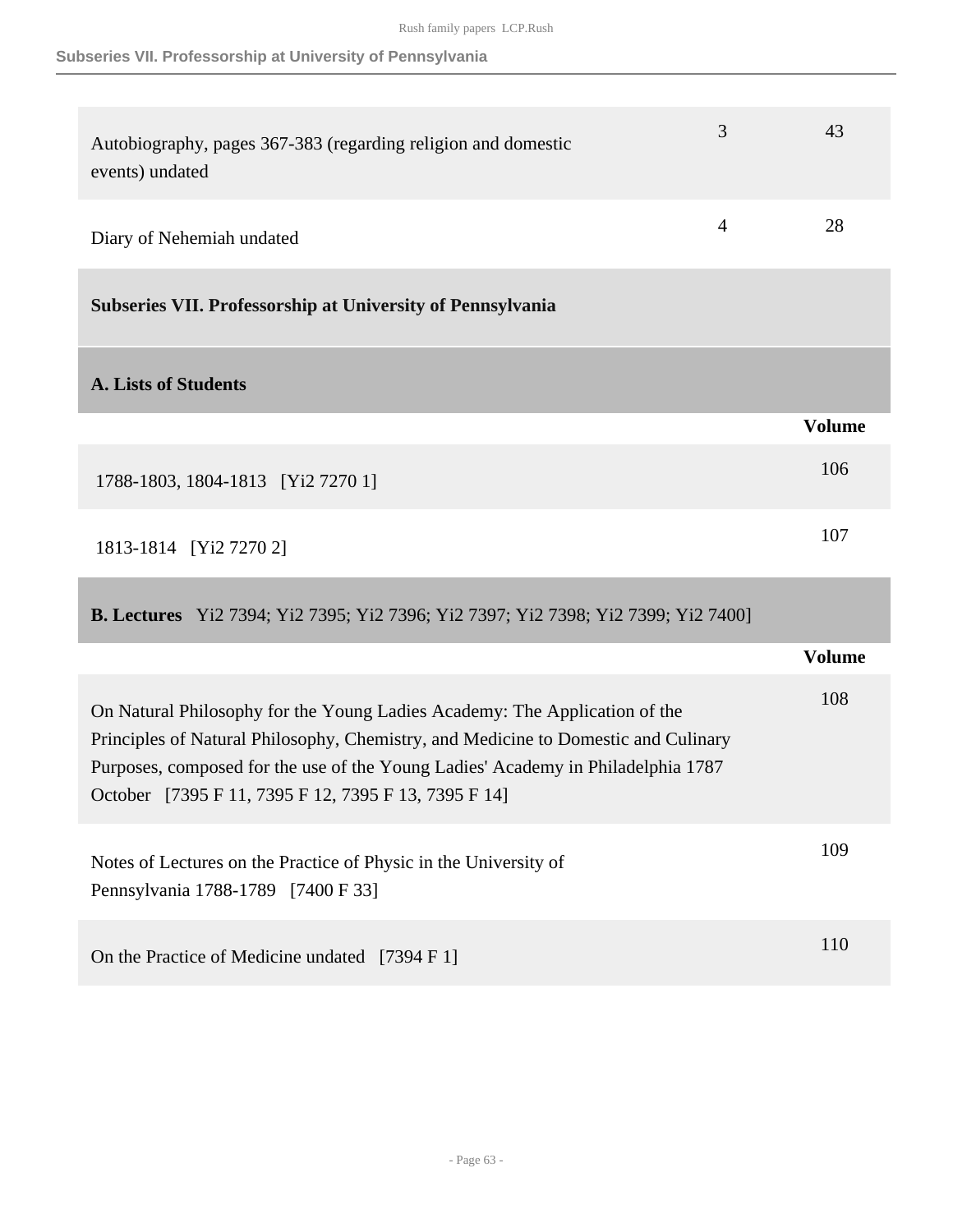| On the Practice of Medicine: Of inflammatory fevers, of typhus and mitior and the<br>Plague undated [7394 F 2]                                                                                                                                                                                      | 111 |
|-----------------------------------------------------------------------------------------------------------------------------------------------------------------------------------------------------------------------------------------------------------------------------------------------------|-----|
| On the Practice of Medicine undated [7394 F 3]                                                                                                                                                                                                                                                      | 112 |
| On the Practice of Medicine: Of prognosis in fevers critical days, pneumara vera,<br>pneumary motha, pneumary typhodes, and catarrh or influenza undated [7394 F 4]                                                                                                                                 | 113 |
| On the Practice of Medicine: Angina, rheumatism, phthisis pulmonatis, small pox and<br>inoculation undated [7394 F 5]                                                                                                                                                                               | 114 |
| On the Practice of Medicine: The measles, angina maligna, scarlatina, chicken pox,<br>ensipias (?), military fever, phrenetis, and hepatitis undated [7394 F 6]                                                                                                                                     | 115 |
| On the Practice of Medicine: Gastritis, enteritis, splenitis (?), nephritis, cystitis, otalgia<br>or earache, hemorrhoids, opthalmia, phlogasis, gangrene, sphacelus, panonychia (?),<br>anthrax, burns and frozen, hemorrhages, hemoptysis, epitasis, homatymensis, and<br>gout undated [7394 F 7] | 116 |
| On the Practice of Medicine: Gout, rheumitalgia, tooth ache, arthropnosis, and<br>apoplexy undated [7394 F 8]                                                                                                                                                                                       | 117 |
| On the Practice of Medicine: Apoplexy, catalepsy, palsy and coma, waterfullness?,<br>spasms, tetanus, hydrophobia, convulsions, chorea, epilepsy, and hysteria undated [7394]<br>F <sub>9</sub>                                                                                                     | 118 |
| On the Practice of Medicine: Chorea, asthma, dyspmea ?, angina pectoris, puterpis(?),<br>pysosis, colic, diarrhea, palpitatis, singultis, and dyspepsia undated [7394 F 10]                                                                                                                         | 119 |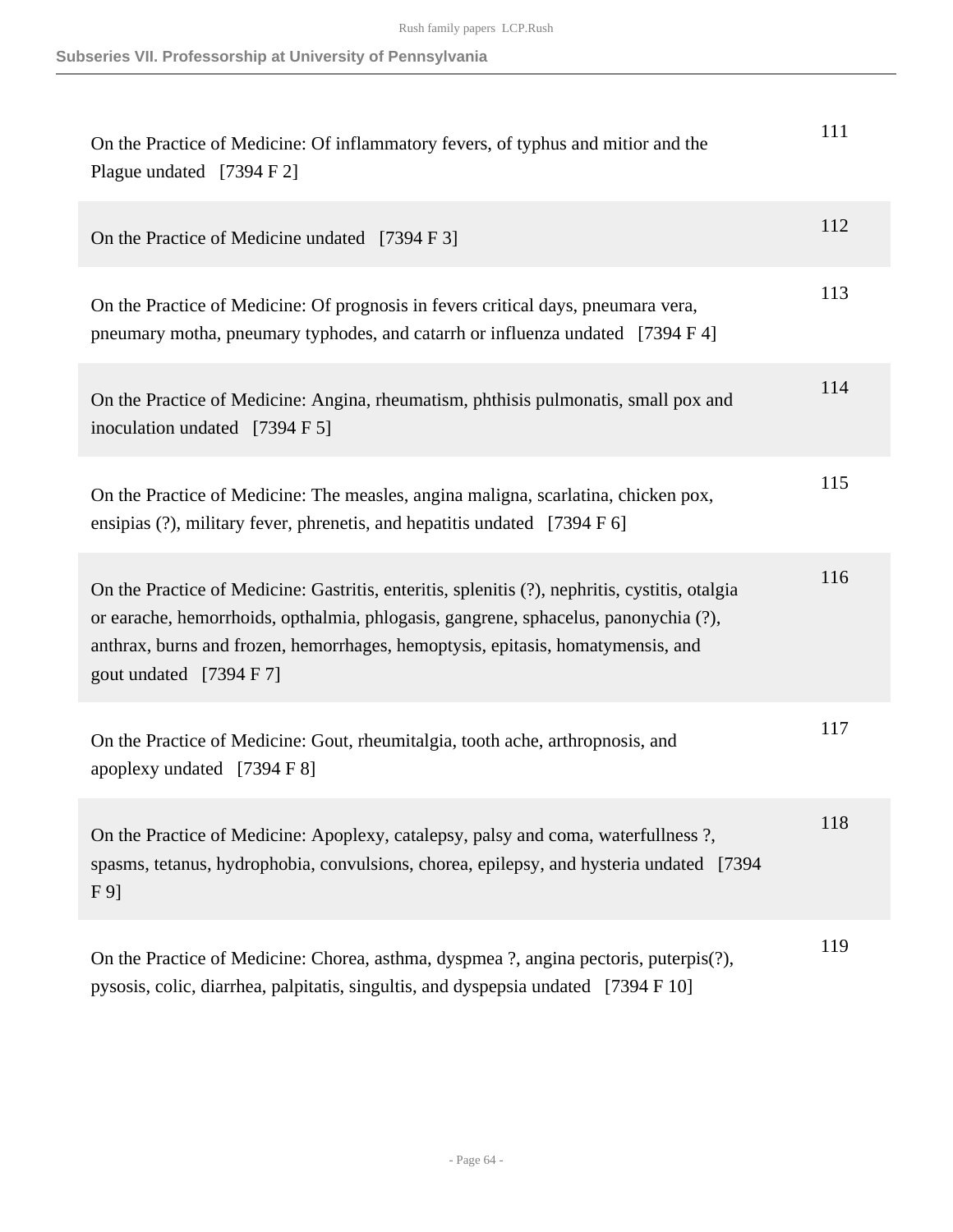| On the Practice of Medicine: Hypocondriasis, versanie(?) or diseases of the mind, and<br>mania undated [7394 F 11]                                                                                                                                                                             | 120     |
|------------------------------------------------------------------------------------------------------------------------------------------------------------------------------------------------------------------------------------------------------------------------------------------------|---------|
| On the Practice of Medicine: Remedies for Atonic (?), madness, weakness and defect of<br>memory, fatuity (?), and diseases of the passions undated [7394 F 12]                                                                                                                                 | 121     |
| On the Practice of Medicine: Of the passions generally, love, grief, anger, fear, joy and<br>lust undated $[7394 \text{ F } 13]$                                                                                                                                                               | 122     |
| On the Practice of Medicine: Syncope, asphyxia, cachexia, tubes, polysania<br>(?), hectic fever, typany, dropsy, anasarca, ascites, hydrothorax, hydrocephalus,<br>hydrocele, physcoma, rickets, scrophula, elephantiasis, trichoma-jaterus (?), and<br>scurvy. undated $[7394 \text{ F } 14]$ | 123     |
| On the Practice of Medicine: Of local diseases, head ache, gulta serina and deafness,<br>costiveness, ischuria, cancer, cutaneous diseases, and old age undated [7394 F 15]                                                                                                                    | 124     |
| On the Practice of Medicine: Diseases of old people, diseases of women, menorrhagia,<br>leucorrhea, cessation of menses, puerperal fever, diseases of children, and diseases of<br>Negroes undated [7394 F 16]                                                                                 | 125     |
| Introduction to a course of clinical lectures 1791-1794 [7395 F 1, 7395 F 2]                                                                                                                                                                                                                   | 126-127 |
| An inaugural lecture on the necessity of combining theory and practice in medicine 1791<br>November 7 [7395 F 3]                                                                                                                                                                               | 128     |
| Therapeuticks [sic] undated [7395 F 4, 7395 F 5]                                                                                                                                                                                                                                               | 129-130 |
| Therapeuticks [sic] 1814-1817 [7395 F 6, 7395 F 7]                                                                                                                                                                                                                                             | 131-132 |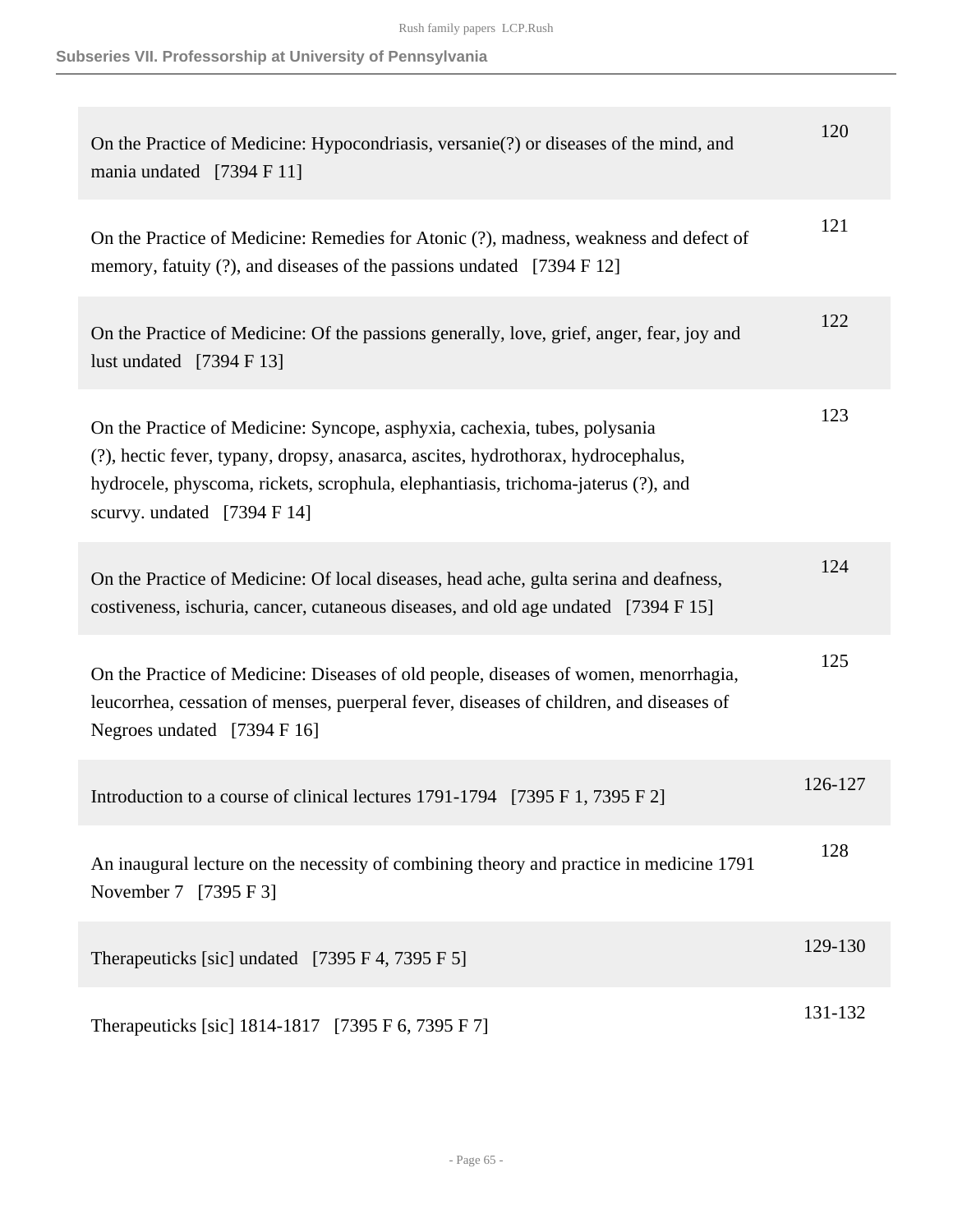| Upon the principles of materia medica undated [7395 F 8, 7395 F 9]                                                                       | 133-134 |
|------------------------------------------------------------------------------------------------------------------------------------------|---------|
| Notes from lectures undated [7395 F 15]                                                                                                  | 136     |
| On pathology: series 1: On the uses of diseases, definition of disease, and cause of<br>disease undated $[7396 F 1]$                     | 137     |
| On pathology: series 1: On the proximate cause of disease, on debility, on predisposition,<br>and native and acquired undated [7396 F 2] | 138     |
| On pathology: series 1: Old and copied lectures on pathology undated [7396 F 3]                                                          | 139     |
| On pathology: series 1: Forms of disease continued, and the application of the doctrine of<br>the unity of disease undated [7396 F 4]    | 140     |
| On pathology: series 1: On the effects and sorts of disease continued undated [7396 F 5]                                                 | 141     |
| On pathology: series 1: Division of diseases undated [7396 F 6]                                                                          | 142     |
| On pathology: series 1: On the sensible qualities in the air, of the effects of heat, and of<br>the effects of cold undated $[7396 F 7]$ | 143     |
| On pathology: series 1: On the sensible qualities in the air, and of the effects of cold,<br>continued undated [7396 F 8]                | 144     |
| On pathology: series 1 undated [7396 F 9]                                                                                                | 145     |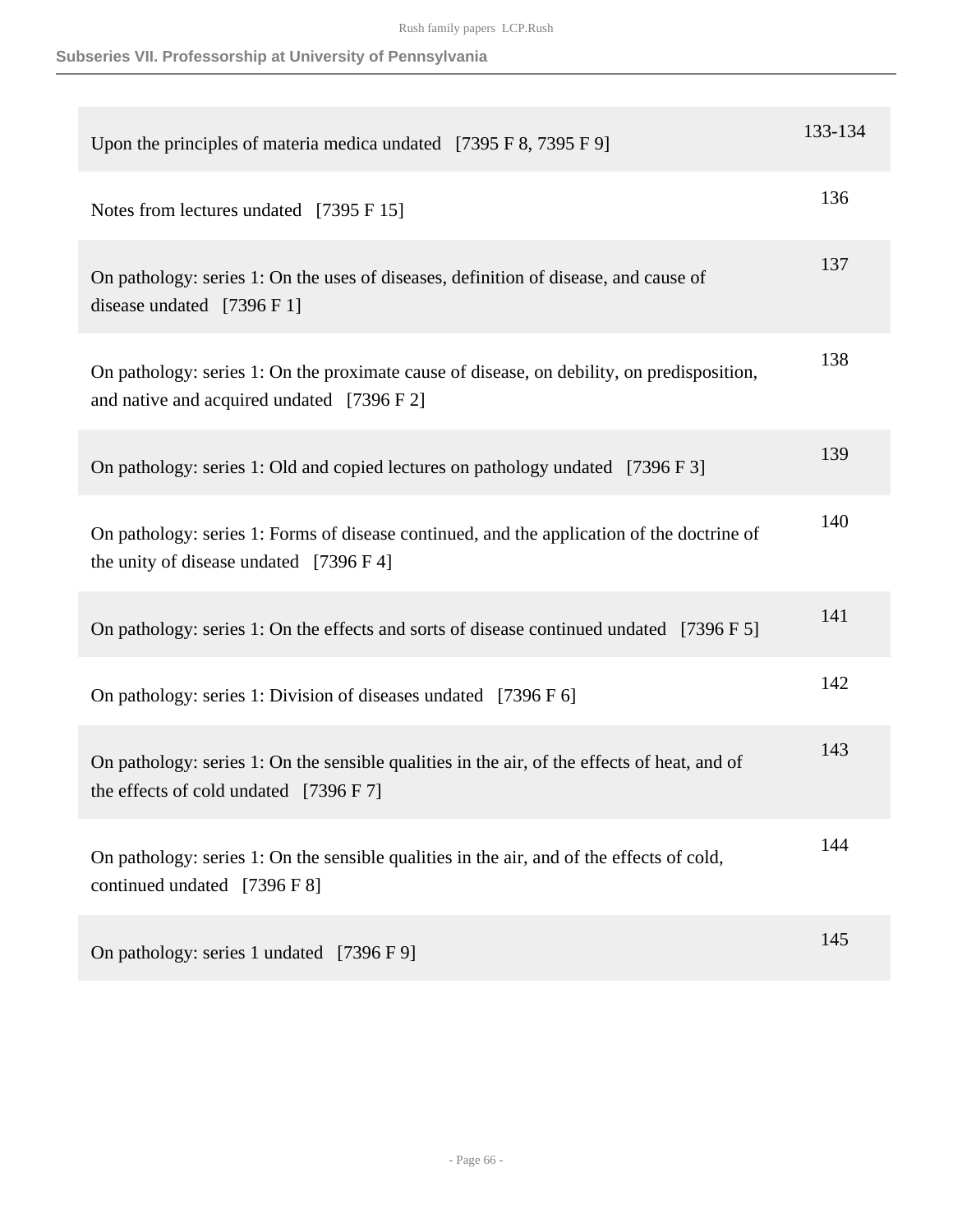| On pathology: series 1: On the effects of winds, and on the relative influence of seasons<br>and months upon human life undated [7396 F 10]                                           | 146 |
|---------------------------------------------------------------------------------------------------------------------------------------------------------------------------------------|-----|
| On pathology: series 1: On the remote causes of disease from insensible matters in the<br>air undated $[7396 F 11]$                                                                   | 147 |
| On pathology: series 1: On the remote causes of disease from insensible matters in the air,<br>continued undated [7396 F 12]                                                          | 148 |
| On pathology: series 1: On miasmatic fevers, continued undated [7396 F 13]                                                                                                            | 149 |
| On pathology: series 1: On the laws of epidemics undated [7396 F 14]                                                                                                                  | 150 |
| On pathology: series 1: On the influence of situations, houses, change in situation,<br>thunder and lightning, earthquakes, sound, and of the heavenly bodies undated [7396 F]<br>15] | 151 |
| On pathology: series 2 undated [7396 F 16]                                                                                                                                            | 152 |
| On pathology: series 3: Use of diseases undated [7396 F 17]                                                                                                                           | 153 |
| On pathology: series 3: Morbid effects of cold, of purity and density of the air, and of<br>impregnations and mixtures of the air undated [7396 F 18]                                 | 154 |
| On pathology: series 3 undated [7396 F 19]                                                                                                                                            | 155 |
| On pathology: series 3: Situations continued, aliments, fish, land animals and vegetable<br>aliment undated [7396 F 20]                                                               | 156 |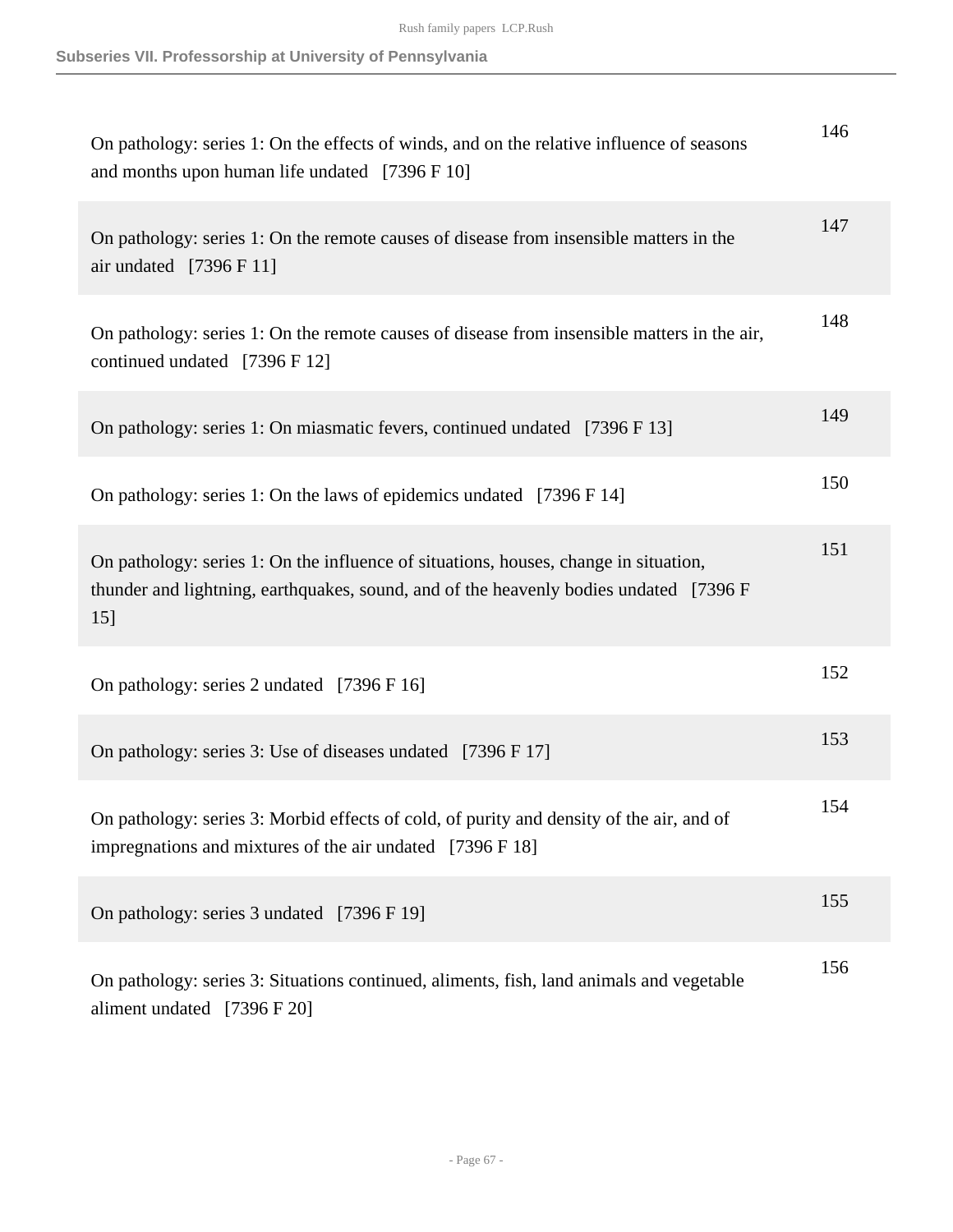| On pathology: series 3: Ways of preparing aliment, effects of condiments, effects of<br>coffee, and effects of drinks undated [7396 F 21]                                                                                                                                                         | 157 |
|---------------------------------------------------------------------------------------------------------------------------------------------------------------------------------------------------------------------------------------------------------------------------------------------------|-----|
| On pathology: series 3: Diseases from too much motion, sleep or wakefulness, undue<br>exercise of the faculties, of love, of joy, of anger, of grief, of fear, of ambition, of<br>avarice of ven. [venereal] appetite, from situations, from government and from<br>religions undated [7396 F 22] | 158 |
| On pathology: series 3: Diseases from employments, from amusements, from peculiar<br>customs, and from unhealthy ancestors undated [7396 F 23]                                                                                                                                                    | 159 |
| On pathology: series 3: Diseases of puberty continued, of adolescency, and of old<br>age undated $[7396 \text{ F } 24]$                                                                                                                                                                           | 160 |
| On pathology: series 3: Of local diseases, of the black color of the Africans, and of the<br>proximate cause of death undated [7396 F 25]                                                                                                                                                         | 161 |
| On pathology: series 3: On the signs of diseases undated [7396 F 26]                                                                                                                                                                                                                              | 162 |
| Medical notes undated [7396 F 27]                                                                                                                                                                                                                                                                 | 163 |
| On physiology: Of animal life, of external and internal stimuli undated [7397 F 1]                                                                                                                                                                                                                | 164 |
| On physiology: Of animal life in sleep in different ages [in the fetus in utero; in infancy;<br>in childhood; in youth; in middle life; in old age; in persons born deaf, dumb and blind; in<br>idiots; and in person who fast long] undated [7397 F 2]                                           | 165 |
| On physiology: Of animal life in drowning and freezing, in different nations among<br>Indians, of the inhabitants of hot countries, cold countries, Eastern countries, and free                                                                                                                   | 166 |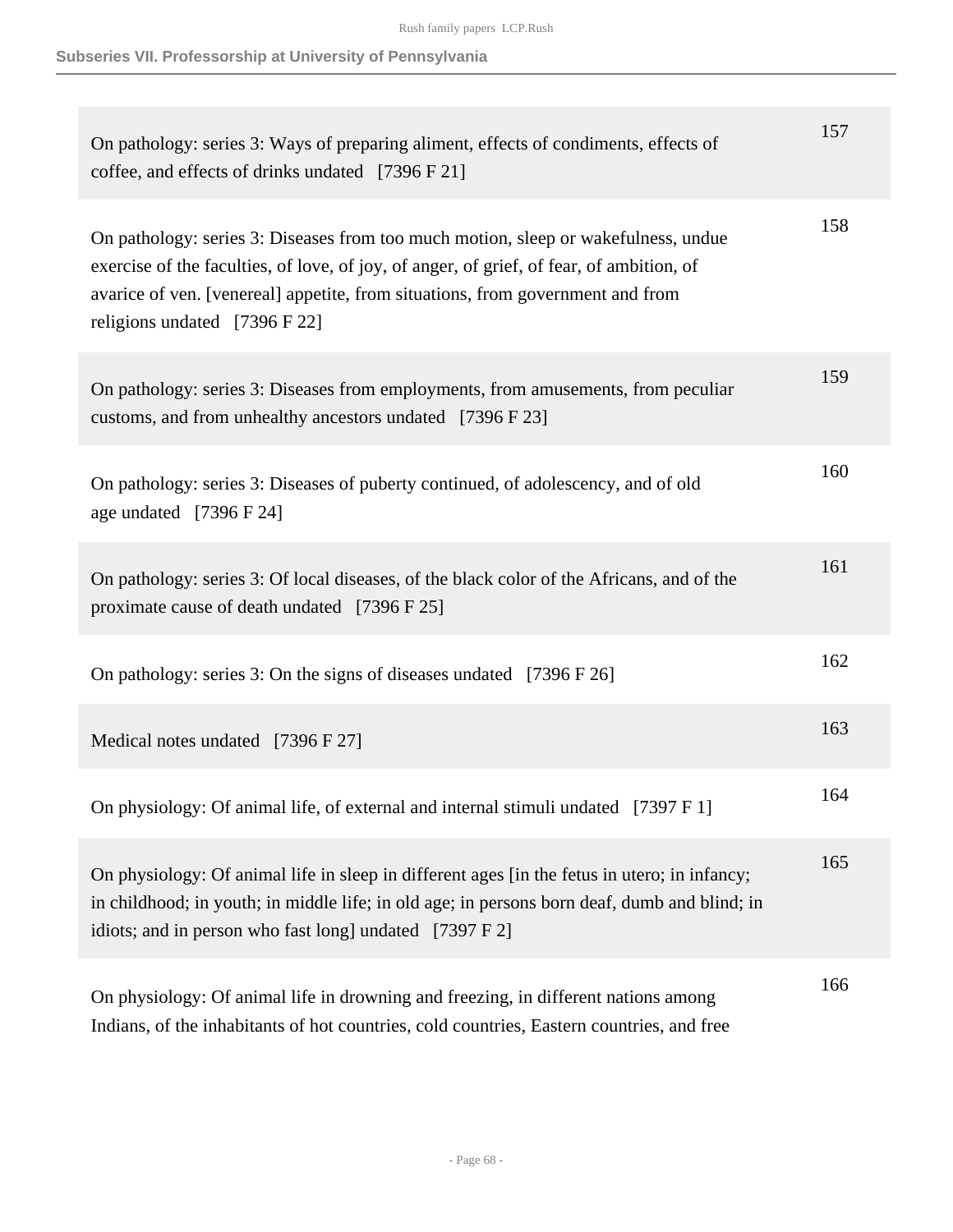| countries, of the poor everywhere, of mental stimuli, love of money, and love of fame, of<br>different religions, of animal life in other animals, and of animal heat undated [7397 F 3] |         |
|------------------------------------------------------------------------------------------------------------------------------------------------------------------------------------------|---------|
| On physiology: Of animal heat, continued and of respiration, coughing, sneezing,<br>yawning, laughter, crying and voice and speech undated [7397 F 4]                                    | 167     |
| On physiology: Voice, continued, and circulation of the blood undated [7397 F 5]                                                                                                         | 168     |
| On physiology undated [7397 F 6]                                                                                                                                                         | 169     |
| Sleep and dreams undated [7397 F 7, 7397 F 8, 7397 F 9]                                                                                                                                  | 170-172 |
| On physiology: Touch undated [7397 F 10]                                                                                                                                                 | 173     |
| On physiology: Of seeing undated [7397 F 11]                                                                                                                                             | 174     |
| On physiology: Of hearing undated [7397 F 12]                                                                                                                                            | 175     |
| On physiology: Of hearing, continued undated [7397 F 13]                                                                                                                                 | 176     |
| On physiology: Dreams, aliment and hunger undated [7397 F 14]                                                                                                                            | 177     |
| On physiology: Of digestion, of the Chyle, and of the blood undated [7397 F 15]                                                                                                          | 178     |
| On physiology: Lymphatics, secretions, and nutrition undated [7397 F 16]                                                                                                                 | 179     |
| On physiology: Nutrition continued, female constitution, female mind, catamenia, male<br>constitution, and venereal appetite undated [7397 F 17]                                         | 180     |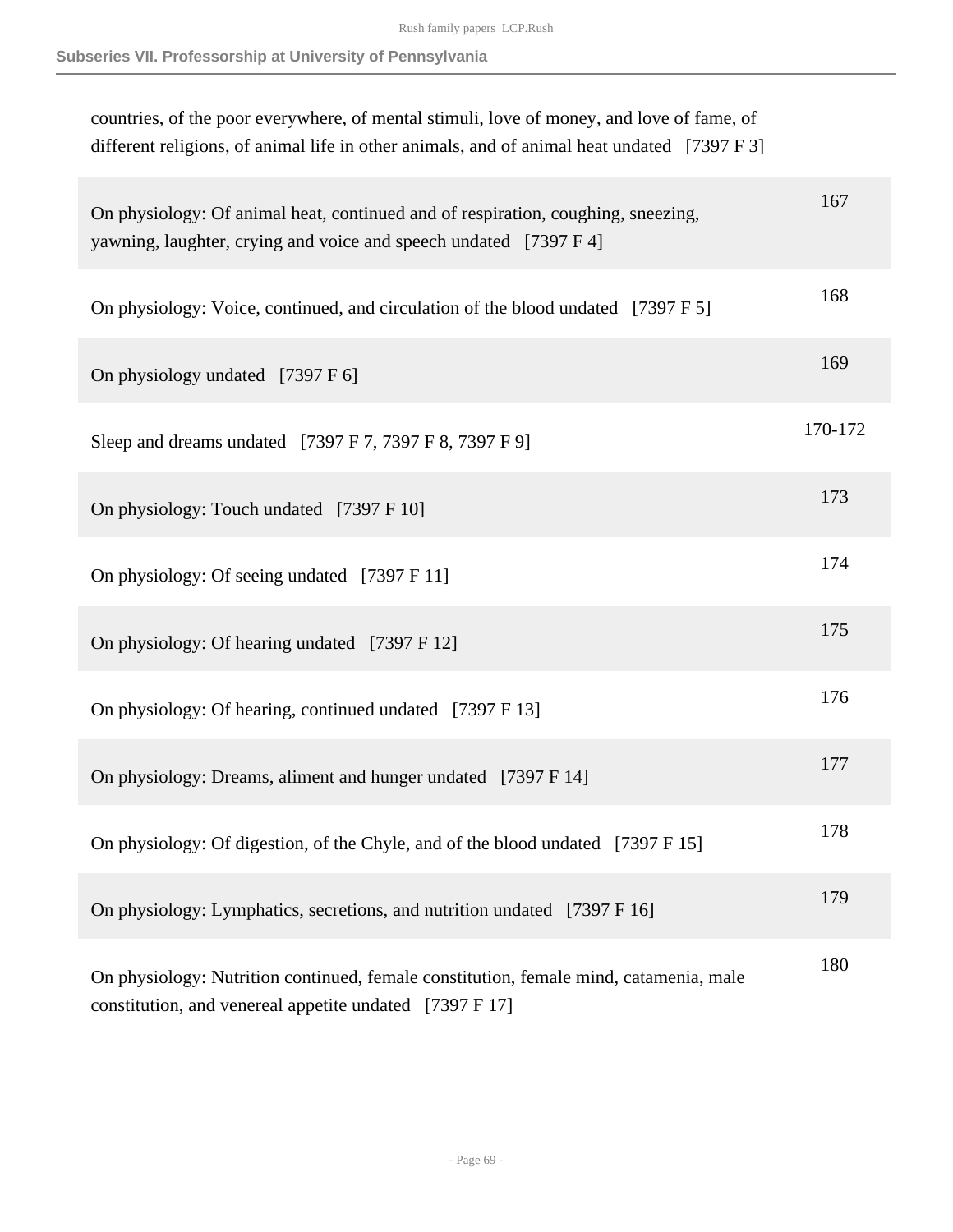## **Subseries VII. Professorship at University of Pennsylvania**

| On physiology: Venereal appetite continued, generation and conception, and<br>parturition undated [7397 F 18]                   |                | 181           |
|---------------------------------------------------------------------------------------------------------------------------------|----------------|---------------|
| Recapitulation of lectures upon animal life undated [7397 F 19]                                                                 |                | 182           |
| Lecture on animal heat undated [7397 F 20]                                                                                      |                | 183           |
|                                                                                                                                 | <b>Box</b>     | Folder        |
| Animal Heat (two books) undated [7406 F 42]                                                                                     | $\overline{4}$ | 1             |
|                                                                                                                                 |                | <b>Volume</b> |
| On fevers: On the different states of fever undated [7398 F 1, 7398 F 2]                                                        |                | 184-185       |
| On fevers: The cure of fever undated [7398 F 3]                                                                                 |                | 186           |
| On fevers: The cure of fever after bloodletting, evacuents, and remedies for redressing<br>morbid excitement undated [7398 F 4] |                | 187           |
| On fevers: The cure of fever undated [7398 F 5, 7398 F 6, 7398 F 7, 7398 F 8]                                                   |                | 188-191       |
| On fevers: Prognosis of fevers undated [7398 F 9, 7398 F 10]                                                                    |                | 192-193       |
| On fevers: On critical days undated [7398 F 11]                                                                                 |                | 194           |
| On fevers: Mild bilious fever, inflam bilious fever, yellow fever, and the<br>plague undated [7398 F 12]                        |                | 195           |
| On fevers: Prophylaxis of yellow fever and plague 1802 January 18 [7398 F 13]                                                   |                | 196           |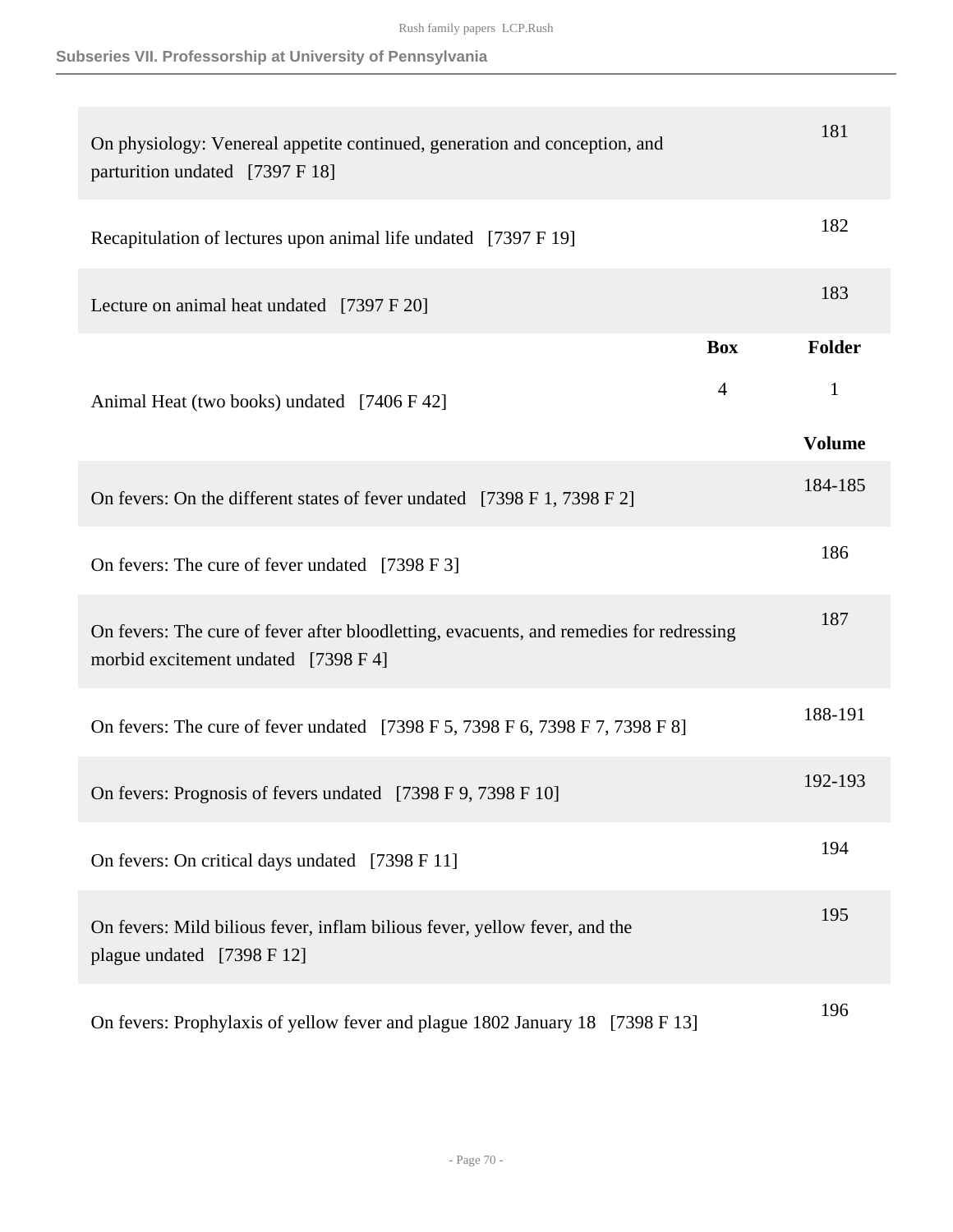## **Subseries VII. Professorship at University of Pennsylvania**

| On fevers: Hectic fever undated [7398 F 14]                                                                   | 197     |
|---------------------------------------------------------------------------------------------------------------|---------|
| On fevers: Jail, ship, or hospital fever undated [7398 F 15]                                                  | 198     |
| On fevers: Jail, ship, or hospital fever, fever from opium, and fever from<br>mercury undated [7398 F 16]     | 199     |
| On fevers: From the bite of rabid animals undated [7398 F 17]                                                 | 200     |
| On fevers: From poisons undated [7398 F 18]                                                                   | 201     |
| On fevers: Sweating, fainting, burning, cold and chilly, and petechial states of<br>fever undated [7398 F 19] | 202     |
| On fevers: Intestinal states of fever undated [7398 F 20]                                                     | 203     |
| On fevers: Symptoms and remedies undated [7398 F 21]                                                          | 204     |
| On fevers: Pulmonary state of fever undated [7398 F 22]                                                       | 205     |
| On fevers: [Pneumonary fevers] undated [7398 F 23]                                                            | 206     |
| On fevers: Pulmonary consumption undated [7398 F 24, 7398 F 25, 7398 F 26, 7398 F<br>27]                      | 207-210 |
| On fevers: Diseases of the lungs undated [7398 F 28]                                                          | 211     |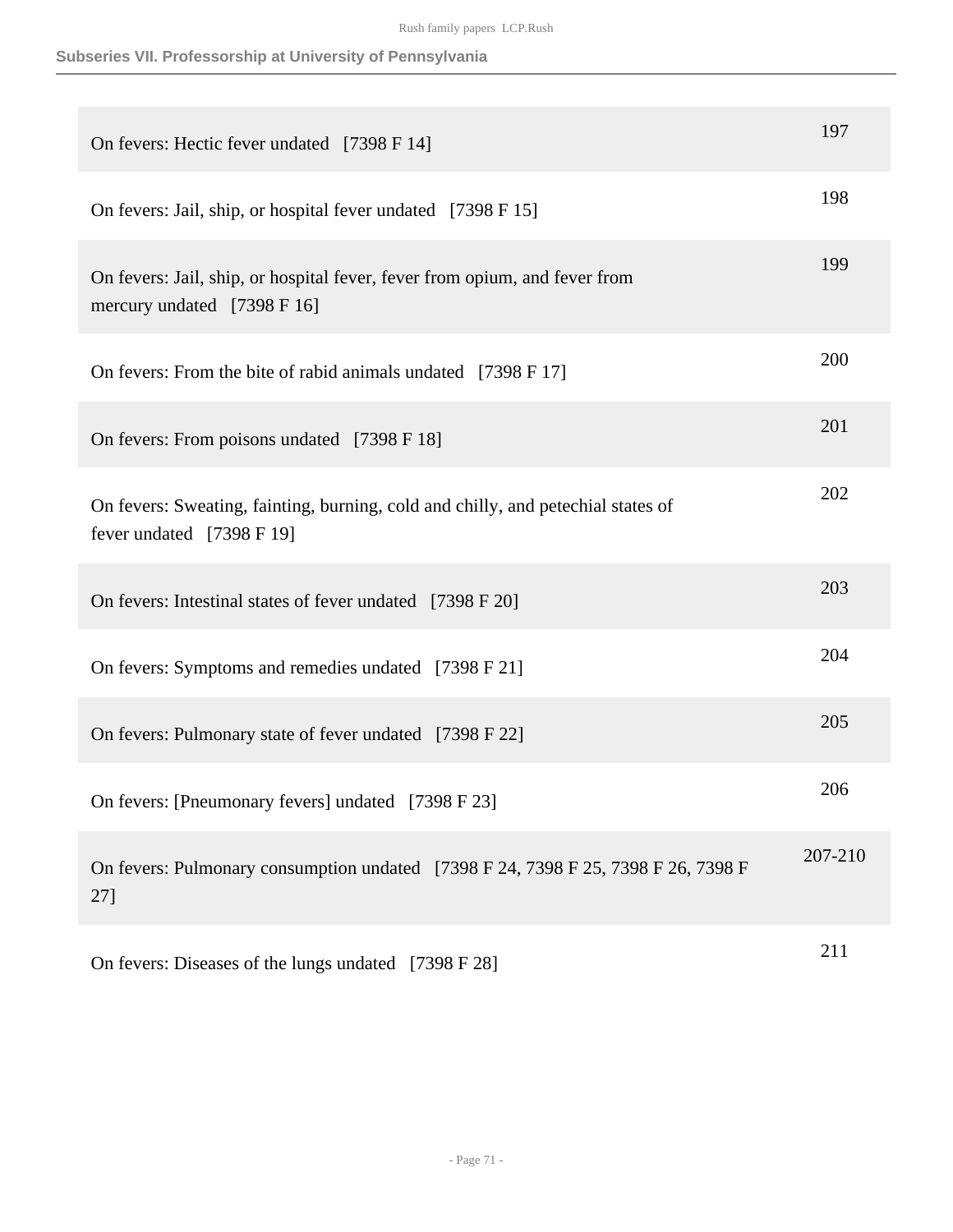| On fevers: Emptive states of fever (smallpox, vaccination sound, measles, Erisepelas,<br>military fever (?), chicken pox, Pern (?), and essere) undated [7398 F 29] | 212     |
|---------------------------------------------------------------------------------------------------------------------------------------------------------------------|---------|
| On fevers: Anginora states of fever (enaligna (?), scarlatina anginora, suffocativa,<br>trachiatis, mumps, phaningca, and angina tonsillaris) undated [7398 F 30]   | 213     |
| On fevers: Anginora states of fever (mumps, [ulcerous and malignant] throat, scarlatina,<br>angina suffocativa, and angina trachiatis) undated [7398 F 31]          | 214     |
| On fevers: Tic doloroux undated [7398 F 32, 7398 F 33]                                                                                                              | 215-216 |
| On fevers: Hemorrhagic states of fever undated [7398 F 34]                                                                                                          | 217     |
| On fevers: Gastrics and intestic states of fever undated [7398 F 35]                                                                                                | 218     |
| On fevers: Heptatic diseases and disorders undated [7398 F 36, 7398 F 37, 7398 F 38,<br>7398 F 39, 7398 F 40, 7398 F 41 ]                                           | 219-224 |
| On fevers: Amenorhagic state of fever undated [7398 F 42]                                                                                                           | 225     |
| On fevers: Hemorrhoidal state of fever undated [7398 F 43]                                                                                                          | 226     |
| On fevers: Diseases and disorders of the urinary organs undated [7398 F 44, 7398 F 45,<br>7398 F 46]                                                                | 227-229 |
| On fevers: Ophthalmic state of fever undated [7399 F 1, 7399 F 2]                                                                                                   | 230-231 |
| On fevers: Odontalgic state of fever or diseases of the teeth undated [7399 F 3]                                                                                    | 232     |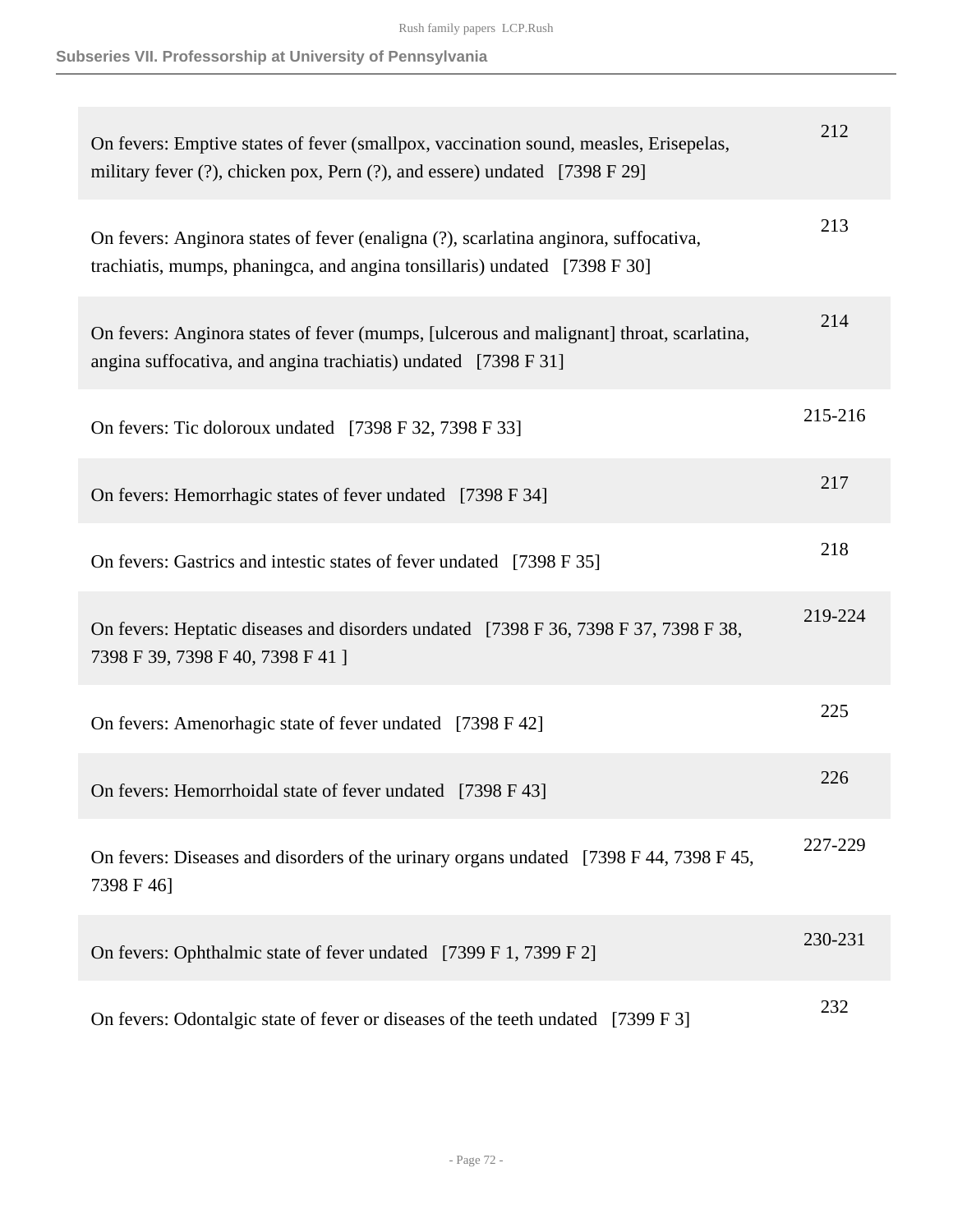| On fevers: Otalgic state of fever undated [7399 F 4]                                                                                                 | 233     |
|------------------------------------------------------------------------------------------------------------------------------------------------------|---------|
| On fevers: States of fever (otalgic, apthous, scrophulous, scorbutic, convulsive, hysterical<br>and hypocondrical, and cutaneous) undated [7399 F 5] | 234     |
| On fevers: States of fever (cutaneous) undated [7399 F 6]                                                                                            | 235     |
| On fevers: States of fever (scorbutic, hydrophobic, convulsive, hysterical or<br>hypocondirical, and cutaneous) undated [7399 F 7]                   | 236     |
| On fevers: Hydropsic states of fever undated [7399 F 8]                                                                                              | 237     |
| On fevers: States of fever undated [7399 F 9]                                                                                                        | 238     |
| On fevers: Of the cephalic states of fever undated [7399 F 10]                                                                                       | 239     |
| On fevers: States of fever undated [7399 F 11]                                                                                                       | 240     |
| On fevers: Introduction of lectures upon apoplexy, palsy, coma and epilepsy 1811<br>February 15 [7399 F 12]                                          | 241     |
| On fevers: Diseases of the heart, blood vessels, also of the brain and<br>nerves undated [7399 F 13, 7399 F 14]                                      | 242-243 |
| On fevers: Diseases of the blood vessels and nerves, of apoplexy and the means of<br>preventing it undated [7399 F 15]                               | 244     |
| On fevers: Of apoplexy and coma undated [7399 F 16]                                                                                                  | 245     |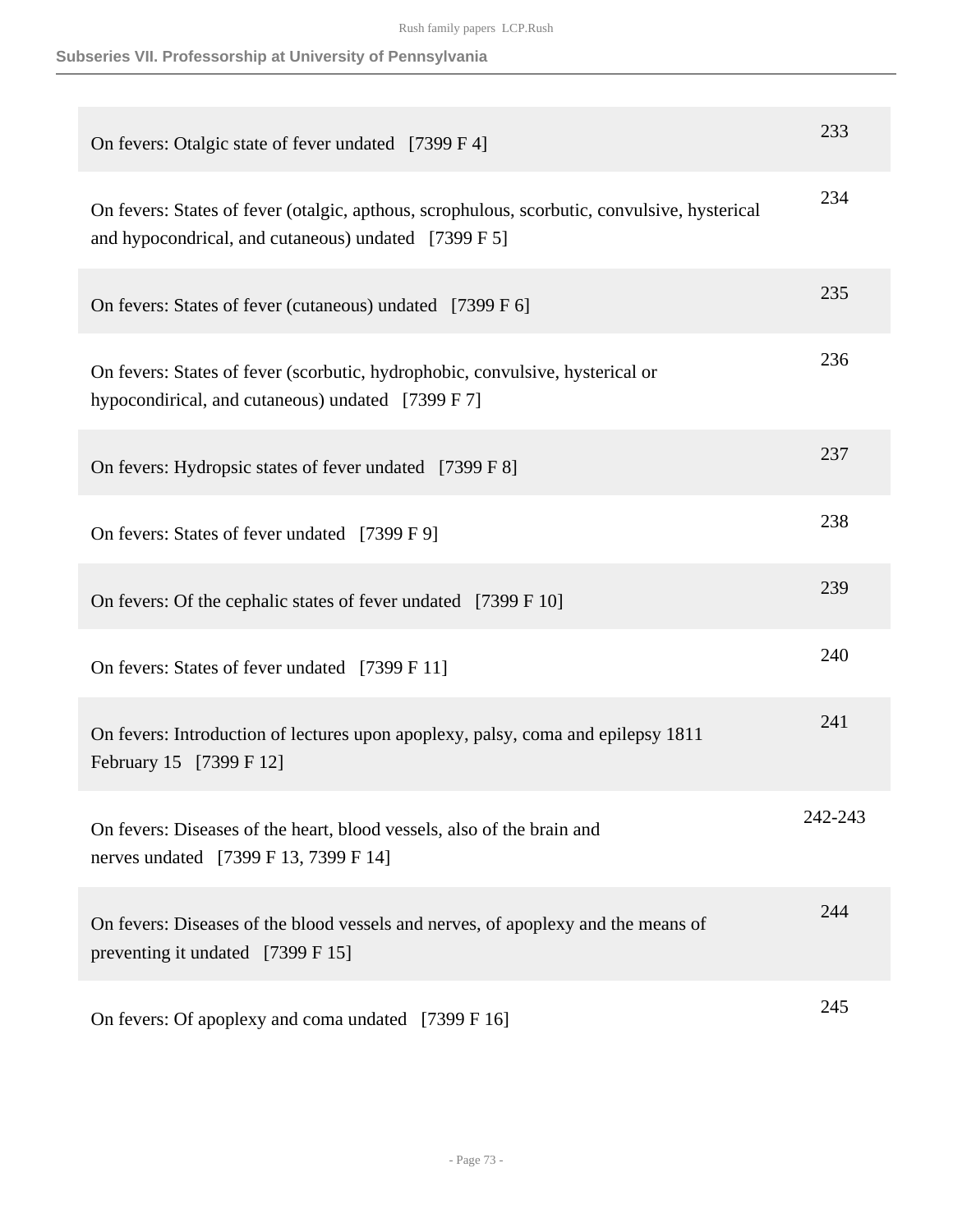| On fevers: Palsy, catalepsy, coma, and wakefulness undated [7399 F 17]              | 246     |
|-------------------------------------------------------------------------------------|---------|
| On fevers: Palsy and catalepsy undated [7399 F 18]                                  | 247     |
| On fevers: Wakefulness undated [7399 F 19]                                          | 248     |
| On fevers: On vertigo undated [7399 F 20]                                           | 249     |
| On fevers: Vertigo and head ache undated [7399 F 21]                                | 250     |
| On fevers: Head ache undated [7399 F 22]                                            | 251     |
| On fevers: Epilepsy undated [7399 F 23]                                             | 252     |
| On fevers: On convulsions and epilepsy undated [7399 F 24]                          | 253     |
| On fevers: Costiveness undated [7399 F 25, 7399 F 26]                               | 254-255 |
| On fevers: On hysteria undated [7399 F 27, 7399 F 28]                               | 256-257 |
| On fevers: Dyspepsia undated [7399 F 29, 7399 F 30, 7399 F 31]                      | 258-260 |
| On fevers: Dyspnea, angina pectoris, hooping cough, and tremors undated [7399 F 32] | 261     |
| On fevers: On syncope, and suspended animation undated [7399 F 33]                  | 262     |
| On fevers: On the asthma undated [7399 F 34, 7399 F 35]                             | 263-264 |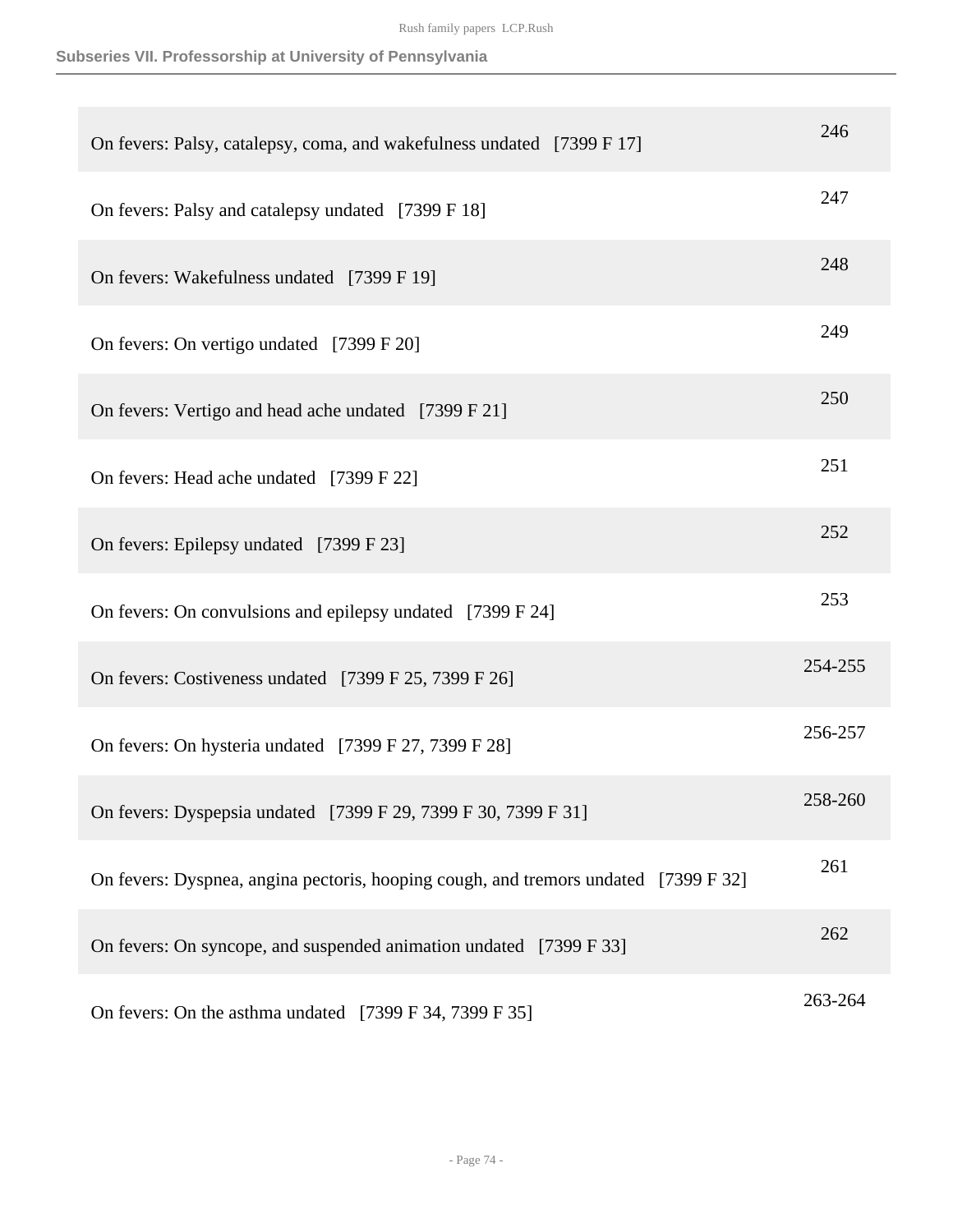| On fevers: Debility, "Of the origin of evil or every kind" undated [7399 F 36]                                           | 265           |
|--------------------------------------------------------------------------------------------------------------------------|---------------|
| On fevers: On syncope, asphyxia, and trance undated [7399 F 37]                                                          | 266           |
| On fevers: On drunkenness and its cures undated [7399 F 38]                                                              | 267           |
| On fevers: Diseases and disorders of the liver undated [7399 F 39, 7399 F 40]                                            | 268-269       |
| On fevers: Of the colic undated [7399 F 41, 7399 F 42]                                                                   | 270-271       |
| On fevers: Choria, hiccup, and cramp undated [7399 F 43]                                                                 | 272           |
| On fevers: Ricketts, ringworm, etc. undated [7399 F 44, 7399 F 45]                                                       | 273-274       |
| On fevers: On the diseases and disorders of children undated [7399 F 46]                                                 | 275           |
| On fevers: Of diarrhea undated [7399 F 47]                                                                               | 276           |
| On fevers: On parturition undated [7399 F 48]                                                                            | 277           |
| On fevers: Observations on the diseases of pregnancy and parturition and the means of<br>curing them undated [7399 F 49] | 278           |
| On fevers: On the diseases of women undated [7399 F 50]                                                                  | 279           |
| <b>Box</b>                                                                                                               | <b>Folder</b> |
| $\overline{4}$<br>On fevers undated [7401 F 4]                                                                           | 13            |
|                                                                                                                          | <b>Volume</b> |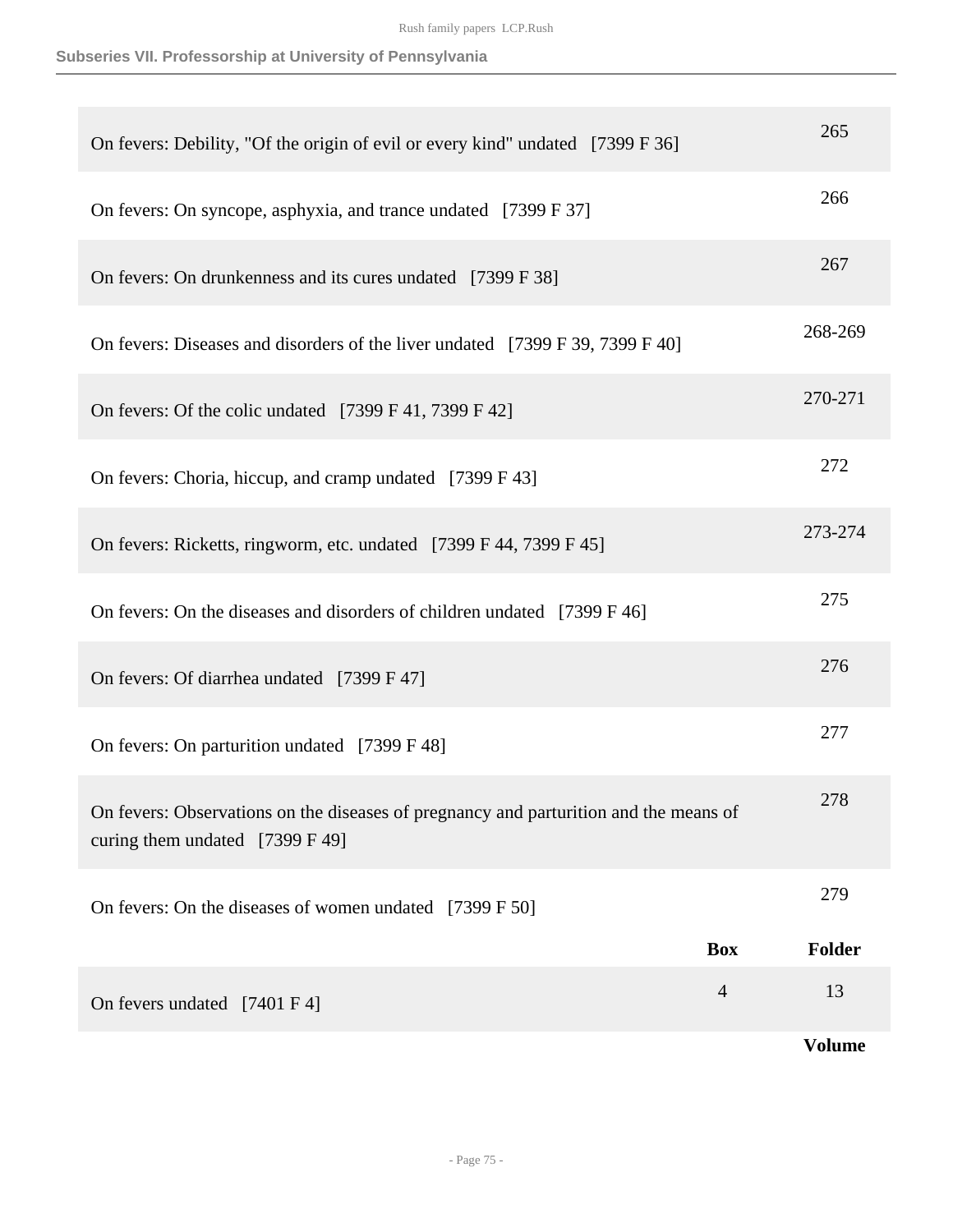| Cases of chronic diseases [notes possibly used for lectures] 1770 [7400 F 30]                                                                                  | 280 |
|----------------------------------------------------------------------------------------------------------------------------------------------------------------|-----|
| Introductory lecture to a course on the theory and practice of Physic 1789 November<br>2 [7400 F 1]                                                            | 281 |
| Introductory lecture to a course on the institutes of medical and clinical practice, delivered<br>in the University of Pennsylvania 1794 November 3 [7400 F 2] | 282 |
| Introductory lecture on the certainty of medicine 1795 December 2, 1797 December<br>28 [7400 F 3]                                                              | 283 |
| Introductory lecture on imposture in medicine 1796 November 17 [7400 F 5]                                                                                      | 284 |
| Introductory lecture to the vexations and distresses of medical life 1797 November<br>17 [7400 F 6]                                                            | 285 |
| Address [Valedictory address for Philadelphia College] 1800 May 31, 1810 April<br>18 [7400 F 31]                                                               | 286 |
| Valedictory lecture on the Institutes of Medicine 1796 February 19, 1800 March<br>18 [7400 F 4]                                                                | 287 |
| Valedictory lecture, Introductory lecture 1801, 1804 [7400 F 7]                                                                                                | 288 |
| Introductory lecture on the connection of theory with practice 1803, 1806 [7400 F 12]                                                                          | 289 |
| Lecture on the means of preventing summer and autumnal diseases 1804 January<br>17 [7400 F 8]                                                                  | 290 |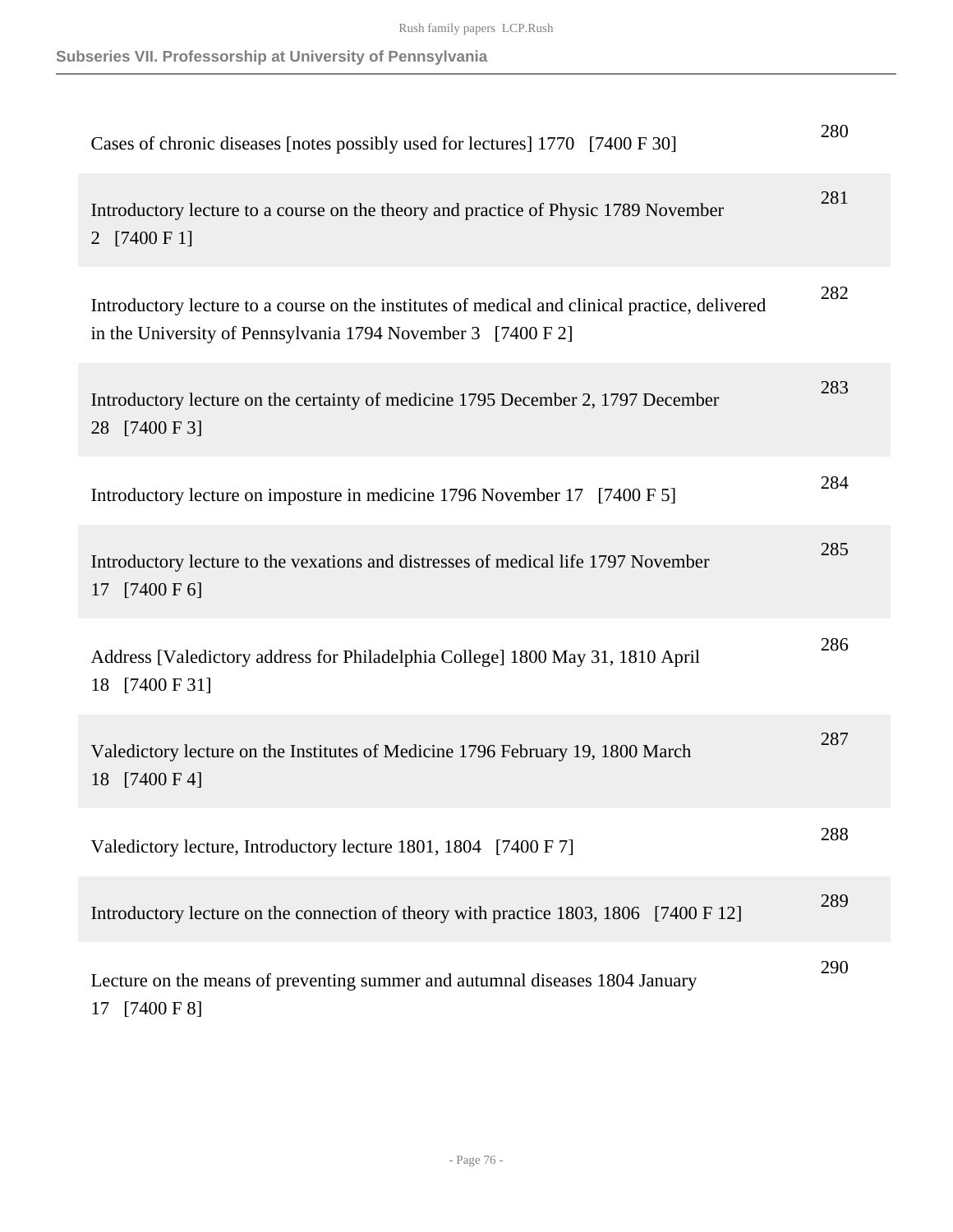| "Facts and Comments on Moral Derangement" as exemplified chiefly in murder (includes<br>newspaper clippings, but does not contain judges' opinions) circa 1804 [7400 F 20] | 301     |
|----------------------------------------------------------------------------------------------------------------------------------------------------------------------------|---------|
| A valedictory lecture 1806, 1808, 1810 [7400 F 9]                                                                                                                          | 291     |
| Lecture on the rapeutics 1807 January 3 [7400 F 11]                                                                                                                        | 292     |
| [Lecture and outline for course 1807 [7400 F 10]                                                                                                                           | 293     |
| Introductory lecture upon the method of studying medicine 1811 November 4 [7400 F<br>13]                                                                                   | 294     |
| Valedictory address 1811 [7400 F 14]                                                                                                                                       | 295     |
| Valedictory address 1812 February 29 [7400 F 15]                                                                                                                           | 296     |
| Introductory lecture upon the duties of physicians to each other 1812 November 1,<br>1812 [7400 F 16]                                                                      | 297     |
| First effort in physic, the historia morbi, and diagnosis, causes, prognosis, and methods of<br>the putrid bilious fever, dedicated to William Cullen undated [7400 F 17]  | 298     |
| Introduction to lectures on the practice of medicine, nosology undated [7400 F 18, 7400<br>F 19]                                                                           | 299-300 |
| Of Diseases and disorders of the organs of voice and speech undated [7400 F 21]                                                                                            | 302     |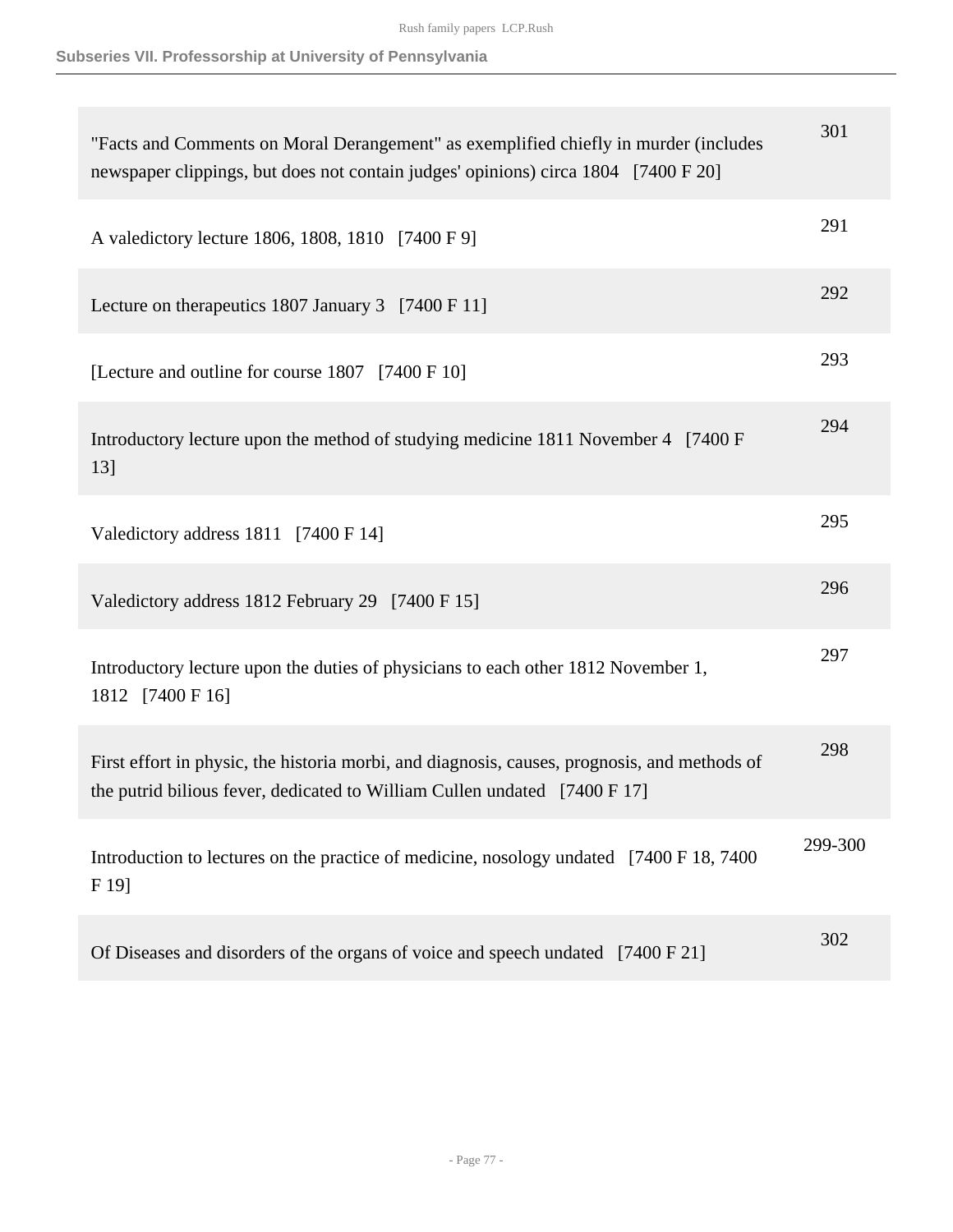| Diseases of the sense of smelling, taste and touch and on the diseases from cold, heat and<br>famine undated [7400 F 22] |                | 303            |
|--------------------------------------------------------------------------------------------------------------------------|----------------|----------------|
| Deafness undated [7400 F 23]                                                                                             |                | 304            |
| Demance undated [7400 F 24]                                                                                              |                | 305            |
| On the diseases of the passions and the moral faculty undated [7400 F 25]                                                |                | 306            |
| Weakness as the absence of passions undated [7400 F 26]                                                                  |                | 307            |
| On the venereal diseases undated [7400 F 27]                                                                             |                | 308            |
| Diseases of the male and female organs of generation undated [7400 F 28]                                                 |                | 309            |
| On the bilious of the yellow fever undated [7400 F 29]                                                                   |                | 310            |
|                                                                                                                          | <b>Box</b>     | Folder         |
| On Miracles undated [7401 F 2]                                                                                           | 4              | 12             |
| <b>C. Student Work and Review of Student Work</b> [Yi2 7401, 7402, 7404 and 7406]                                        |                |                |
|                                                                                                                          |                | <b>Volume</b>  |
| Notes for students undated [7400 F 32]                                                                                   |                | 311            |
|                                                                                                                          | <b>Box</b>     | Folder         |
| Manuscript commentary on students' theses 1809 April [7404 F 12]                                                         | $\overline{4}$ | $\overline{2}$ |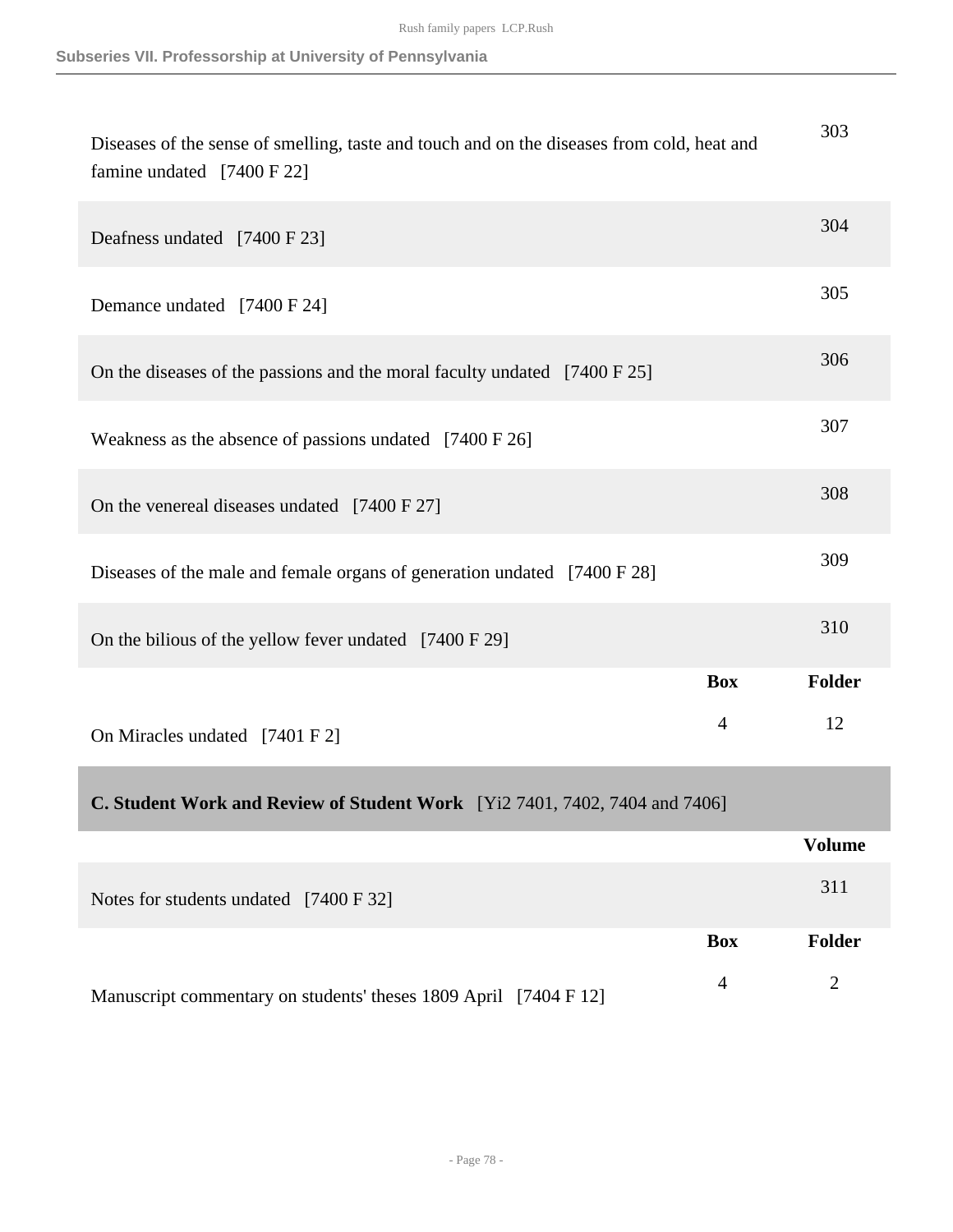## **Subseries VIII. Collected writings and notes by others**

| Student thesis: On Tetanus, by John Briscoe 1811 April [7401 F 10]                                                                                    | $\overline{4}$ | 3      |
|-------------------------------------------------------------------------------------------------------------------------------------------------------|----------------|--------|
| Student thesis: Dysentery, by William Buchanan 1811 April [7401 F 11]                                                                                 | $\overline{4}$ | 4      |
| Student thesis: On Tetanus, by Henry Charles Glover 1811 [7401 F 13]                                                                                  | $\overline{4}$ | 5      |
| Student thesis: Pneumonia Biliosa, by James Mayrl undated [7401 F 15]                                                                                 | $\overline{4}$ | 6      |
| Student thesis: Modus Operando of Cold, by Samuel<br>Merry undated [7401 F 16]                                                                        | $\overline{4}$ | 7      |
| Student thesis: On respiration, by John D. Perkins 1811 [7401 F 19]                                                                                   | $\overline{4}$ | 8      |
| Student thesis: On Mania, by Joseph F. See 1811 [7401 F 14]                                                                                           | $\overline{4}$ | 9      |
| Student thesis: On Conception, by James Stewart 1811 April [7401 F 20]                                                                                | $\overline{4}$ | 10     |
| Remarks and Observations, by Pupils of the Veterinary Institution of the<br>College of London for Dissemination in America 1812 October [7401 F<br>5] | $\overline{4}$ | 11     |
| Subseries VIII. Collected writings and notes by others                                                                                                |                |        |
|                                                                                                                                                       | <b>Box</b>     | Folder |
| Sermons by Charles Nesbit 1781-1782 [7402 F 8]                                                                                                        | $\overline{4}$ | 14     |
| An Account of 3 Aged People, by Dr. Sayre 1789 July 16 [7402 F 37]                                                                                    | $\overline{4}$ | 15     |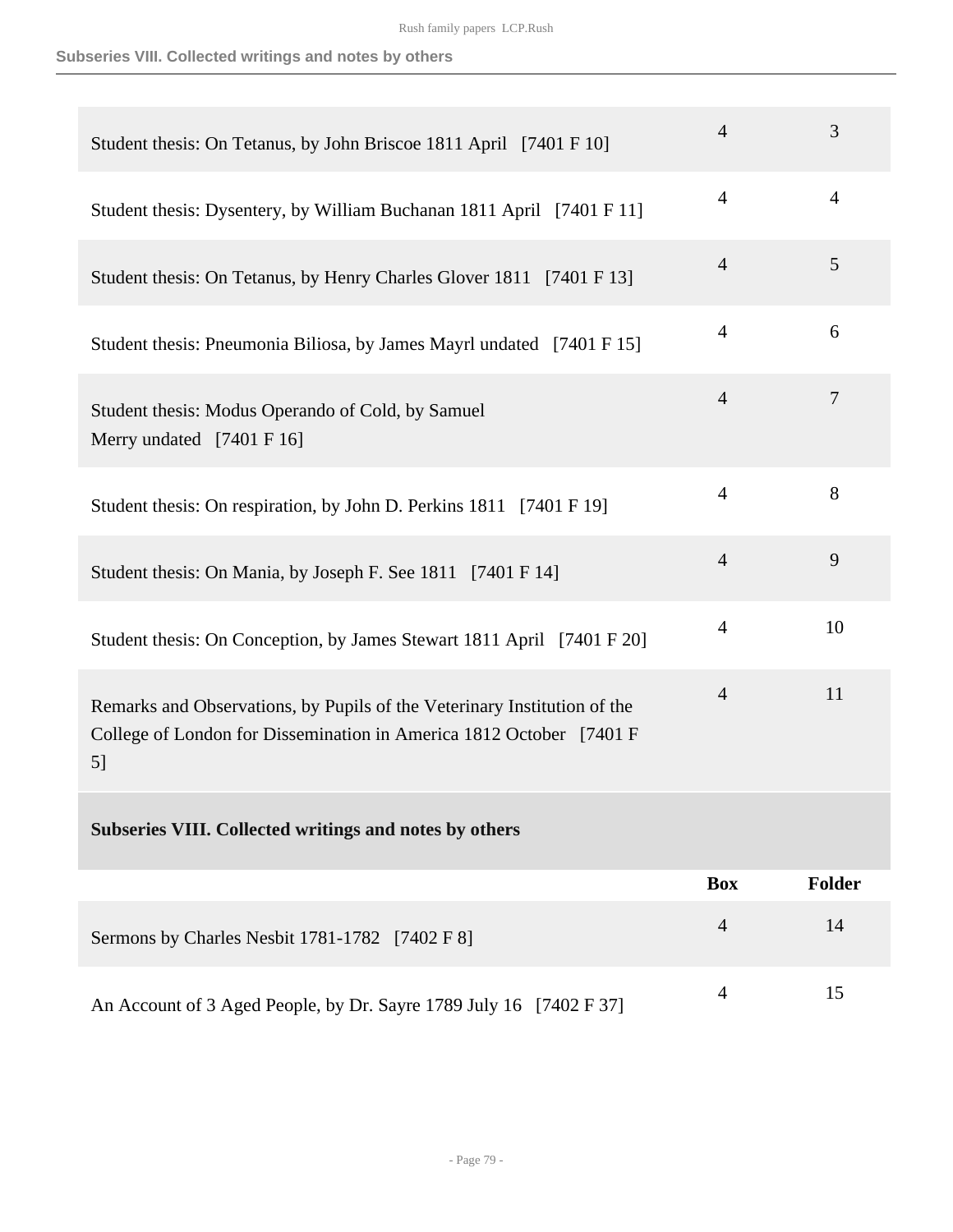| Treatise on Medical Electricity, by Moses Willard 1789 September [7401]<br>F 22                                                           | 4              | 16 |
|-------------------------------------------------------------------------------------------------------------------------------------------|----------------|----|
| Medical case of James Woodhouse (former student of Rush) 1792 [7402]<br>$F48$ ]                                                           | $\overline{4}$ | 17 |
| Medical case of Simon Williams 1793 May 29 [7402 F 54]                                                                                    | $\overline{4}$ | 18 |
| Letter from Charles Brockden Brown to James Brown (brother) regarding<br>yellow fever in Philadelphia in 1793 1796 October 25 [7402 F 17] | 14             | 21 |
| "Medical Prejudice," by S. Mitchell 1801 June 11 [7401 F 17]                                                                              | $\overline{4}$ | 19 |
| "Essay on the Utility of Clinical Lectures for Doctor Rush," by Dr.<br>Thomas Bond 1806 January 6 $[7401 \text{ F} 9]$                    | $\overline{4}$ | 20 |
| "Inquiry Concerning the Uses of the Ventricles of the Brain," by David<br>Watson 1813 January 1 [7401 F 21]                               | $\overline{4}$ | 21 |
| "A Synoptical View of the Human Passions," by Reverend Samuel<br>Davies undated [7401 F 12]                                               | $\overline{4}$ | 22 |
| Autobiography of General Stevens undated [7406 F 36]                                                                                      | 4              | 23 |
| "On Teaching," by Thomas Hall undated [7401 F 8]                                                                                          | $\overline{4}$ | 24 |
| Poem and painting by Richard Nisbett undated [7401 F 7]                                                                                   | $\overline{4}$ | 25 |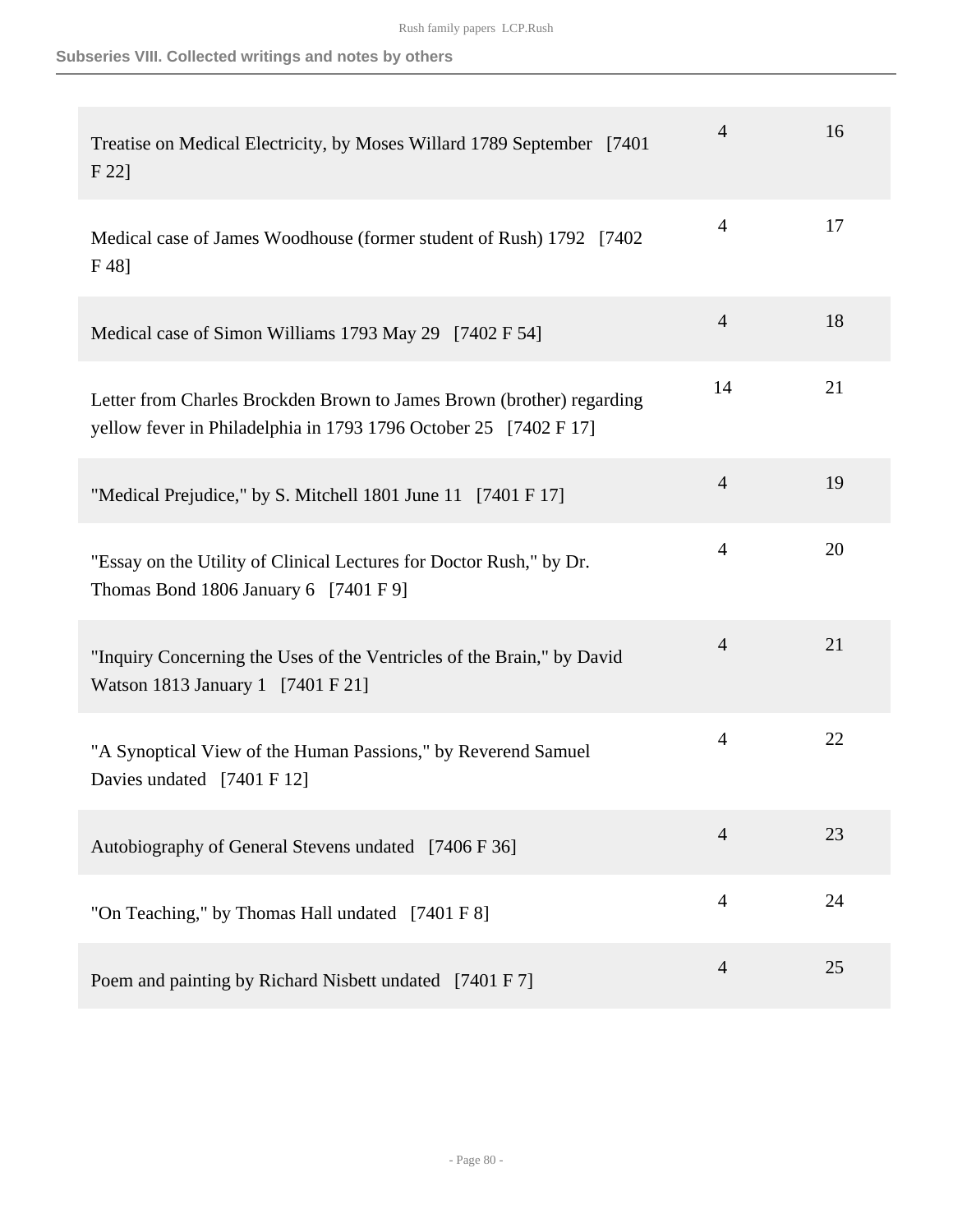| "Tranquility--An Ode," by Richard Nisbett, an insane man in the<br>Pennsylvania Hospital undated [7401 F 18]                                                                                                                                                                                | $\overline{4}$ | 26            |
|---------------------------------------------------------------------------------------------------------------------------------------------------------------------------------------------------------------------------------------------------------------------------------------------|----------------|---------------|
| On the Improvement and Settlement of Western Lands, by James<br>Wilson undated [7401 F 18]                                                                                                                                                                                                  | 14             | 27            |
| <b>Series II. James Rush papers</b>                                                                                                                                                                                                                                                         |                |               |
| <b>Subseries I. Diaries</b>                                                                                                                                                                                                                                                                 |                |               |
|                                                                                                                                                                                                                                                                                             |                | <b>Volume</b> |
| Journal of a Voyage across the Atlantic in the Year 1809 1809 July-August                                                                                                                                                                                                                   |                | 314           |
|                                                                                                                                                                                                                                                                                             | <b>Box</b>     | <b>Folder</b> |
| During part of a stay in Scotland (16 parts) 1809-1810                                                                                                                                                                                                                                      | 5              | $1-2$         |
|                                                                                                                                                                                                                                                                                             |                | <b>Volume</b> |
| An Occasional Record of Events and Observations beginning in the Year 1830 (includes<br>entries on his dismissal from the United States Mint by Jackson and the character of his<br>replacement, William Findlay; the death of Stephen Girard; and a biography of his dog,<br>Sid 1830-1842 |                | 315           |
| Small Memoranda (includes short entries of a daily journal including notes on the<br>Abolition Hall riot of 1838, introduction of macadamized roads to Philadelphia,<br>suspension of specie payments in 1839, a brutal murder, and his horse Ben and his dog<br>Sid. 1838-1844             |                | 316           |
| Journal of European travels 1845-1847                                                                                                                                                                                                                                                       |                | 317           |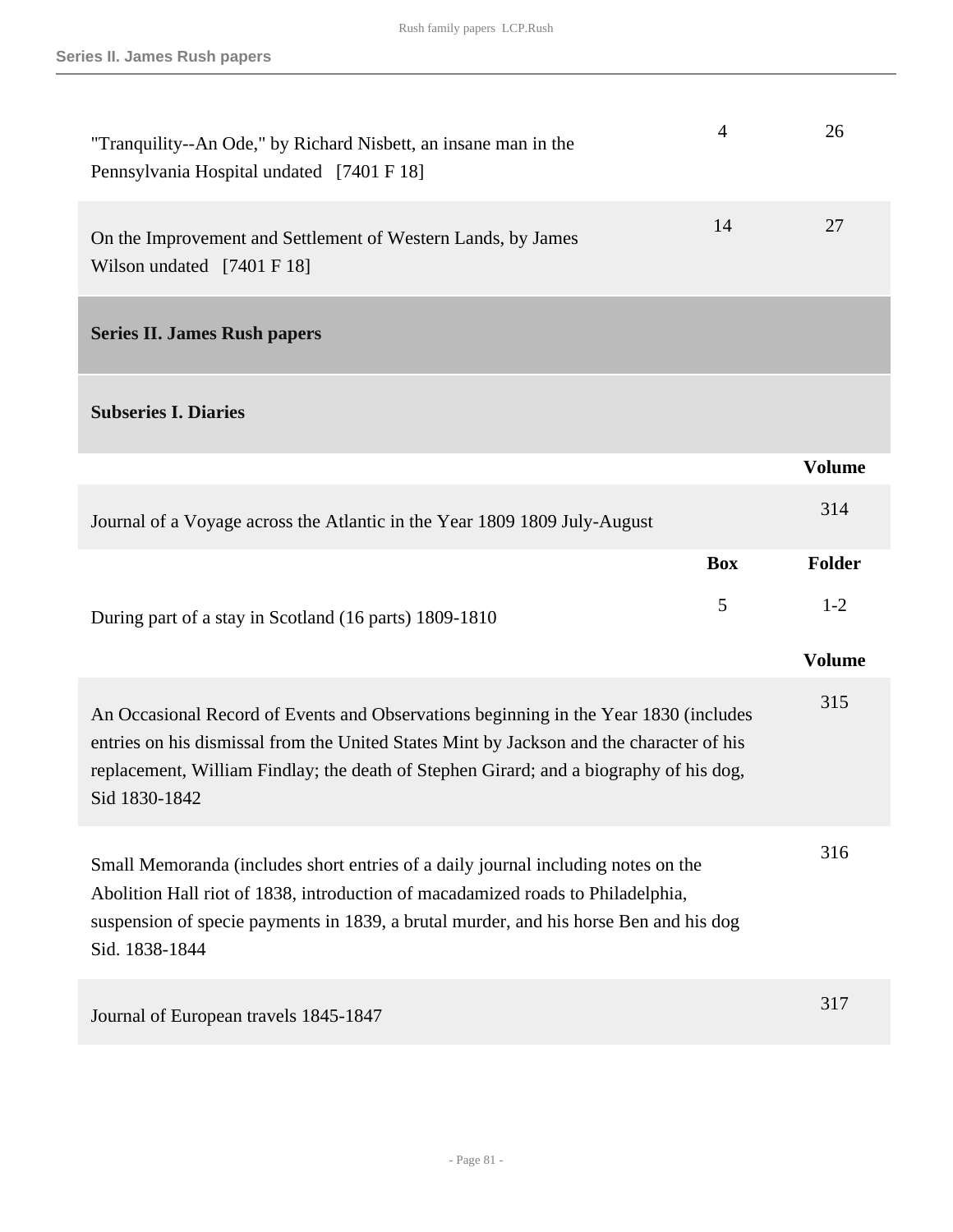| Journal of European travels 1846                                                                                                                                                            | 318           |
|---------------------------------------------------------------------------------------------------------------------------------------------------------------------------------------------|---------------|
| <b>Subseries II. Commonplace books</b>                                                                                                                                                      |               |
|                                                                                                                                                                                             | <b>Volume</b> |
| Regarding medicine 1812                                                                                                                                                                     | 319           |
| Notes from Readings and Observations upon Characters in the World (includes<br>quotes and paraphrases by famous men on the professions, on moods, on attitudes,<br>etc.) 1813-1838          | 320           |
| Maxims and Quotes 1824                                                                                                                                                                      | 321           |
| Principally extracts from readings 1827-1832                                                                                                                                                | 322           |
| Physicians Tricks, Sentences, Essay Topics 1832                                                                                                                                             | 323           |
| Notebook with synopses of books on music, the stage, rhetoric and literature 1832-1838                                                                                                      | 324           |
| On the Mint, Voice, Actors, Inconsistencies (includes notes on the wastage of bullion<br>in the striking of coins, and thoughts on James Rush's Philosophy of the Human<br>Voice) 1832-1838 | 325           |
| Detached thought and extracts from various readings on the practice of medicine by the<br>ancients 1835                                                                                     | 326           |
| Regarding fine arts (on Rome, the Parthenon, etc. and including extensive quotes) 1840                                                                                                      | 327           |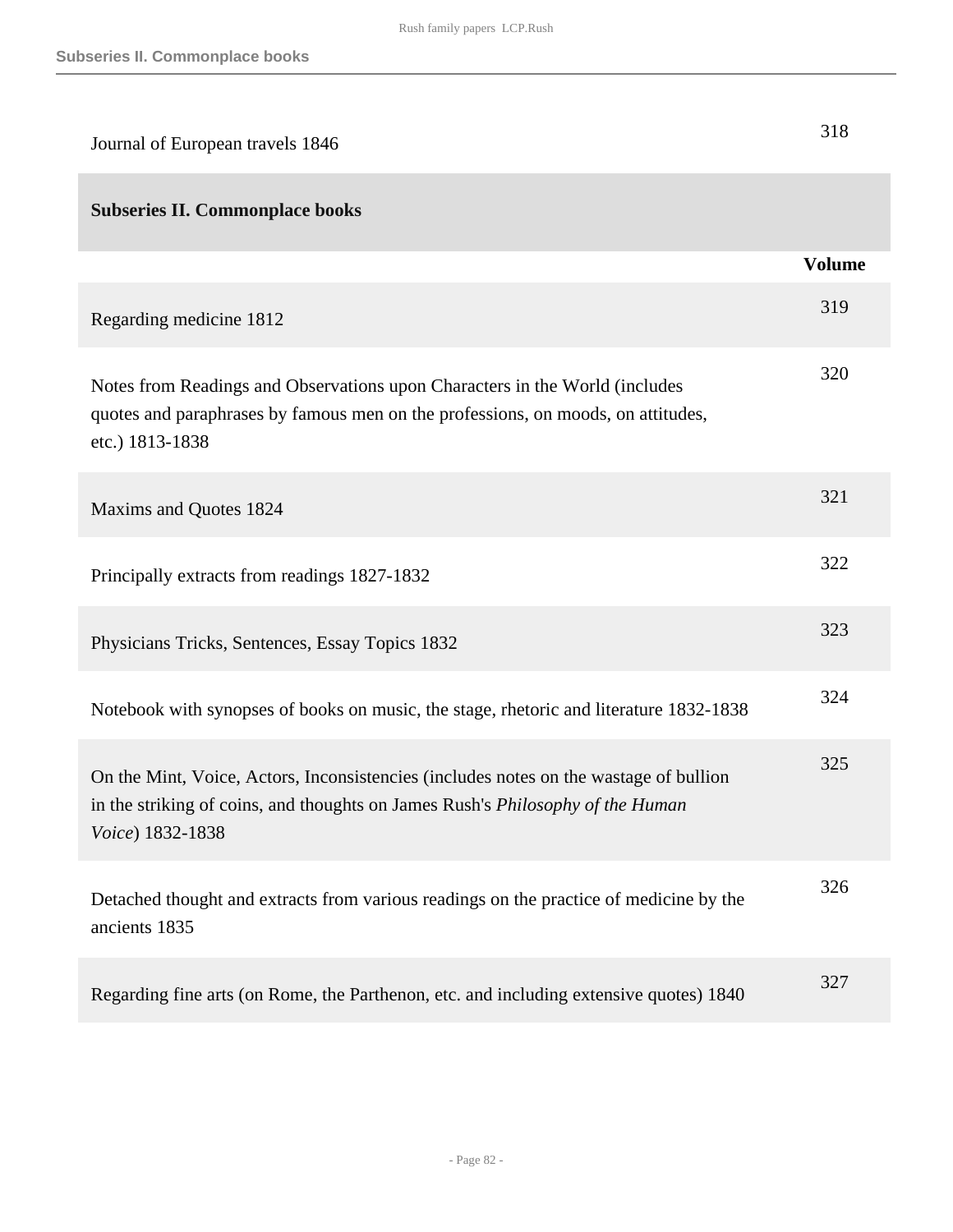| Regarding ideas for 14th Street House 1849-1850 | 328 |
|-------------------------------------------------|-----|
|                                                 |     |

# **Subseries III. Writings by Dr. James Rush**

|                                                                                         | <b>Box</b>     | <b>Folder</b>  |
|-----------------------------------------------------------------------------------------|----------------|----------------|
| Valedictory address to the senior class at Princeton (unpublished) 1804<br>September 26 | 5              | 3              |
| Oration at Nassau Hall (unpublished) 1804 December                                      | 5              | $\overline{4}$ |
| Composition (unpublished) 1804                                                          | $\mathfrak{S}$ | 87             |
|                                                                                         |                | <b>Volume</b>  |
| College Tune (unpublished) 1805 [Yi2 70370D]                                            |                | 329            |
| A Short Account of Gothic Architecture (unpublished) 1811                               |                | 330            |
| Philosophy of the Human Voice: 1st outline 1823                                         |                | 331            |
| Philosophy of the Human Voice: 1st notes and writings, book first 1823-1824             |                | 332            |
| Philosophy of the Human Voice: 1st notes and writings, book second 1824-1825            |                | 333            |
| Philosophy of the Human Voice: 1st notes and writings, book third 1824-1826             |                | 334            |
| Philosophy of the Human Voice: 1st notes and writings, book fourth 1823-1825            |                | 335            |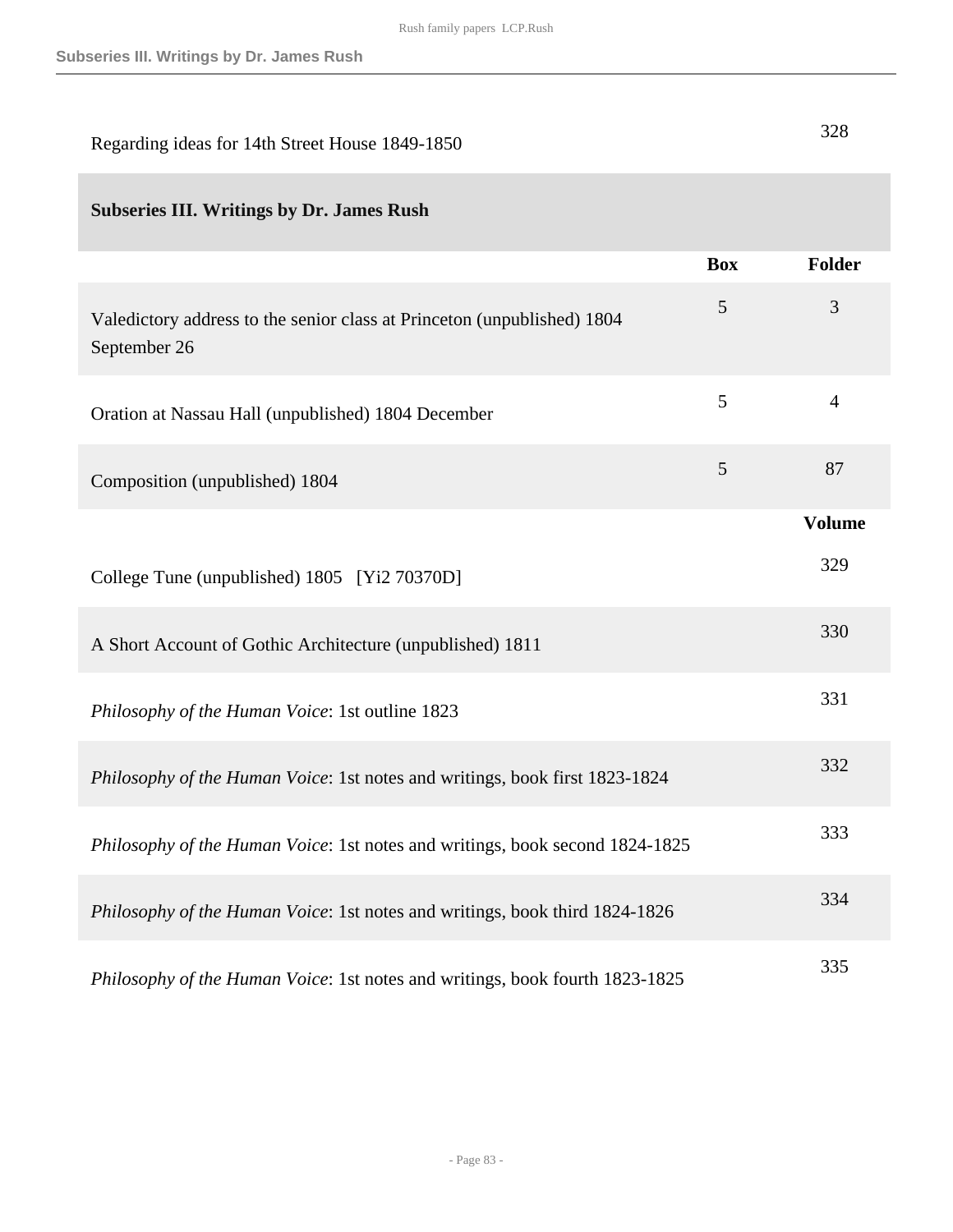| Philosophy of the Human Voice: 1st notes and writings, book fifth 1825-1826                                                                  | 336     |
|----------------------------------------------------------------------------------------------------------------------------------------------|---------|
| Philosophy of the Human Voice: 1st notes and writings, book sixth 1825-1826, 1833                                                            | 337     |
| Philosophy of the Human Voice: Printer's copy 1827 January                                                                                   | 338     |
| Hamlet: A Dramatic Prelude in Five Acts: Second draft circa 1834                                                                             | 339     |
| Hamlet: A Dramatic Prelude in Five Acts: Second writing circa 1834                                                                           | 340     |
| <i>Hamlet: A Dramatic Prelude in Five Acts: Printer's copy circa 1834</i>                                                                    | 341     |
| Hints for a New System of Medicine: Volume 1, Table of Contents and A History of<br>Medicine (unpublished) 1835 December                     | 342     |
| Hints for a New System of Medicine: Volume 2, First Drafts of Certain Projected Chapters<br>(unpublished) 1835 November 14-1839 August 18    | 343     |
| Hints for a New System of Medicine: Volume 3, History of Medicine after Galen<br>(continued from page 135 of Volume 1) (unpublished) undated | 344     |
| <i>Hints for a New System of Medicine:</i> Volume 5, Occasional Thoughts on Medicine<br>(unpublished) 1836 January 1-1843 February 1         | 345     |
| Abstract of Authors on the Human Voice (unpublished) 1837-1838                                                                               | 346     |
| Physical History of the Intellect: Minute Book circa 1865                                                                                    | 347-348 |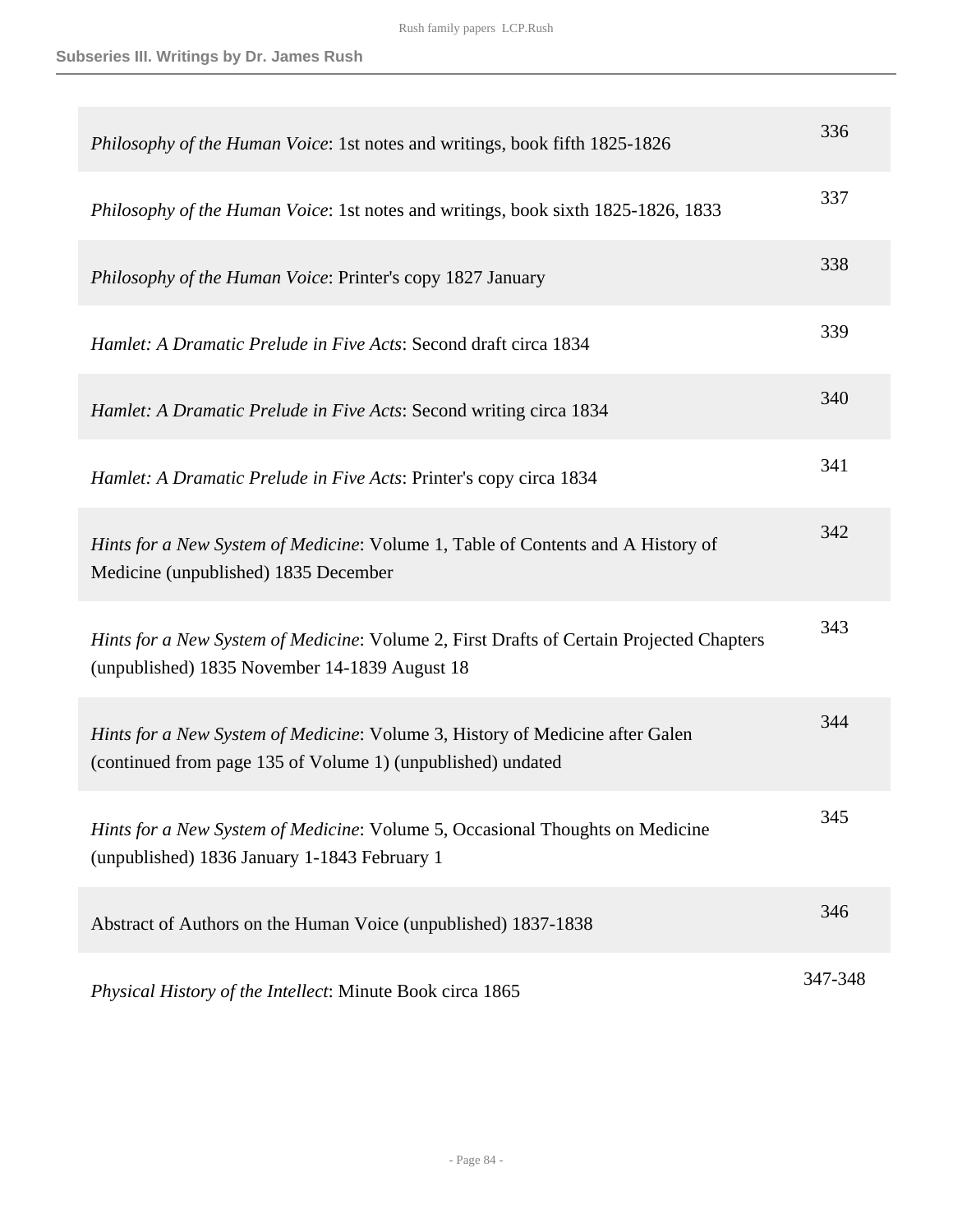| Physical History of the Intellect: Printer's copy, volumes 1 and 2 1865                                            |            | 349-350  |
|--------------------------------------------------------------------------------------------------------------------|------------|----------|
| Natural History of the Intellect: Printer's copy (2nd edition, volumes 1 and 2) 1865                               |            | 351-352  |
| Rhyme and Contrast on Wisdom and Folly: Printer's copy (2nd edition) 1869                                          |            | 353      |
| "Notes on the Nature of English Versification, 7 Extracts from Sheridan's Art of<br>Reading" (unpublished) undated |            | 354      |
| Anecdotes (unpublished) undated [Yi2 7406 F44]                                                                     |            | 355-356  |
| Facts, Thoughts, Etc. regarding medicine (unpublished) undated [Yi2 7406 F45]                                      |            | 357      |
|                                                                                                                    | <b>Box</b> | Folder   |
|                                                                                                                    |            |          |
| Verses (unpublished) undated                                                                                       | 5          | 6        |
| Manuscripts (including one biographical sketch of Dr. Benjamin Rush)<br>(unpublished) undated                      | 5          | $\tau$   |
| From a drawing by James Rush (probably relating to Hamlet) undated                                                 | 5          | 8        |
| Copyright certificates for the Philosophy of the Human Voice and<br>Hamlet 1827-1845                               | 5          | $9 - 12$ |
| Subseries IV. Correspondence circa 1813-1869                                                                       |            |          |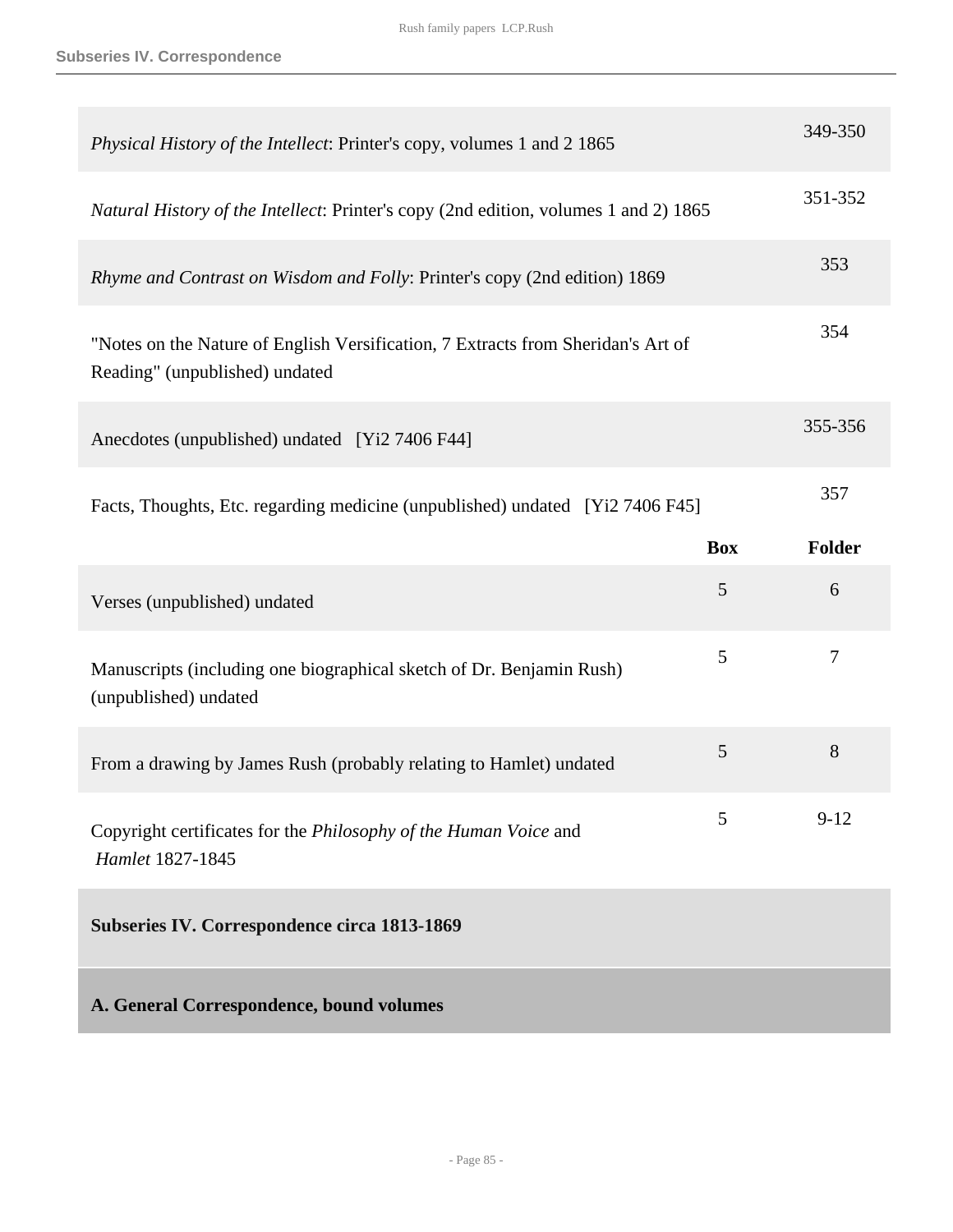|                                                                       |               | <b>Volume</b> |
|-----------------------------------------------------------------------|---------------|---------------|
| A-C, Volume 1 circa 1813-1869 [Yi2 7275]                              |               | 358           |
| D-G, Volume 2 circa 1813-1869 [Yi2 7276]                              |               | 359           |
|                                                                       | <b>Volume</b> | Page          |
| H-L, Volume 3 circa 1813-1869 [Yi2 7277]                              | 360           |               |
| M-Q, Volume 4 circa 1813-1869 [Yi2 7278]                              | 361           |               |
|                                                                       |               | <b>Volume</b> |
| R-S, Volume 5 circa 1813-1869 [Yi2 7279]                              |               | 362           |
| T-Z, Volume 6 circa 1813-1869 [Yi2 7280]                              |               | 363           |
| First copies of letters written by James Rush 1835-1843               |               | 364           |
| <b>B. General Correspondence, unbound letters</b> [Yi2 7403-Yi2 7406] |               |               |
|                                                                       | <b>Box</b>    | Folder        |
| Academie Royale des Sciences 1830 June 7                              | 5             | 13            |
| A Friend to the Poor 1860 February 13                                 | 5             | 14            |
| Anslee, [P.J.] 1814 December 27                                       | 5             | 15            |
| American Philosophical Society 1827 July-August                       | 5             | 16            |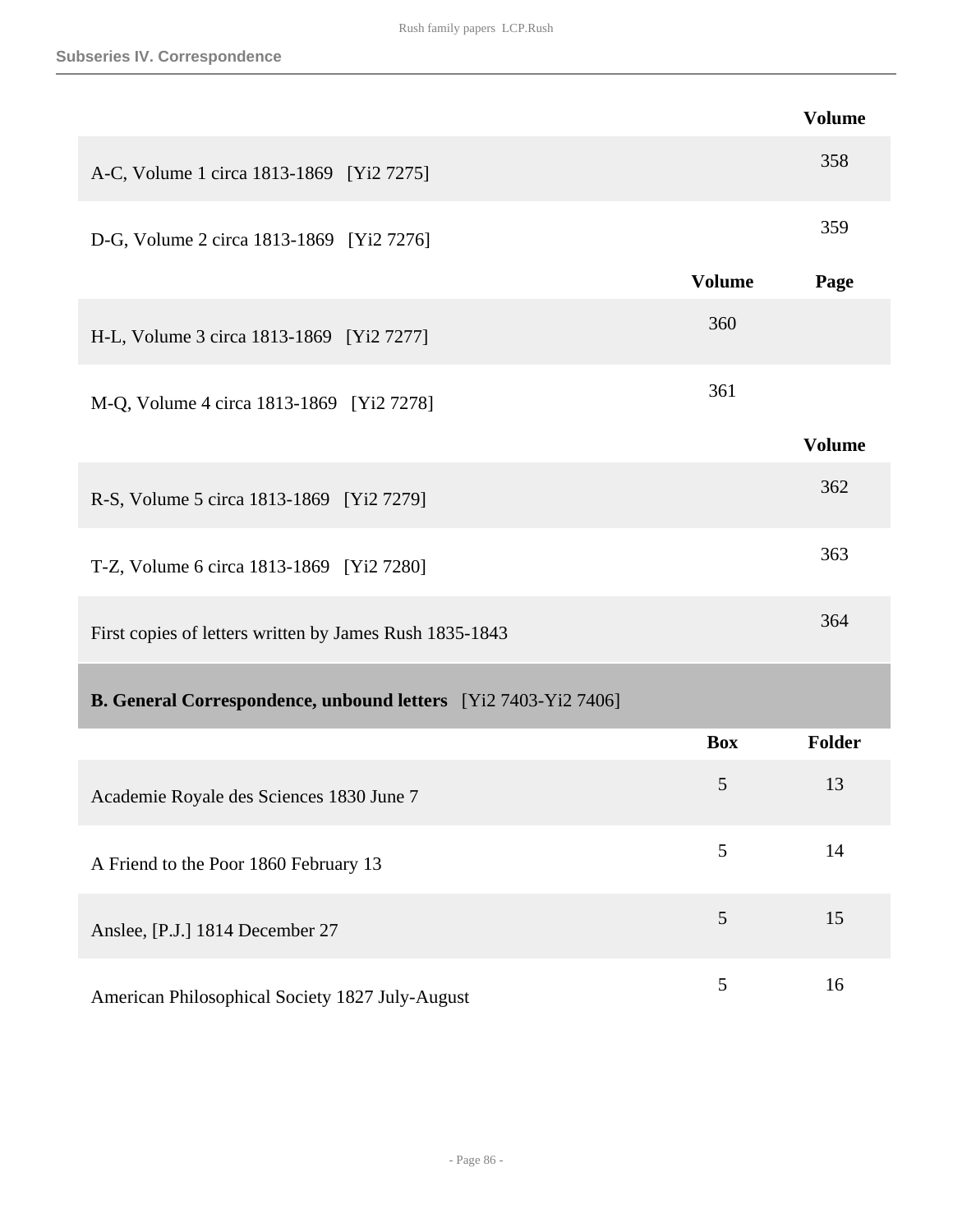| Ashmead, E. 1860 January 24                                                     | 5              | 17        |
|---------------------------------------------------------------------------------|----------------|-----------|
| Barber, Sarah 1867 November 24                                                  | 5              | 18        |
| Barton, William 1811, 1830, 1840                                                | 5              | 19-21     |
| Blake, Mr. 1828 December                                                        | 5              | 22        |
| Briggs, John H. of the Philoclean Society of Rutgers College 1833<br>November 3 | 5              | 23        |
| Bryant, William 1834 August 1                                                   | 5              | 24        |
| Butler, P. 1813 April                                                           | 5              | 25        |
| Carey and See 1826-1827                                                         | 5              | 26        |
| Coxe, John Redman 1834-1835                                                     | 5              | 27        |
| Craven, [Thomas] 1867 October 3                                                 | 5              | 28        |
| Cullen, Charles Sinclair 1811 August 3                                          | 5              | 29        |
| Cuthbert, Emily 1820                                                            | 5              | 30        |
| Cuthbert, E. 1804, 1834                                                         | $\mathfrak{S}$ | $31 - 32$ |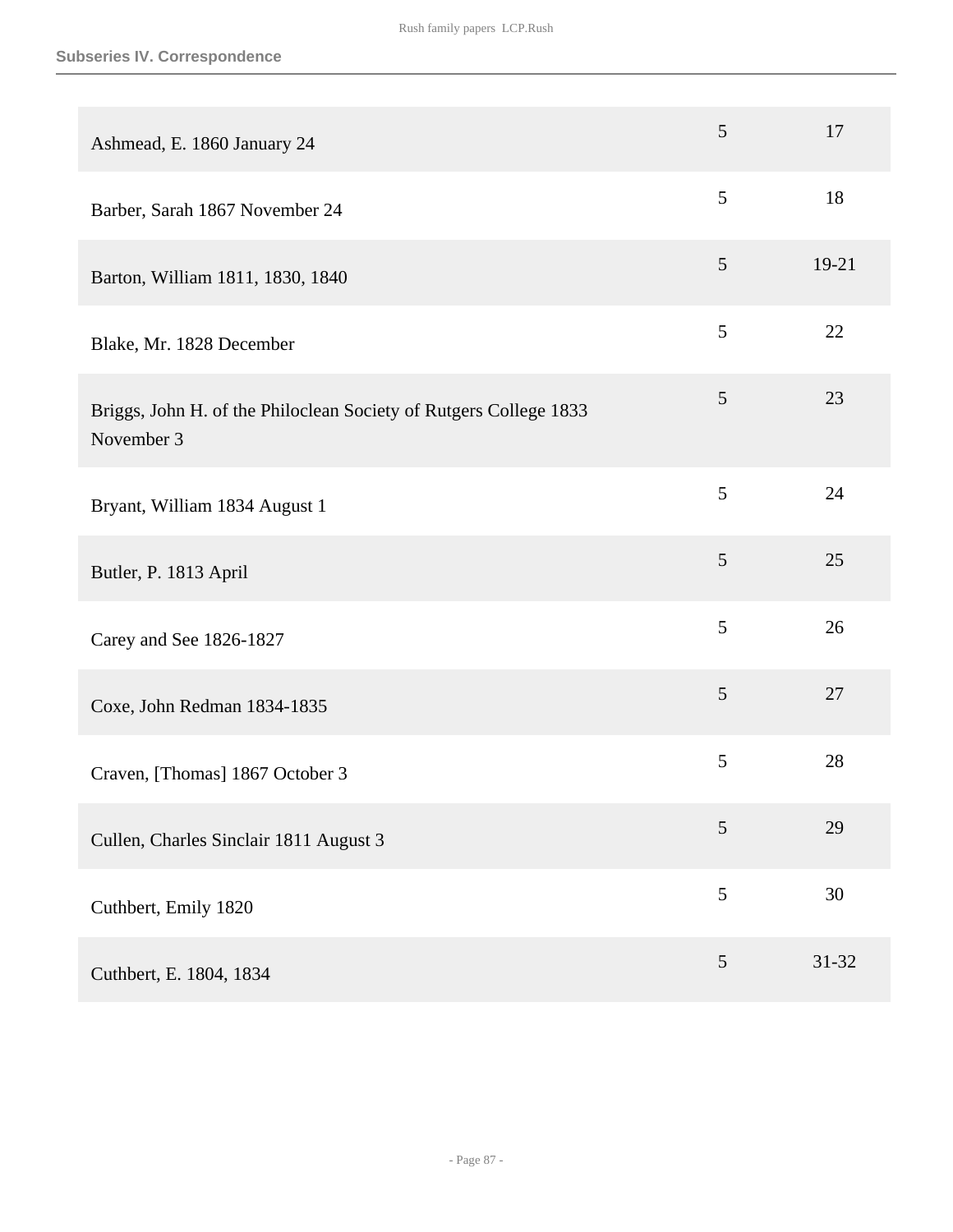| Cuthbert, James 1836, 1848                               | 5              | 33-34 |
|----------------------------------------------------------|----------------|-------|
| Cuthbert, Ross 1815 November 18                          | $\mathfrak{S}$ | 35    |
| Eberle, James 1827 May 16                                | $\mathfrak{S}$ | 36    |
| Emerton, George B. 1835 July 11                          | $\overline{5}$ | 37    |
| Fisher, Joshua Francis (includes Assemblies ticket) 1831 | 5              | 38    |
| Fry, William 1833, September 3                           | $\mathfrak{S}$ | 39    |
| Gibson, John 1845 July 2                                 | 5              | 40    |
| Hale, S.J. 1859 June 25                                  | $\mathfrak{S}$ | 41    |
| Hall, Thomas 1816 April 16                               | $\mathfrak{S}$ | 42    |
| Harrison, R. 1831 January 12                             | $\mathfrak{S}$ | 43    |
| Hewson, Thomas J. 1840 October 28                        | $\sqrt{5}$     | 44    |
| Jones, Mrs. A.M. 1862 January 13                         | 5              | 45    |
| Jones, M.H. 1833 May 1                                   | 5              | 46    |
| Littell, E. 1830 October 5                               | $\overline{5}$ | 47    |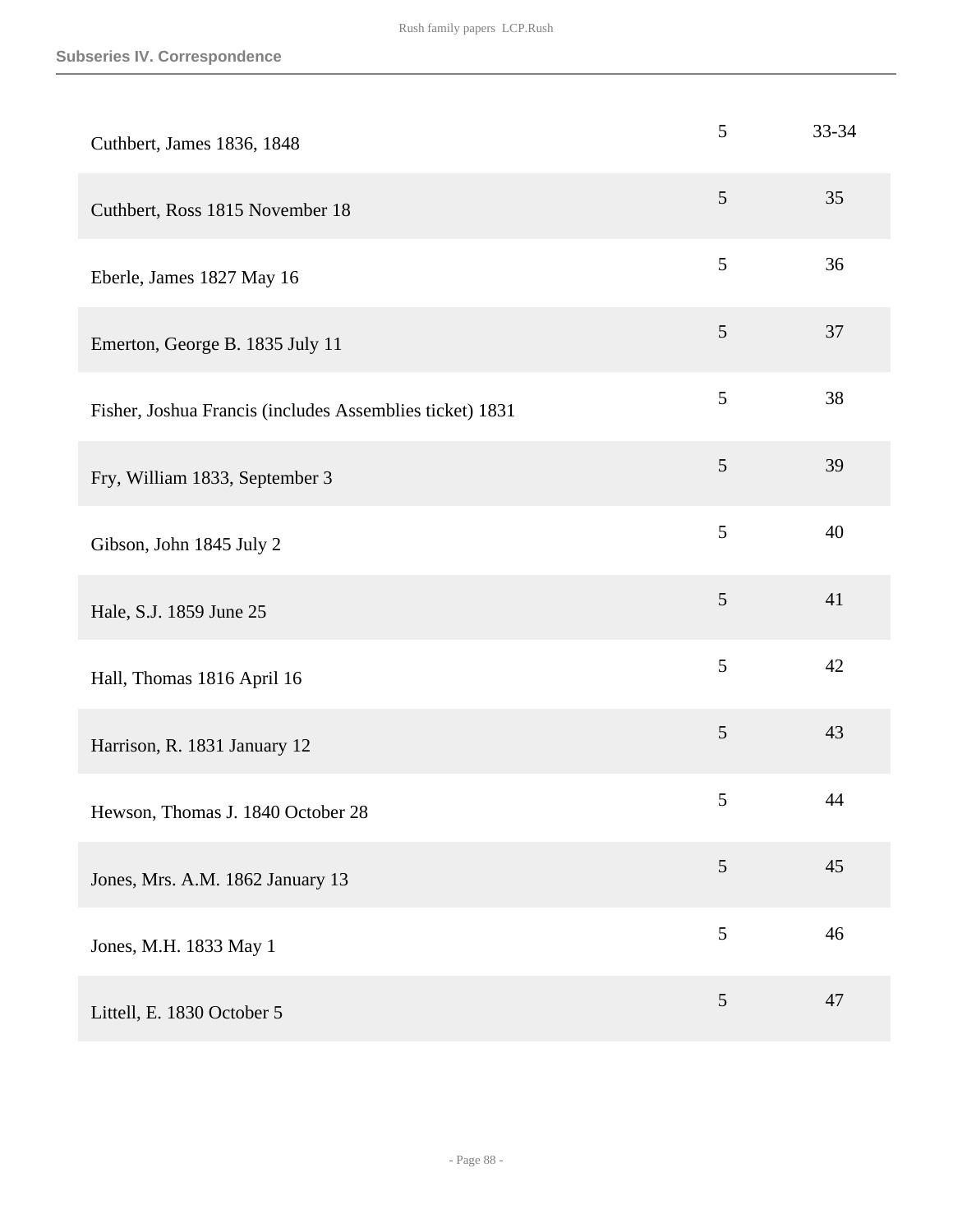| Manners, John 1814 March 8          | 5              | 48    |
|-------------------------------------|----------------|-------|
| Manners, Mary 1810-1811, 1835       | 5              | 49-51 |
| Manners, Robert 1834 January 9      | $\overline{5}$ | 52    |
| McIlvaine, Ellen 1857 February 6    | $\mathfrak{S}$ | 53    |
| Mercantile Library Company 1841 May | $\mathfrak{S}$ | 54    |
| Miller, J. 1840 June 26             | 5              | 55    |
| Moore, Samuel 1831                  | 5              | 56    |
| Morellis, Cav. D. 1838-1839         | 5              | 57    |
| Morpeth 1845 June 23                | 5              | 58    |
| Murray undated                      | $\mathfrak{S}$ | 59    |
| Neill, Henry 1840, undated          | 5              | 60    |
| Old Times 1848 January 12           | 5              | 61    |
| Peale, J. undated                   | $\mathfrak{S}$ | 62    |
| Pennsylvania Hospital 1813 May 5    | $\mathfrak{S}$ | 63    |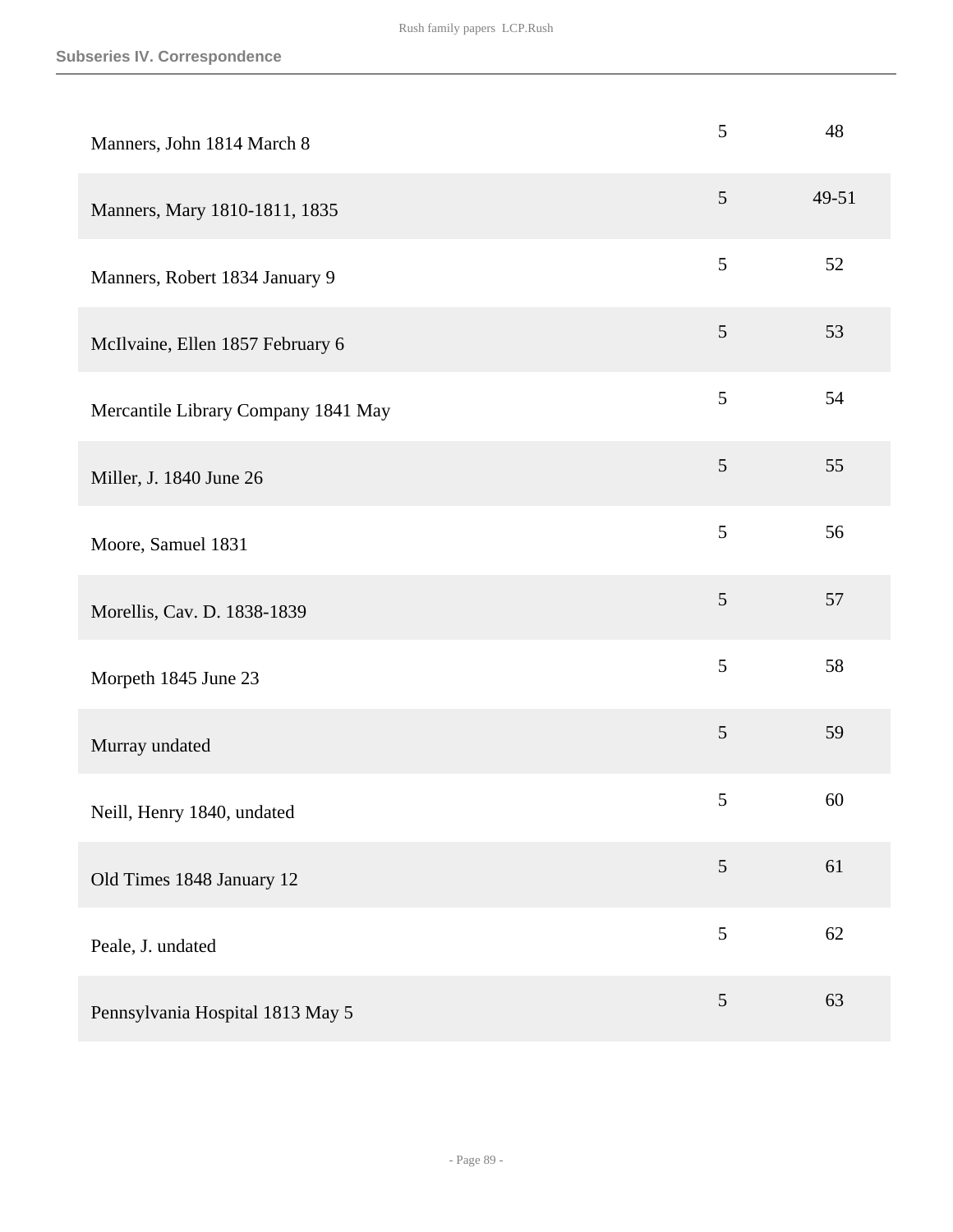| Phillips, Henry M. 1840 October 23                                    | 5 | 64    |
|-----------------------------------------------------------------------|---|-------|
| Philosophical Society of Rutgers College 1834 January 10              | 5 | 65    |
| Phoenix Hose Company 1841 June 28                                     | 5 | 66    |
| Priestly, Joseph and Elizabeth regarding and including deeds 1814 May | 5 | 67    |
| Ray, Alex 1852 June 8                                                 | 5 | 68    |
| Ridgeway, Edith G. 1858 February 17                                   | 5 | 69    |
| Ridgeway, J. 1837 October 2                                           | 5 | 70    |
| Ridgeway, Jacob 1840, 1841                                            | 5 | 71-72 |
| Ridgeway, J.J. 1858 November 30                                       | 5 | 73    |
| Rotch Elisa 1824 March 29                                             | 5 | 74    |
| Rouse, J.S. 1838 May 16                                               | 5 | 75    |
| Royal Infirmary, Edinburgh 1809 May 1                                 | 5 | 76    |
| Royal Society 1827 June 27                                            | 5 | 77    |
| Rush, Anna Maria, letter regarding sale of Sydenham 1862 January 31   | 5 | 78    |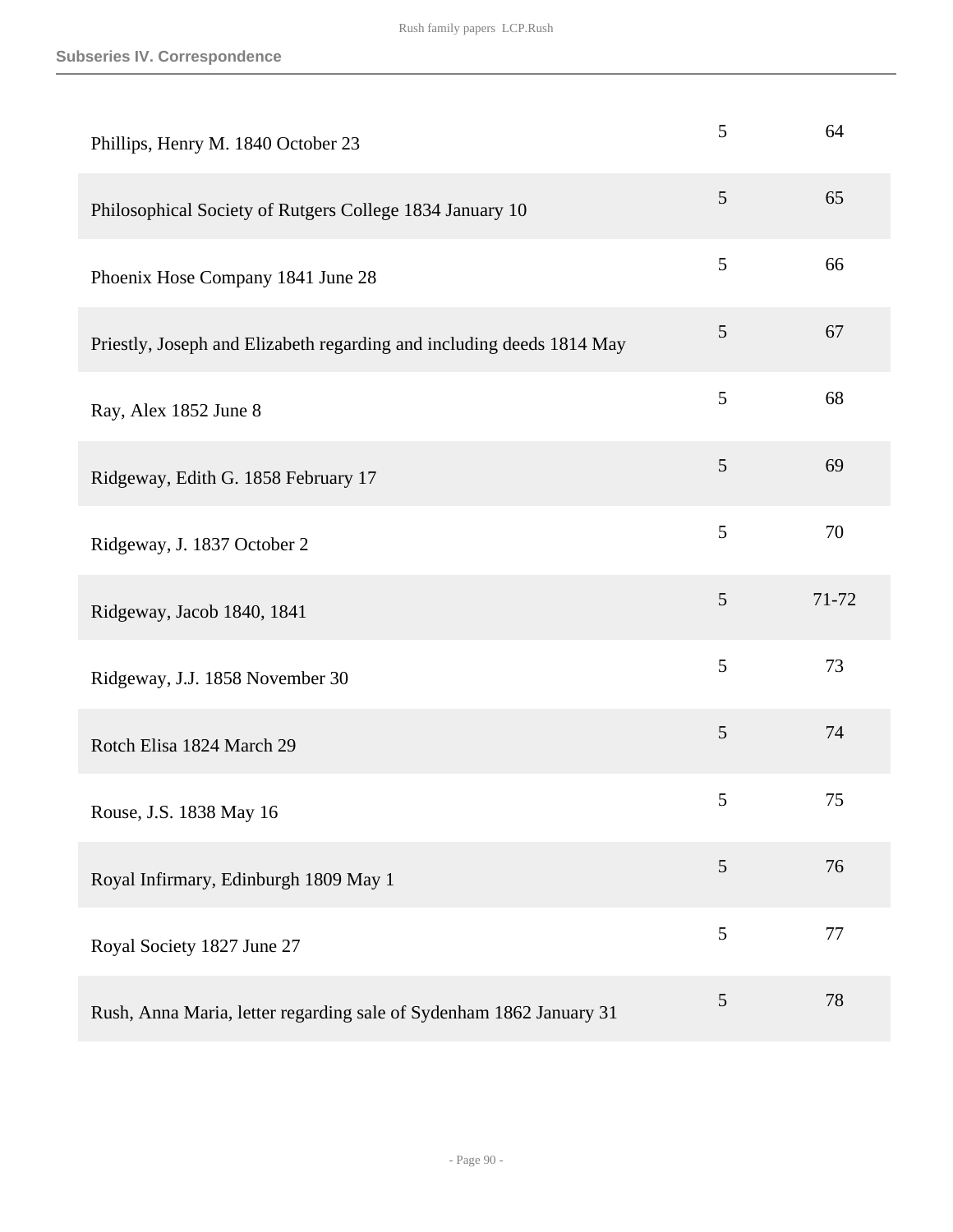| Rush, Arabella 1862 March 1                                | 5     | 79        |
|------------------------------------------------------------|-------|-----------|
| Rush, Mrs. A.R. 1841, 1844-1845                            | 5     | 80        |
| Rush, Dr. Benjamin 1801-1811                               | 5     | 81-86     |
| Rush, Dr. Benjamin and Julia 1803-1804, 1809-1819          | 6     | $1-6$     |
| Rush, Benjamin (brother of James Rush) 1803-1804           | 6     | $7 - 8$   |
| Rush, Benjamin (nephew of James Rush) 1838-1839, 1864-1868 | 6     | $9 - 12$  |
| Rush, Catherine E. 1810, 1813, 1828                        | 6     | $13 - 15$ |
| Rush, Jacob 1815 March 1                                   | 6     | 16        |
| Rush, James to Mrs. Louisa Livingston 1895 December        | 6     | 17        |
| Rush, James to family 1809 October-December                | $6\,$ | 18        |
| Rush, James to unknown recipients 1813-1819                | 6     | 19        |
| Rush, James to his wife, Anna 1820, 1824, 1825             | 6     | 20        |
| Rush, James 1822-1830                                      | 6     | 21        |
| Rush, James 1833-1835                                      | 6     | 22        |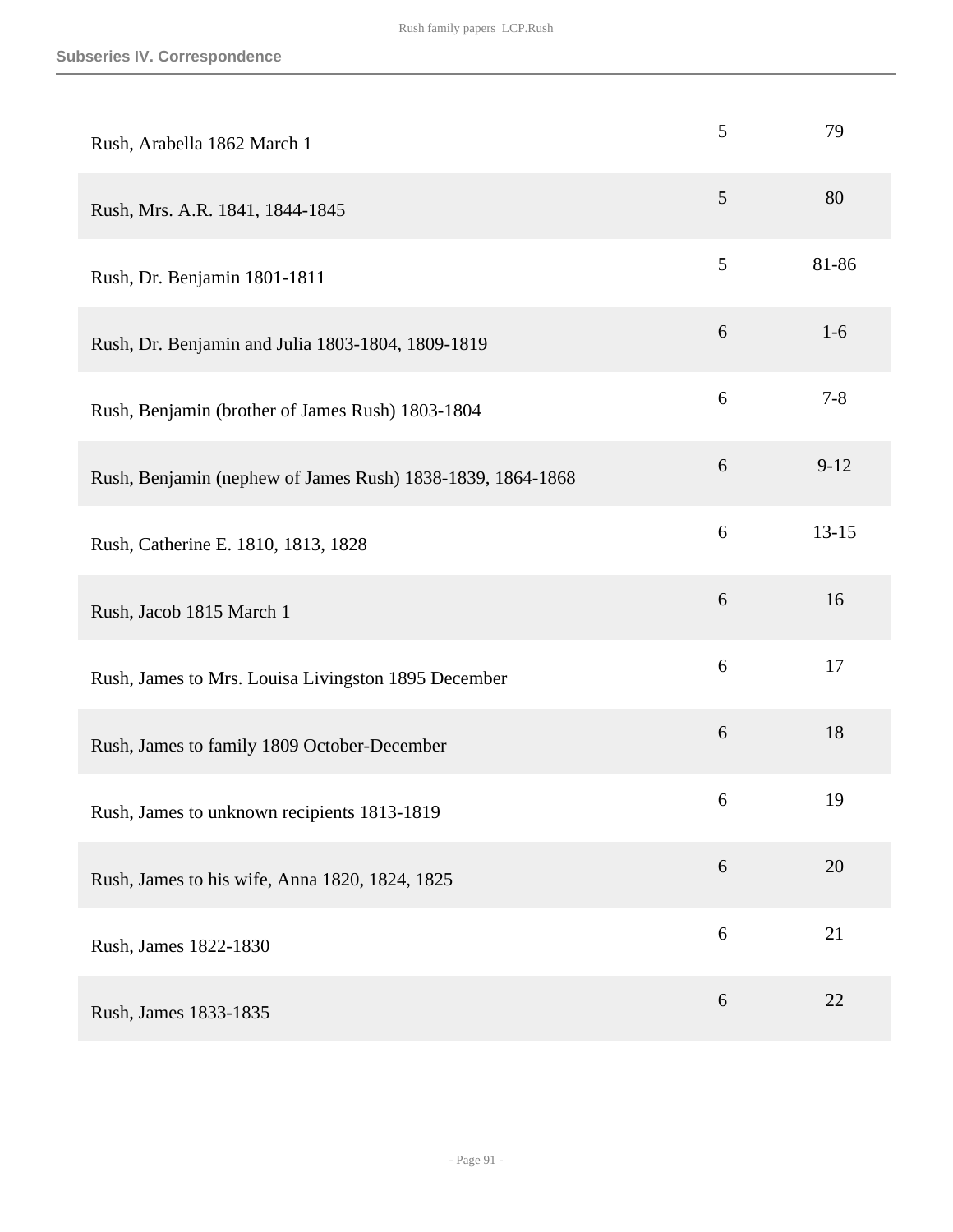| Rush, James 1840 November                                                                                         | 6 | 23    |
|-------------------------------------------------------------------------------------------------------------------|---|-------|
| Rush, James [regarding Library Company of Philadelphia] 1840-1841                                                 | 6 | 24    |
| Rush, James 1852-1868                                                                                             | 6 | 25    |
| Rush, James 1853 August                                                                                           | 6 | 26    |
| Rush, James Murray 1843 May 3                                                                                     | 6 | 27    |
| Rush, Julia (mother of James Rush) 1801-1822, undated                                                             | 6 | 28-36 |
| Rush, Julia (sister of James Rush) 1802-1810                                                                      | 6 | 37-39 |
| Lincoln, J. Rush 1865 October 18                                                                                  | 6 | 40    |
| Rush, Mary (sister of James Rush) 1801-1802                                                                       | 6 | 41    |
| Rush Mary (cousin of James Rush) 1834 August 10                                                                   | 6 | 42    |
| Rush, Richard H. (nephew of James Rush) 1867                                                                      | 6 | 43    |
| Rush R., James Rush, and James Monroe regarding appointment as<br>Treasurer of the Mint of the United States 1813 | 6 | 44    |
| Rush, Samuel 1822 February 12                                                                                     | 6 | 45    |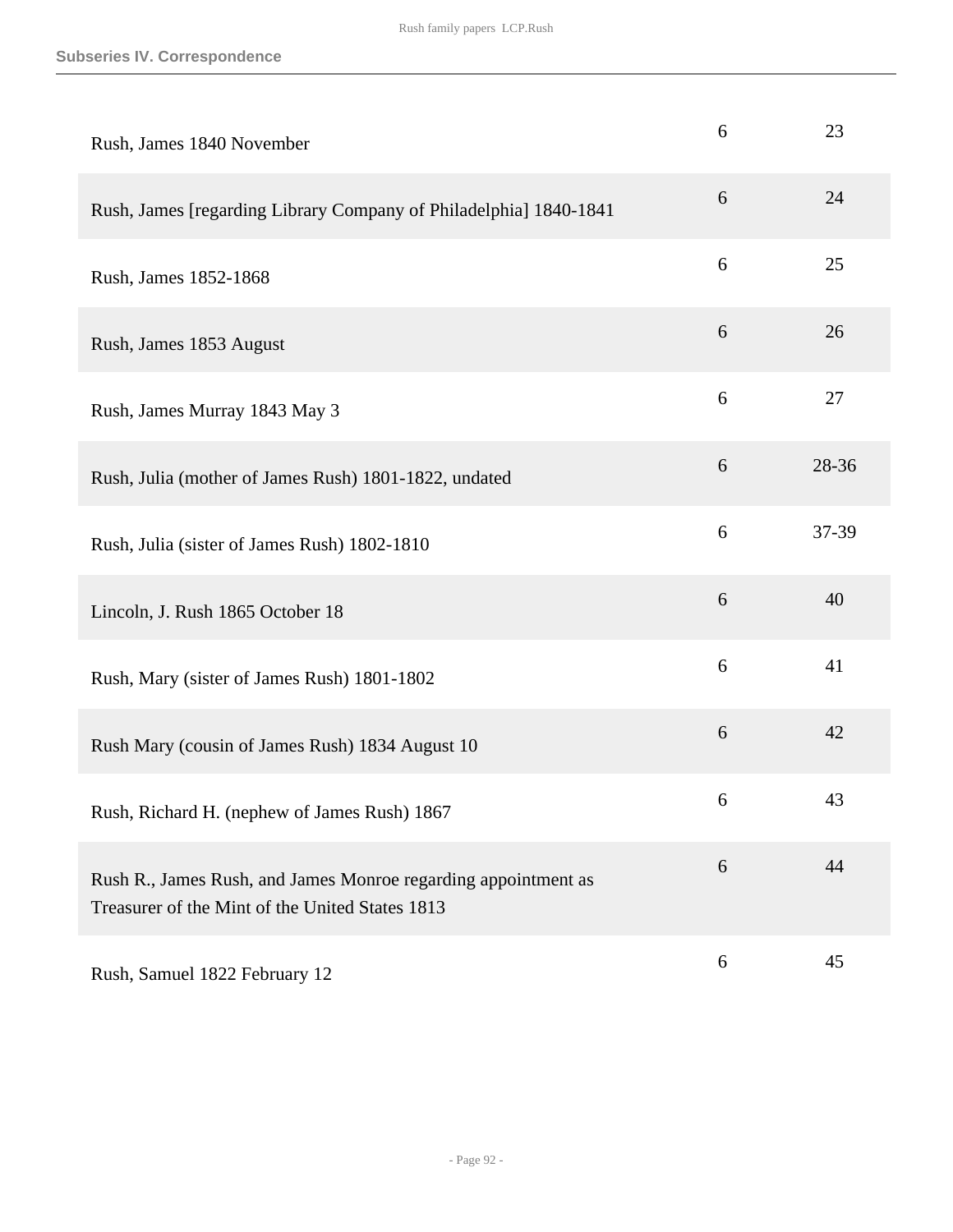| Rush, Sarah Catharine 1862 March 31                                                             | 6 | 46    |
|-------------------------------------------------------------------------------------------------|---|-------|
| Rush, William (includes correspondence to other family, in addition to<br>James Rush) 1848-1861 | 6 | 47-48 |
| Salazar, Joe 1829 July 27                                                                       | 6 | 49    |
| Sanderson, J.M. 1844 June 7                                                                     | 6 | 50    |
| Scull, Hannah 1866 December 5                                                                   | 6 | 51    |
| Small, R.A. 1829 October                                                                        | 6 | 52    |
| Stockton, E. Boudinot 1815 April 13                                                             | 6 | 53    |
| Stockton, Julia T. 1857 June 20                                                                 | 6 | 54    |
| Stockton, L.H. 1847 January 2                                                                   | 6 | 55    |
| Stockton, Mary F. 1810 January 10                                                               | 6 | 56    |
| Stockton, R. [L.] 1830 May 8                                                                    | 6 | 57    |
| Stockton, Richard 1832, undated                                                                 | 6 | 58-59 |
| Stockton, R.F. 1816 January 30                                                                  | 6 | 60    |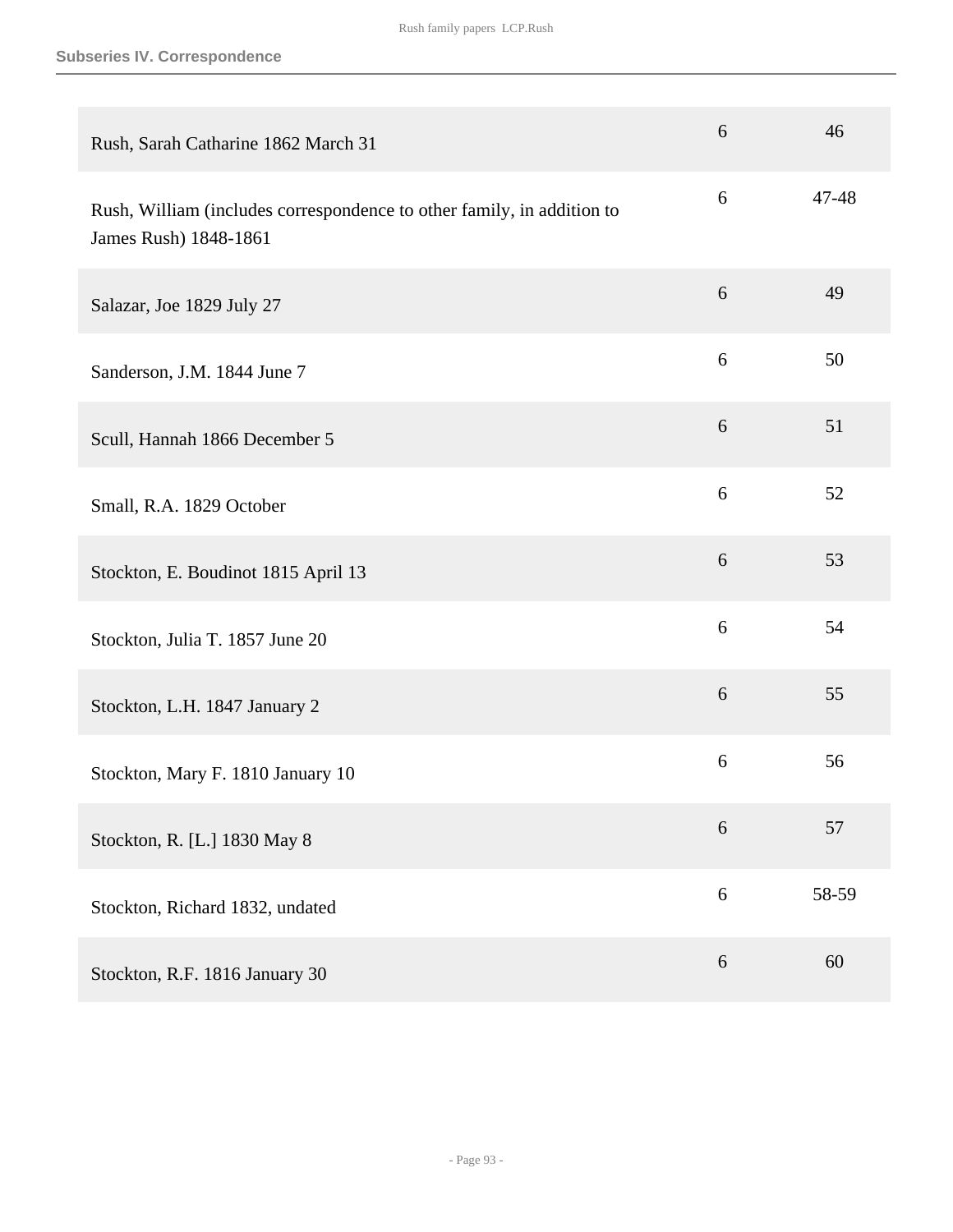| Tawse, John 1811 April 8                                                                 | 6                | 61 |
|------------------------------------------------------------------------------------------|------------------|----|
| Taylor, W. 1811 February 25                                                              | 6                | 62 |
| Thomas, James W. 1850 July 20                                                            | 6                | 63 |
| Tilghman, Augusta 1860 June 29                                                           | 6                | 64 |
| Tyson, J.R. 1837                                                                         | 6                | 65 |
| Unknown author 1846 June 13                                                              | $6\,$            | 66 |
| Van Buren, Martin regarding position as Treasurer of the United<br>States 1830 October 4 | $6\,$            | 67 |
| Van Dyke, J.C. regarding the Philoclean Society 1839, undated                            | 6                | 68 |
| Van Dyke, Rush 1835 March 14                                                             | 6                | 69 |
| Vaughan, P. 1845 June 27                                                                 | 6                | 70 |
| Welsh, Mary 1857 November                                                                | 6                | 71 |
| William, H.J. 1847, undated                                                              | $6\,$            | 72 |
| Woodhouse, James 1806 November                                                           | $\boldsymbol{6}$ | 73 |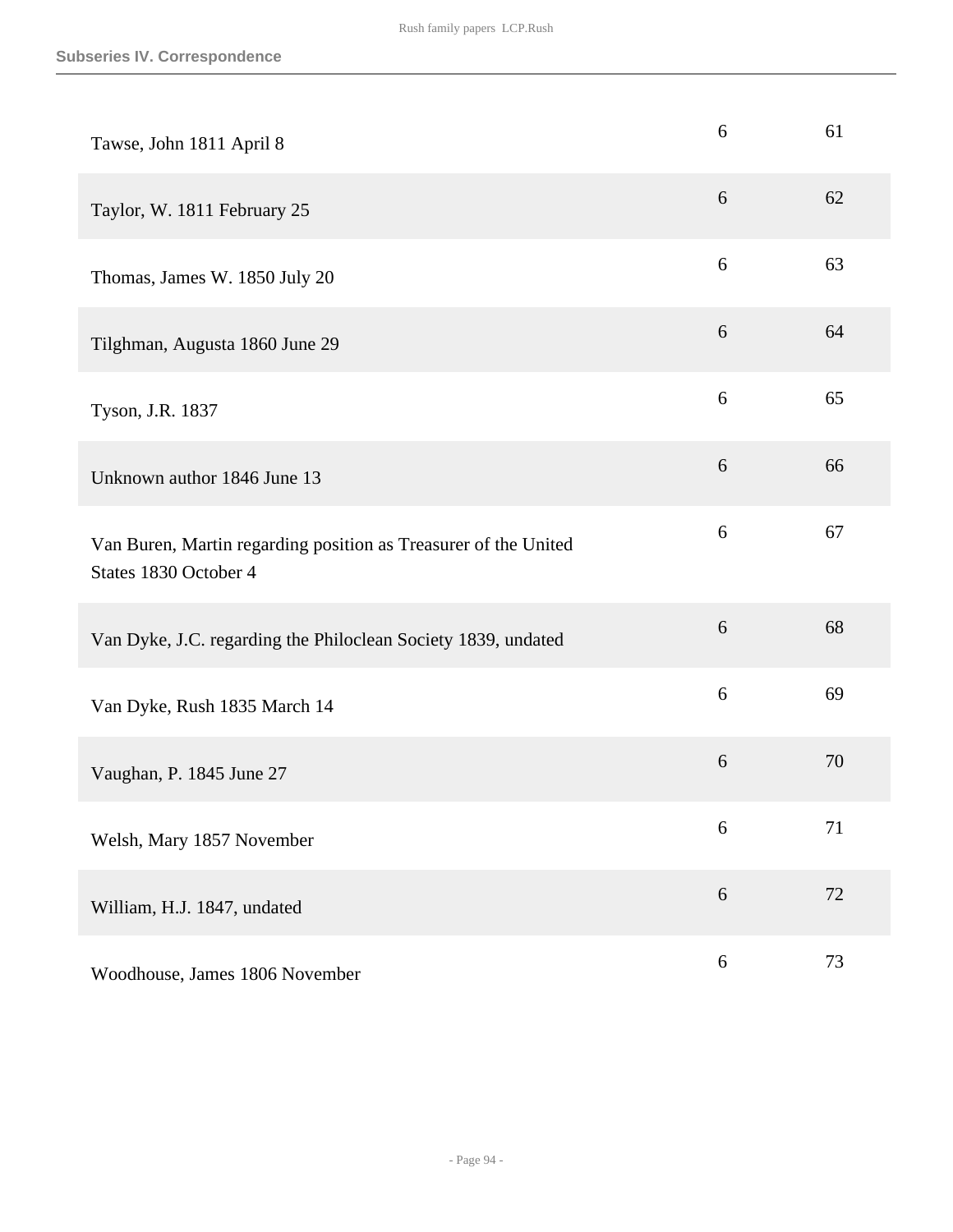| C. Dr. James and Mrs. Phoebe Rush's invitations, acceptances and rejections of social events [Yi2]<br>7407 - Yi2 7413] |                |                |
|------------------------------------------------------------------------------------------------------------------------|----------------|----------------|
|                                                                                                                        | <b>Box</b>     | <b>Folder</b>  |
| Mrs. Rush's invitation list 1830-1840                                                                                  | $\overline{7}$ | $\mathbf{1}$   |
| Allen, E. undated                                                                                                      | $\overline{7}$ | $\overline{2}$ |
| Alsop, Mr. Richard and Mrs. undated                                                                                    | $\overline{7}$ | 3              |
| Amory, Mrs. And Miss undated                                                                                           | $\tau$         | $\overline{4}$ |
| Artot, Madame 1843                                                                                                     | $\overline{7}$ | 5              |
| Ashburton, [Alex Baring, first baron] undated                                                                          | $\overline{7}$ | 6              |
| Ashhurst, W.H undated                                                                                                  | $\tau$         | $\overline{7}$ |
| Ashhurst, Miss undated                                                                                                 | $\tau$         | 8              |
| Ashmead, Miss undated                                                                                                  | $\overline{7}$ | 9              |
| Aspinwall, Mr. and Mrs. undated                                                                                        | 7              | 10             |
| Atherton, Mr., Mrs. and Miss undated                                                                                   | $\tau$         | 11             |
| Auckland, George Eden, 1st Earl 1845 June 19-20                                                                        | $\tau$         | 12             |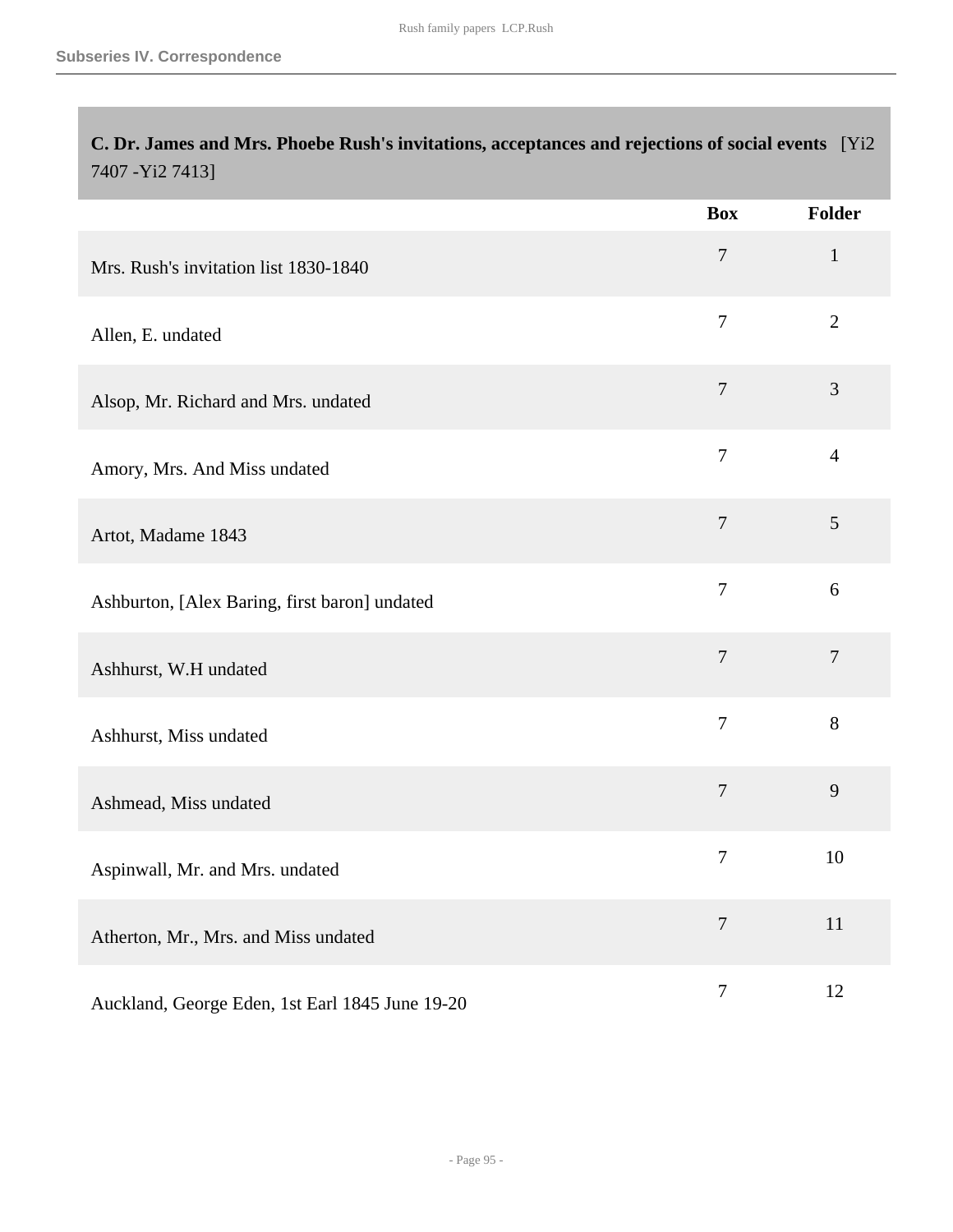| Bache, Major and Mrs. undated                              | $\overline{7}$   | 13 |
|------------------------------------------------------------|------------------|----|
| Baker, Mr. undated                                         | $\overline{7}$   | 14 |
| Bancker, Mrs. and Miss undated                             | $\overline{7}$   | 15 |
| Barclay, W.W.W. undated                                    | $\overline{7}$   | 16 |
| Barclay, Mr. and Mrs. undated                              | $\overline{7}$   | 17 |
| Barker, Mrs. Mary [invitation to funeral of] undated       | $\tau$           | 18 |
| Barry, Mrs. and Miss undated                               | $\overline{7}$   | 19 |
| Bartlett, Mr. and Mrs. [cards and invitations] undated     | $\overline{7}$   | 20 |
| Barton, Mr. and Mrs. undated                               | $\overline{7}$   | 21 |
| Bathurst, J.S. undated                                     | $\tau$           | 22 |
| Bayard, James A., Jr. 1843 January 17                      | $\overline{7}$   | 23 |
| Baynard, Dr. undated                                       | $\overline{7}$   | 24 |
| Baynton, Eliza [invitation to funeral of] 1843 December 14 | $\overline{7}$   | 25 |
| Beale, John B. [invitation to funeral of] undated          | $\boldsymbol{7}$ | 26 |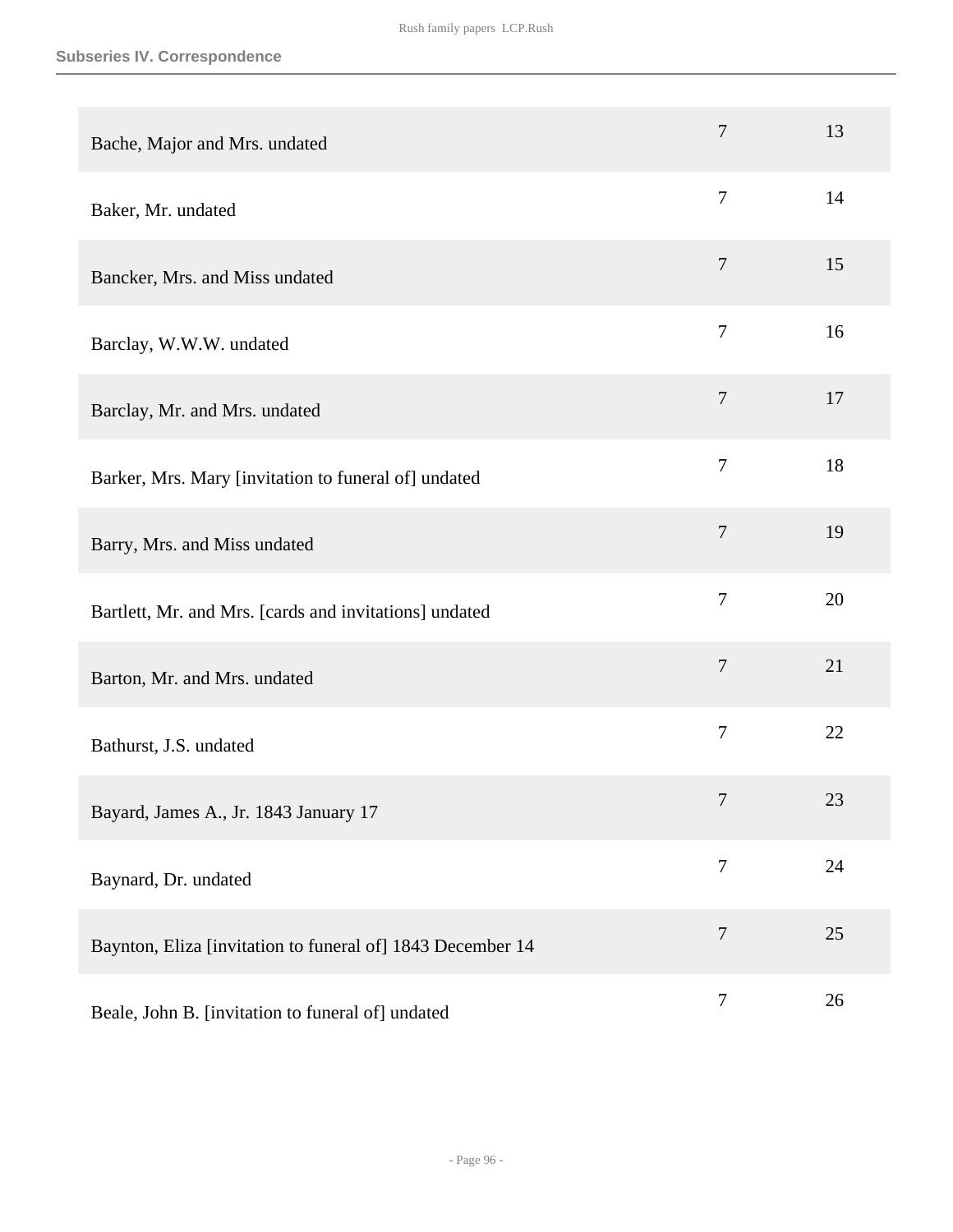| Beasley, Dr. and Mrs. undated            | $\tau$           | 27 |
|------------------------------------------|------------------|----|
| Beck, Dr. and Mr. H.P. undated           | $\overline{7}$   | 28 |
| Beckett, Henry 1834, 1841, undated       | $\overline{7}$   | 29 |
| Bell, J. and F undated                   | $\overline{7}$   | 30 |
| Betson, Mrs. undated                     | $\overline{7}$   | 31 |
| Beylard, Mr. and Mrs. undated            | $\overline{7}$   | 32 |
| Bicknell, Mr. and Mrs. undated           | $\tau$           | 33 |
| Biddle, Mr., Mrs. and Miss undated       | $\overline{7}$   | 34 |
| Biddle, C. undated                       | $\overline{7}$   | 35 |
| Biddle, C. and J.A. undated              | $\overline{7}$   | 36 |
| Biddle, C.C. and Mrs. 1840-1850, undated | $\overline{7}$   | 37 |
| Biddle, E.C. and Charles J. undated      | $\tau$           | 38 |
| Biddle, Charles J. undated               | $\boldsymbol{7}$ | 39 |
| Biddle, Mrs. G.W. undated                | $\boldsymbol{7}$ | 40 |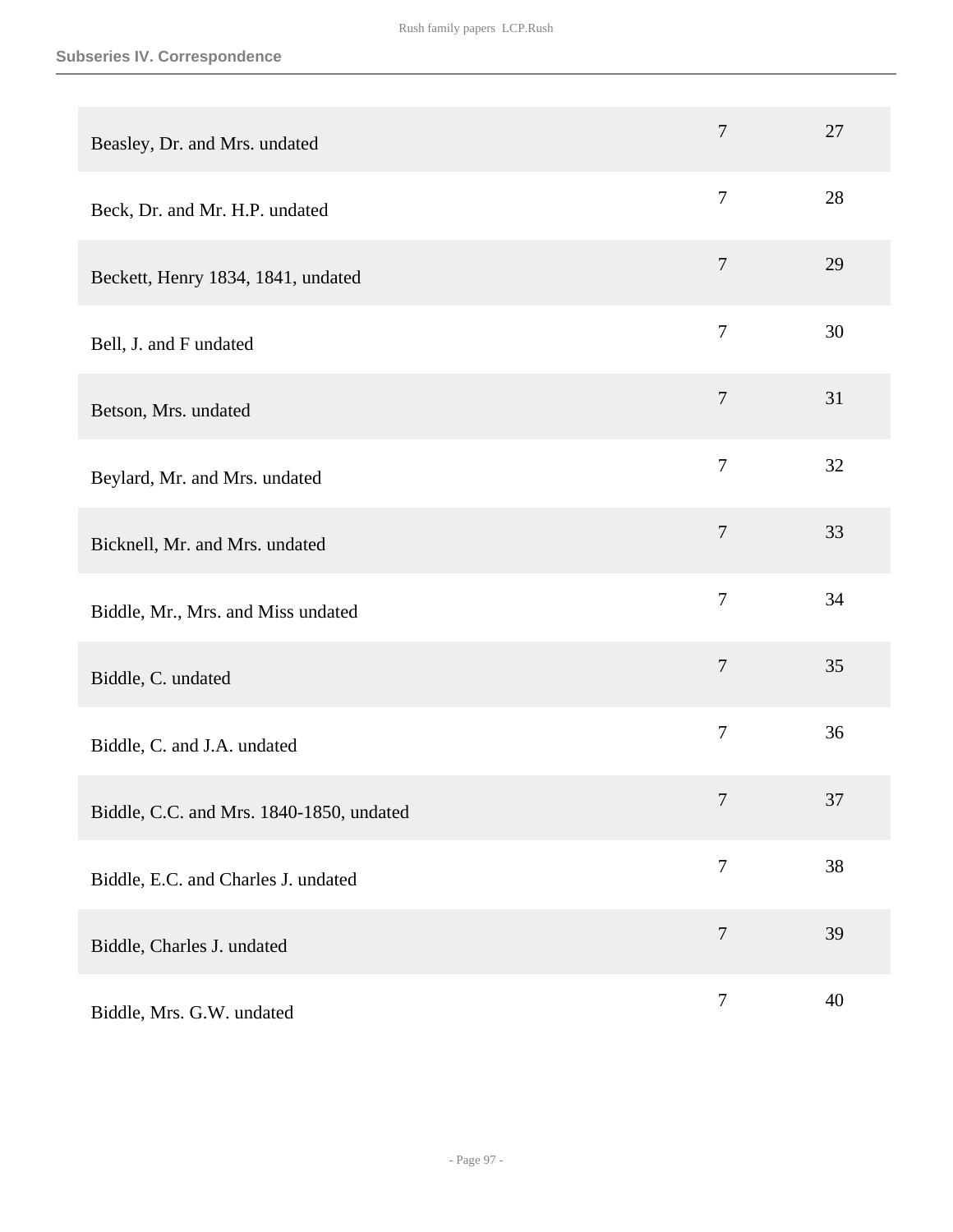| Biddle, Mrs. J. undated               | $\overline{7}$ | 41 |
|---------------------------------------|----------------|----|
| Biddle, Mr. and Mrs. James C. undated | $\overline{7}$ | 42 |
| Biddle, J.J. undated                  | $\overline{7}$ | 43 |
| Biddle, [Commander] James undated     | $\overline{7}$ | 44 |
| Biddle, James N. undated              | $\overline{7}$ | 45 |
| Biddle, Mrs. John undated             | $\overline{7}$ | 46 |
| Biddle, Julia W. [to uncle] undated   | $\tau$         | 47 |
| Biddle, Dr. J.B. and Mrs. undated     | $\overline{7}$ | 48 |
| Biddle, N. 1832-1840, undated         | $\overline{7}$ | 49 |
| Biddle, Mr. and Mrs. Thomas undated   | $\overline{7}$ | 50 |
| Biddle, Mrs. William undated          | $\tau$         | 51 |
| Biddle, William S. 1835 June 1        | $\overline{7}$ | 52 |
| Bille, Mr. and Mrs. De 1834, undated  | $\tau$         | 53 |
| Binney, Mr., Mrs. and Miss undated    | $\tau$         | 54 |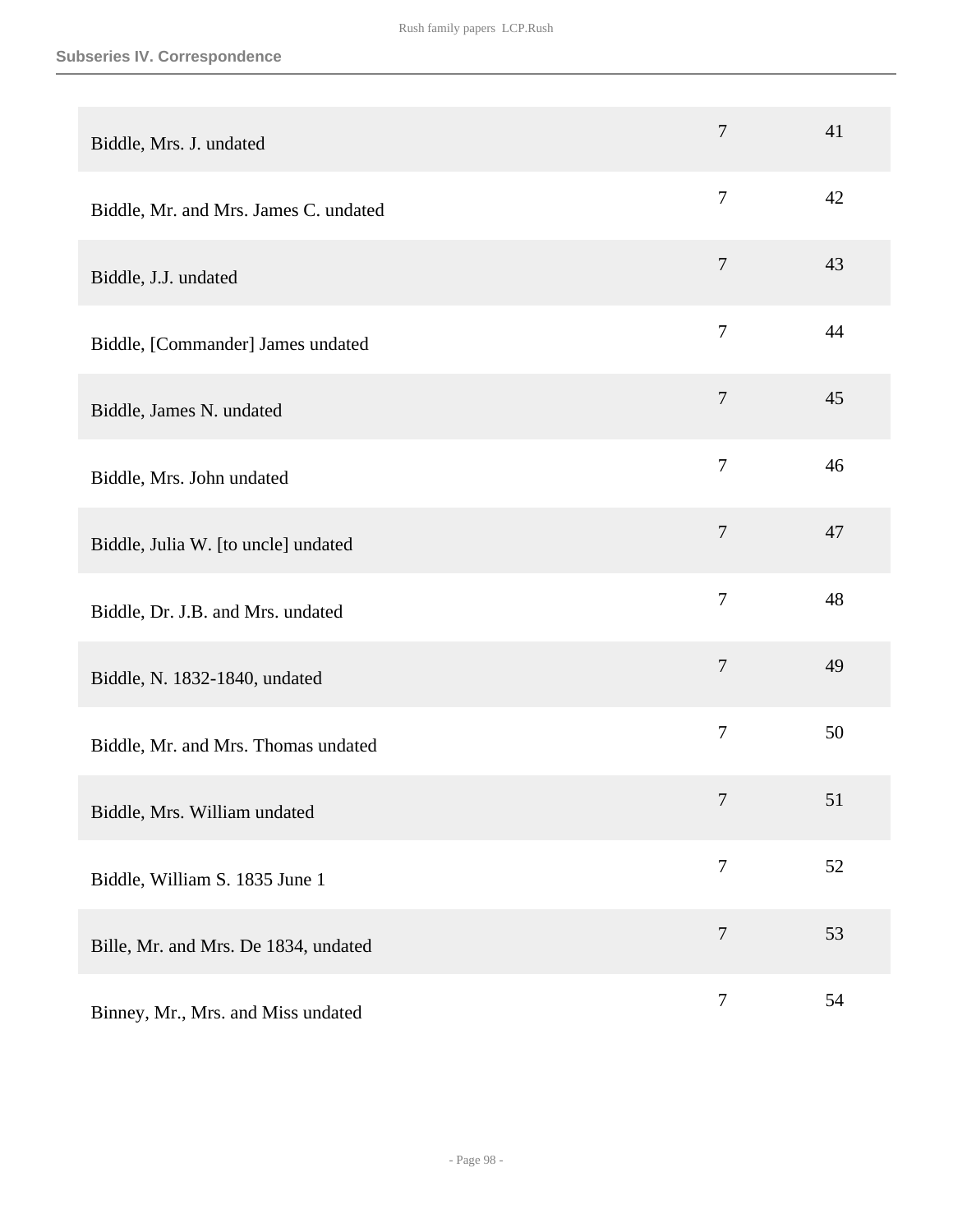| Black, J.R. undated                                   | $\overline{7}$   | 55 |
|-------------------------------------------------------|------------------|----|
| Blake, Mrs. undated                                   | $\overline{7}$   | 56 |
| Blight, Mr. and Mrs. Charles 1834, undated            | $\overline{7}$   | 57 |
| Blysan, Monsieur undated                              | $\overline{7}$   | 58 |
| Bohlen, John undated                                  | $\tau$           | 59 |
| Bollmann, Miss undated                                | $\overline{7}$   | 60 |
| Bradbury, Mr. 1844 October 9                          | $\overline{7}$   | 61 |
| Bradford, Thomas 1838 May 8                           | $\overline{7}$   | 62 |
| Brashears, Mr. undated                                | $\overline{7}$   | 63 |
| Bray, Mrs. W.K. undated                               | $\overline{7}$   | 64 |
| Breck, Mr. undated                                    | $\tau$           | 65 |
| Bridges, Mary [invitation to the funeral of] undated  | $\tau$           | 66 |
| Brinton, Mrs. and Miss undated                        | $\overline{7}$   | 67 |
| Broek, Frederic van den [wedding invitations] undated | $\boldsymbol{7}$ | 68 |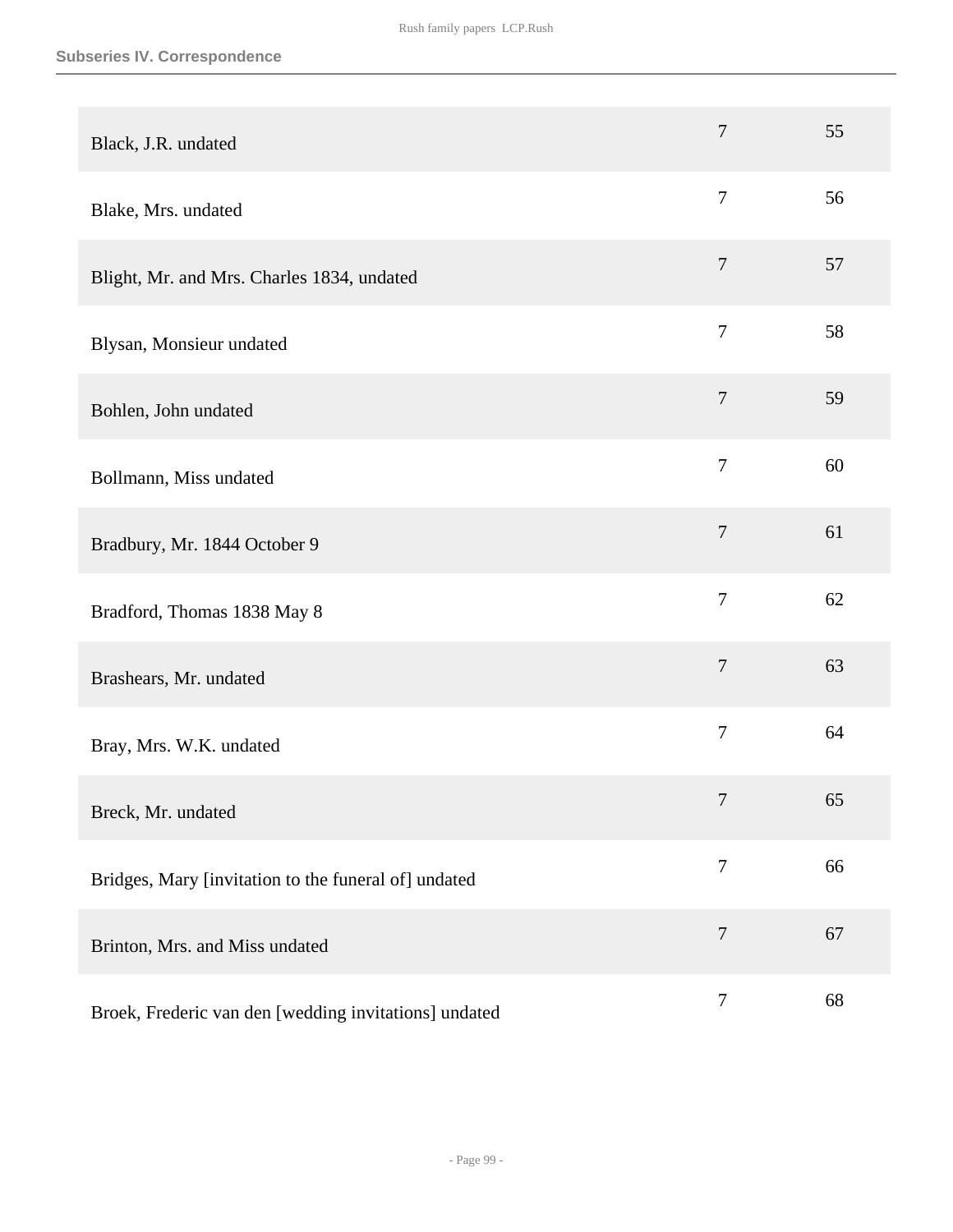| Brooke, Mr. and Mrs. C. Wallace undated                               | 7              | 69 |
|-----------------------------------------------------------------------|----------------|----|
| Brown, Mrs. undated                                                   | $\overline{7}$ | 70 |
| Brown, Mr., Mrs. J.A., and Miss undated                               | $\overline{7}$ | 71 |
| Bown, J.A. undated                                                    | $\overline{7}$ | 72 |
| Brown, Dr. undated                                                    | $\overline{7}$ | 73 |
| Browne 1836 March 15                                                  | $\tau$         | 74 |
| Bullock, Miss Sophia [invitation to funeral of] 1843 December 18      | $\overline{7}$ | 75 |
| Burd, Mr. and Mrs. E.S. and Miss Elizabeth 1835, undated              | $\overline{7}$ | 76 |
| Butler, Mr. and Mrs. undated                                          | $\overline{7}$ | 77 |
| Byrne, Lieutenant undated                                             | $\overline{7}$ | 78 |
| Cadwalader, Mr. and Mrs. undated                                      | 7              | 79 |
| Cadwalader, H. undated                                                | $\tau$         | 80 |
| Cadwalader, General Thomas [invitation to funeral of] 1841 October 26 | $\overline{7}$ | 81 |
| Cadwalader, Thomas C. [invitation to funeral of] 1844 January 20      | $\tau$         | 82 |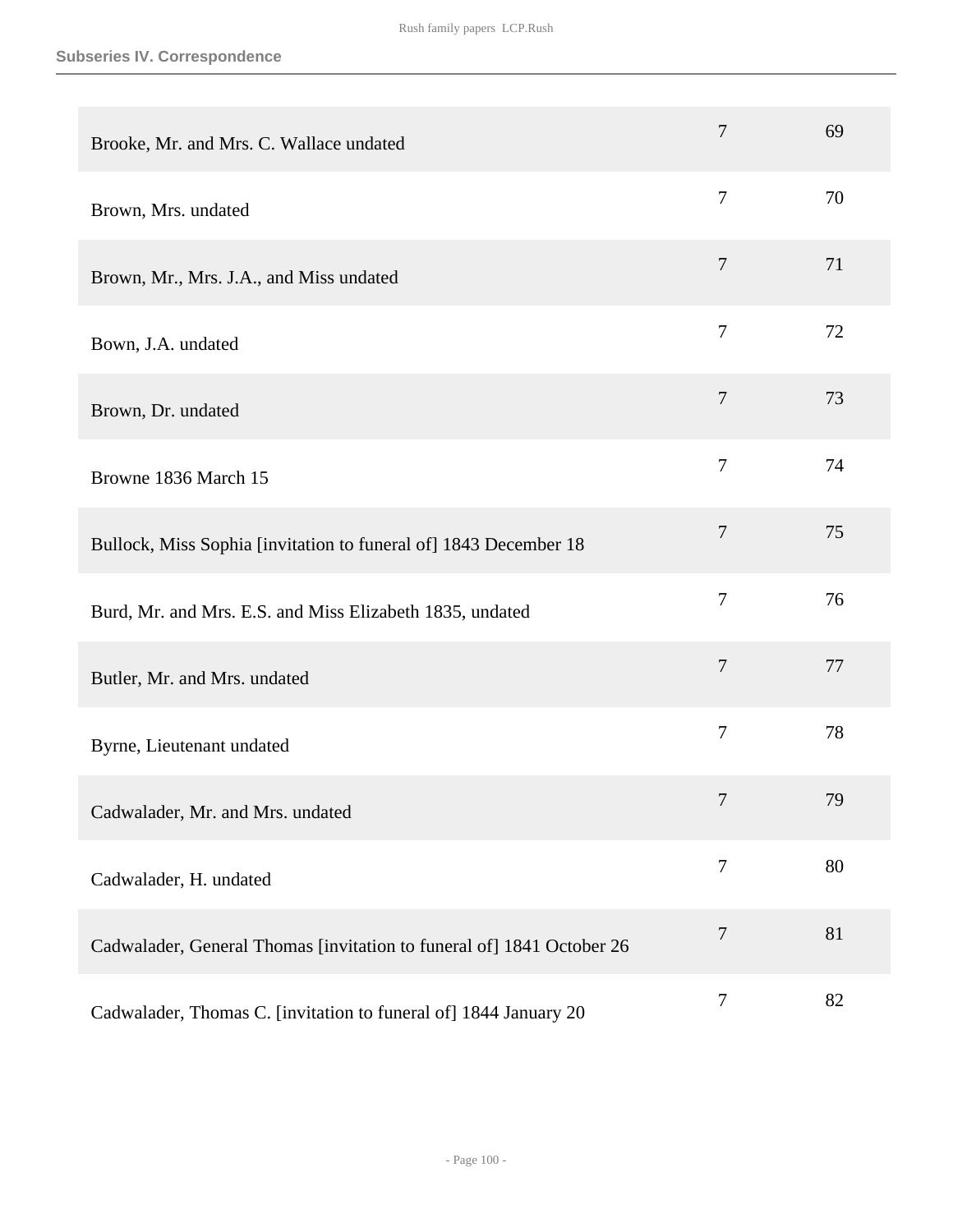| Cadwalader, J.C. undated                                      | $\overline{7}$ | 83 |
|---------------------------------------------------------------|----------------|----|
| Cadwalader, Mr. and Mrs. George undated                       | $\overline{7}$ | 84 |
| Cadwalader, Mr. and Mrs. John undated                         | $\overline{7}$ | 85 |
| Camac, Mr. 1834-1838, undated                                 | $\tau$         | 86 |
| Campbell, Mr. and Mrs. undated                                | $\overline{7}$ | 87 |
| Campbell, St. George J. undated                               | $\overline{7}$ | 88 |
| Carleton, Henry [invitation to funeral of] undated            | $\tau$         | 89 |
| Carman, Mary Anna [invitation to funeral of] 1841 February 18 | $\overline{7}$ | 90 |
| Carroll, Mrs. undated                                         | $\overline{7}$ | 91 |
| Carstensen, George undated                                    | $\tau$         | 92 |
| Catron, Judge and Mrs. undated                                | $\overline{7}$ | 93 |
| Carylin, Earnest undated                                      | $\overline{7}$ | 94 |
| Carwin, Miss [invitation to funeral of] undated               | $\tau$         | 95 |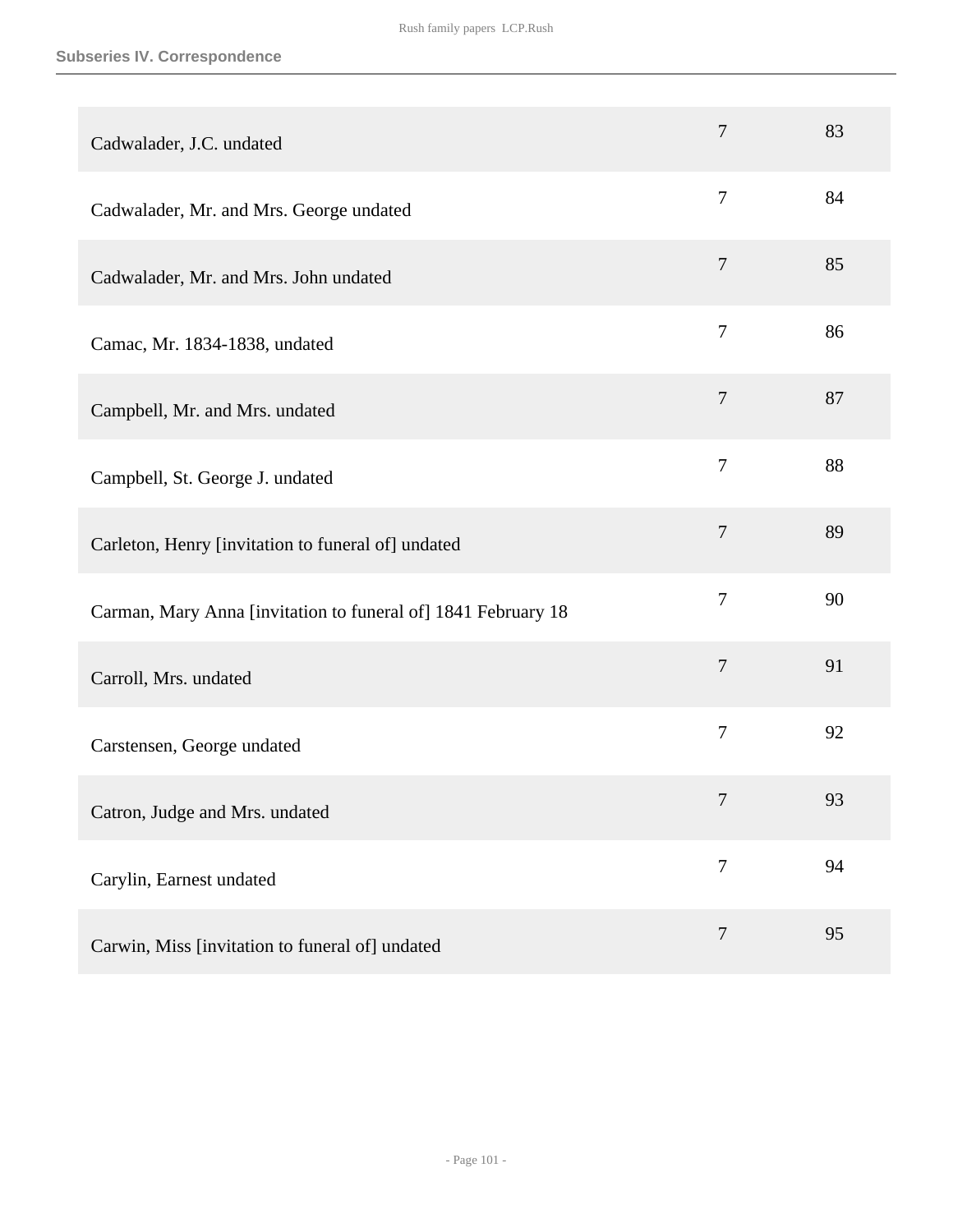| Chacon, Chavalier DonPablo, Consul General of Spain for the United<br>States [invitation to funeral of] 1844, August 29 | 8     | $\mathbf{1}$   |
|-------------------------------------------------------------------------------------------------------------------------|-------|----------------|
| Chancellor, Mr. undated                                                                                                 | 8     | $\overline{2}$ |
| Chapron, Mr. and Mrs. undated                                                                                           | 8     | 3              |
| Chew, B. undated                                                                                                        | 8     | $\overline{4}$ |
| Chew, Maria [invitation to funeral of] 1840 March 28                                                                    | 8     | 5              |
| Chew, Samuel [invitation to funeral of] 1841 August 23                                                                  | 8     | 6              |
| Chew, W.W. 1832 March 16                                                                                                | 8     | $\overline{7}$ |
| Chew, Mr. and Mrs. undated                                                                                              | 8     | 8              |
| Chotard, Mr. and Mrs. undated                                                                                           | $8\,$ | 9              |
| Chrystler, Mrs. Lydia J. [invitation to funeral of] 1841 October 6                                                      | $8\,$ | 10             |
| Church, Mr. undated                                                                                                     | 8     | 11             |
| Clapier, Mr., Mrs. And Miss undated                                                                                     | $8\,$ | 12             |
| Clay, Mr. and Mrs. undated                                                                                              | $8\,$ | 13             |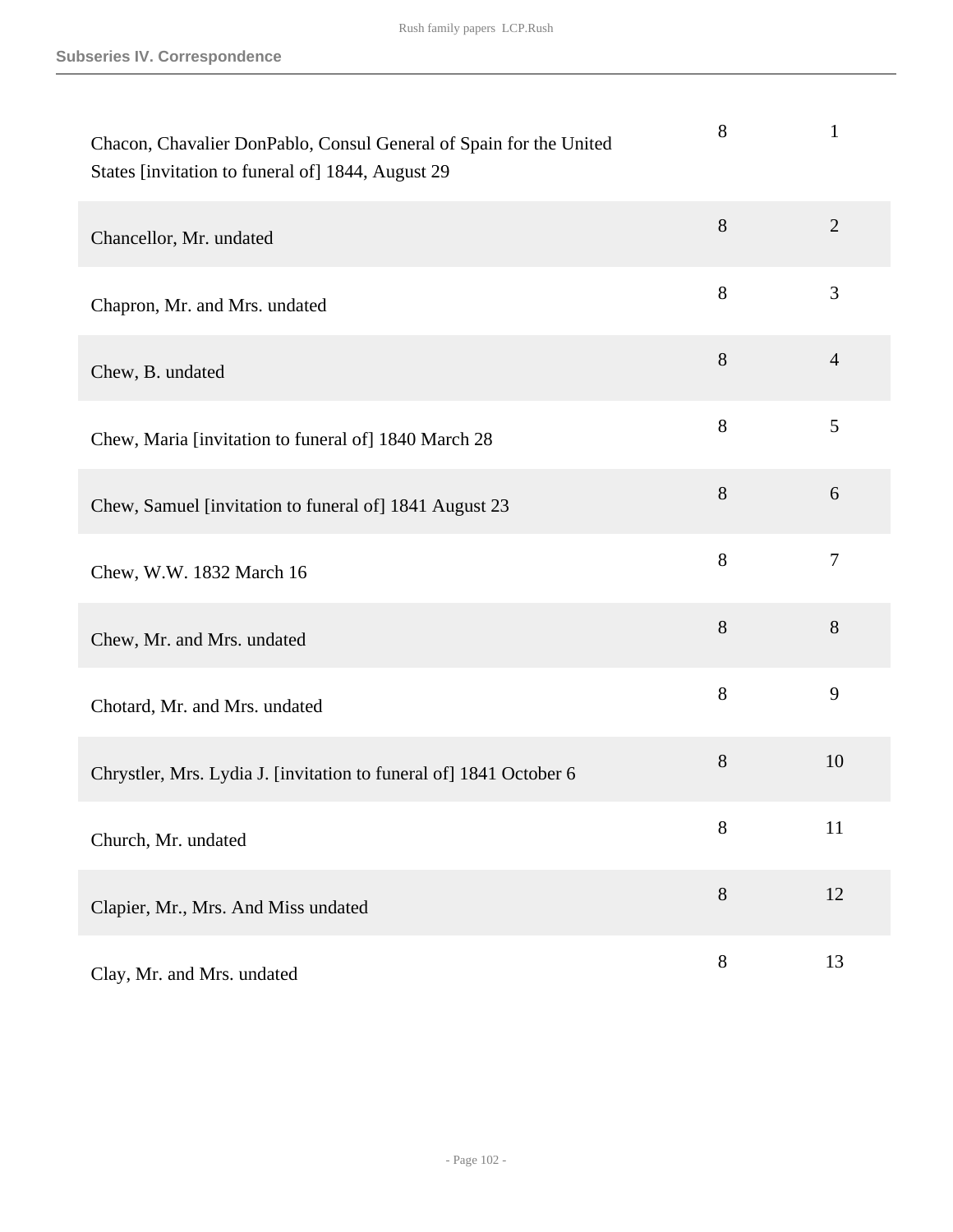| Coleman, Mr., Mrs. and Miss undated | 8     | 14 |
|-------------------------------------|-------|----|
| Coles, Mr. and Mrs. Edward undated  | 8     | 15 |
| Colhoun, Dr. S. 1835-1838           | 8     | 16 |
| Colman, James 1849 February 12      | $8\,$ | 17 |
| Combe, Mr. and Mrs. undated         | 8     | 18 |
| Connell, Mr. 1837 March 20          | 8     | 19 |
| Cooke, Mr. and Mrs. undated         | $8\,$ | 20 |
| Cooper, Caroline Fenimore undated   | 8     | 21 |
| Corbin, Mr. undated                 | 8     | 22 |
| Cowell, John V. undated             | $8\,$ | 23 |
| Cox, Mr. and Mrs. Markoe undated    | 8     | 24 |
| Cox, Mr. and Mrs. J. undated        | $8\,$ | 25 |
| Cox, John W. undated                | $8\,$ | 26 |
| Coxe, C.S. undated                  | $8\,$ | 27 |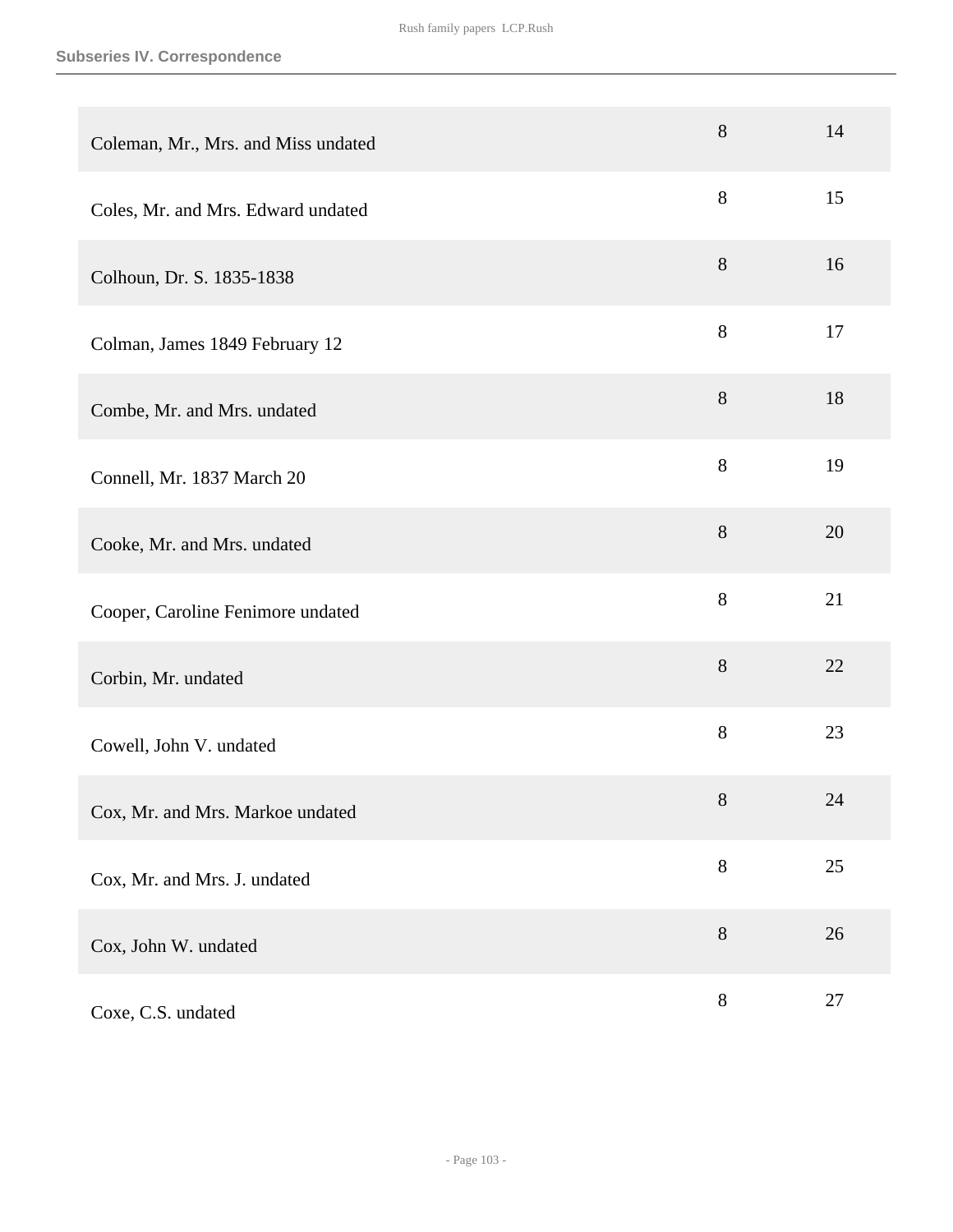| Coxe, D.W. 1835, undated                                                                    | $8\,$ | 28 |
|---------------------------------------------------------------------------------------------|-------|----|
| Coxe, E.S. undated                                                                          | $8\,$ | 29 |
| Coxe, J. undated                                                                            | 8     | 30 |
| Coxe, Mrs. and Miss undated                                                                 | $8\,$ | 31 |
| Craig, J. undated                                                                           | $8\,$ | 32 |
| Craig, J.C. undated                                                                         | 8     | 33 |
| Craig, J.J. undated                                                                         | $8\,$ | 34 |
| Craig, Mr. undated                                                                          | 8     | 35 |
| Cramond, H. undated                                                                         | 8     | 36 |
| Cristina Carolina, Queen of the Two Sicilies [invitation to the funeral<br>of] 1836 April 8 | $8\,$ | 37 |
| Croskey, Mrs. undated                                                                       | $8\,$ | 38 |
| Croskey, Mr. H. undated                                                                     | $8\,$ | 39 |
| Crothers, Mr. and Mrs. undated                                                              | $8\,$ | 40 |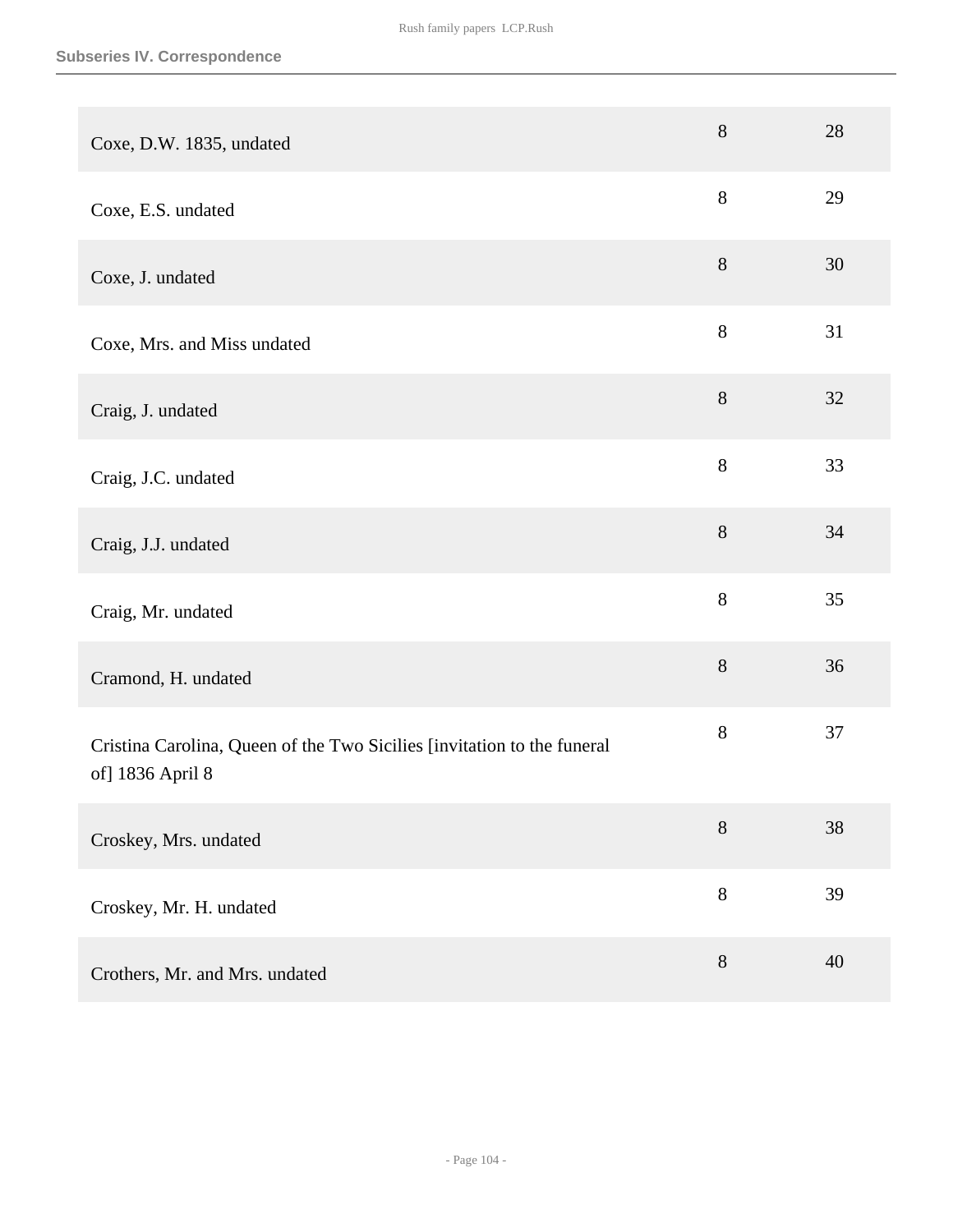| Dale, Mr. and Mrs. Edward C. undated                                 | 8     | 41 |
|----------------------------------------------------------------------|-------|----|
| Dallas, A.G. 1819 January 5                                          | 8     | 42 |
| Dallas, G.M. 1840, undated                                           | $8\,$ | 43 |
| Darrach, Mrs. Margaretta [invitation to funeral of] 1841 July 17     | $8\,$ | 44 |
| Davis, Mr., Mrs. and Miss undated                                    | 8     | 45 |
| D'Avrainville, Mr. undated                                           | $8\,$ | 46 |
| D'Avrainville, Alexander [invitation to funeral of] 1836 December 24 | 8     | 47 |
| Dehon, Mr. 1836 April 29                                             | 8     | 48 |
| Delaney, Miss undated                                                | $8\,$ | 49 |
| DePethe, Mr. and Mrs. undated                                        | $8\,$ | 50 |
| Desilver, Robert [invitation to funeral of] 1837 September 15        | $8\,$ | 51 |
| De Hauteville, Mrs. undated                                          | $8\,$ | 52 |
| Dickey, J.G. undated                                                 | 8     | 53 |
| Dickson, Mr. and Mrs. undated                                        | 8     | 54 |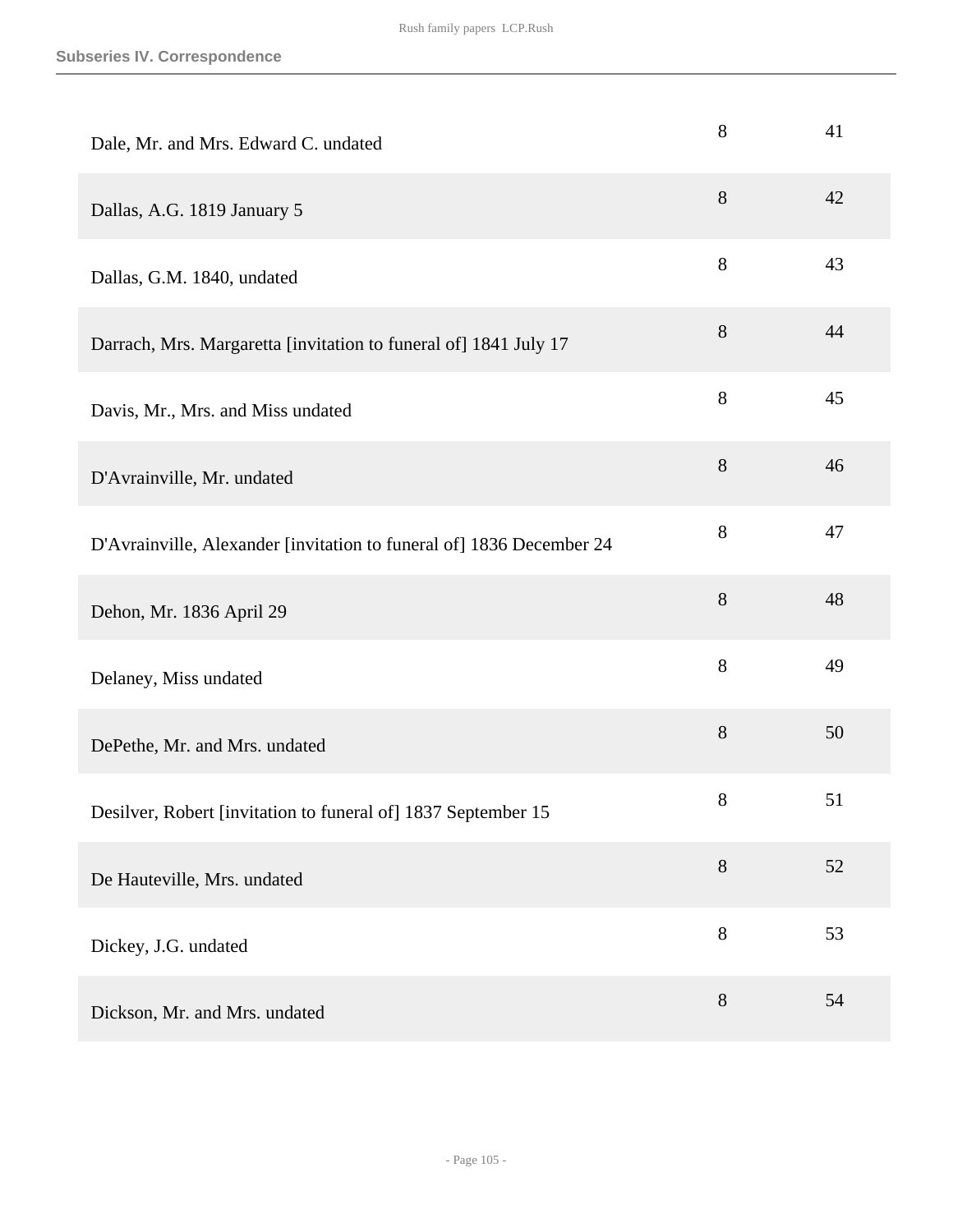| Dorsey, Miss undated                                          | 8     | 55 |
|---------------------------------------------------------------|-------|----|
| Drayton, William 1834-1843                                    | $8\,$ | 56 |
| Drouin, F. 1834 February 4                                    | 8     | 57 |
| Dubois, Mr. undated                                           | $8\,$ | 58 |
| Duncan, Dr. and Mrs. 1809, undated                            | 8     | 59 |
| Dundas, David 1845 July 6                                     | $8\,$ | 60 |
| Dunlap, J. 1839 December 30                                   | $8\,$ | 61 |
| Dunn, N. 1837-1840, undated                                   | $8\,$ | 62 |
| Du Ponceau, Mr. 1834-1841, undated                            | $8\,$ | 63 |
| Du Ponceau, Peter [invitation to the funeral of] 1844 April 2 | $8\,$ | 64 |
| Elliot, C. undated                                            | $8\,$ | 65 |
| Elwyn, A.S. undated                                           | 8     | 66 |
| Elwyn, Alfred undated                                         | $8\,$ | 67 |
| Elwyn, Mr. Langden undated                                    | $8\,$ | 68 |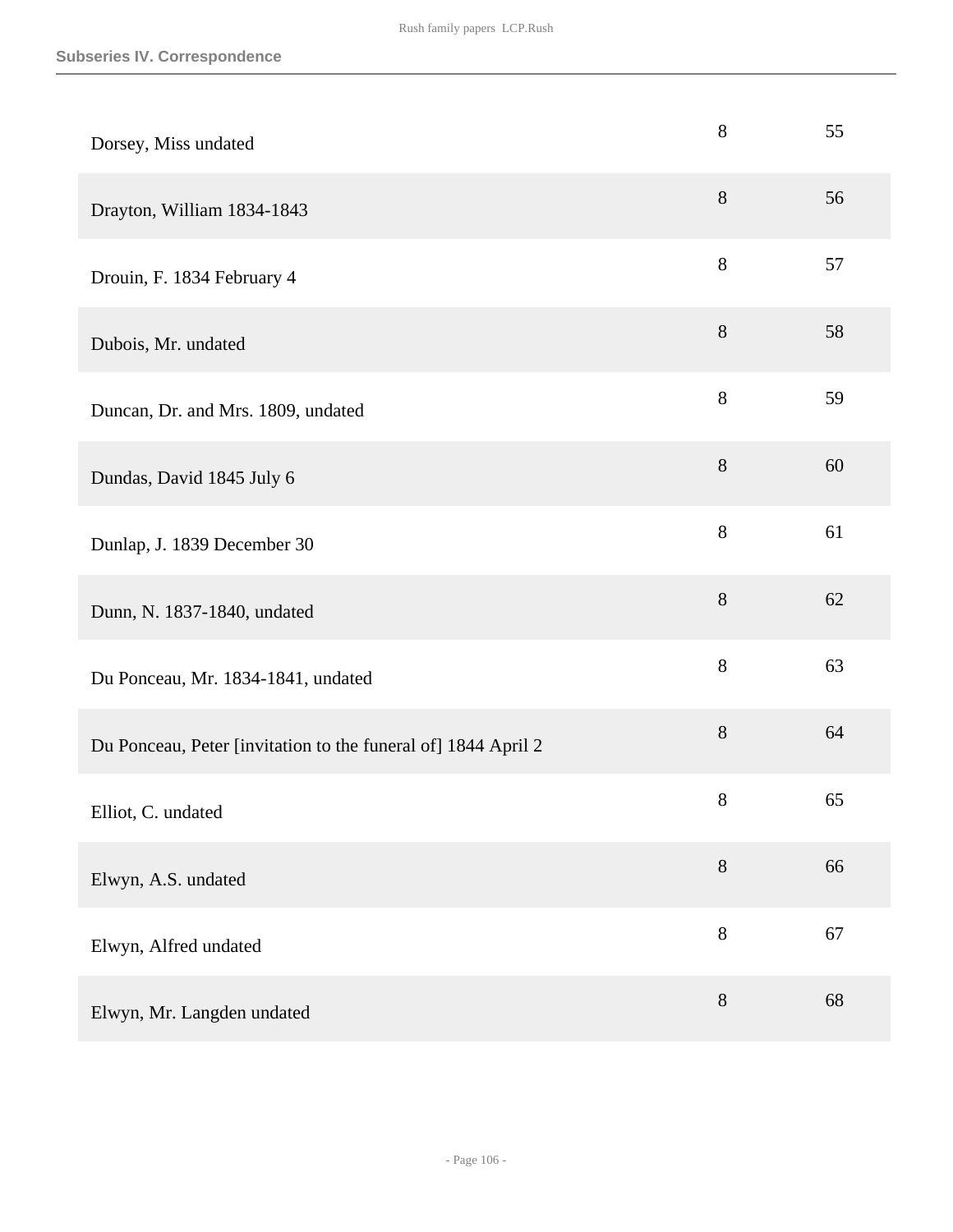| Emlen, Mr. and Mrs. undated                                     | 8     | 69    |
|-----------------------------------------------------------------|-------|-------|
| Emory, R. 1831 April 26                                         | 8     | 70    |
| Etting, B. undated                                              | 8     | 71    |
| Evans, Mrs. undated                                             | 8     | 72-73 |
| Eyre, Mr. and Miss undated                                      | 8     | 74    |
| Farrar, E. undated                                              | $8\,$ | 75    |
| Ferguson, Mrs. Jane [invitation to the funeral of] 1840 March 4 | $8\,$ | 76    |
| Finney, Mrs. undated                                            | 8     | 77    |
| [Figaniere], Madame C. de undated                               | 8     | 78    |
| Fisher, Mr. and Mrs. C.H. undated                               | 8     | 79    |
| Fisher, Mr. and Mrs. E.P. undated                               | $8\,$ | 80    |
| Fisher, G. [1825] July 13                                       | $8\,$ | 81    |
| Fisher, James C. [invitation to the funeral of] 1840 October 17 | $8\,$ | 82    |
| Fisher, J. C. undated                                           | 8     | 83    |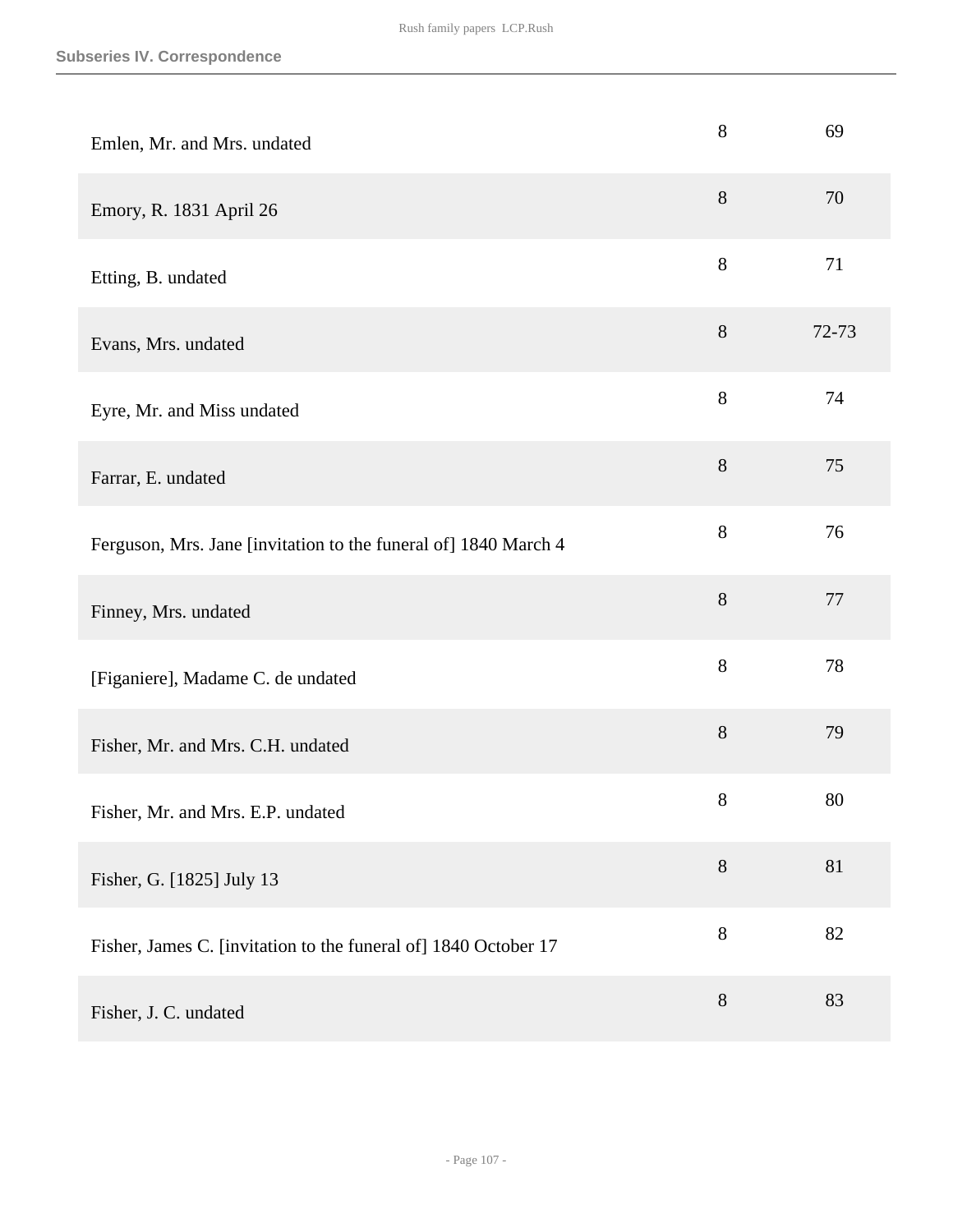| Fisher, J. Francis undated                                            | 8     | 84 |
|-----------------------------------------------------------------------|-------|----|
| Fisher, Mrs. S.W undated                                              | $8\,$ | 85 |
| Fisher, William undated                                               | 8     | 86 |
| Florance, Mrs. and Misses undated                                     | 8     | 87 |
| Foulhouze, Mr. undated                                                | $8\,$ | 88 |
| Fox, Mrs. C.P. undated                                                | $8\,$ | 89 |
| Fox, Miss undated                                                     | 8     | 90 |
| Francis, Charles, Jr. [invitation to the funeral of] 1835 November 28 | 8     | 91 |
| Francis, Mr. and Mrs. undated                                         | 8     | 92 |
| Francis, Alfred undated                                               | 8     | 93 |
| Francis, Mrs. W. undated                                              | $8\,$ | 94 |
| Fullerton, Alexander [invitation to the funeral of] 1840 August 1     | 8     | 95 |
| Fullerton, Alexander, Jr. undated                                     | 8     | 96 |
| Fullerton, Mr. and Mrs. 1836-1862, undated                            | 8     | 97 |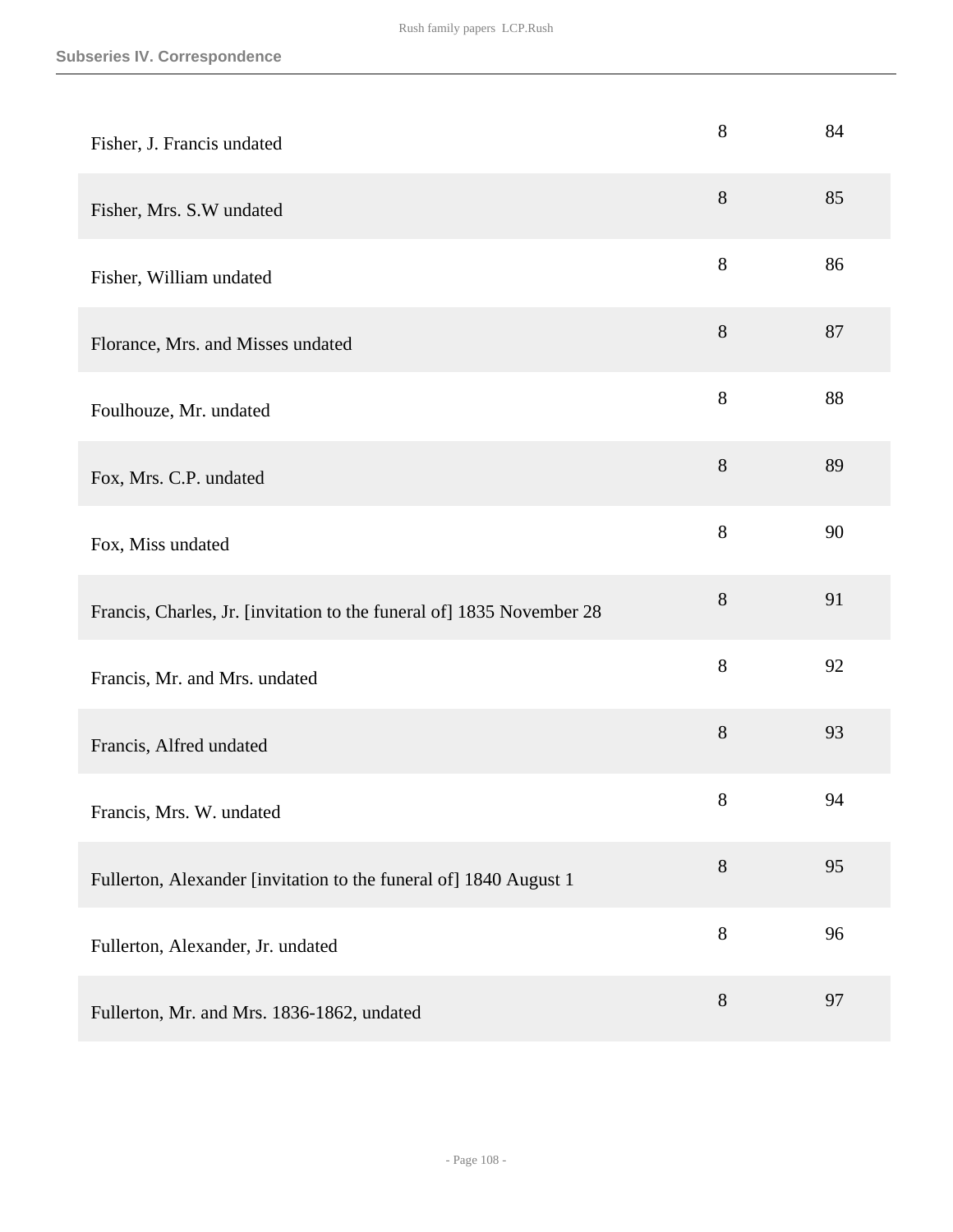| Furness, Mr. and Mrs. undated                                             | 8     | 98  |
|---------------------------------------------------------------------------|-------|-----|
| Gadsden, Miss undated                                                     | 8     | 99  |
| Ganon, J. H. 1843 August 15                                               | 8     | 100 |
| Gano, Mrs. Mary [invitation to the funeral of] 1838 May 7                 | 8     | 101 |
| Garesche, Mr. and Miss undated                                            | $8\,$ | 102 |
| Garreau, A undated                                                        | $8\,$ | 103 |
| Gibson, Dr. and Mrs. C.B. undated                                         | $8\,$ | 104 |
| Gibson, Judge [James] undated                                             | $8\,$ | 105 |
| Gillaspy, M. Anna undated                                                 | $8\,$ | 106 |
| Gilpin, Mr. and Mrs. undated                                              | 8     | 107 |
| Grant, Mrs. undated                                                       | $8\,$ | 108 |
| Gratz, Rebecca undated                                                    | $8\,$ | 109 |
| Greene, William [invitation to the funeral of], annotated 1839 October 31 | $8\,$ | 110 |
| Greeland, Mr., Mrs. and Miss undated                                      | $8\,$ | 111 |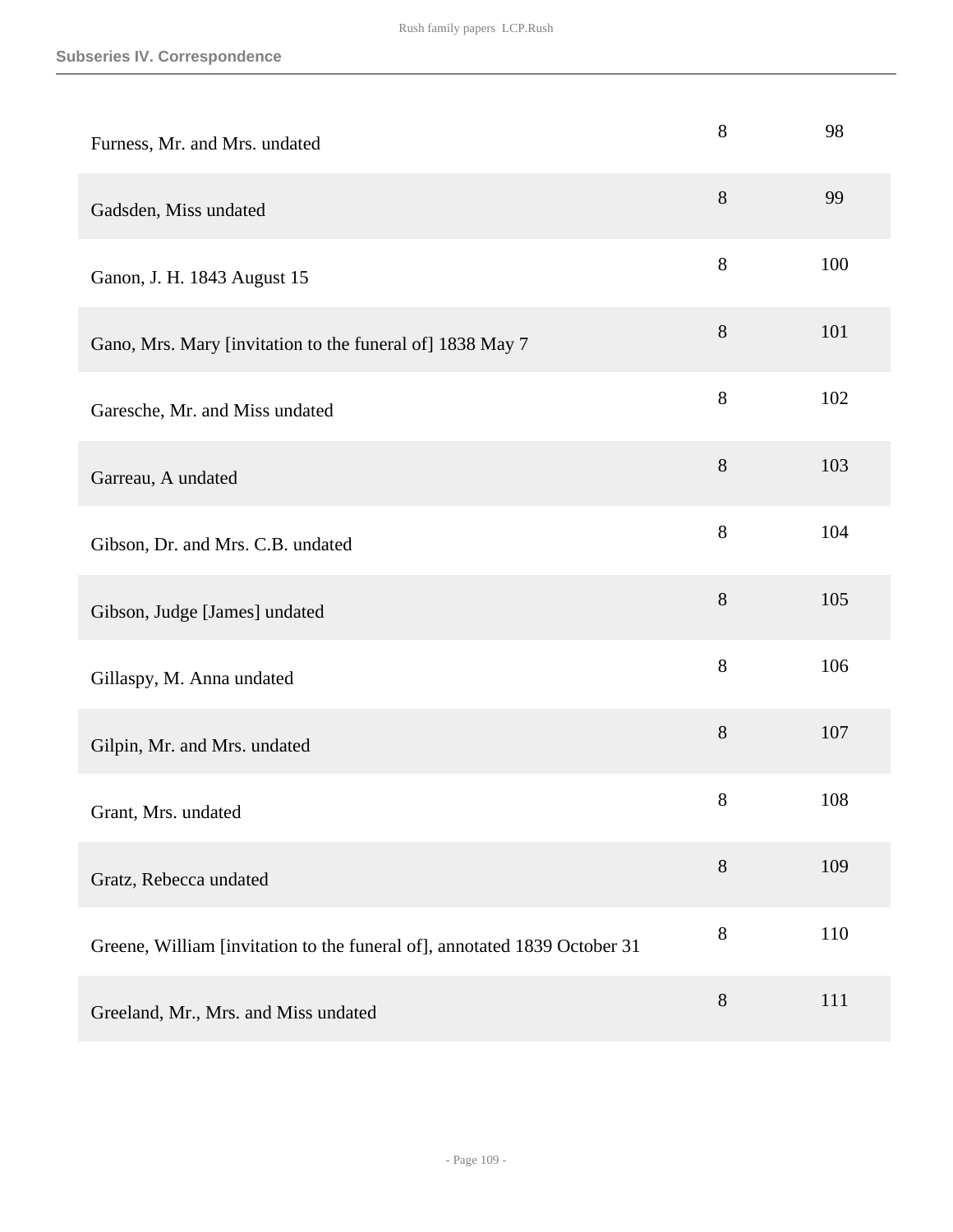| Greeland, Aurora undated                                        | 8     | 112            |
|-----------------------------------------------------------------|-------|----------------|
| Griffith, Dr. and Mrs. R.E. undated                             | 8     | 113            |
| Gross, Dr. and Mrs. undated                                     | 8     | 114            |
| Guthrie, Anne S. undated                                        | $8\,$ | 115            |
| Haldane, [W.] undated                                           | 9     | $\mathbf{1}$   |
| Hall, S.J. undated                                              | 9     | $\overline{2}$ |
| Hamilton, Mary [invitation to funeral of] 1849 April            | 9     | 3              |
| Hamilton, Miss [Mary] 1838, undated                             | 9     | $\overline{4}$ |
| Hare, Dr. and Mrs. Robert 1832, undated                         | 9     | 5              |
| Hare, Mrs. C.W. and Miss C.E. undated                           | 9     | 6              |
| Harris, Mrs. Thomas [invitation to the funeral of] 1834 July 29 | 9     | 7              |
| Harris, Dr. and Mrs. Thomas 1840, undated                       | 9     | 8              |
| Harris, William A. undated                                      | 9     | 9              |
| Harrison, George undated                                        | 9     | 10             |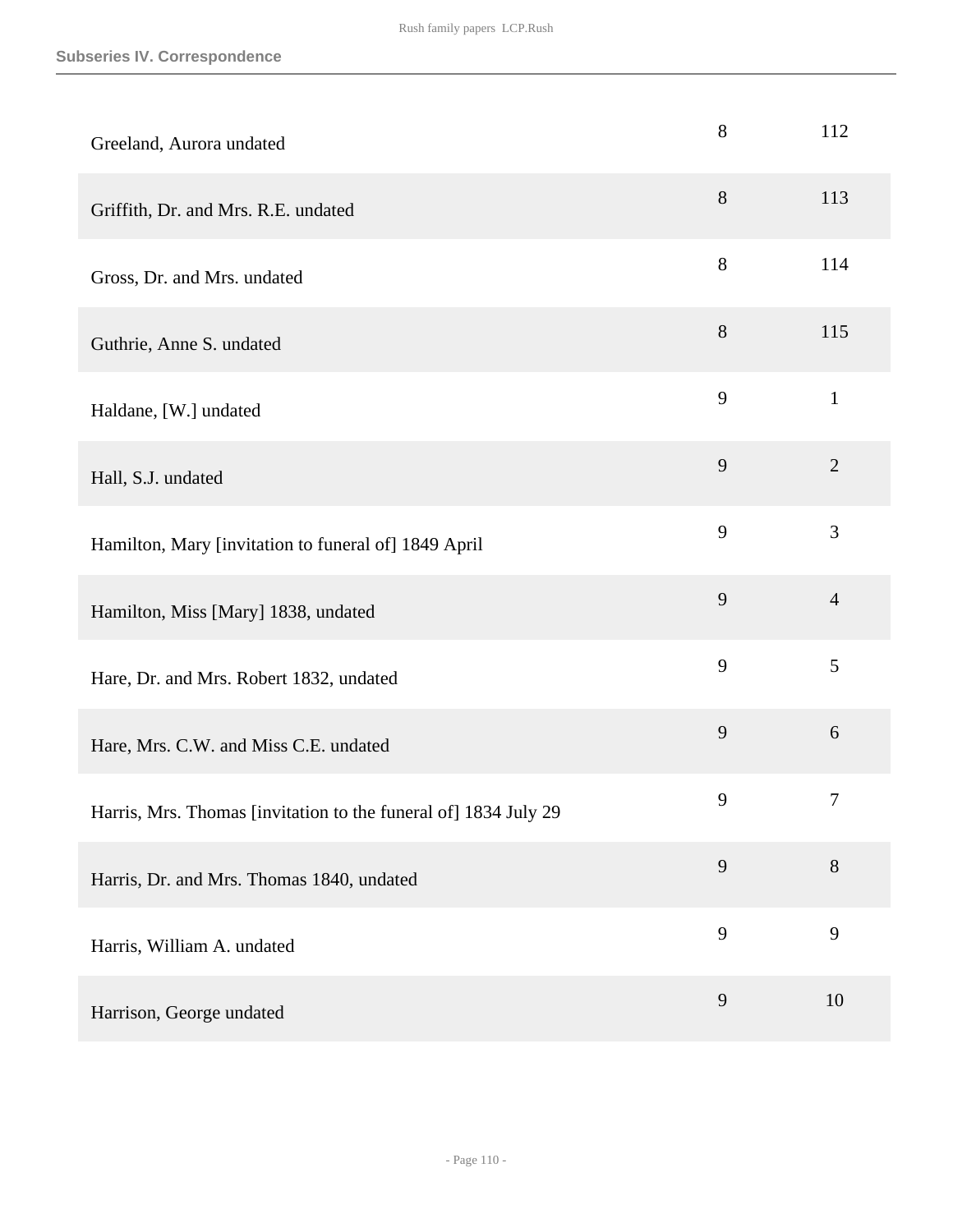| Harrison, Sophia undated                 | 9 | 11 |
|------------------------------------------|---|----|
| Hawkins, William undated                 | 9 | 12 |
| Hazard, Mary 1836-1867, undated          | 9 | 13 |
| Hazlehurst, Mr. and Mrs. undated         | 9 | 14 |
| Henderson, Mr. and Mrs. undated          | 9 | 15 |
| Henry, Mr. and Mrs. undated              | 9 | 16 |
| Hersant, Mr. and Mrs. 1838-1839, undated | 9 | 17 |
| Hewson, Dr. and Miss Baker undated       | 9 | 18 |
| Hodgson, Mrs. undated                    | 9 | 19 |
| Hogg, Mrs. undated                       | 9 | 20 |
| Hoope, H. [or Hooke?] undated            | 9 | 21 |
| Hoope, Mrs. and Miss undated             | 9 | 22 |
| Hope, Dr. undated                        | 9 | 23 |
| Hopkinson, A. undated                    | 9 | 24 |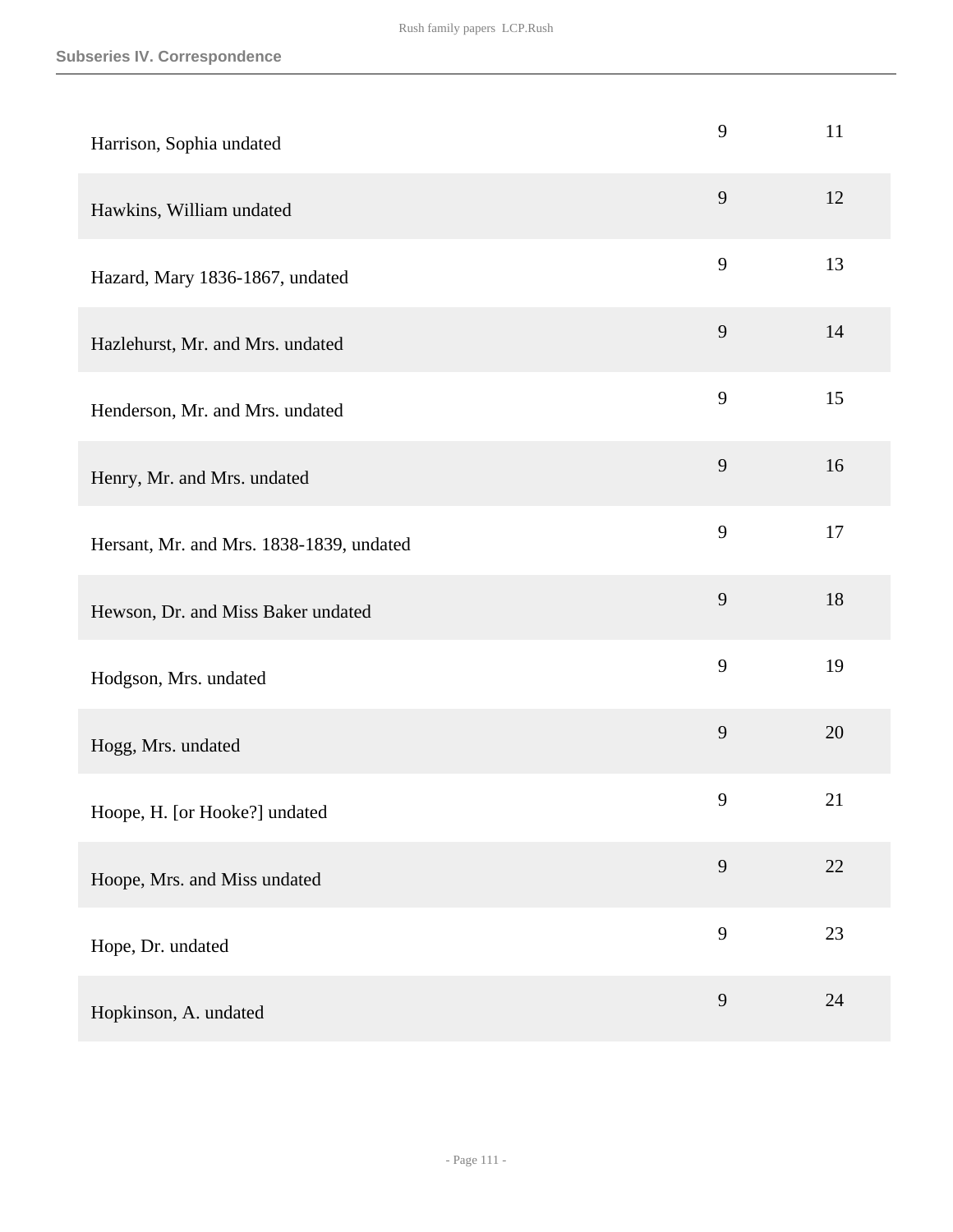| Hopkinson, Mr. and Mrs. F. 1840, undated   | 9 | 25 |
|--------------------------------------------|---|----|
| Hopkinson, James undated                   | 9 | 26 |
| Howland, G.G. undated                      | 9 | 27 |
| Huger, F.K. 1837 September 19              | 9 | 28 |
| Hunt, Mrs. and Miss undated                | 9 | 29 |
| Hunter, Mr. and Mrs. 1843-1845             | 9 | 30 |
| Hupfeld, C.F. undated                      | 9 | 31 |
| Hutchinson, Mr. and Mrs. undated           | 9 | 32 |
| Ingersoll, Mr., Mrs. and Misses undated    | 9 | 33 |
| Ingersoll, C.A. undated                    | 9 | 34 |
| Ingersoll, Mr. and Mrs. Charles J. undated | 9 | 35 |
| Ingersoll, J.R. 1837, undated              | 9 | 36 |
| Ingersoll, M.W. undated                    | 9 | 37 |
| Ingersoll, Susan C. undated                | 9 | 38 |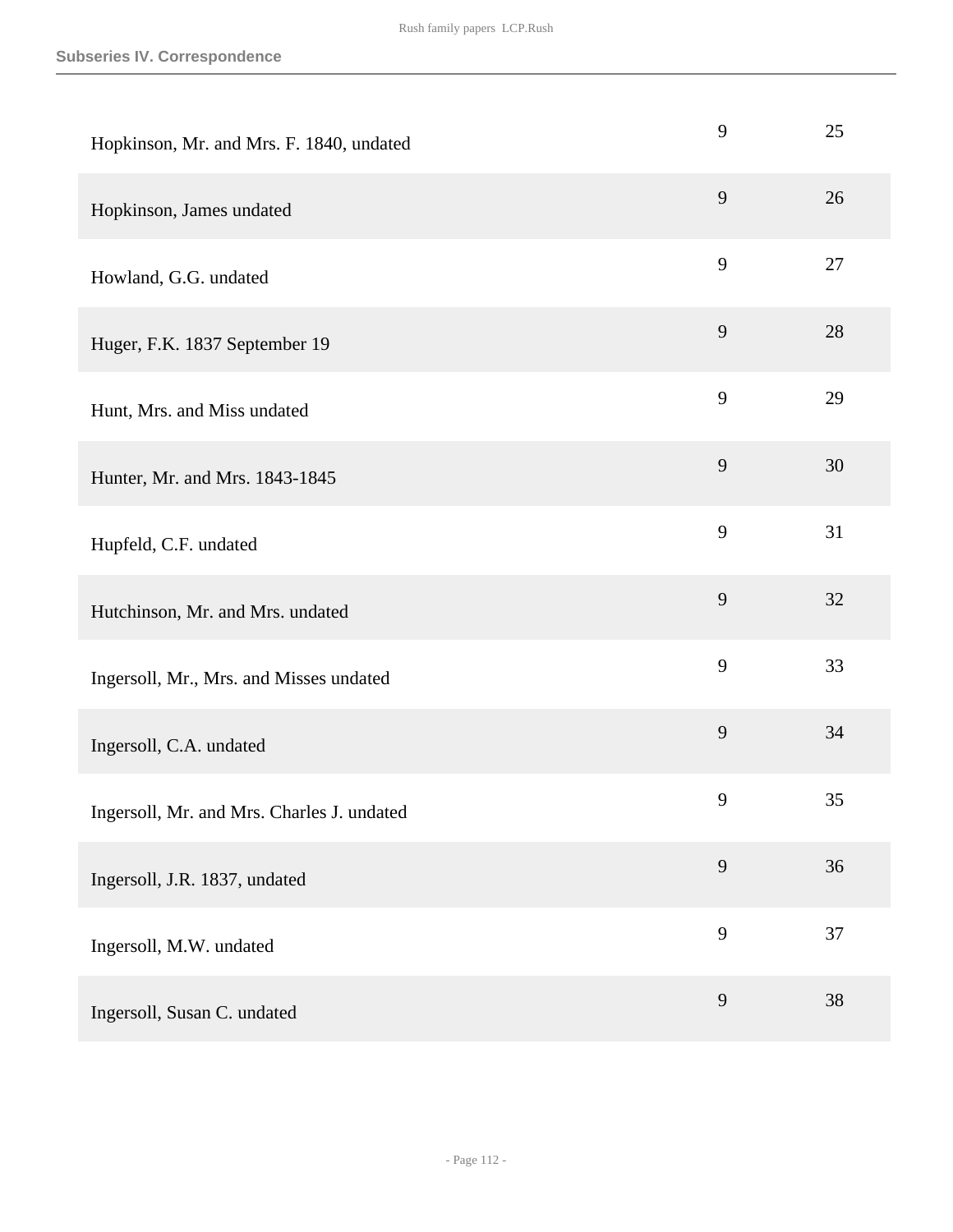| Ingraham, Mr. and Mrs. Alfred undated                        | 9 | 39 |
|--------------------------------------------------------------|---|----|
| Ingraham, Mr., Mrs. and Miss undated                         | 9 | 40 |
| Iredell, James undated                                       | 9 | 41 |
| Izard, R. F. undated                                         | 9 | 42 |
| Izard, Misses undated                                        | 9 | 43 |
| Jackson, Mr., Mrs. and Miss undated                          | 9 | 44 |
| Jackson, William undated                                     | 9 | 45 |
| James, Dr. Thomas [invitation to the funeral of] 1835 July 6 | 9 | 46 |
| Jenkins, Miss undated                                        | 9 | 47 |
| Jewett, Mrs. undated                                         | 9 | 48 |
| Jones, Mr. 1844 October 25                                   | 9 | 49 |
| Jones, Mrs. Eliza undated                                    | 9 | 50 |
| Jones, Judge and Mrs. undated                                | 9 | 51 |
| Keating, Mr. and Mrs. undated                                | 9 | 52 |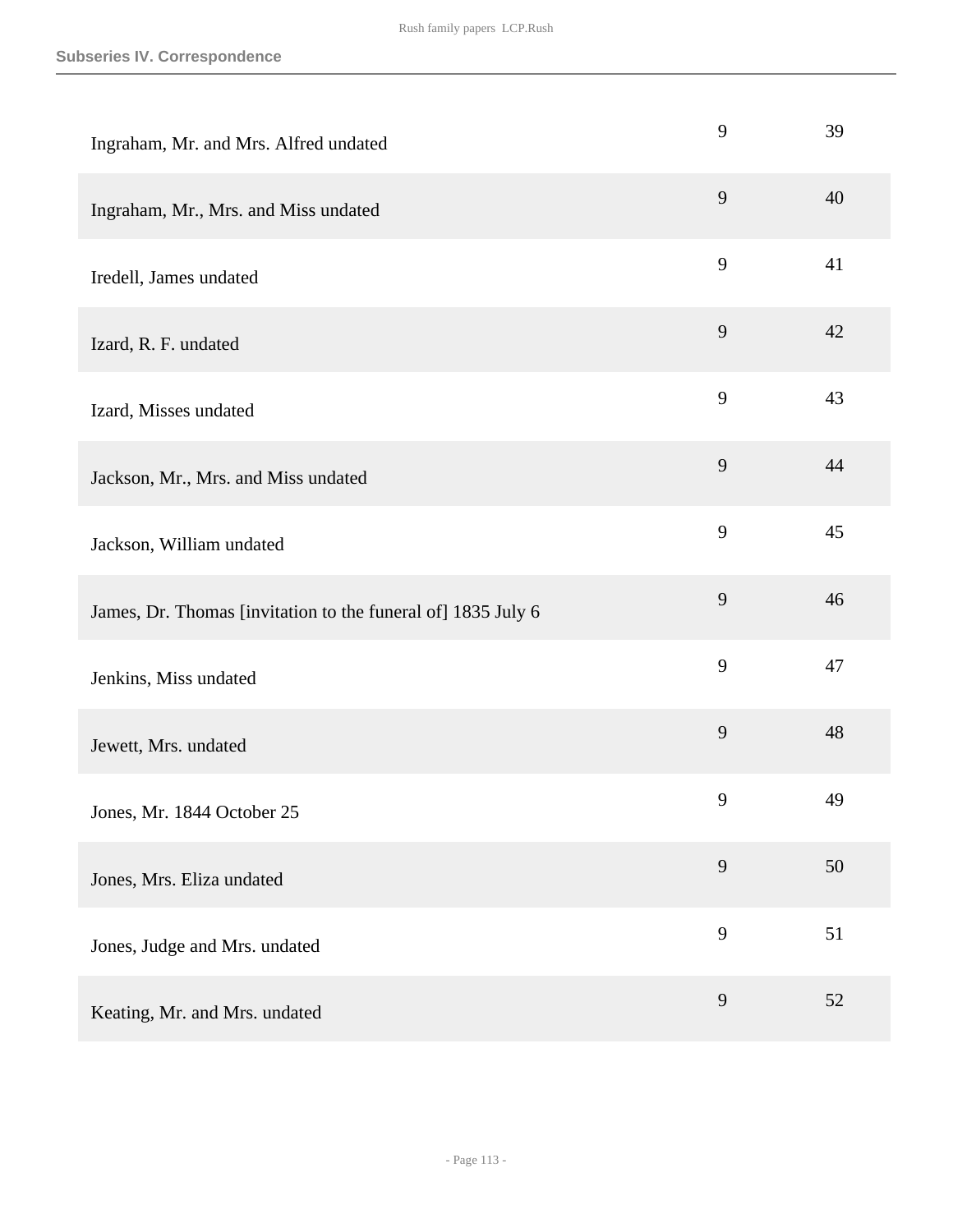| Keith, Washington and William undated                               | 9 | 53 |
|---------------------------------------------------------------------|---|----|
| Kemble, George [invitation to the funeral of] 1838 January 16       | 9 | 54 |
| Kennedy, A.E. undated                                               | 9 | 55 |
| Keppele, Mrs. undated                                               | 9 | 56 |
| Kershaw, Mr. undated                                                | 9 | 57 |
| Knowles, Mr. and Mrs. undated                                       | 9 | 58 |
| Kortright, Mr. undated                                              | 9 | 59 |
| Kuhn, Miss E. undated                                               | 9 | 60 |
| Kuhn, Dr. and Mrs. H. undated                                       | 9 | 61 |
| Kuhn, Mr. and Mrs. undated                                          | 9 | 62 |
| Hawkins, Dr. Edwin R. regarding death of Mr. Mary Lamb 1868 July 22 | 9 | 63 |
| Lambert, J.R. undated                                               | 9 | 64 |
| Lang, Dr. 1844 October 24                                           | 9 | 65 |
| Langdale, Lord and Lady (Bickersteth, Henry) undated                | 9 | 66 |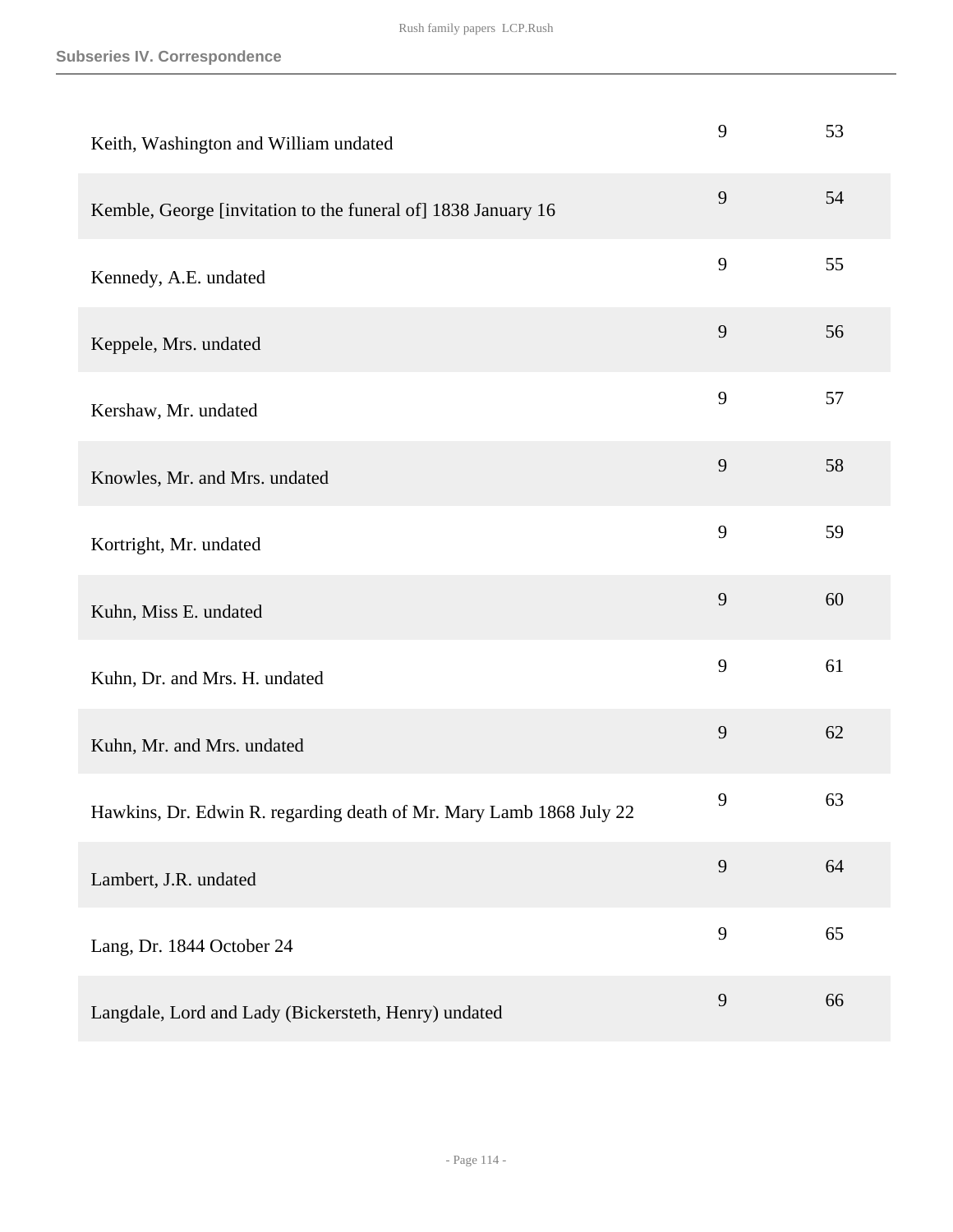| Landsdowne, Lord (Henry Petty-Fitzmaurice) undated              | 9 | 67 |
|-----------------------------------------------------------------|---|----|
| Lardner, Mr. and Mrs. James undated                             | 9 | 68 |
| Lardner, Miss undated                                           | 9 | 69 |
| Latimer, Mr. and Mrs. J.R. 1836-1838, undated                   | 9 | 70 |
| Laussat, Antony [invitation to the funeral of] 1833 October 29  | 9 | 71 |
| Laussat, Mrs. and Miss undated                                  | 9 | 72 |
| Lee, Mrs. undated                                               | 9 | 73 |
| LeGreen, Mr. undated                                            | 9 | 74 |
| Lenox, Mrs. [invitation to the funeral of] 1834 August 25       | 9 | 75 |
| Levy, Mrs. undated                                              | 9 | 76 |
| Lewis, Lawrence undated                                         | 9 | 77 |
| Lewis, Miss M.S. undated                                        | 9 | 78 |
| Lewis, Mrs. Rachel [invitation to the funeral of] 1836 March 17 | 9 | 79 |
| Lewis, Mrs. R.M. undated                                        | 9 | 80 |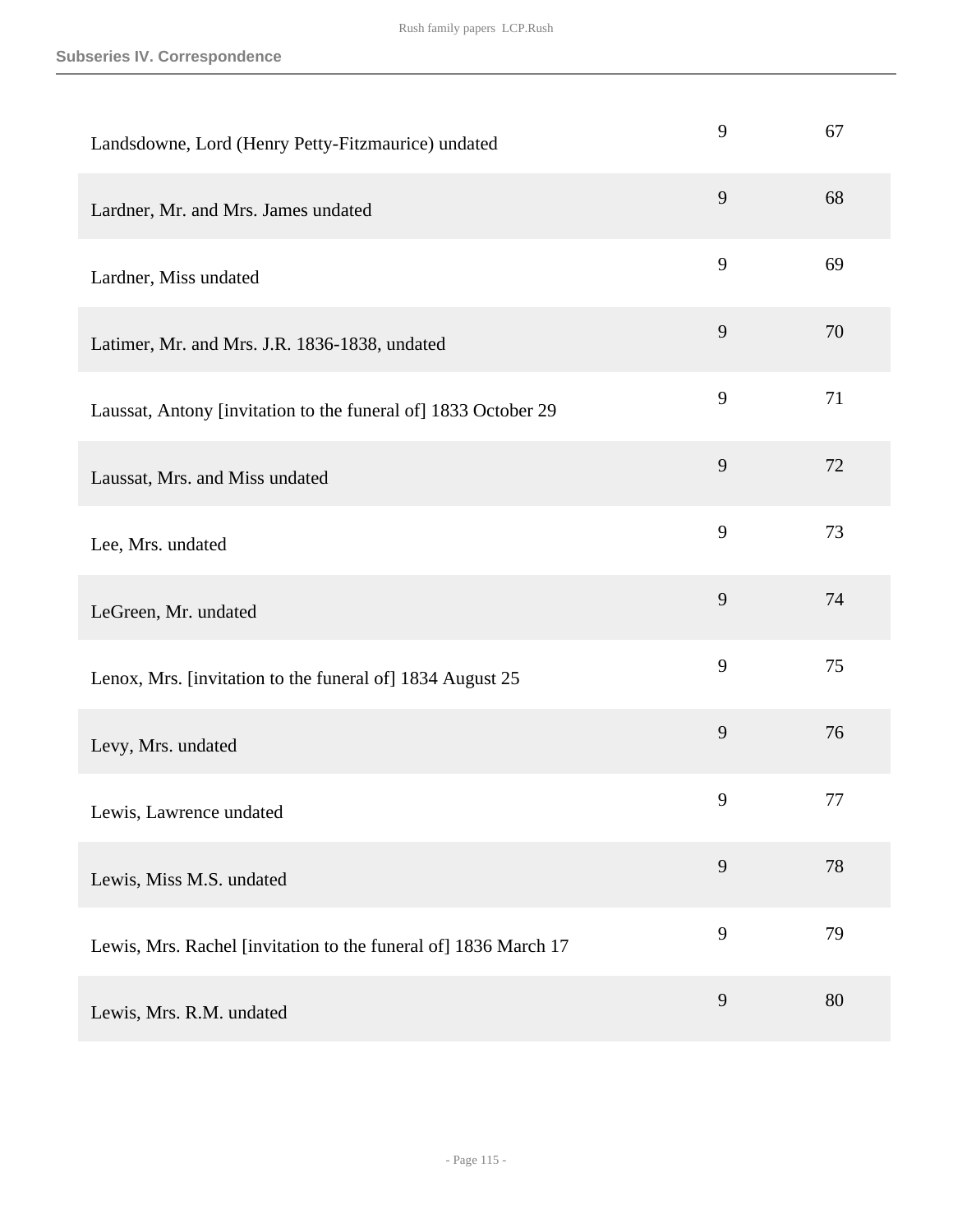| Lewis, S.N. undated                                                      | 9 | 81 |
|--------------------------------------------------------------------------|---|----|
| Lewis, William D. undated                                                | 9 | 82 |
| Lewis, Mr., Mrs. and Misses undated                                      | 9 | 83 |
| Lippincott, William undated                                              | 9 | 84 |
| Livingston, Mr. undated                                                  | 9 | 85 |
| Livingston, Mr. and Mrs. Carroll undated                                 | 9 | 86 |
| Logan, Mr., Mrs. and Miss undated                                        | 9 | 87 |
| Lord, Mrs. undated                                                       | 9 | 88 |
| Lyman, Mr. and Mrs. undated                                              | 9 | 89 |
| Macalester, Charles and Eliza Ann undated                                | 9 | 90 |
| Macalester, Mrs. Eliza Ann [invitation to the funeral of] 1835 August 31 | 9 | 91 |
| McCall, G.C. undated                                                     | 9 | 92 |
| McCall, P. undated                                                       | 9 | 93 |
| McCall, Robert undated                                                   | 9 | 94 |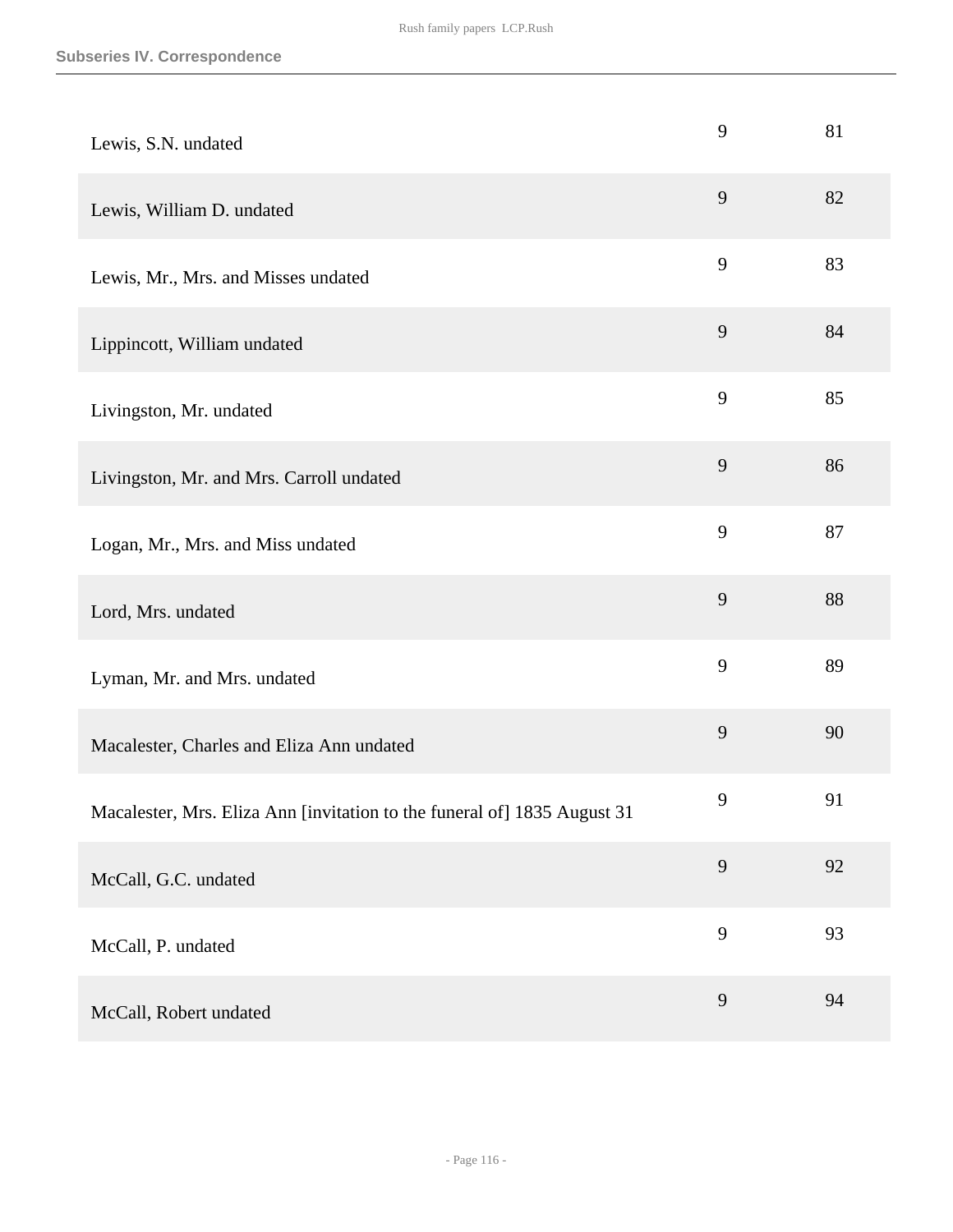| McClellan, E.S. undated                                      | 9 | 95  |
|--------------------------------------------------------------|---|-----|
| McEuen, Mrs. undated                                         | 9 | 96  |
| McIlvaine, Mr. and Miss undated                              | 9 | 97  |
| McKean, P.E.W. undated                                       | 9 | 98  |
| McKenney, Mrs. Editha [obituary] undated                     | 9 | 99  |
| McMinn, William [invitation to the funeral of] 1840 March 26 | 9 | 100 |
| McMurtrie, Mr. and Mrs. R.M. and Miss undated                | 9 | 101 |
| Macpherson, Miss undated                                     | 9 | 102 |
| Mactier, Mr. undated                                         | 9 | 103 |
| Magee, Mrs. undated                                          | 9 | 104 |
| Mailliard, Monsieurs L. and A. 1839 February 28              | 9 | 105 |
| [Markol], Mr. and Mrs. James and Miss undated                | 9 | 106 |
| Marryat, Charlotte undated                                   | 9 | 107 |
| Marshall, Miss undated                                       | 9 | 108 |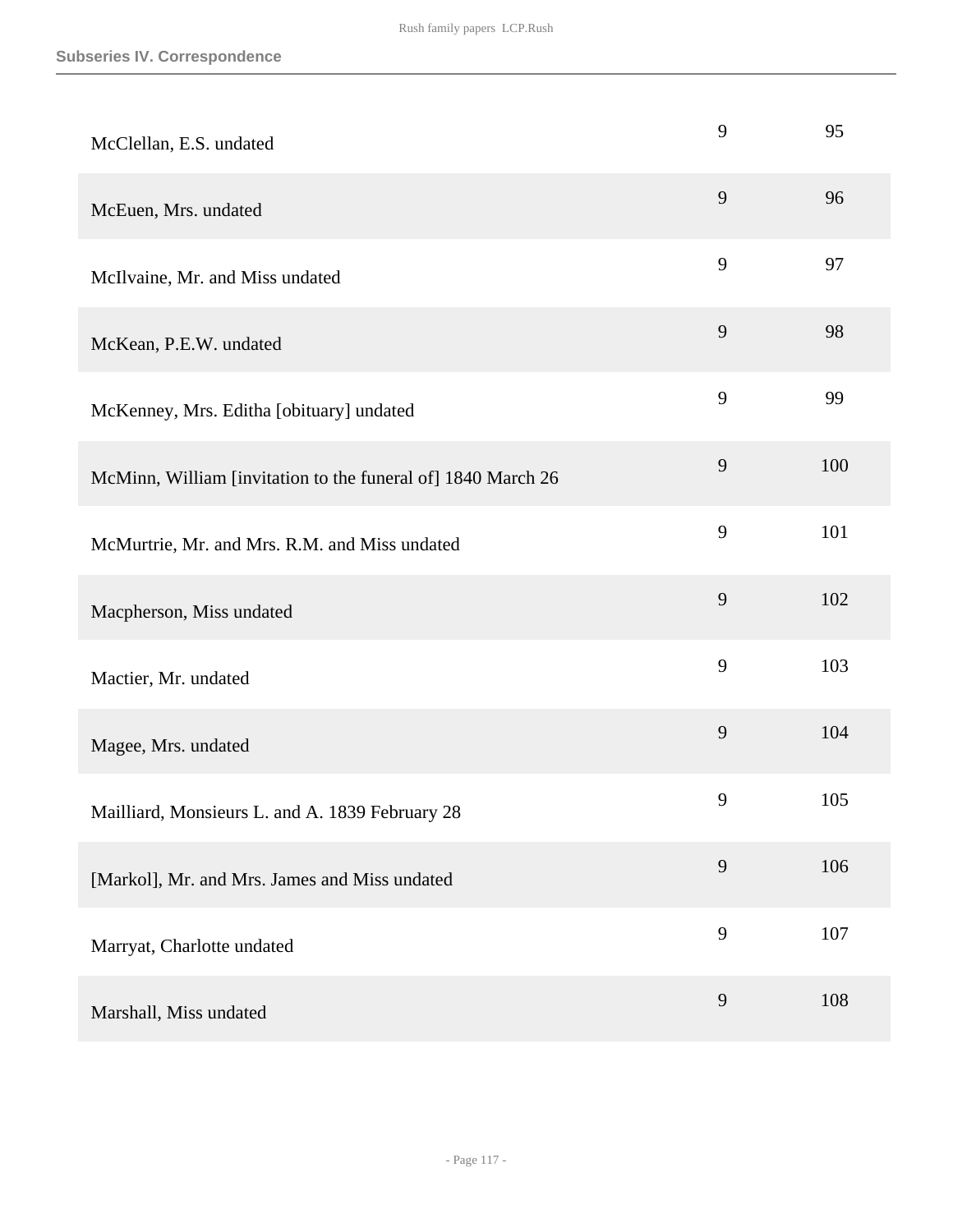| Martin, Mr. 1845 July 12                                           | 9  | 109              |
|--------------------------------------------------------------------|----|------------------|
| Meade, G. undated                                                  | 9  | 110              |
| Mease, Dr. undated                                                 | 9  | 111              |
| Mease, Isabelle undated                                            | 9  | 112              |
| Meredith, William [invitation to the funeral of] 1844 September 28 | 9  | 113              |
| Meredith, Mr., Mrs. and the Misses undated                         | 9  | 114              |
| Merino, Augustus undated                                           | 9  | 115              |
| Middleton, Mrs. and Misses undated                                 | 10 | $\mathbf{1}$     |
| Mifflin, Mrs. Charles undated                                      | 10 | $\overline{2}$   |
| Miller, A. 1810 June 19                                            | 10 | 3                |
| Miller, Clements S. 1841, undated                                  | 10 | $\overline{4}$   |
| Miller, G. 1810 July 19                                            | 10 | 5                |
| Miller, John 1845 June 6                                           | 10 | $\boldsymbol{6}$ |
| Miller, Juliana 1843 January 18                                    | 10 | $\tau$           |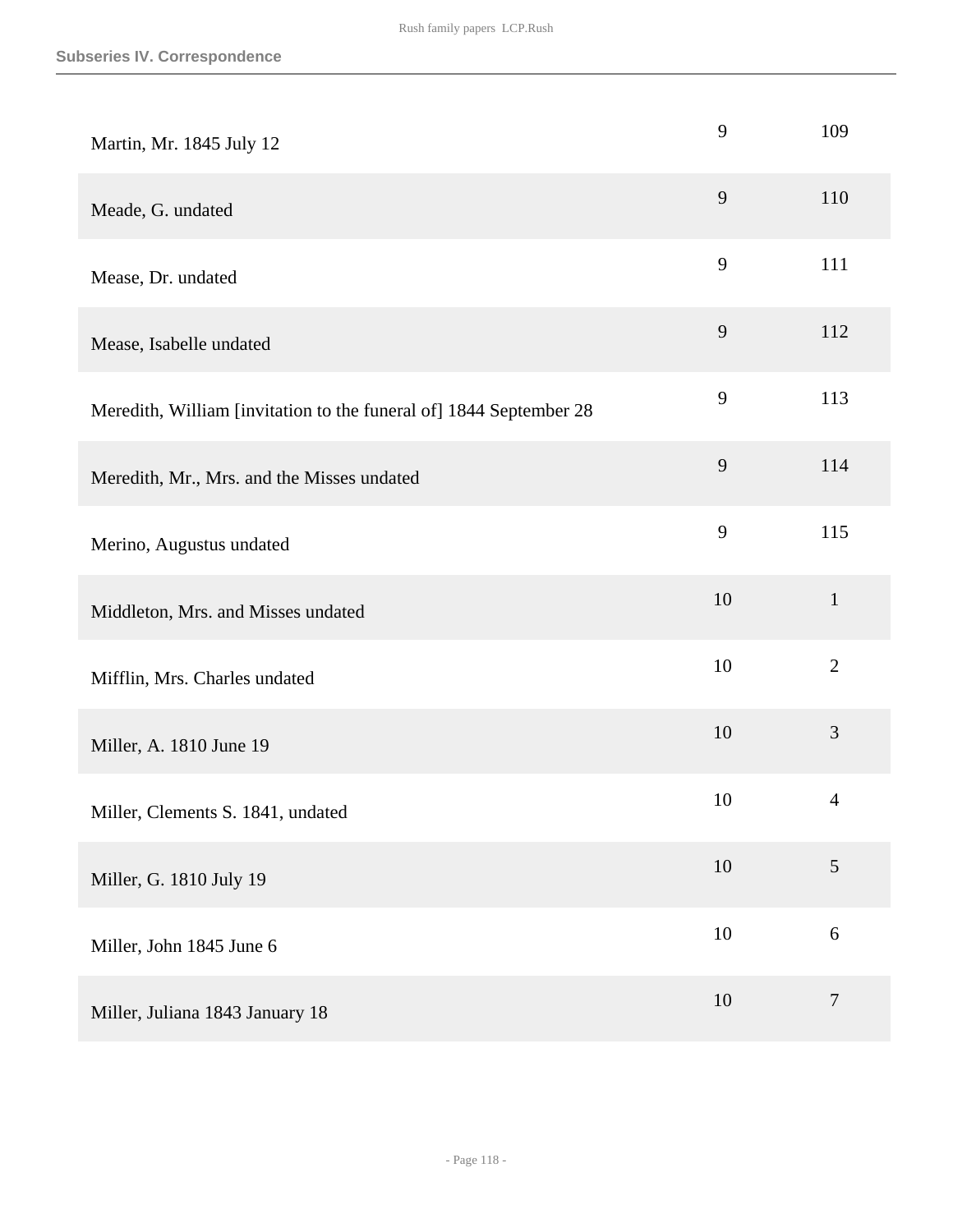| Miller, Colonel undated                                          | 10 | 8  |
|------------------------------------------------------------------|----|----|
| Milligan, Miss and Miss Blight undated                           | 10 | 9  |
| Milroy, Dr. undated                                              | 10 | 10 |
| Moncure, Mr. and Mrs. undated                                    | 10 | 11 |
| Monro, Dr. undated                                               | 10 | 12 |
| Moore, Jacob R. [invitation to the funeral of] 1837 December 9   | 10 | 13 |
| Moore, Dr. John [invitation to the funeral of] 1836 May 23       | 10 | 14 |
| Moore, Mary Anna [invitation to the funeral of] 1842 May 21      | 10 | 15 |
| Morelli, D. Gregorio 1838                                        | 10 | 16 |
| Morgan, Lady 1845, undated                                       | 10 | 17 |
| Morrell, Mrs. and Miss undated                                   | 10 | 18 |
| Murray, Catharine [invitation to the funeral of] 1832 October 29 | 10 | 19 |
| Mutter, Dr. and Mrs. undated                                     | 10 | 20 |
| Naglee, Ellen [invitation to the funeral of] 1844 January 13     | 10 | 21 |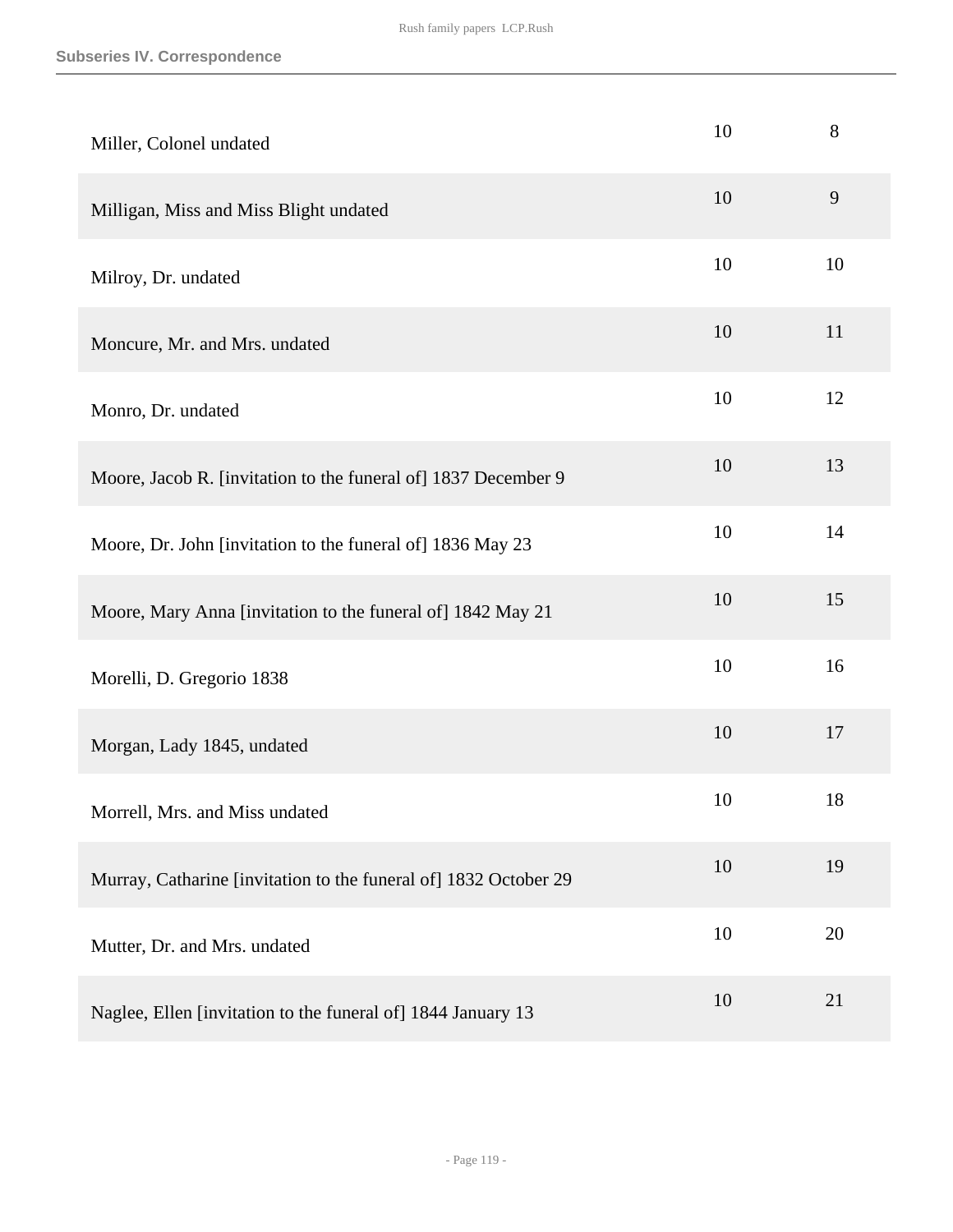| Naglee, Mrs. Margaret [invitation to the funeral of] 1838 July 14 | 10 | 22 |
|-------------------------------------------------------------------|----|----|
| Nancrede, Dr. and Mrs. J. G. 1840, undated                        | 10 | 23 |
| Neill, Miss 1823 January 29                                       | 10 | 24 |
| Newman, Mrs. J.S. undated                                         | 10 | 25 |
| Nicklin, Mr. and Mrs. P.H. undated                                | 10 | 26 |
| Nicholas, Charles undated                                         | 10 | 27 |
| Nixon, Mrs. and Misses undated                                    | 10 | 28 |
| Norris, Dr. and Mrs. undated                                      | 10 | 29 |
| Norris, Mr. and Mrs. C. undated                                   | 10 | 30 |
| Norris, Mr. and Mrs. J. undated                                   | 10 | 31 |
| Norris, Miss undated                                              | 10 | 32 |
| Norton, Mrs. Caroline undated                                     | 10 | 33 |
| Oakeley, George [invitation to the funeral of] 1835 December 15   | 10 | 34 |
| O'Connor, Miss undated                                            | 10 | 35 |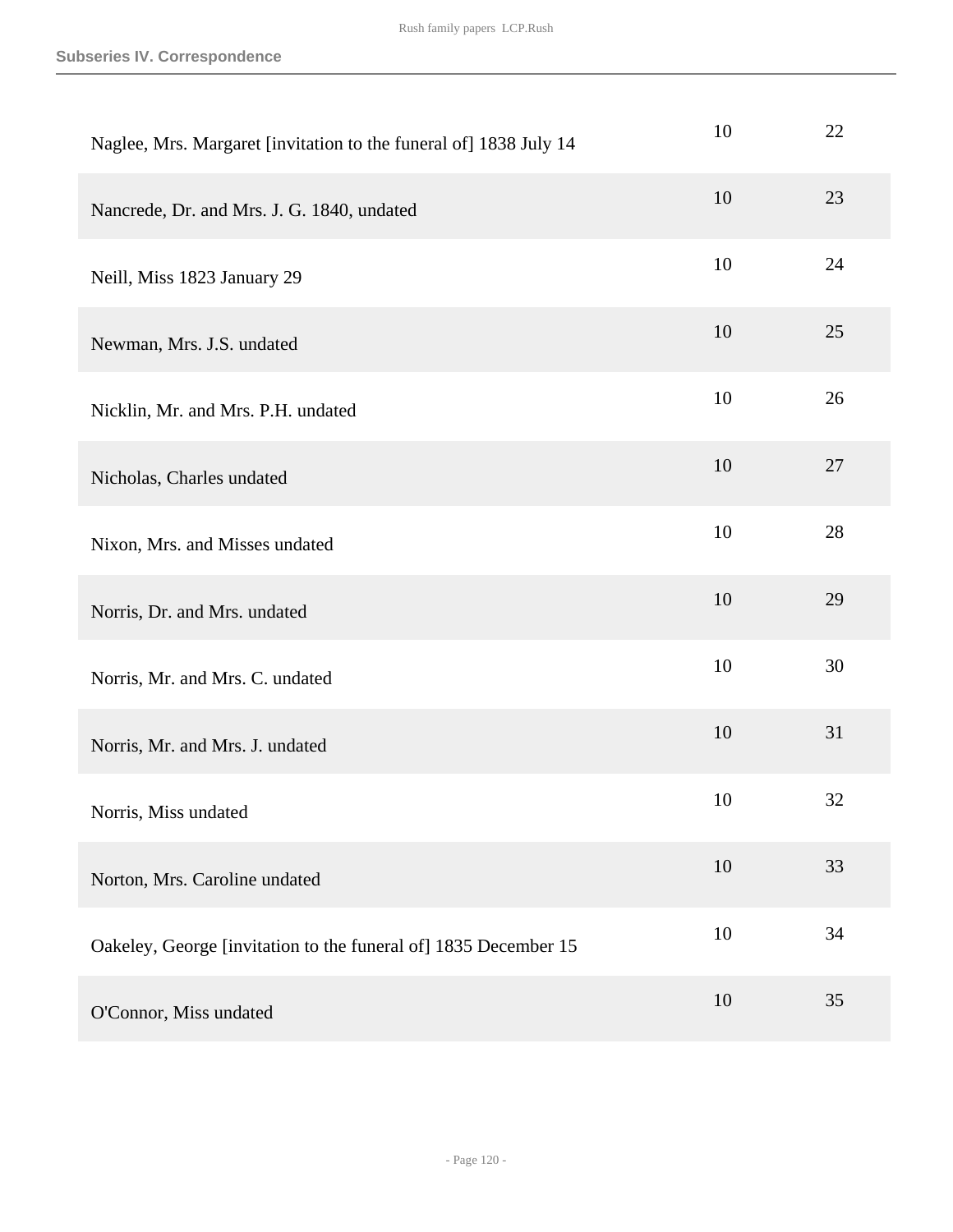| Otis, Mr. and Mrs. undated            | 10     | 36 |
|---------------------------------------|--------|----|
| Otto, Dr. and Mrs. undated            | 10     | 37 |
| Palmer, Mr. and Mrs. 1839, undated    | 10     | 38 |
| Patterson, Mr. 1810 June 25           | 10     | 39 |
| Patterson, Eliza undated              | 10     | 40 |
| Patterson, R. 1837, undated           | 10     | 41 |
| Pattison, Dr. 1835 December 25        | 10     | 42 |
| Peace, Dr. Edward undated             | 10     | 43 |
| Peck, Mr. and Mrs. undated            | 10     | 44 |
| Pemberton, Mr., Mrs. and Miss undated | 10     | 45 |
| Pepper, Mr. and Mrs. G. S. undated    | 10     | 46 |
| Peries, Mr. undated                   | $10\,$ | 47 |
| Perry, John George 1845 July 11       | $10\,$ | 48 |
| Peters, Francis undated               | $10\,$ | 49 |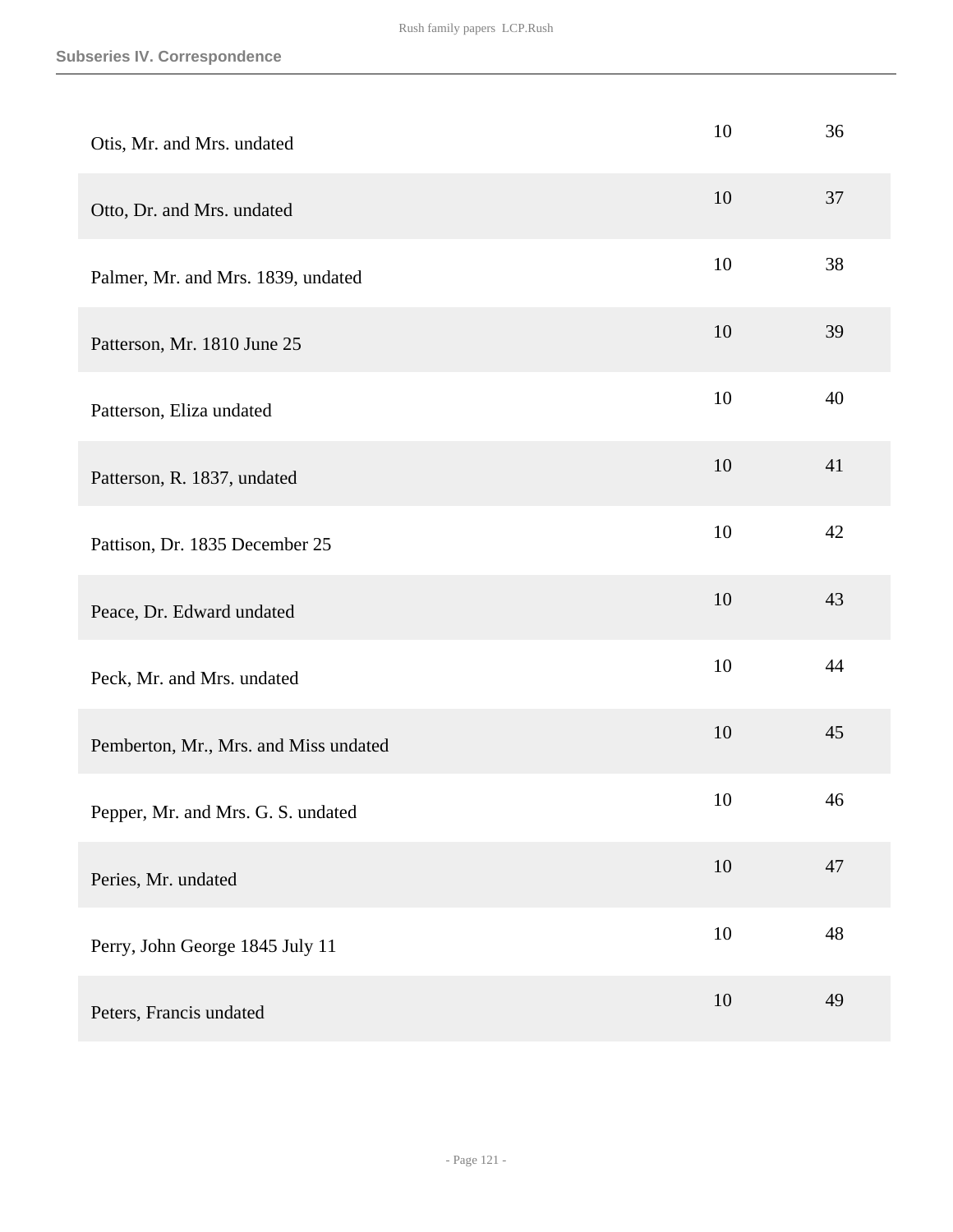| Peters, R. 1837-1839, undated             | 10     | 50 |
|-------------------------------------------|--------|----|
| Peters, S.E. undated                      | 10     | 51 |
| Peters, Miss undated                      | 10     | 52 |
| Pettis, Mrs. 1841-1842                    | 10     | 53 |
| Philadelphia Alms House 1821 August 13    | 10     | 54 |
| Philadelphia Club 1843 October 30         | 10     | 55 |
| Philadelphia Literary Circle undated      | 10     | 56 |
| Phillips, Mr. and Miss undated            | 10     | 57 |
| Physick, Mr. and Mrs. undated             | 10     | 58 |
| Picot, Mr. and Mrs. Charles 1841, undated | 10     | 59 |
| Pleasonton, Mr. and Mrs. 1840, undated    | 10     | 60 |
| Pope, Mr. undated                         | $10\,$ | 61 |
| Potts, Mrs. S.A. 1835 April 21            | $10\,$ | 62 |
| Powel, Mr. S. and Mrs. 1840, undated      | 10     | 63 |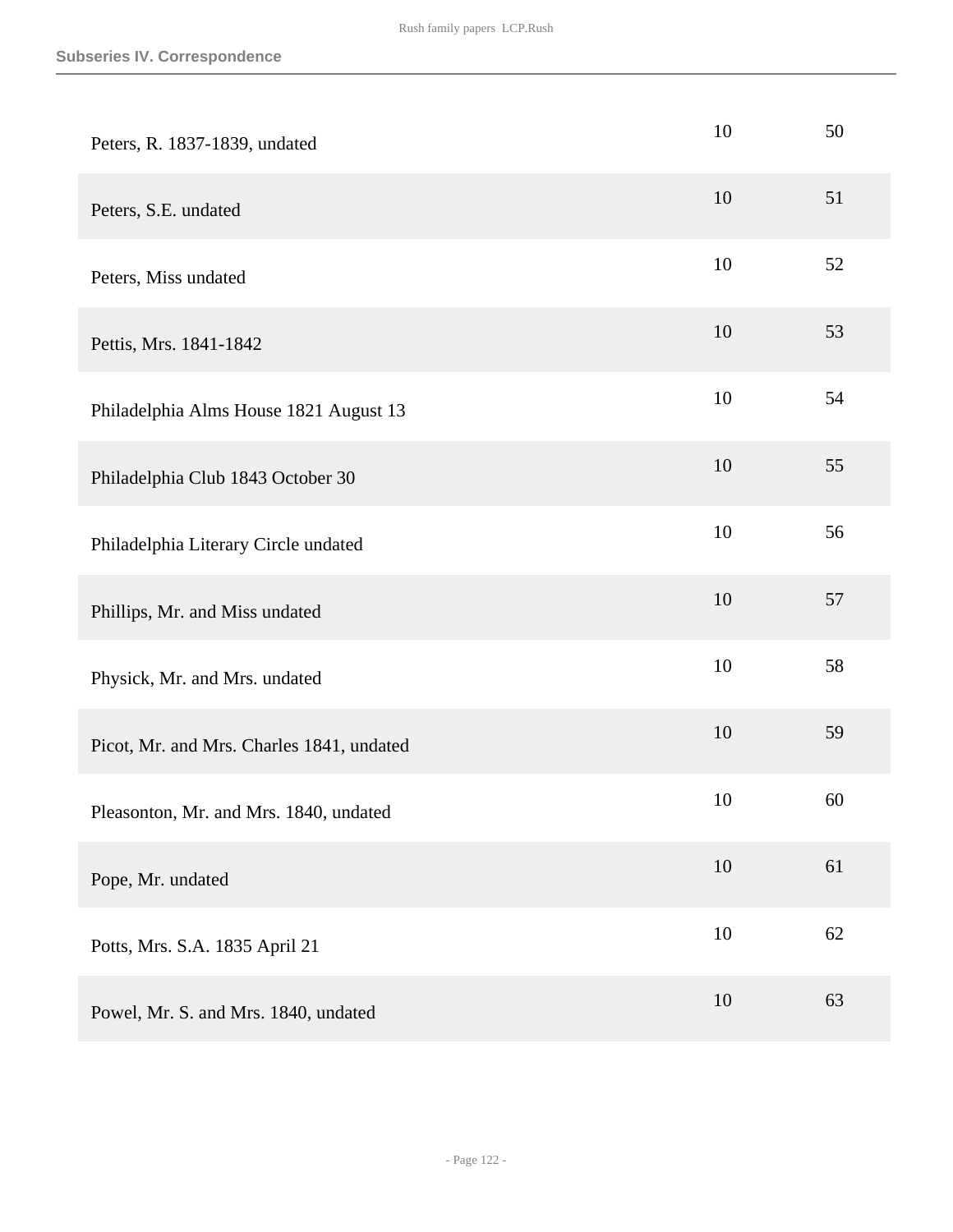| Preble, Commodore 1806 August 1     | 10     | 64 |
|-------------------------------------|--------|----|
| Quiblier, M. 1843 April 19          | 10     | 65 |
| Raquet, Mr. undated                 | 10     | 66 |
| Ralston, A.G. undated               | 10     | 67 |
| Ralston, G. undated                 | 10     | 68 |
| Ralston, H. undated                 | 10     | 69 |
| Ralston, N. undated                 | 10     | 70 |
| Ralston, R. undated                 | 10     | 71 |
| Ralston, Miss undated               | 10     | 72 |
| Ramsay, Captain and Mrs. undated    | 10     | 73 |
| Randall, A. 1841 October 25         | 10     | 74 |
| Randall, Mrs. J. 1839-1840          | $10\,$ | 75 |
| Randolph, Dr. and Mrs. undated      | $10\,$ | 76 |
| Rawle, Mr., Mrs. and Misses undated | $10\,$ | 77 |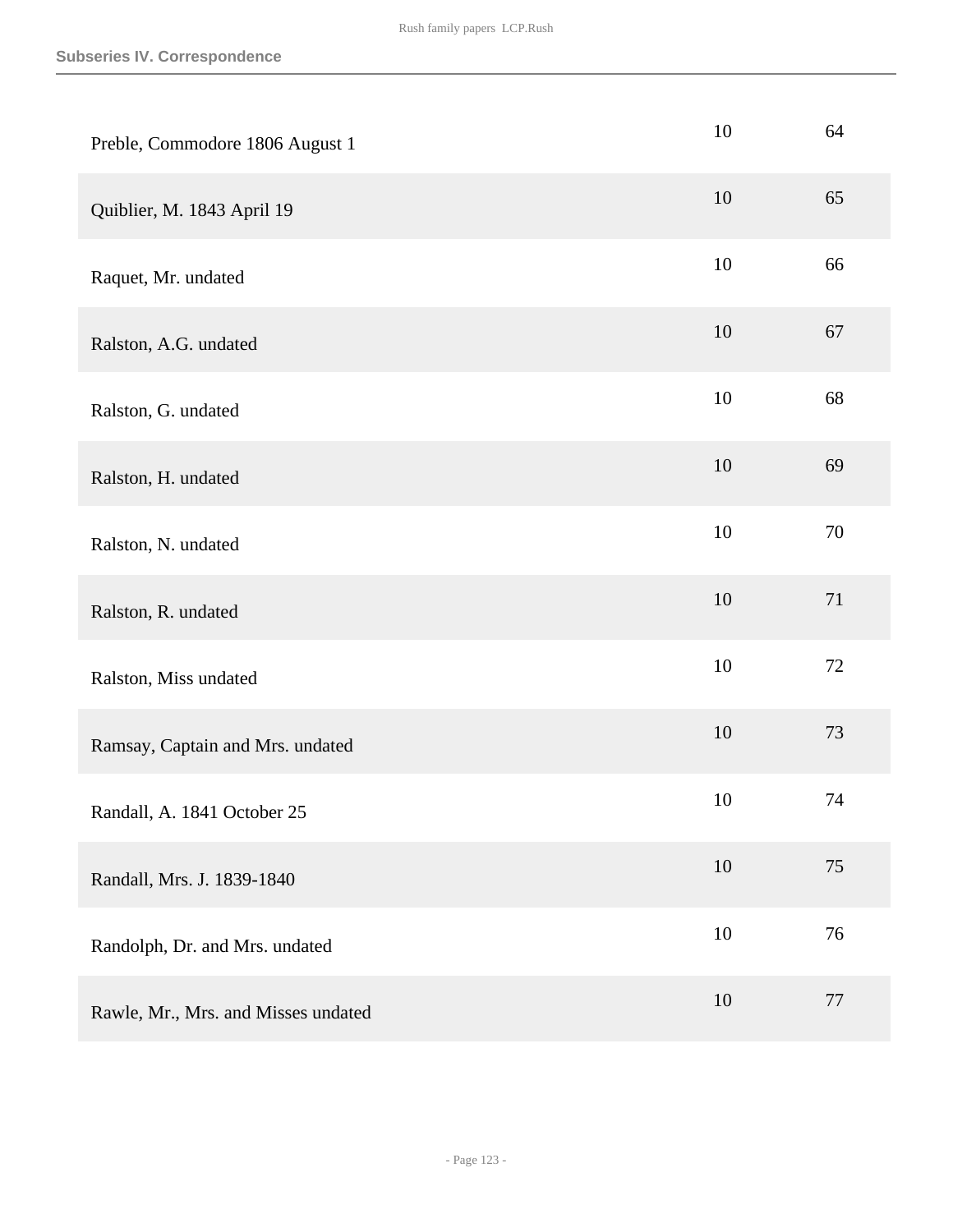| Read, Captain and Mrs. George Campbell undated                                              | 10 | 78 |
|---------------------------------------------------------------------------------------------|----|----|
| Read, Mr. and Mrs. J.M. undated                                                             | 10 | 79 |
| Read, Miss undated                                                                          | 10 | 80 |
| Redman, Miss undated                                                                        | 10 | 81 |
| Relf, Richard [invitation to the funeral of] 1836 September 26                              | 10 | 82 |
| Relf, Mr. and Mrs. undated                                                                  | 10 | 83 |
| Richards, Francis H. undated                                                                | 10 | 84 |
| Richardson, W.H. 1843 June 18                                                               | 10 | 85 |
| Ricketts, Mr. and Mrs. 1839, undated                                                        | 10 | 86 |
| Ridgway, Mr. and Mrs. undated                                                               | 10 | 87 |
| Ritchie, Mary C. undated                                                                    | 10 | 88 |
| Ritter, Charles Eugene and Francis Augustus [invitation to the funeral<br>of] 1837 April 10 | 10 | 89 |
| Ritter, Jacob, Jr. [invitation to the funeral of] 1840 June 27                              | 10 | 90 |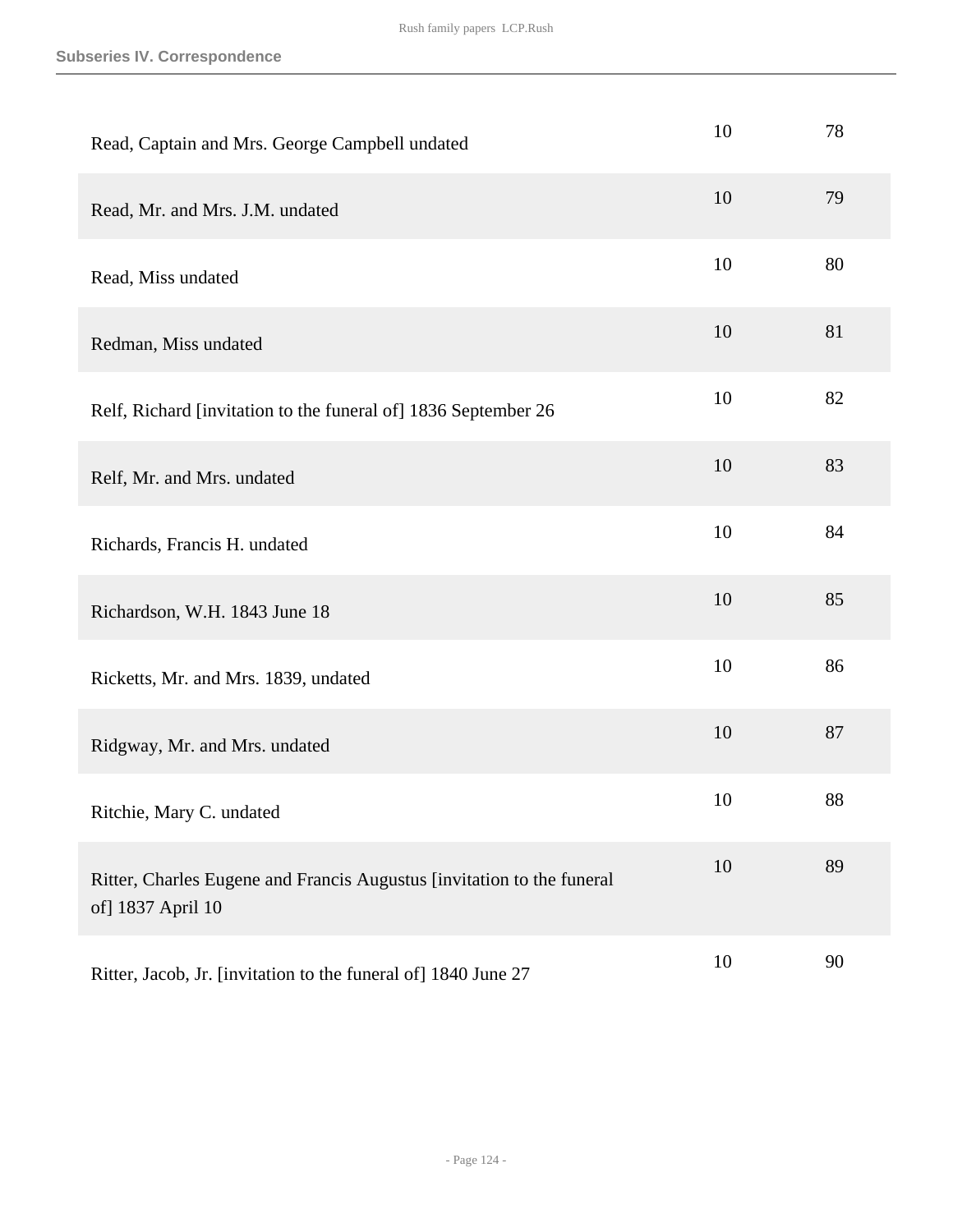| Ritter, Susan [invitation to the funeral of] 1841 October 4 | 10     | 91  |
|-------------------------------------------------------------|--------|-----|
| Roberts, E.F. undated                                       | 10     | 92  |
| Roberts, Mrs. undated                                       | 10     | 93  |
| Robeson, Mrs. and Miss undated                              | 10     | 94  |
| Robinson, G. undated                                        | 10     | 95  |
| Robinson, Mrs. John undated                                 | 10     | 96  |
| Robinson, Minnie undated                                    | 10     | 97  |
| Robinson, Moore undated                                     | 10     | 98  |
| Robinson, M. undated                                        | 10     | 99  |
| Robinson, Wirt undated                                      | 10     | 100 |
| Roebuck, J.N. and Dr. J. Robert Black undated               | 10     | 101 |
| Roesme, Baron and Madame de 1840 April 21                   | $10\,$ | 102 |
| Rogers, James undated                                       | 10     | 103 |
| Rogers, Judge undated                                       | 10     | 104 |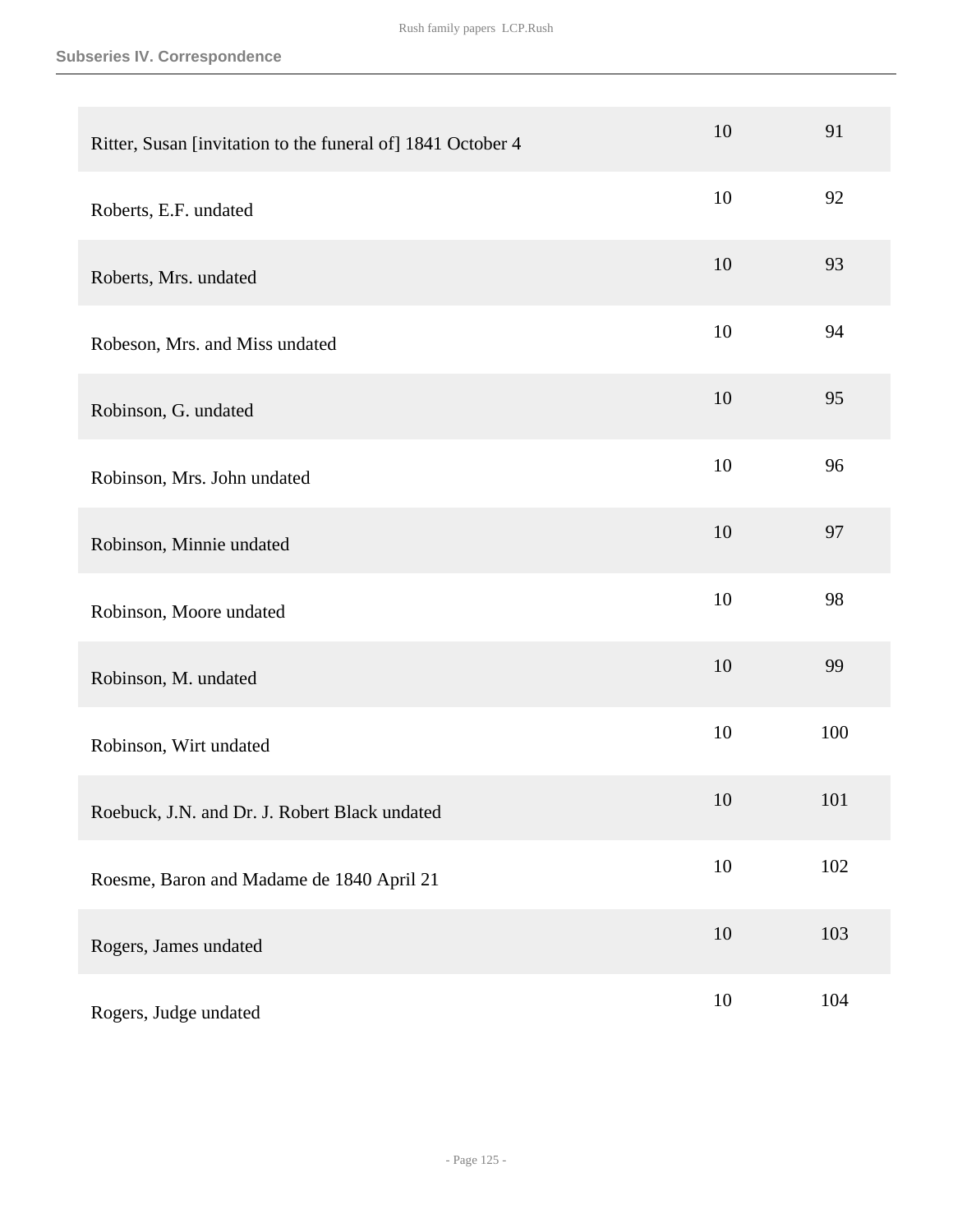| Ross, M. 1838 February 15                                      | 10 | 105            |
|----------------------------------------------------------------|----|----------------|
| Rotch, B.S. undated                                            | 10 | 106            |
| Rowland, Mr. and Mrs. undated                                  | 10 | 107            |
| Rush, Benjamin (nephew of James Rush) undated                  | 10 | 108            |
| Rush, Elizabeth [invitation to the funeral of] 1834 November 5 | 10 | 109            |
| Rush, E.F. [Elizabeth Fox] undated                             | 10 | 110            |
| Rush, Dr. and Mrs. James 1800-1846                             | 10 | 111            |
| Rush, J. Murray undated                                        | 10 | 112            |
| Rush, Mrs. S[amuel] undated                                    | 10 | 113            |
| Rush, William undated                                          | 10 | 114            |
| Russell, Mr. undated                                           | 10 | 115            |
| Sarmiento, Mrs. and Mrs. Craig undated                         | 11 | $\mathbf{1}$   |
| Schott, Mr. and Mrs. undated                                   | 11 | $\overline{2}$ |
| Scott, Mr., Mrs. and Miss undated                              | 11 | $\mathfrak{Z}$ |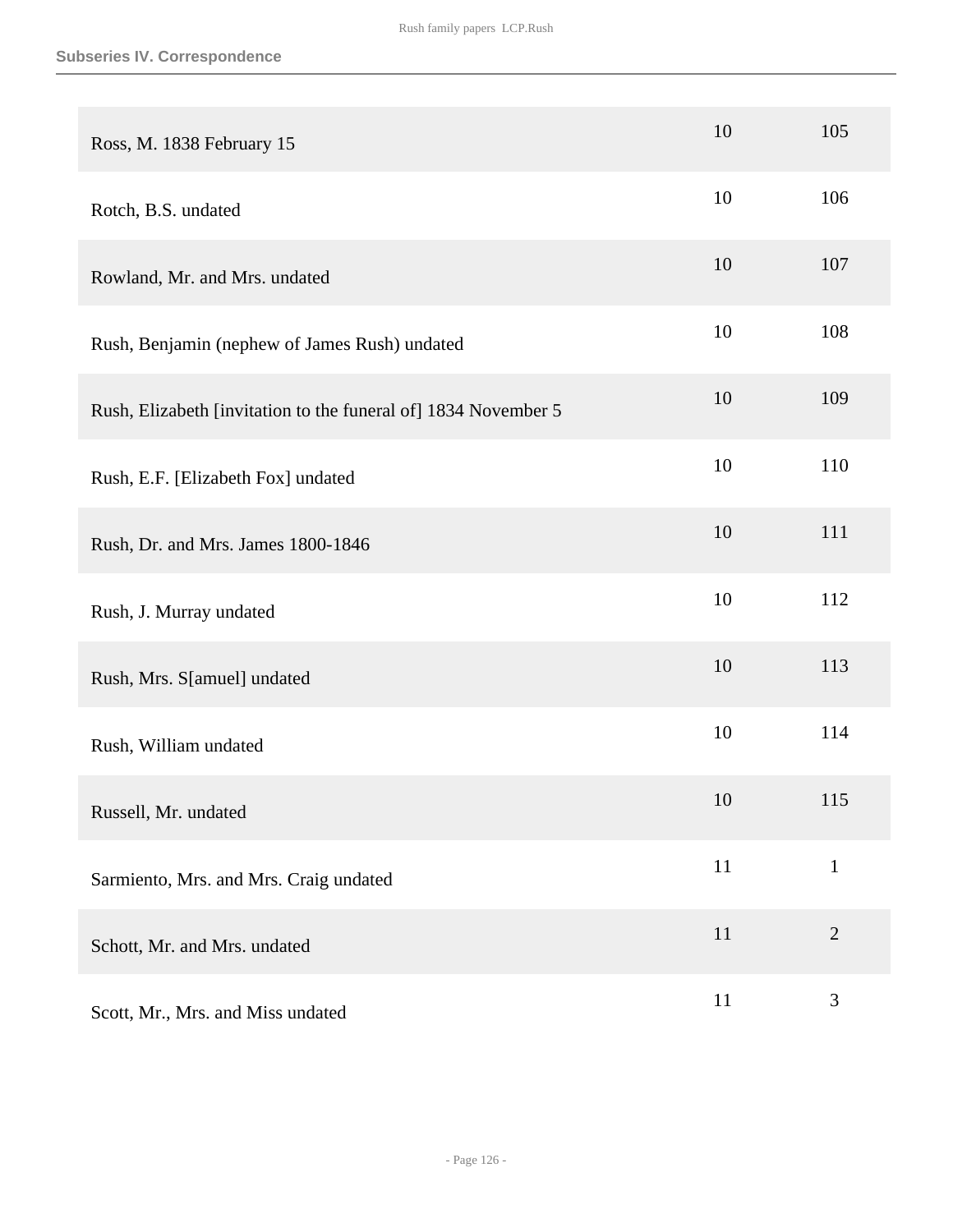| Scull, Miss undated                                                   | 11     | $\overline{4}$ |
|-----------------------------------------------------------------------|--------|----------------|
| Sears, Mrs. undated                                                   | 11     | 5              |
| Sergeant, Mr., Mrs. and Misses undated                                | 11     | 6              |
| Shaw, Fanny undated                                                   | 11     | $\overline{7}$ |
| Sheaff, Miss undated                                                  | 11     | 8              |
| Sigoinge, A. undated                                                  | 11     | 9              |
| Simms, Mrs. undated                                                   | 11     | 10             |
| Sitgreaves, Mrs. undated                                              | 11     | 11             |
| Smith, Honorable Charles [invitation to the funeral of] 1836 March 18 | 11     | 12             |
| Smith, Charles W. 1836, undated                                       | 11     | 13             |
| Smith, G. Roberts undated                                             | 11     | 14             |
| Smith, G.W. undated                                                   | $11\,$ | 15             |
| Smith, J. Browne undated                                              | 11     | 16             |
| Smith, Uselma C. regarding the death of Mrs. Eliza Jones 1863 March 5 | 11     | 17             |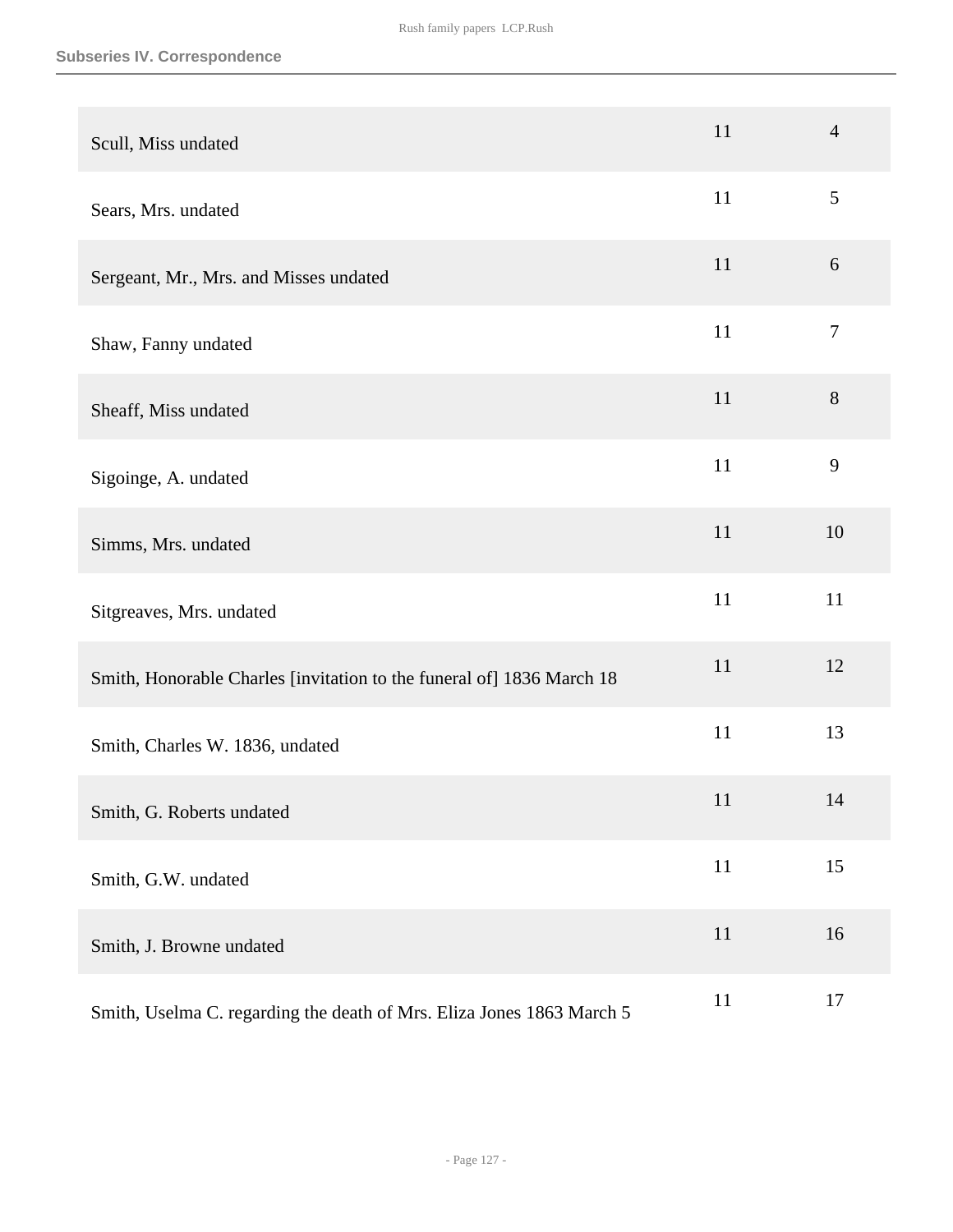| Sperry undated                                                       | 11 | 18 |
|----------------------------------------------------------------------|----|----|
| Spruill, S.H. 1858 September 6                                       | 11 | 19 |
| Starr, J. Leander 1858, undated                                      | 11 | 20 |
| Staunton, Sir George 1845 June-July                                  | 11 | 21 |
| Stevens, Pariset Guion [invitation to the funeral of] 1842 August 16 | 11 | 22 |
| Stewart, William [invitation to the funeral of] 1837 April 11        | 11 | 23 |
| Stiles, Edward James [invitation to the funeral of] 1850 August 26   | 11 | 24 |
| Stocker, Mrs. and Miss 1836, undated                                 | 11 | 25 |
| Sullivan, J.T.S. 1840-1844, undated                                  | 11 | 26 |
| Survilliers, Comte de undated                                        | 11 | 27 |
| Swift, J. undated                                                    | 11 | 28 |
| Sykes, Mr. and Mrs. undated                                          | 11 | 29 |
| Taggart, Miss 1838 February 3                                        | 11 | 30 |
| Tawse, Mr. and Mrs. 1810 July 21                                     | 11 | 31 |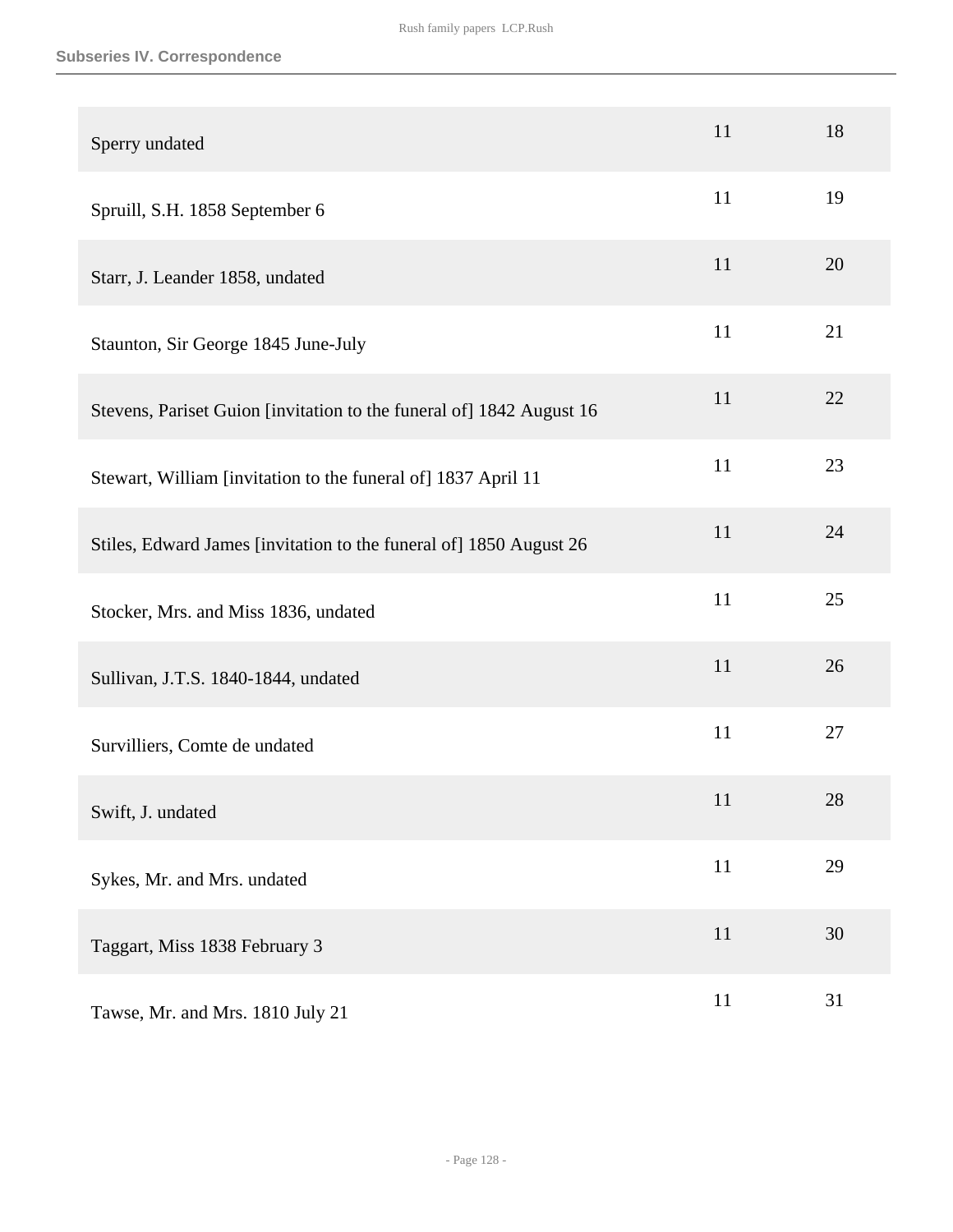| Taylor, F. (address wrapper only) undated | 11     | 32 |
|-------------------------------------------|--------|----|
| Taylor, G.M. undated                      | 11     | 33 |
| Taylor, Mrs. undated                      | 11     | 34 |
| Thibaud, Mr. and Miss 1838 December 25    | 11     | 35 |
| Thomson, Dr. 1869 December 20             | 11     | 36 |
| Thomson, C. Rockland undated              | 11     | 37 |
| Thomson, Misses undated                   | 11     | 38 |
| Thomson, G.H. undated                     | 11     | 39 |
| Thomson, John D. undated                  | 11     | 40 |
| Thouron, Mr. A. undated                   | 11     | 41 |
| Tiers, H.C. undated                       | 11     | 42 |
| Tiers, Sally J. undated                   | $11\,$ | 43 |
| Tilghman, Mr. and Mrs. B. undated         | $11\,$ | 44 |
| Tilghman, M. undated                      | 11     | 45 |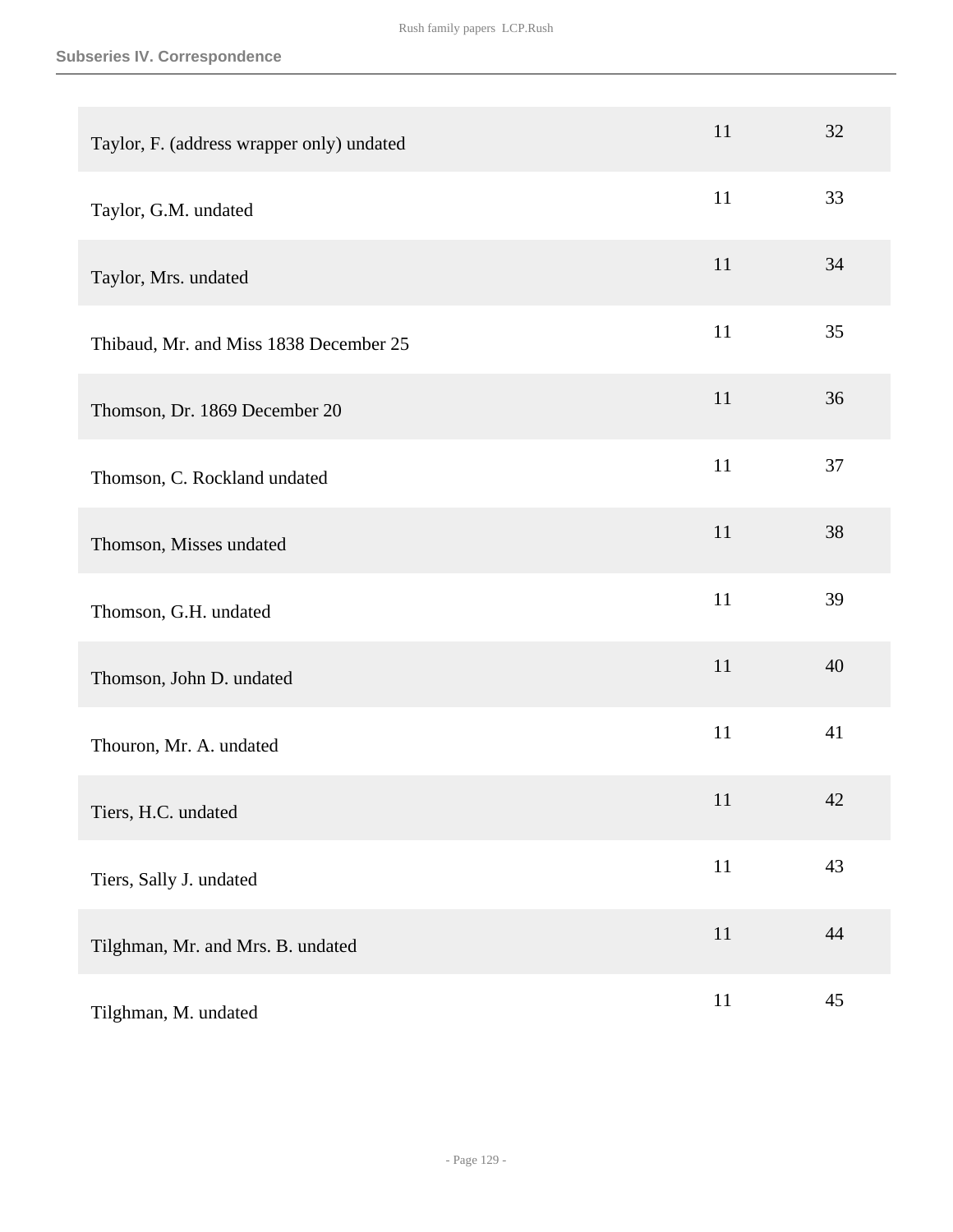| Trudeau, Mr. and Mrs. undated                              | 11     | 46 |
|------------------------------------------------------------|--------|----|
| Tucker, Dr. undated                                        | 11     | 47 |
| Tunis, Mrs. undated                                        | 11     | 48 |
| Turner, Miss undated                                       | 11     | 49 |
| Turner, Abby Ann [invitation to the funeral of] undated    | 11     | 50 |
| Twells, Mr. undated                                        | 11     | 51 |
| Tyson, J.R. undated                                        | 11     | 52 |
| United Bowmen 1938-1939                                    | 11     | 53 |
| Vallette, Mrs. Mary undated                                | 11     | 54 |
| Valville, Mr de undated                                    | 11     | 55 |
| Vandenhoff, L.E. undated                                   | 11     | 56 |
| Vandenhoff, J. undated                                     | $11\,$ | 57 |
| Van Pelt, Mr. and Mrs. undated                             | $11\,$ | 58 |
| Van Pelt, Peter [invitation to the funeral of] 1834 May 14 | $11\,$ | 59 |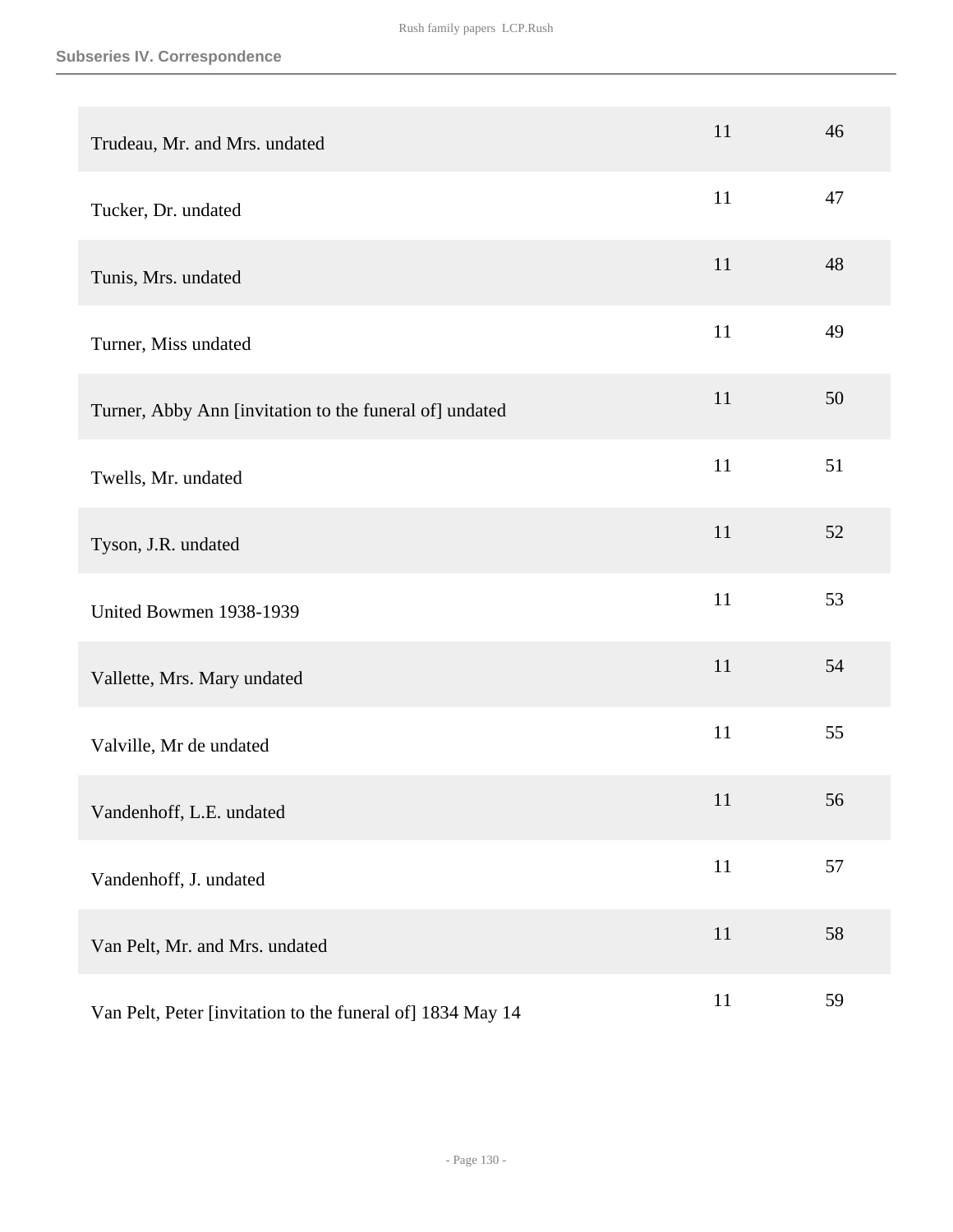| Vere, Lady Elizabeth Hope undated                                         | 11     | 60 |
|---------------------------------------------------------------------------|--------|----|
| Waddell, F.S. (verses) undated                                            | 11     | 61 |
| Wadsworth, Mr. and Miss undated                                           | 11     | 62 |
| Wallace, Mr. and Mrs. J.W. and Misses undated                             | 11     | 63 |
| Wallington, Mrs. Catherine [invitation to the funeral of] 1839 October 30 | 11     | 64 |
| Walmsley, Mr. undated                                                     | 11     | 65 |
| Waln, Mr. undated                                                         | 11     | 66 |
| Waln, William undated                                                     | 11     | 67 |
| Walsh, Mr. and Miss 1843, undated                                         | 11     | 68 |
| Warley, Miss undated                                                      | 11     | 69 |
| Watmough, Colonel, Mrs. and Miss undated                                  | 11     | 70 |
| Watmough, Mrs. J.G. undated                                               | $11\,$ | 71 |
| Watson, Mr. undated                                                       | $11\,$ | 72 |
| Wells, Mr. and Miss undated                                               | $11\,$ | 73 |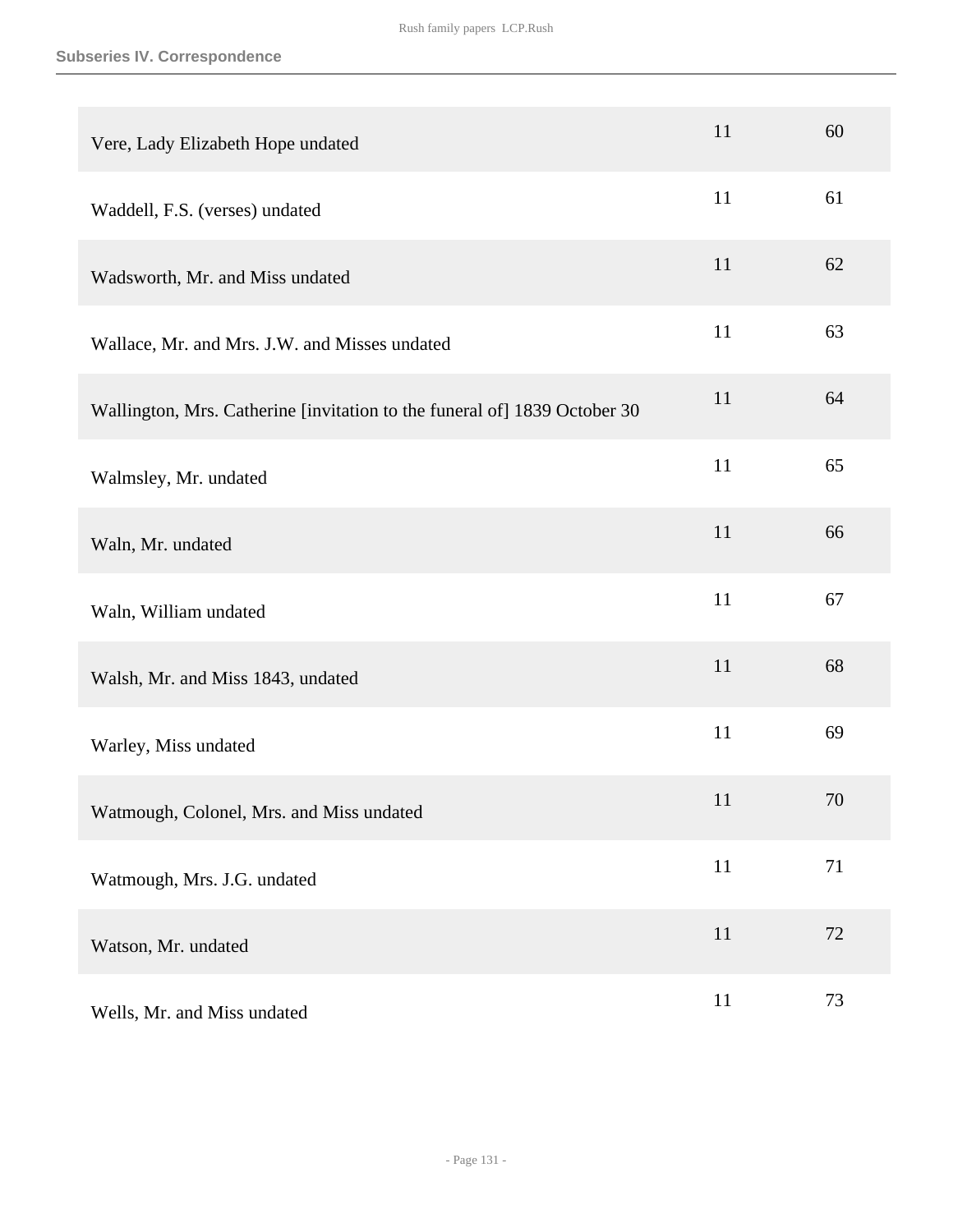## **Subseries IV. Correspondence**

| West, Dr. undated                                                | 11 | 74     |
|------------------------------------------------------------------|----|--------|
| Westminster, Lady undated                                        | 11 | 75     |
| Wetherill, Elisha K. [invitation to the funeral of] 1836 June 25 | 11 | 76     |
| Wharton, Misses undated                                          | 11 | 77     |
| Wharton, Charles undated                                         | 11 | 78     |
| Wharton, Francis undated                                         | 11 | 79     |
| Wharton, F.R. undated                                            | 11 | 80     |
| Wharton, G.M. undated                                            | 11 | 81     |
| Wharton, T.F. undated                                            | 11 | 82     |
| White, William undated                                           | 11 | 83     |
| White, Mr. and Miss undated                                      | 11 | $84\,$ |
| Wilcocks, Mr. and Misses undated                                 | 11 | 85     |
| Williams, H.J. undated                                           | 11 | 86     |
| Williams, J.R. undated                                           | 11 | 87     |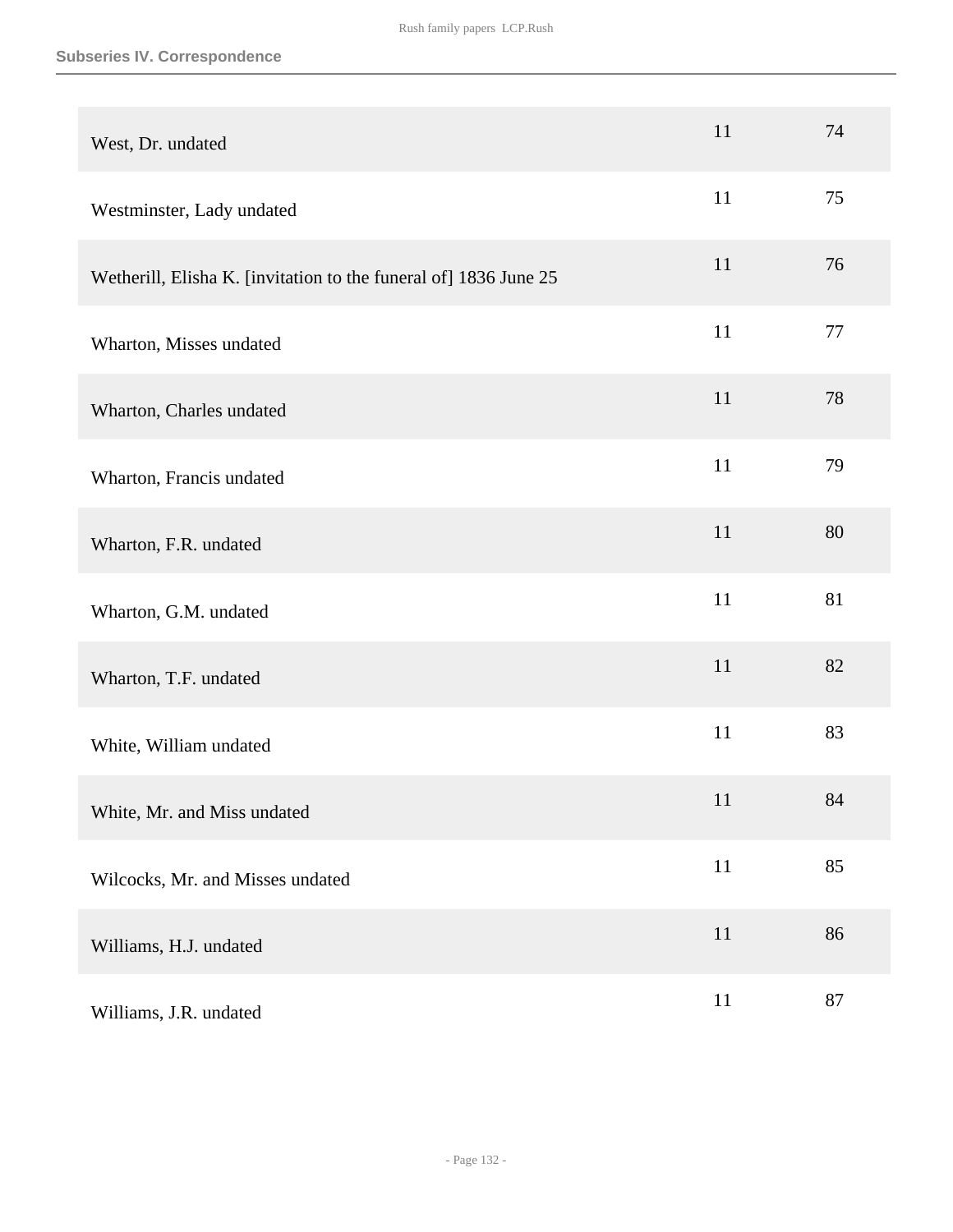| Williams, J.W. undated                          | 11     | 88  |
|-------------------------------------------------|--------|-----|
| Willig, Miss undated                            | 11     | 89  |
| Willing, Mr. undated                            | 11     | 90  |
| Willing, Dr. undated                            | 11     | 91  |
| Willing, Mrs. and Miss, and Miss Sperry undated | 11     | 92  |
| Willing, Edward S. undated                      | $11\,$ | 93  |
| Willing, Ellen undated                          | 11     | 94  |
| Willing, [D.]F. undated                         | 11     | 95  |
| Willing, Mrs. G. undated                        | 11     | 96  |
| Willing, Mrs. R. undated                        | $11\,$ | 97  |
| Wilmer, Mrs. undated                            | 11     | 98  |
| Wilson, Mr. undated                             | $11\,$ | 99  |
| Wood, Dr. undated                               | $11\,$ | 100 |
| Wood, Mr. G. undated                            | $11\,$ | 101 |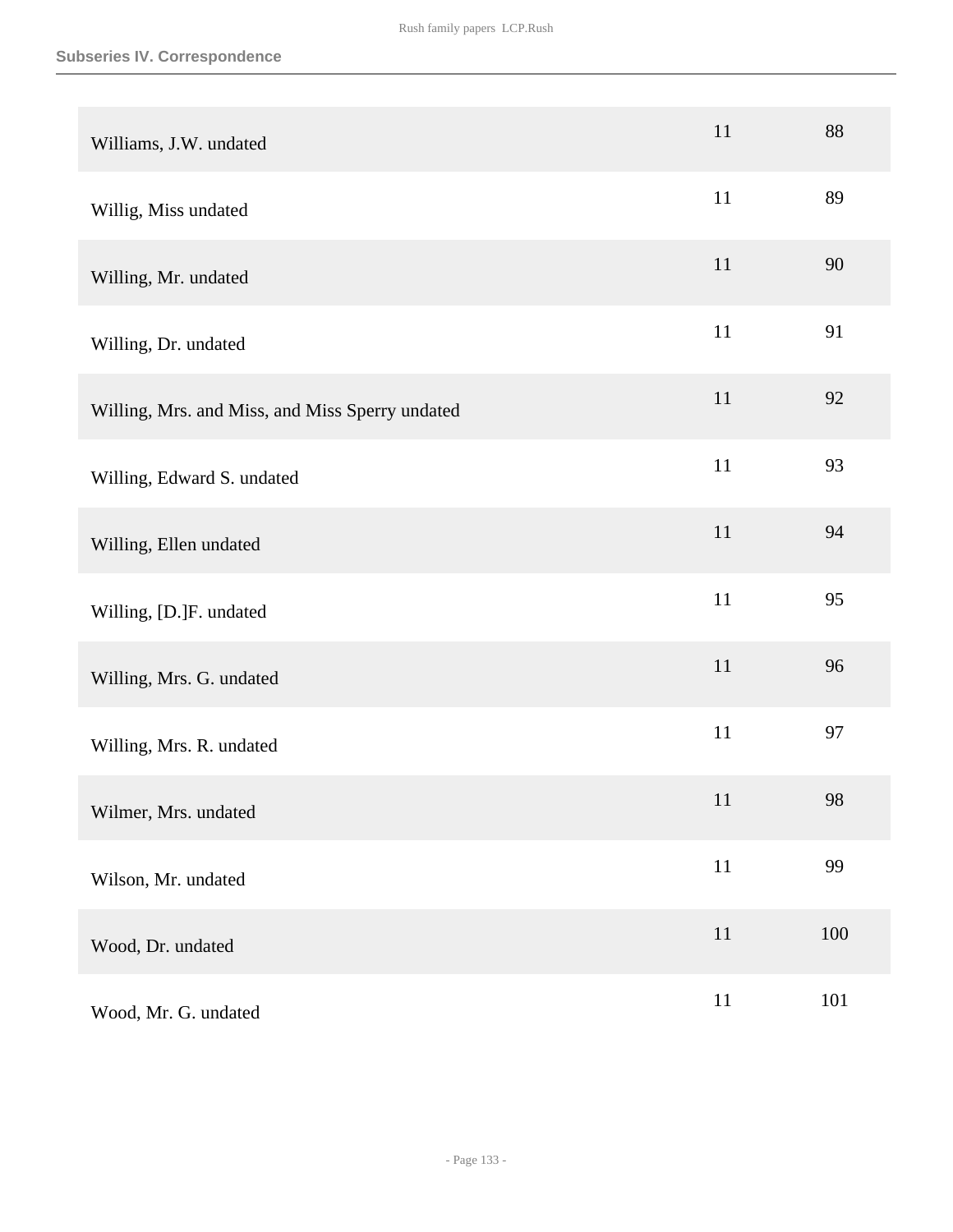| Woodforde, Anna Julia [invitation to the funeral of] 1838 November 1                                                                                  | 11 | 102           |
|-------------------------------------------------------------------------------------------------------------------------------------------------------|----|---------------|
| Wray, Mrs. Ann [invitation to the funeral of] 1835 March 4                                                                                            | 11 | 103           |
| Young, Mr. undated                                                                                                                                    | 11 | 104           |
| Young, T.H. undated                                                                                                                                   | 11 | 105           |
| Zetland, Lord and Lady undated                                                                                                                        | 11 | 106           |
| Calling cards A-Q undated                                                                                                                             | 12 |               |
| Calling cards R-Y, invitations, tickets to events, lecture announcements,<br>notes, and advertising cards undated                                     | 13 |               |
| <b>Subseries V. Medical Practice</b>                                                                                                                  |    |               |
|                                                                                                                                                       |    | <b>Volume</b> |
| Record of Deaths of Patients of James Rush 1813                                                                                                       |    | 365           |
| Practical Register (includes monthly weather descriptions, observations on diseases, and a<br>check list of body parts affected) 1813-1818, 1838-1840 |    | 366           |
| Nosological or Observative Medicine 1835-1838                                                                                                         |    | 367           |
| James Rush's dispute with the College of Physicians of Philadelphia regarding their<br>refusal to back their own fee schedule 1841                    |    | 368           |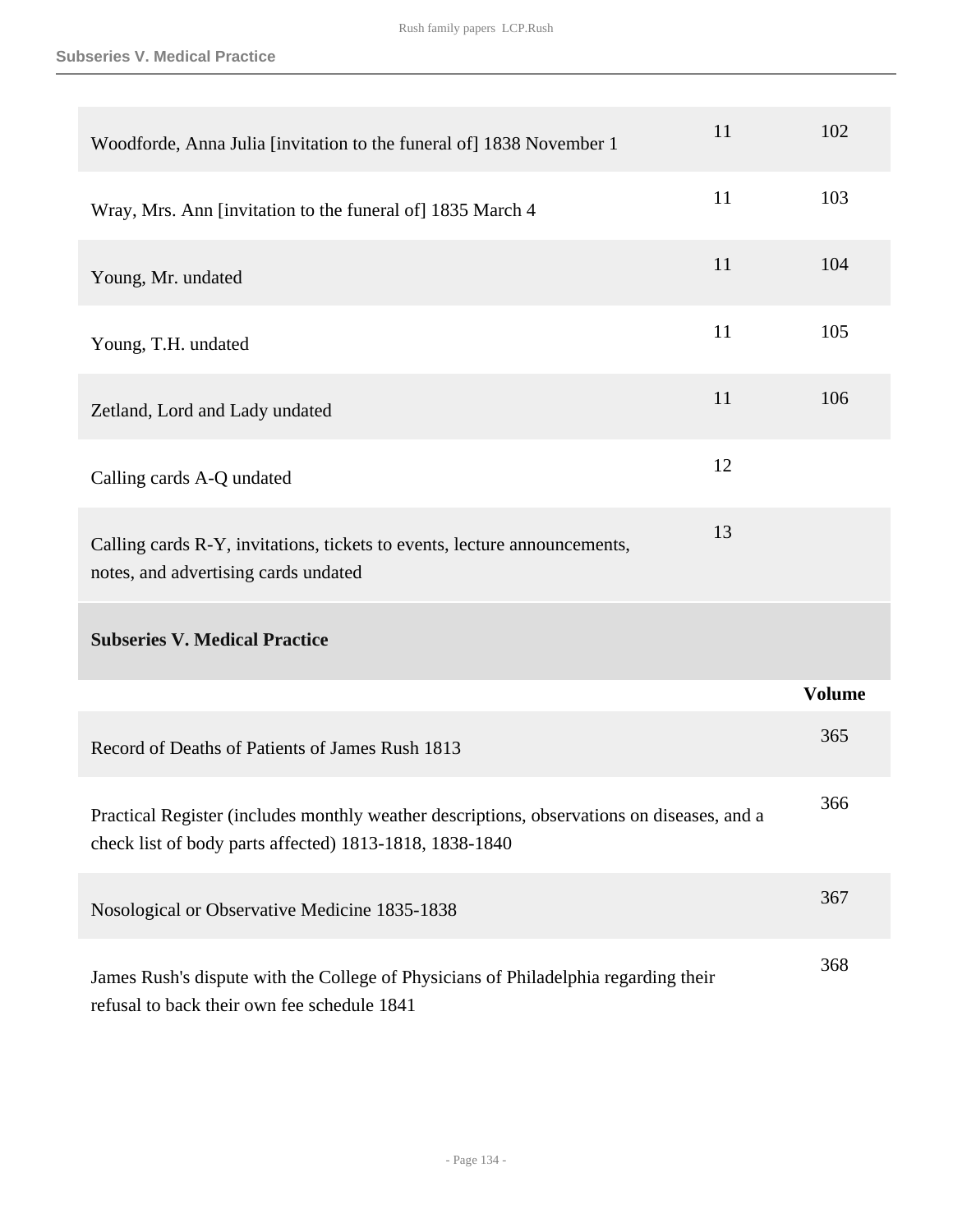| Medical Notes undated [Yi2 7266]                                                                                                                      |               | 369           |
|-------------------------------------------------------------------------------------------------------------------------------------------------------|---------------|---------------|
|                                                                                                                                                       | <b>Box</b>    | Folder        |
| St. George's Hospital Cases, etc. undated                                                                                                             | 11            | 107           |
| <b>Subseries VI. Students and Lectures</b>                                                                                                            |               |               |
|                                                                                                                                                       |               | <b>Volume</b> |
| Lecture notes taken by James Rush 1809 [Yi2 7406 43]                                                                                                  |               | 370           |
| Present Pupils of James Rush (a list of pupils who attended the five courses of lectures<br>read from the manuscripts of Dr. Benjamin Rush) 1813-1819 |               | 371           |
| Introductory lecture, by James Rush 1813-1814                                                                                                         |               | 372           |
| Introductory lecture, by James Rush 1815                                                                                                              |               | 373           |
| Introductory lecture, by James Rush 1817                                                                                                              |               | 374           |
|                                                                                                                                                       | <b>Volume</b> | Page          |
| Introductory lecture, by James Rush 1818                                                                                                              | 375           |               |
|                                                                                                                                                       |               | <b>Volume</b> |
| Lecture: "Asiastic Spasmodic Cholera" 1832                                                                                                            |               | 376           |
| Lecture: "Materia Medica" undated                                                                                                                     |               | 377           |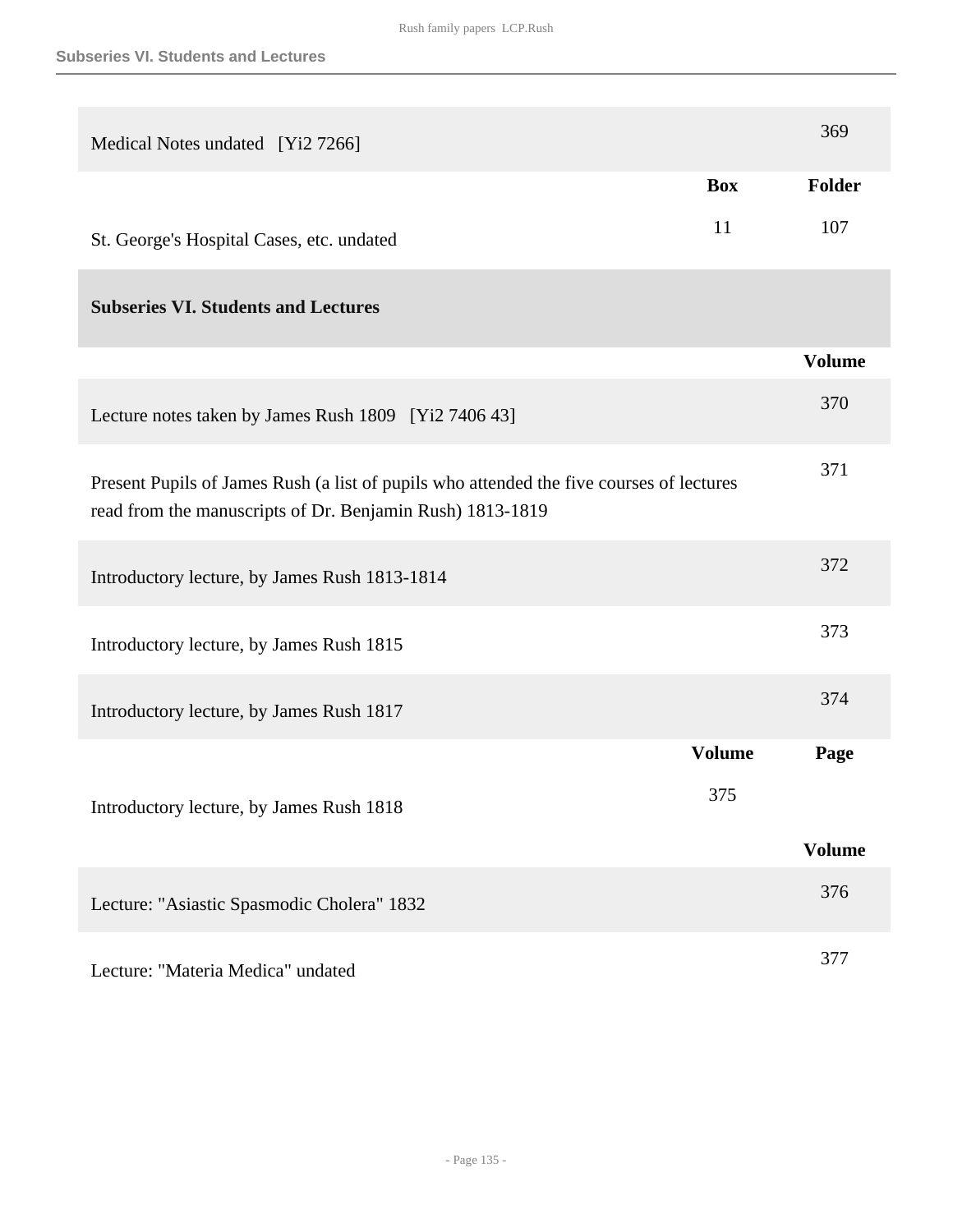| <b>Subseries VII. Financial Records</b>                                                                                             |               |               |
|-------------------------------------------------------------------------------------------------------------------------------------|---------------|---------------|
|                                                                                                                                     |               | <b>Volume</b> |
| House on Chestnut Street, Accounts, etc. 1848-1849                                                                                  |               | 378           |
| Financial and other memoranda regarding groceries, recipes, menus and balls (includes<br>loose sheets) 1853-1855                    |               | 379           |
| Marketting accounts 1857-1867                                                                                                       |               | 380-389       |
| Catalogue of the Private Library of the late James Rush, M.D., bequeathed to the<br>Ridgway Branch of the Philadelphia Library 1869 |               | 390           |
| <b>Series III. Other Rush family papers</b>                                                                                         |               |               |
| <b>Subseries I. Judge Jacob Rush papers</b>                                                                                         |               |               |
|                                                                                                                                     |               | <b>Volume</b> |
| Charges to the Grand Jury 1792-1803                                                                                                 |               | 391-399       |
| <b>Subseries II. John Rush</b>                                                                                                      |               |               |
|                                                                                                                                     | <b>Volume</b> | Pages         |
| John Rush letters and land papers (from John Rush to his father Benjamin<br>Rush, plus other documents) 1788-1815                   | 32            | $1 - 61$      |
|                                                                                                                                     | <b>Box</b>    | Folder        |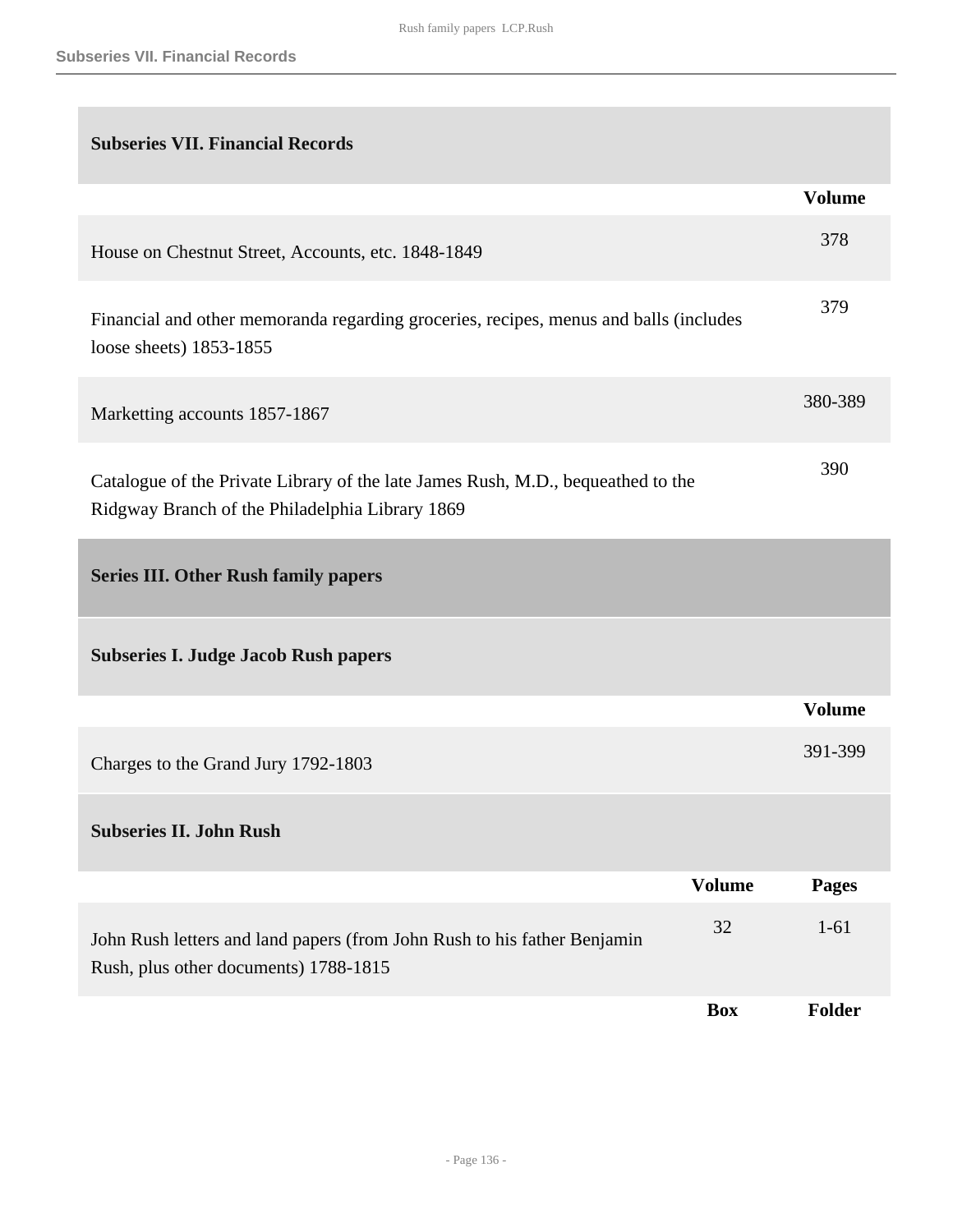| Diploma from the University of Pennsylvania 1804 June 6                                                                                                                                               | 14            | $\mathbf{1}$ |
|-------------------------------------------------------------------------------------------------------------------------------------------------------------------------------------------------------|---------------|--------------|
| <b>Subseries III. Richard Rush</b>                                                                                                                                                                    |               |              |
|                                                                                                                                                                                                       | <b>Volume</b> | <b>Pages</b> |
| Letters of Richard Rush 1801-1849                                                                                                                                                                     | 44            | $1 - 122$    |
|                                                                                                                                                                                                       | <b>Volume</b> | Page         |
| Letterbook of Richard Rush, Attorney General of Pennsylvania 1811                                                                                                                                     | 400           |              |
| Manuscript of Residence at the Court of London (contains recollections<br>of official and personal activities during 1817-1819, Rush's first year as<br>United States Minister to Great Britain) 1833 | 401           |              |
| <b>Subseries IV. William Rush</b>                                                                                                                                                                     |               |              |
|                                                                                                                                                                                                       | <b>Box</b>    | Folder       |
| Letters to Julia Rush from William Rush 1823, 1826                                                                                                                                                    | 14            | $\tau$       |
| Letter to Julia Rush from William Rush and Elizabeth Fox Rush 1829<br>August 4                                                                                                                        | 14            | 8            |
| Letters to Julia Rush from William Rush 1830-1831                                                                                                                                                     | 14            | 9            |
| Letter to Julia Rush from William Rush 1832 August 30                                                                                                                                                 | 14            | 10           |
|                                                                                                                                                                                                       | <b>Volume</b> | Page         |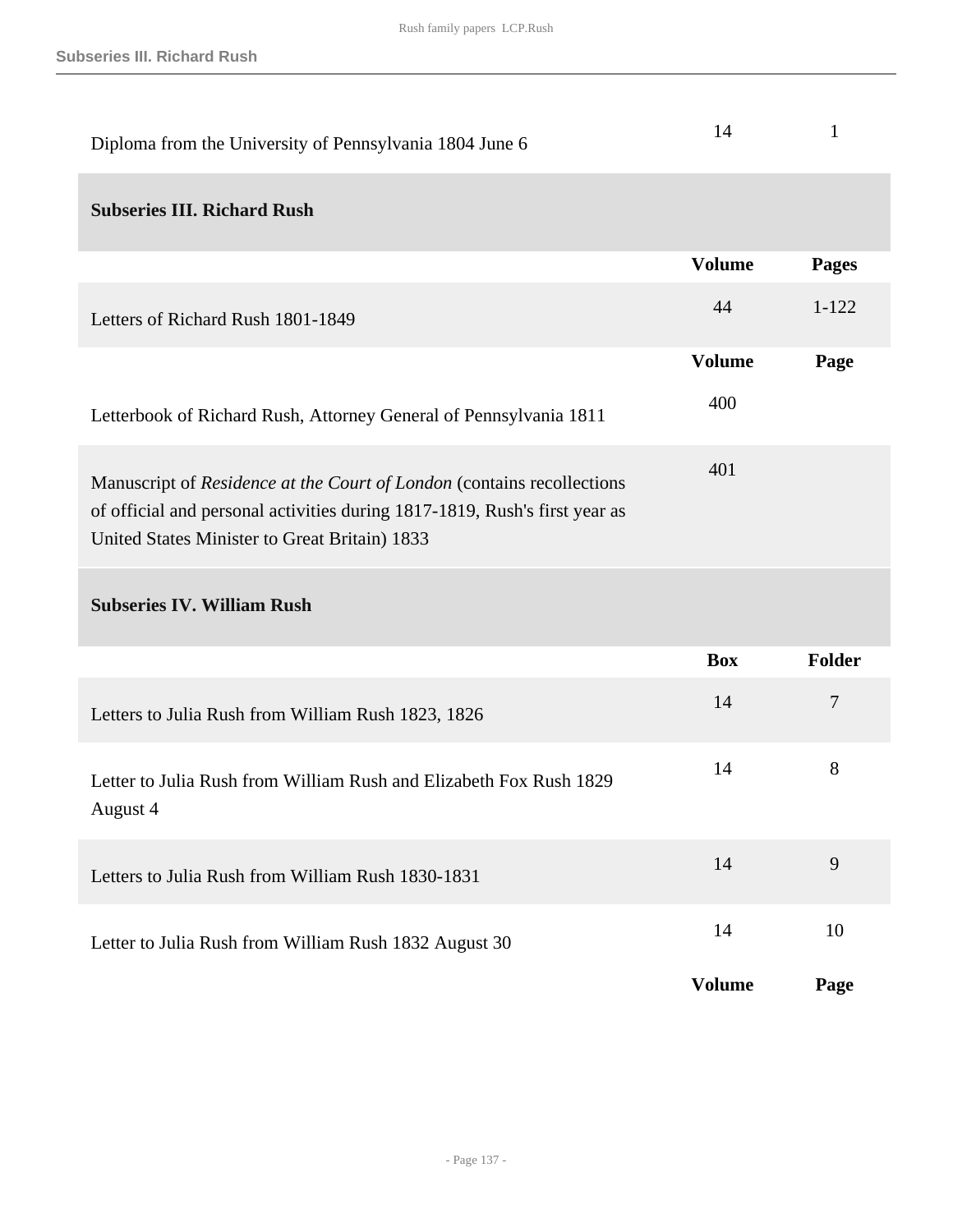## **Subseries V. Correspondence, diaries, genealogies and diplomas**

| Examinations on Materia Medica in the Philadelphia School of Medicine,<br>by William Rush, MD 1832                        | 402           |                |
|---------------------------------------------------------------------------------------------------------------------------|---------------|----------------|
| Subseries V. Correspondence, diaries, genealogies and diplomas                                                            |               |                |
|                                                                                                                           | <b>Volume</b> | Page           |
| Music composition book presented to Mrs. Ann Rush by Frank<br>Johnson 1820                                                | 403           |                |
|                                                                                                                           | <b>Box</b>    | Folder         |
| Letter to Ann Rush from unknown writer 1836, February 9                                                                   | 14            | $\overline{2}$ |
| Letter to Anna Rush from F. Mancinelli 1839, August 31                                                                    | 14            | 3              |
| Letter to Dr. Benjamin Rush, Jr. from Mary V. Morse 1867 January 25                                                       | 14            | 4              |
| Letter to Elizabeth Rush from J.E. Washington 1834 July 10                                                                | 14            | 5              |
| Jacob Rush's diploma from Princeton University 1805                                                                       | 14            | 6              |
| Letters to the Library Company of Philadelphia/regarding the Library<br>Company of Philadelphia from James Rush 1843-1848 | 14            | 11             |
| Letter to Phoebe Ann Rush from Anna Maria Rush, thanking her for a<br>dress 1843 November 30                              | 14            | 12             |
| Letter to unknown recipient from Thomas Stritch 1806 November 10                                                          | 14            | 13             |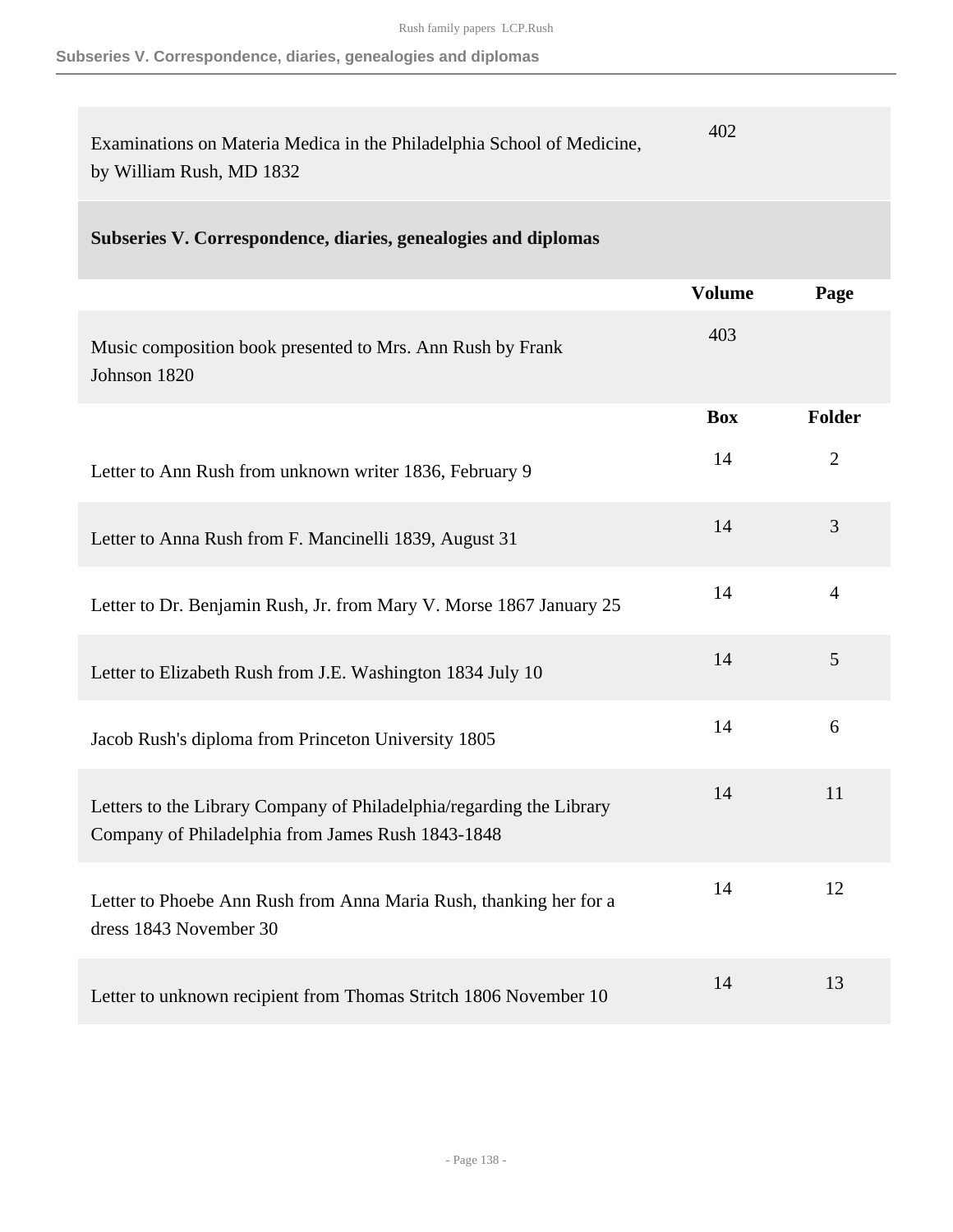|  | Subseries V. Correspondence, diaries, genealogies and diplomas |  |  |  |  |
|--|----------------------------------------------------------------|--|--|--|--|
|--|----------------------------------------------------------------|--|--|--|--|

| Letter to unknown recipient from Samuel Moore 1840 June 23                                  | 14            | 14            |
|---------------------------------------------------------------------------------------------|---------------|---------------|
| Letter to unknown recipient from unknown author 1862 January 24                             | 14            | 15            |
| Letter to unknown recipient from J.R. Stout 1866 January 25                                 | 14            | 16            |
| Letter to unknown recipient from Georgina Clark 1866 October 13                             | 14            | 17            |
| Letter to unknown recipient from M.A. and M.C. Peale undated                                | 14            | 18            |
| Ridgeway genealogy (six accounts) 1855-1894                                                 | 14            | 19            |
|                                                                                             | <b>Volume</b> | Page          |
| Financial ledger and Ridgeway genealogy circa 1867                                          | 404           |               |
|                                                                                             | <b>Box</b>    | <b>Folder</b> |
| Newspapers with genealogical information on Egg Harbor                                      | 14            | 20            |
| families undated                                                                            |               |               |
|                                                                                             | <b>Volume</b> | Page          |
| Diary of Cassie Murray Rush (includes descriptions of her visits to the<br>Centennial) 1876 | 405           |               |
| Unattributed diary 1863                                                                     | 406           |               |